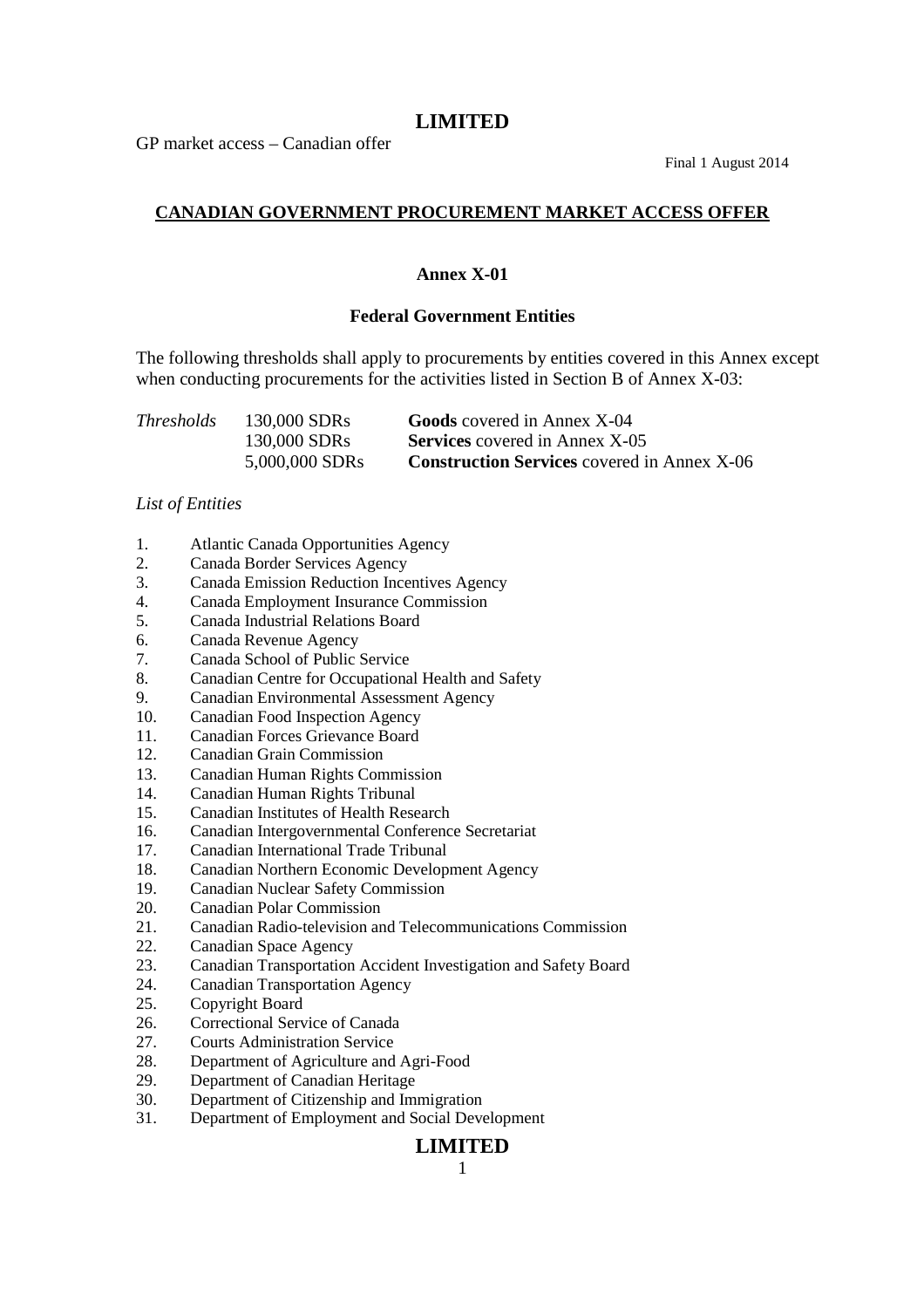GP market access – Canadian offer

Final 1 August 2014

- 32. Department of Finance
- 33. Department of Fisheries and Oceans
- 34. Department of Foreign Affairs, Trade and Development
- 35. Department of Health
- 36. Department of Indian Affairs and Northern Development
- 37. Department of Industry
- 38. Department of Justice
- 39. Department of National Defence
- 40. Department of Natural Resources
- 41. Department of Public Safety and Emergency Preparedness
- 42. Department of Public Works and Government Services
- 43. Department of the Environment
- 44. Department of Transport
- 45. Department of Veterans Affairs
- 46. Department of Western Economic Diversification
- 47. Director of Soldier Settlement
- 48. Director, The Veterans' Land Act
- 49. Economic Development Agency of Canada for the Regions of Quebec
- 50. Federal Economic Development Agency for Southern Ontario
- 51. Financial Consumer Agency of Canada
- 52. Immigration and Refugee Board
- 53. Indian Residential Schools Truth and Reconciliation Commission
- 54. Library and Archives of Canada
- 55. Military Police Complaints Commission
- 56. National Battlefields Commission
- 57. National Energy Board
- 58. National Farm Products Council
- 59. National Film Board
- 60. National Parole Board
- 61. National Research Council of Canada
- 62. Natural Sciences and Engineering Research Council
- 63. Northern Pipeline Agency
- 64. Office of Infrastructure Canada
- 65. Office of the Auditor General
- 66. Office of the Chief Electoral Officer
- 67. Office of the Commissioner for Federal Judicial Affairs
- 68. Office of the Commissioner of Lobbying
- 69. Office of the Commissioner of Official Languages
- 70. Office of the Communications Security Establishment Commissioner
- 71. Office of the Coordinator, Status of Women
- 72. Office of the Correctional Investigator of Canada
- 73. Office of the Director of Public Prosecutions
- 74. Office of the Governor General's Secretary
- 75. Office of the Public Sector Integrity Commissioner
- 76. Office of the Superintendent of Financial Institutions
- 77. Offices of the Information and Privacy Commissioners of Canada
- 78. Parks Canada Agency
- 79. Patented Medicine Prices Review Board
- 80. Privy Council Office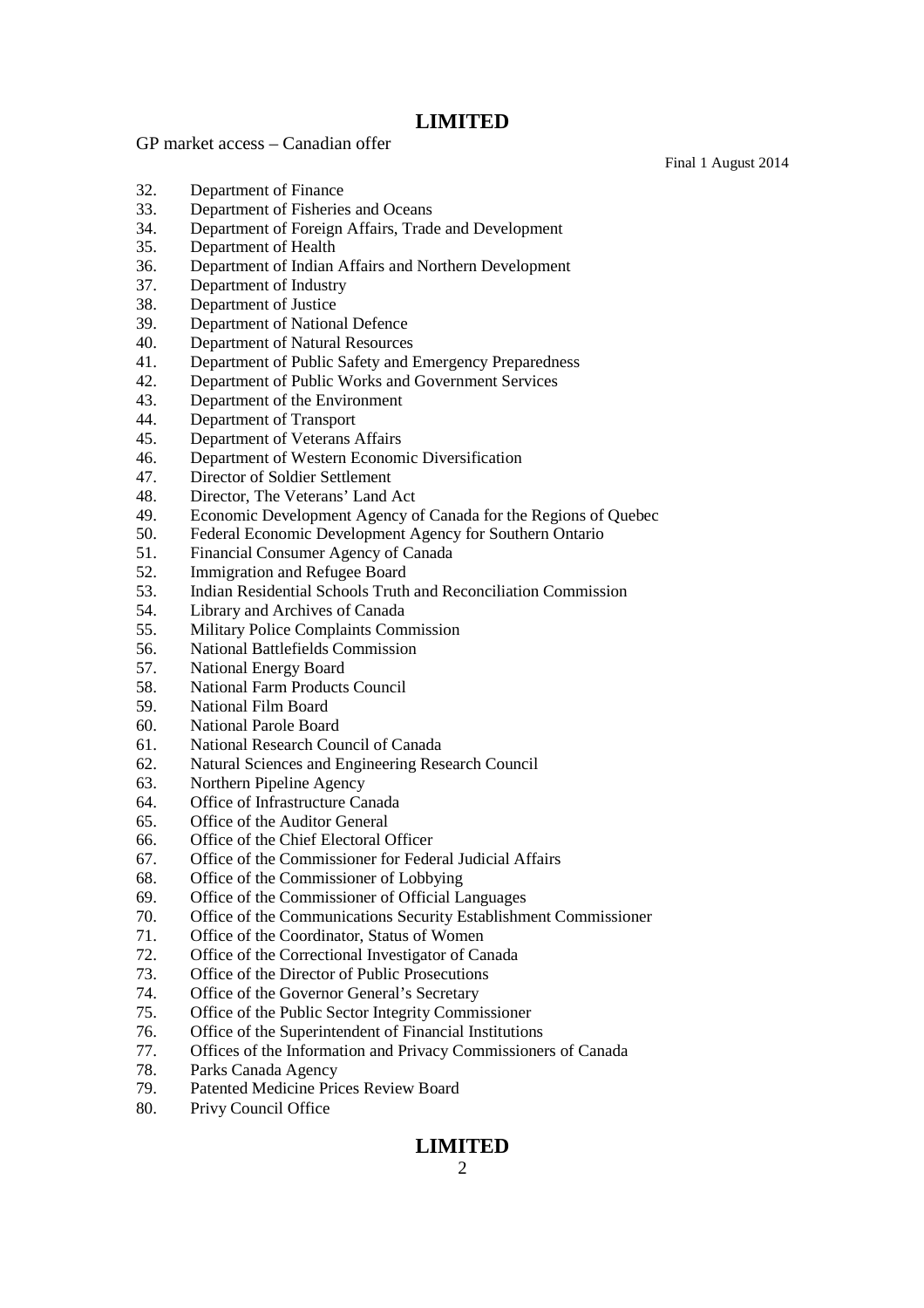GP market access – Canadian offer

Final 1 August 2014

- 81. Public Health Agency of Canada
- 82. Public Service Commission
- 83. Public Service Labour Relations Board
- 84. Public Service Staffing Tribunal
- 85. Registrar of the Supreme Court of Canada
- 86. Registry of the Competition Tribunal
- 87. Registry of the Public Servants Disclosure Protection Tribunal
- 88. Registry of the Specific Claims Tribunal
- 89. Royal Canadian Mounted Police
- 90. Royal Canadian Mounted Police External Review Committee
- 91. Royal Canadian Mounted Police Public Complaints Commission
- 92. Security Intelligence Review Committee
- 93. Shared Services Canada
- 94. Social Sciences and Humanities Research Council
- 95. Statistics Canada
- 96. Transportation Appeal Tribunal of Canada
- 97. Treasury Board Secretariat
- 98. Veterans Review and Appeal Board

#### *Note to Annex X-01*

1. For the Canadian Space Agency, the procurement of covered goods and services shall be limited to those related to satellite communications, earth observation and global navigation satellite systems. This commitment shall be in effect for a five-year period following the entry into force of this Agreement, including any provisional application of the agreement. Before the end of the five-year period, Canada may notify the EU that it wishes to remove the temporary commitment. Such notification shall take effect at the end of the five-year period. If Canada does not provide such notification, the temporary commitment shall become permanent.

Article XVIII of this Chapter shall not apply to the possible removal of the temporary commitment in this note."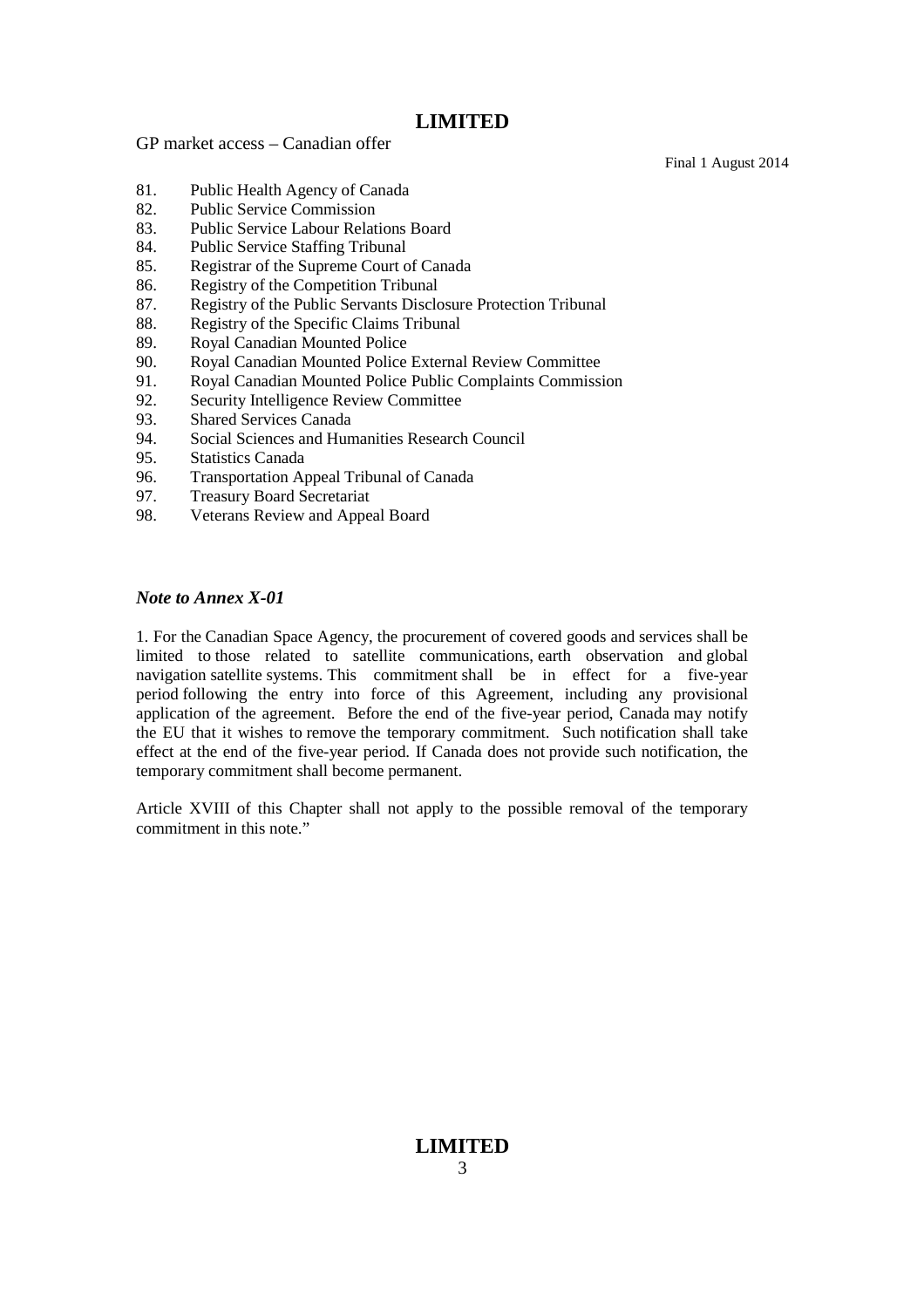GP market access – Canadian offer

Final 1 August 2014

### **Annex X-02**

### **Sub-Central Government Entities**

The following thresholds shall apply to procurements by entities covered in this Annex except when conducting procurements for the activities listed in Section B of Annex X-03:

| <i>Thresholds:</i> | 200,000 SDRs   | <b>Goods</b> covered in Annex X-04                 |
|--------------------|----------------|----------------------------------------------------|
|                    | 200,000 SDRs   | <b>Services</b> covered in Annex X-05              |
|                    | 5,000,000 SDRs | <b>Construction Services</b> covered in Annex X-06 |

*List of Entities*

# **ALBERTA**

This Annex covers all:

- (i) departments, ministries, agencies, boards, councils, committees, commissions and similar agencies of government;
- (ii) regional, local, district or other forms of municipal government; and
- (iii) school boards and publicly-funded academic, health and social service entities.

This Annex does not cover the Legislative Assembly, the Legislative Assembly Office, the Office of the Auditor General, the Office of the Chief Electoral Officer, the Office of the Ethics Commissioner, the Office of the Information and Privacy Commissioner and the Office of the Ombudsman.

# **BRITISH COLUMBIA**

This Annex covers all:

- (i) ministries, agencies, boards, councils, committees, commissions and similar agencies of government;
- (ii) regional, local, district or other forms of municipal government; and
- (iii) school boards and publicly-funded academic, health and social service entities.

This Annex does not cover the Legislative Assembly and its independent offices.

# **MANITOBA**

This Annex covers all: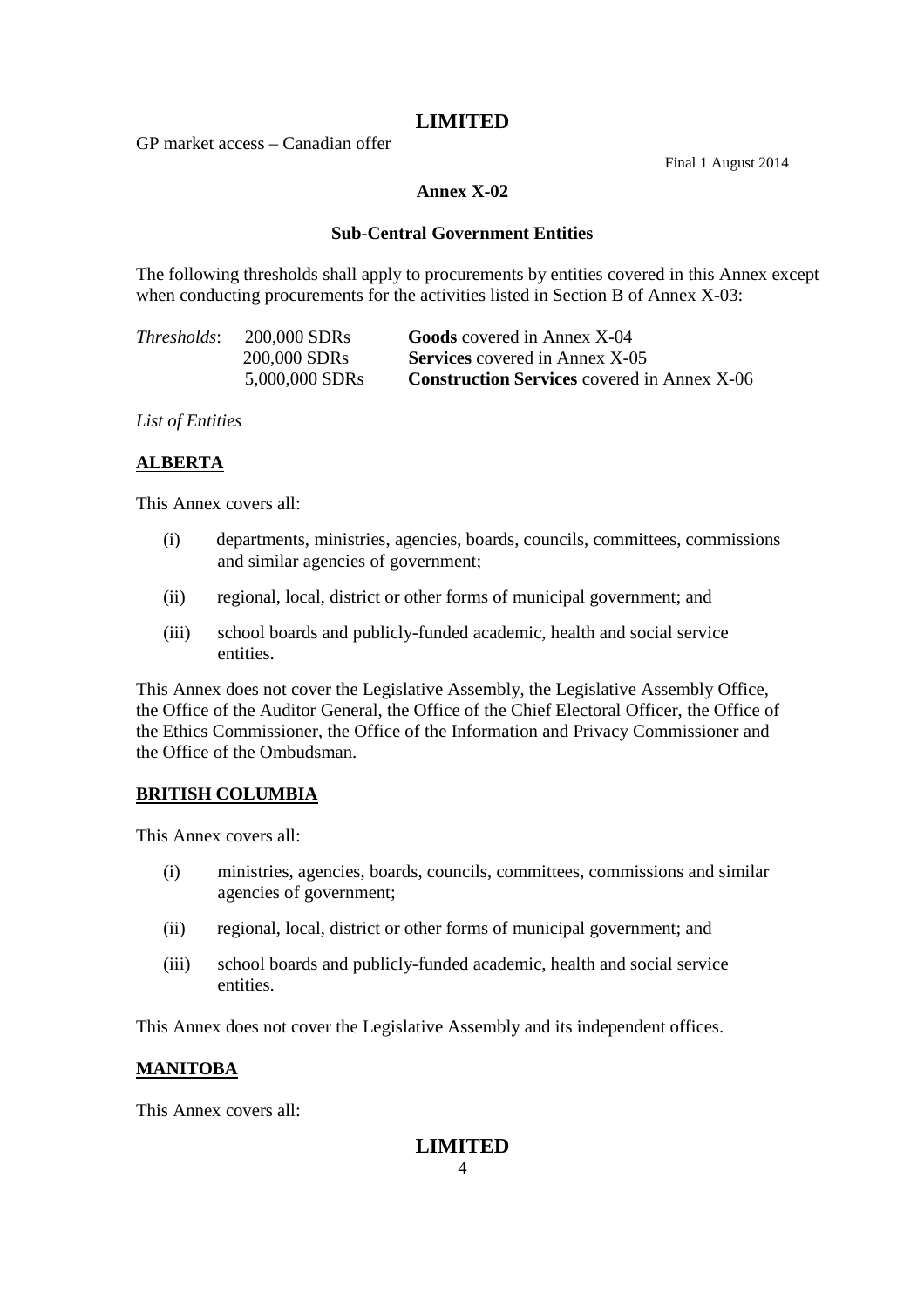GP market access – Canadian offer

Final 1 August 2014

- (i) departments, boards, commissions, committees and similar agencies of government;
- (ii) municipalities, municipal organizations; and
- (iii) school boards and publicly-funded academic, health and social service entities.

### **NEW BRUNSWICK**

This Annex covers:

Departments, Secretariats and Agencies

Aboriginal Affairs Secretariat Agriculture, Aquaculture and Fisheries Algonquin Golf Ltd. Algonquin Properties Ambulance New Brunswick Aquarium and Marine Center of New Brunswick Attorney General Business New Brunswick Child and Youth Advocate Communications New Brunswick Education and Early Childhood Development Efficiency New Brunswick Elections New Brunswick Energy Environment Executive Council Office FacilicorpNB Ltd. Farm Products Commission Finance Fisheries Forest Protection Limited Health Horizon Health Network (Regional Health Authority) Intergovernmental Affairs Justice and Consumer Affairs Labour and Employment Board Local Government Natural Resources New Brunswick Arts Board New Brunswick Emergency Measures Organization New Brunswick Energy & Utilities Board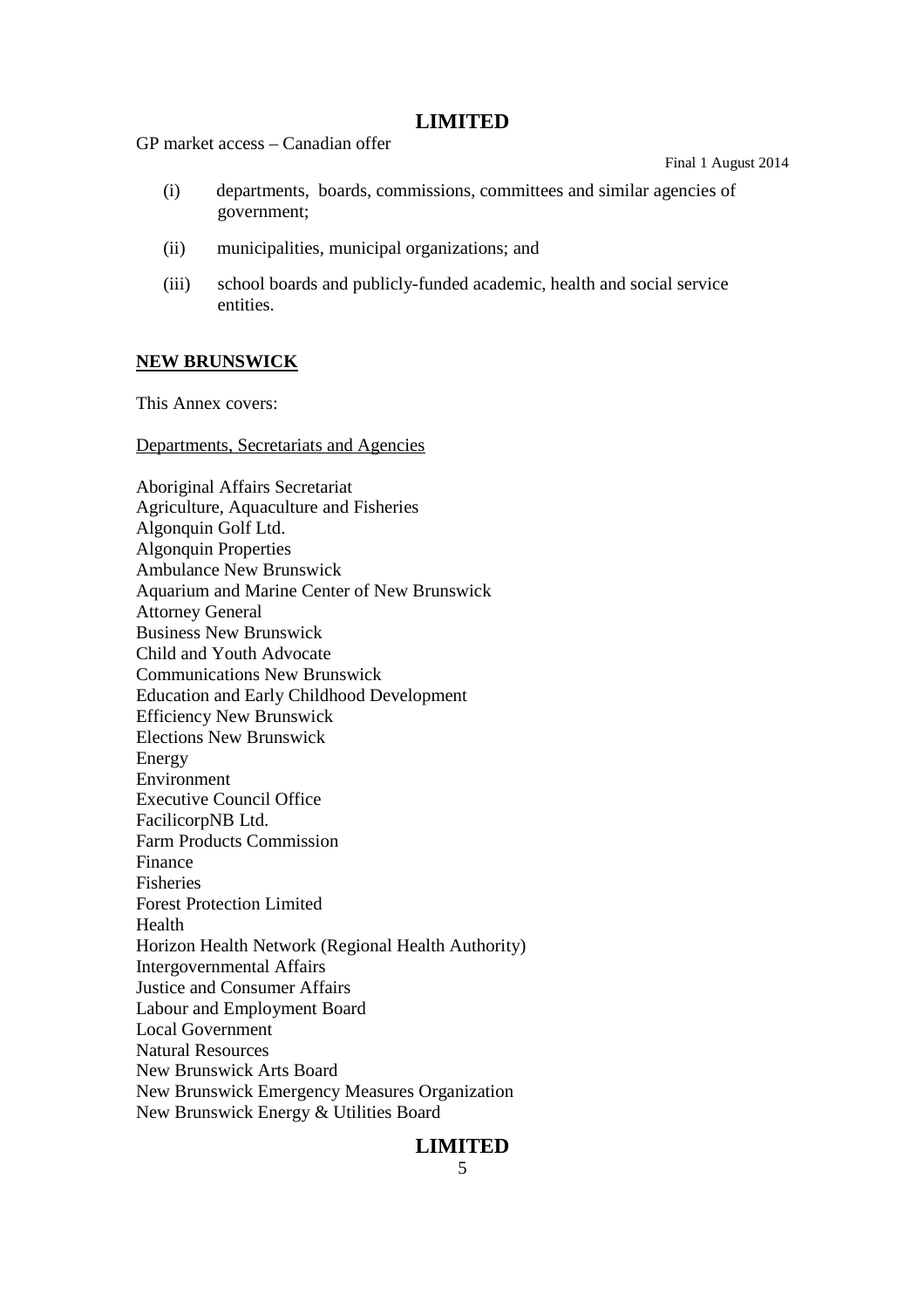GP market access – Canadian offer

Final 1 August 2014

New Brunswick Forest Products Commission New Brunswick Health Council New Brunswick Human Rights Commission New Brunswick Insurance Board New Brunswick Internal Services Agency New Brunswick Lotteries Commission New Brunswick Museum New Brunswick Police Commission New Brunswick Public Libraries Office of Human Resources Office of the Auditor General Office of the Commissioner of Official Languages Office of the Comptroller Office of the Consumer Advocate for Insurance Office of the leader of the Opposition Office of the Lieutenant-Governor Office of the Premier Office of the Public Trustee Ombudsman Population Growth Secretariat Post-Secondary Education, Training and Labour Premier's Council on the Status of Disabled Persons Public Safety Vitalité (Regional Health Authority) Senior and Healthy Aging Secretariat Social Development Supply and Services Tourism and Parks **Transportation** Village Historique Acadien Wellness, Culture and Sport WorkSafeNB

District Education Councils All District Education Councils

Universities Mount Allison University St. Thomas University Université de Moncton University of New Brunswick

Community Colleges College communautaire du Nouveau-Brunswick (Francophone) New Brunswick Community College (Anglophone)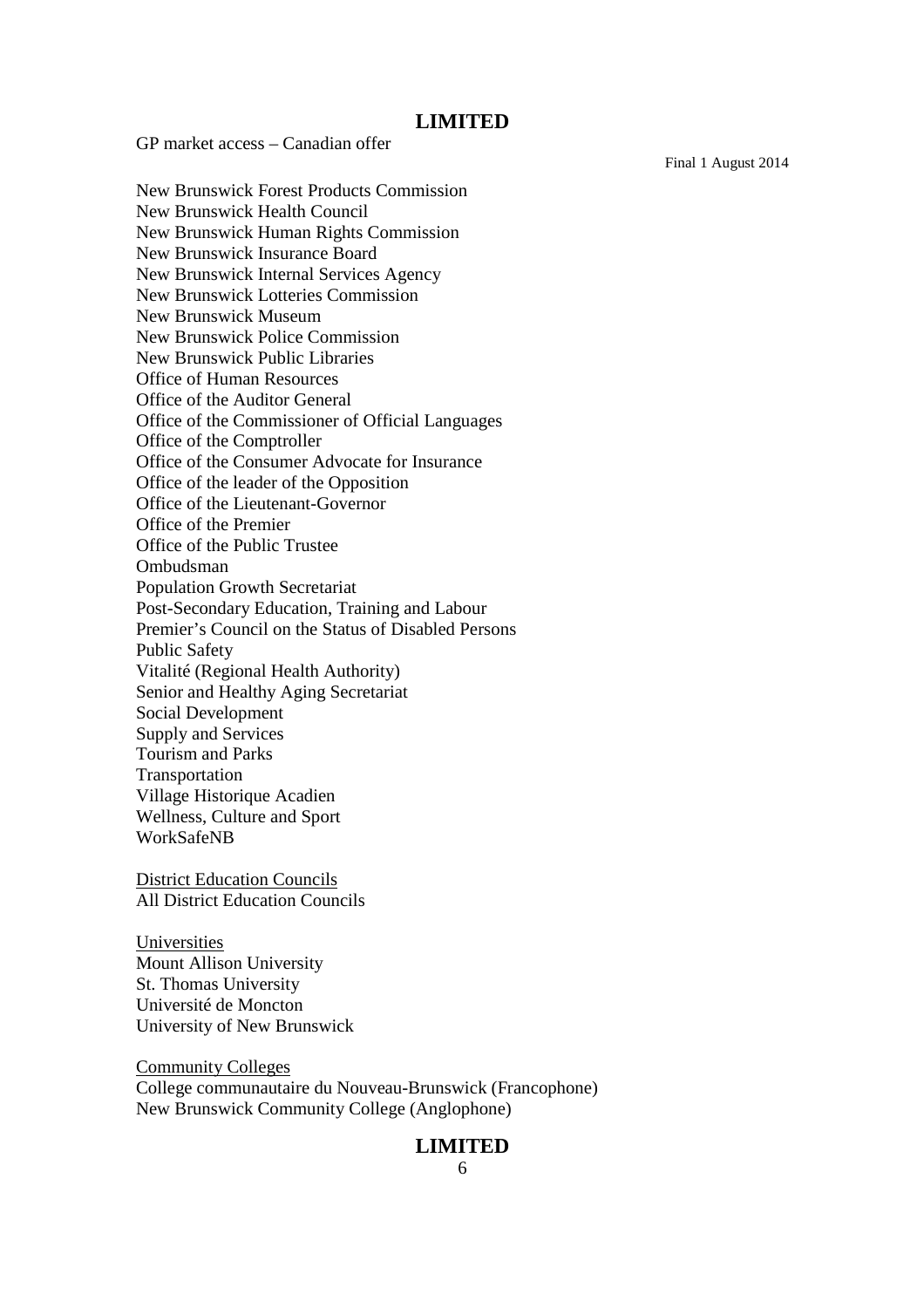GP market access – Canadian offer

Final 1 August 2014

Regional Solid Waste Commissions Commission de gestion déchets de Kent Commission de gestion des déchets solides de la Péninsule acadienne Commission des Déchets Solides / Nepisiguit-Chaleur Solid Waste Commission Fredericton Region Solid Waste Commission Fundy Region Solid Waste Commission Kings County Region Solid Waste Commission La Commission de gestion enviro ressources du Nord-Ouest Northumberland Solid Waste Commission Restigouche Solid Waste Corporation Southwest Solid Waste Commission Valley Solid Waste Commission Westmorland-Albert Solid Waste Corporation

Wastewater Commissions Fredericton Area Pollution Control Commission Greater Moncton Sewerage Commission

Municipalities and Municipal Organizations (does not include municipal energy entities) City of Bathurst City of Campbellton City of Dieppe City of Edmundston City of Fredericton City of Miramichi City of Moncton City of Saint John

### **NEWFOUNDLAND AND LABRADOR**

This Annex covers all:

- (i) departments, boards, commissions;
- (ii) municipalities, municipal organizations; and
- (iii) school boards and publicly-funded academic, health and social service entities.

This Annex does not cover the Legislative Assembly.

### **NORTHWEST TERRITORIES**

This Annex covers all: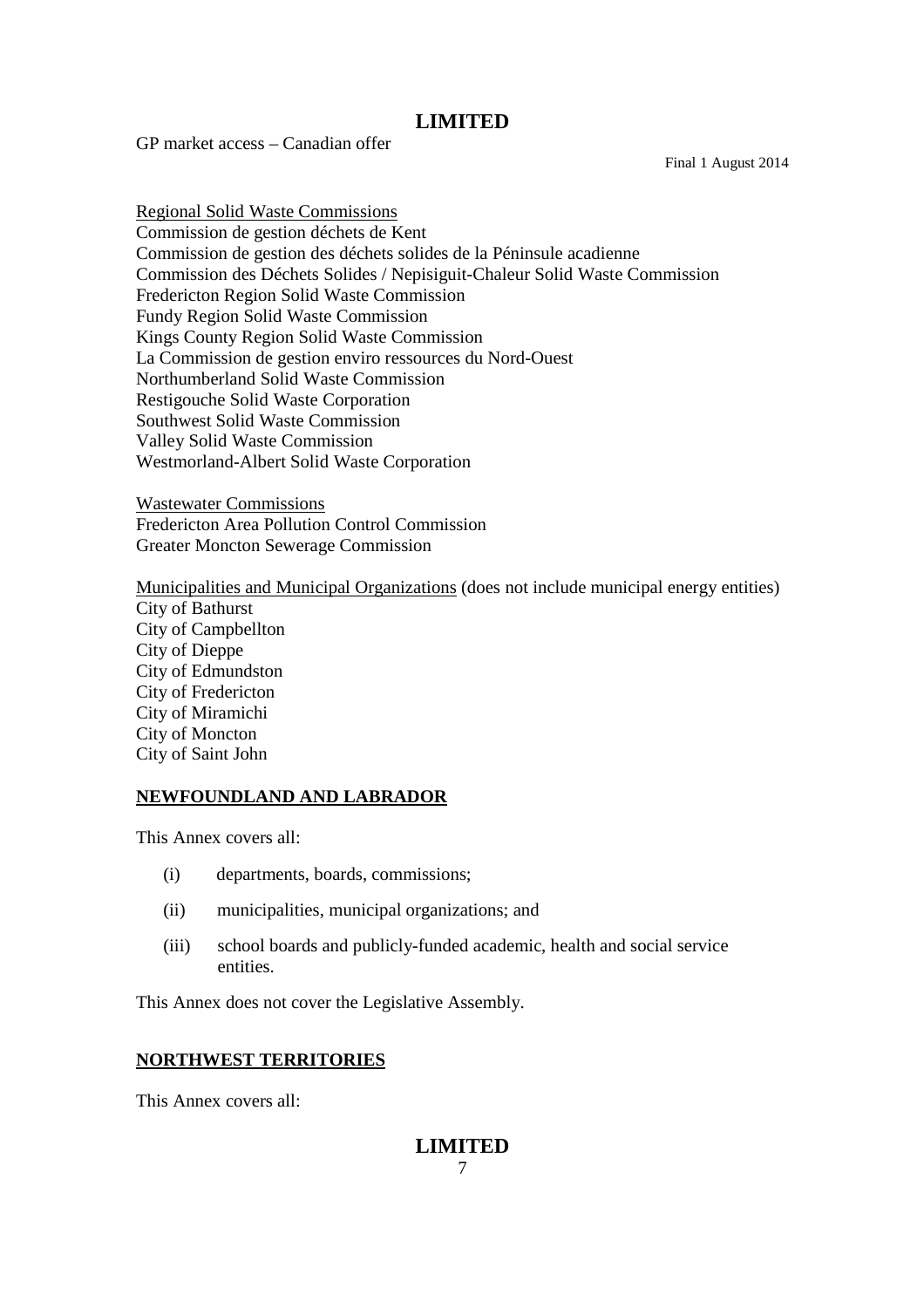GP market access – Canadian offer

Final 1 August 2014

- (i) ministries, agencies;
- (ii) municipalities; and
- (iii) school boards and publicly-funded academic, health and social service entities.

This Annex does not cover the Legislative Assembly.

This Annex does not include procurement subject to the Northwest Territories Business Incentive Policy.

### **NOVA SCOTIA**

This Annex covers all public sector entities as defined in the *Public Procurement Act* except:

- (i) any listed intergovernmental or privatized governmental unit if the Province does not own or control a majority of it;
- (ii) any entity listed or described in Annex X-03 Section A, whether as an inclusion or exclusion;
- (iii) Emergency Health Services (a division of the Department of Health) in respect of ground ambulance-related procurement, for Emergency Health Care purposes;
- (iv) Sydney Tar Ponds Agency;
- (v) Nova Scotia Lands Inc.; and
- (vi) Harbourside Commercial Park.

# **NUNAVUT**

This Annex covers all:

- (i) ministries, agencies;
- (ii) municipalities, municipal organizations; and
- (iii) school boards and publicly-funded academic, health and social service entities.

This Annex does not cover the Legislative Assembly.

This Annex does not include procurement subject to the Nunavummi Nangminiqaqtunik Ikajuuti Policy (NNI Policy).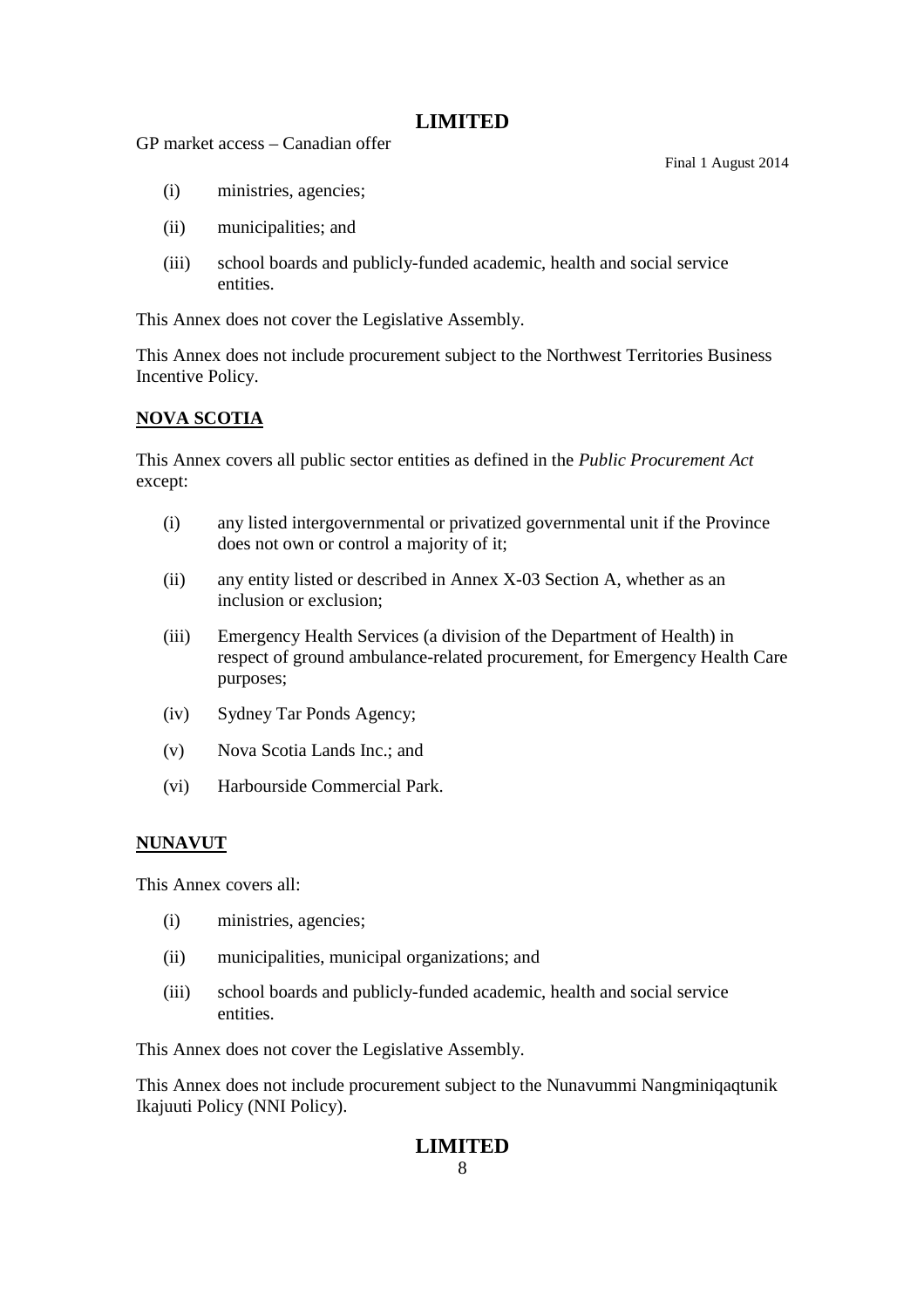GP market access – Canadian offer

Final 1 August 2014

# **ONTARIO**

This Annex covers all:

- (i) provincial ministries and classified agencies but does not include energy agencies, agencies of a commercial or industrial nature, and Ontario Infrastructure and Lands Corporation;
- (ii) school boards and publicly-funded academic, health and social service entities; and
- (iii) municipalities but does not include municipal energy entities.

This Annex does not cover the Offices of the Legislative Assembly.

### **PRINCE EDWARD ISLAND**

This Annex covers all:

- (i) departments, agencies;
- (ii) municipalities; and
- (iii) school boards and publicly-funded academic, health and social service entities.

### **QUÉBEC**

This Annex covers all:

- (i) departments, governmental agencies; and
- (ii) parapublic organizations.

"Governmental agencies" means the bodies set out in subparagraphs (2) through (4) of the first paragraph of section 4 of the *Act Respecting Contracting by Public Bodies* (R.S.Q., c.C-65.1), including the Agence du revenu du Québec, and the persons set out in the second paragraph of that section, with the exception of the bodies and persons mentioned in section 5 of the Act.

"Parapublic organizations" means the municipalities, the municipal organizations, and the bodies set out in subparagraphs (5) and (6) of the first paragraph of section 4 of the *Act Respecting Contracting by Public Bodies,* including the legal persons or other entities owned or controlled by one or several parapublic organizations.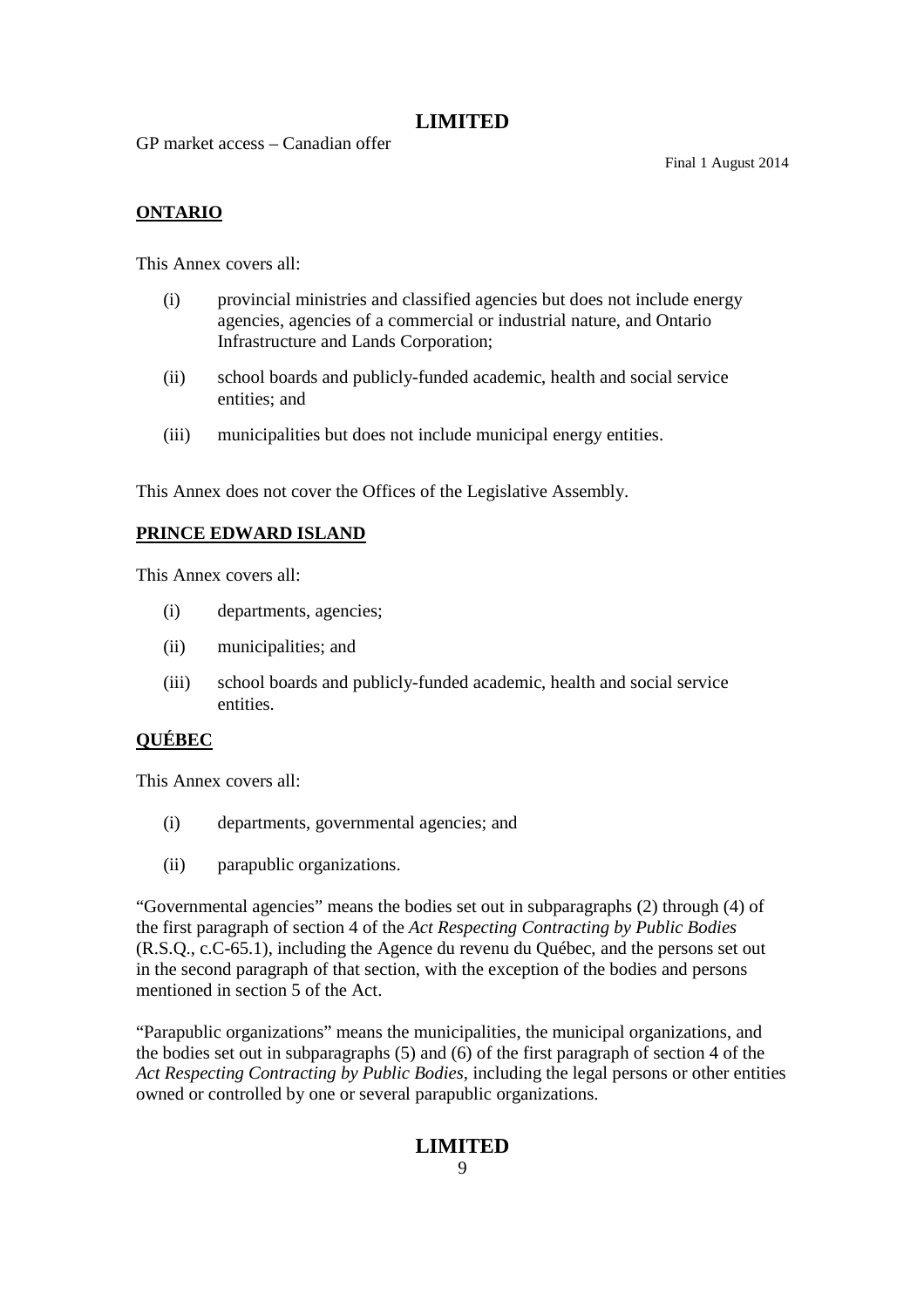GP market access – Canadian offer

Final 1 August 2014

### **SASKATCHEWAN**

This Annex covers all:

- (i) ministries, agencies, Treasury Board Crown corporations, boards, commissions;
- (ii) municipalities; and
- (iii) school boards and publicly-funded academic, health and social service entities.

### **YUKON**

This Annex covers:

### **Departments**

Department of Community Services Department of Economic Development Department of Education Department of Energy, Mine and Resources Department of Environment Department of Finance Department of Health and Social Services Department of Highways and Public Works Department of Justice Department of Tourism and Culture Executive Council Office Public Service Commission Women's Directorate French Language Services Directorate

Agencies Yukon Worker's Compensation Health & Safety Board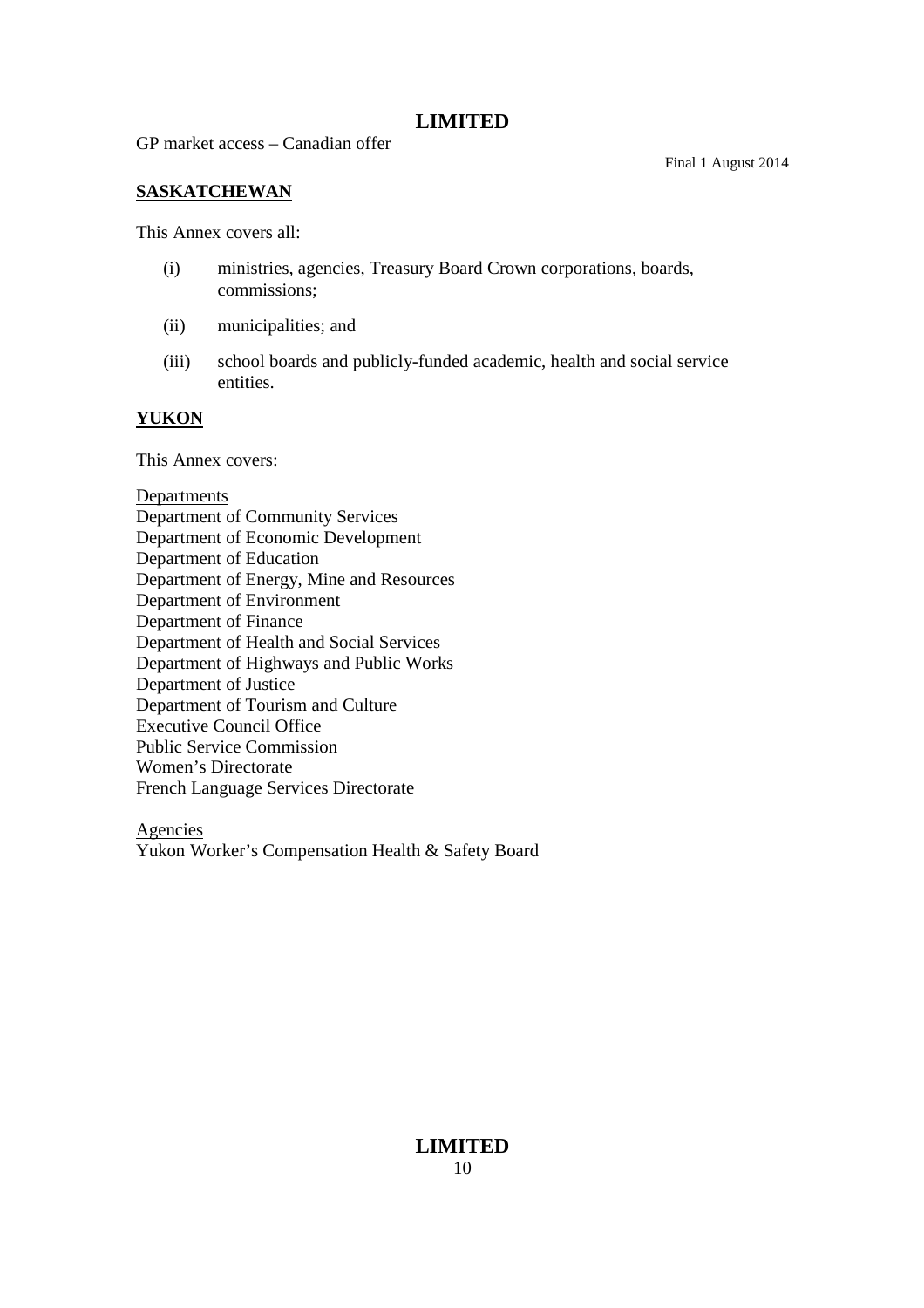GP market access – Canadian offer

Final 1 August 2014

### **Annex X-03**

### *Other Entities*

### **Section A**

The following thresholds shall apply to procurements by entities covered in Section A of this Annex except when conducting procurements for the activities listed in Section B of this Annex:

| <i>Thresholds</i> | SDR 355,000   | <b>Goods</b> covered in Annex X-04                 |
|-------------------|---------------|----------------------------------------------------|
|                   | SDR 355,000   | <b>Services</b> covered in Annex X-05              |
|                   | SDR 5,000,000 | <b>Construction Services</b> covered in Annex X-06 |

*List of Entities*

### **FEDERAL ENTITIES**

This Annex covers all Crown corporations within the meaning of Part X of the *Financial Administration Act (FAA)*, which are accountable to Parliament under section 88 of the FAA.

### **ALBERTA**

This Annex covers all:

- (i) Crown corporations, government-owned commercial enterprises, and other entities that are owned by the Government of Alberta through ownership interest; and
- (ii) corporations or entities owned or controlled by a regional, local, district or other form of municipal government covered under Annex X-02.

# **BRITISH COLUMBIA**

This Annex covers all:

- (i) Crown corporations, government-owned commercial enterprises, and other entities that are owned by the Government of British Columbia through ownership interest; and
- (ii) corporations or entities owned or controlled by one or more municipal governments.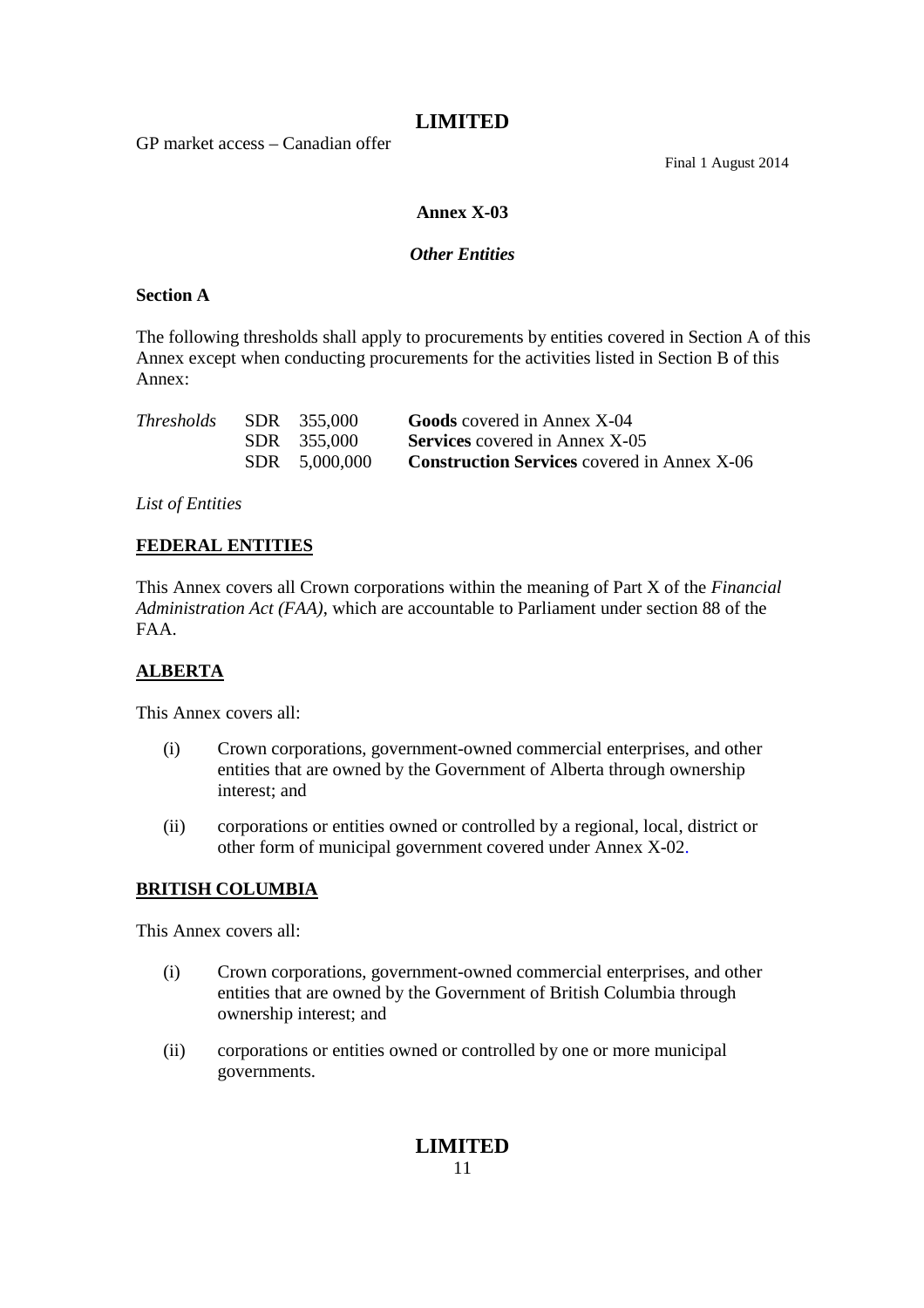GP market access – Canadian offer

Final 1 August 2014

# **MANITOBA**

This Annex covers all provincial Crown corporations, except:

- Manitoba Public Insurance Corporation
- Venture Manitoba Tours Limited

### **NEW BRUNSWICK**

This Annex covers the following Crown corporations:

Kings Landing NB Energy Efficiency and Conservation Agency New Brunswick Credit Union Deposit Insurance Corporation New Brunswick Highway Corporation New Brunswick Housing Corporation New Brunswick Investment Management Corporation New Brunswick Liquor Corporation New Brunswick Municipal Finance Corporation New Brunswick Research and Productivity Council New Brunswick Securities Commission Regional Development Corporation Service New Brunswick

# **NEWFOUNDLAND AND LABRADOR**

This Annex covers all provincial Crown Corporations other than:

- Nalcor Energy and all its existing and future subsidiaries and affiliates, except for Newfoundland and Labrador Hydro.
- Research & Development Corporation of Newfoundland and Labrador and any subsidiary thereof.

### **NORTHWEST TERRITORIES**

This Annex covers all territorial Crown corporations.

This Annex does not include procurement subject to the Northwest Territories Business Incentive Policy.

# **NOVA SCOTIA**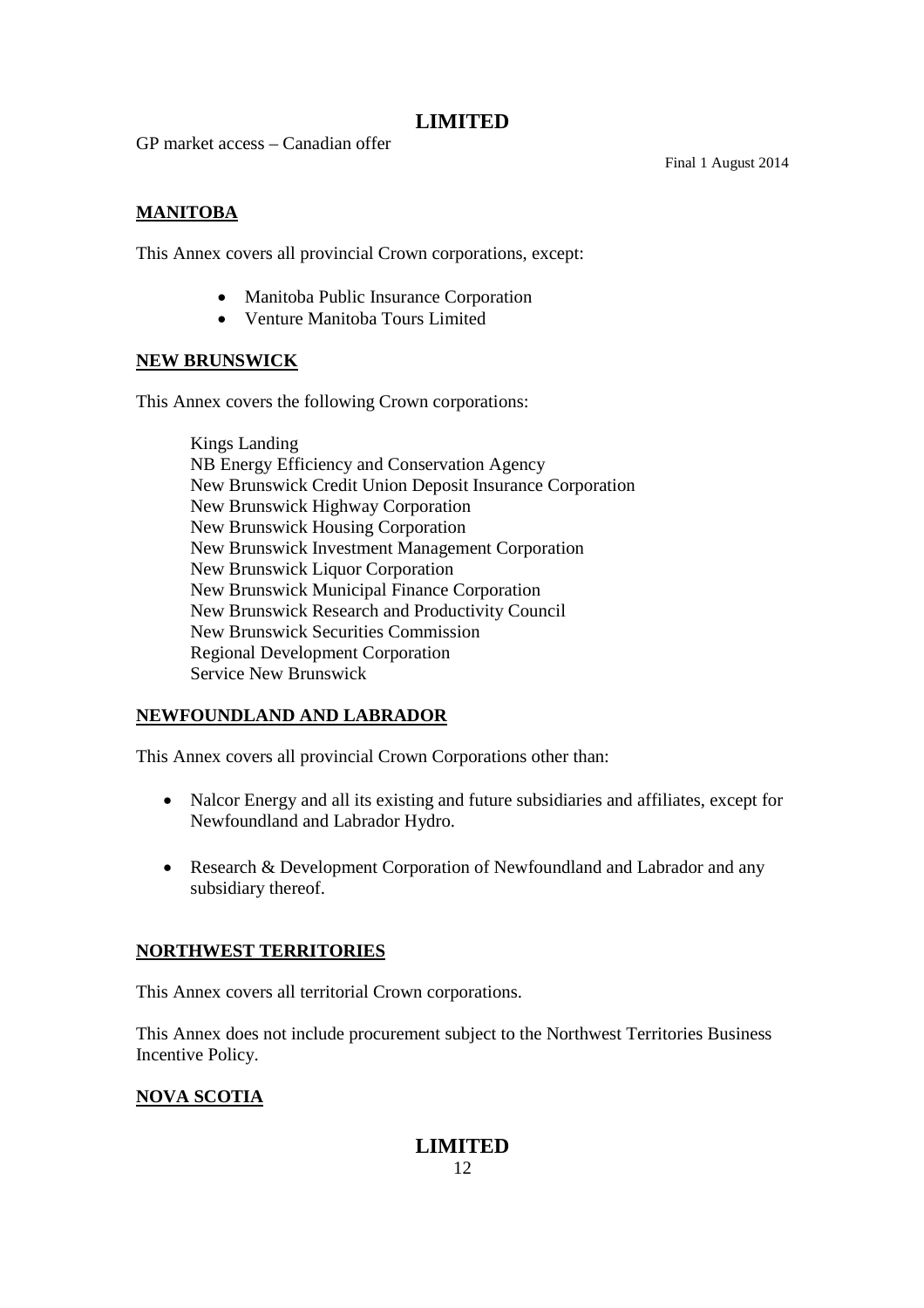GP market access – Canadian offer

Final 1 August 2014

This Annex covers any entity designated as a government business enterprise pursuant to the *Provincial Finance Act* and the *Public Procurement Act*, except any listed intergovernmental or privatized governmental unit under the *Provincial Finance Act* if the Province does not own or control a majority of it.

### **NUNAVUT**

This Annex covers all territorial Crown corporations.

This Annex does not include procurement subject to the Nunavummi Nangminiqaqtunik Ikajuuti Policy (NNI Policy).

# **ONTARIO**

This Annex covers all provincial and municipal government-owned entities of a commercial or industrial nature.

This Annex excludes energy entities except for Hydro One and Ontario Power **Generation** 

### **PRINCE EDWARD ISLAND**

This Annex covers all provincial Crown corporations except:

• Innovation PEI

# **QUÉBEC**

This Annex covers government enterprises and legal persons or other entities that are owned or controlled by one or several of these enterprises, which are not in competition with the private sector.

"Government enterprise" means a body set out in section 7 of the *Act Respecting Contracting by Public Bodies.*

### **SASKATCHEWAN**

This Annex covers all provincial Crown corporations, corporations owned or controlled by one or more municipal governments and the Saskatchewan Liquor and Gaming Authority.

# **YUKON**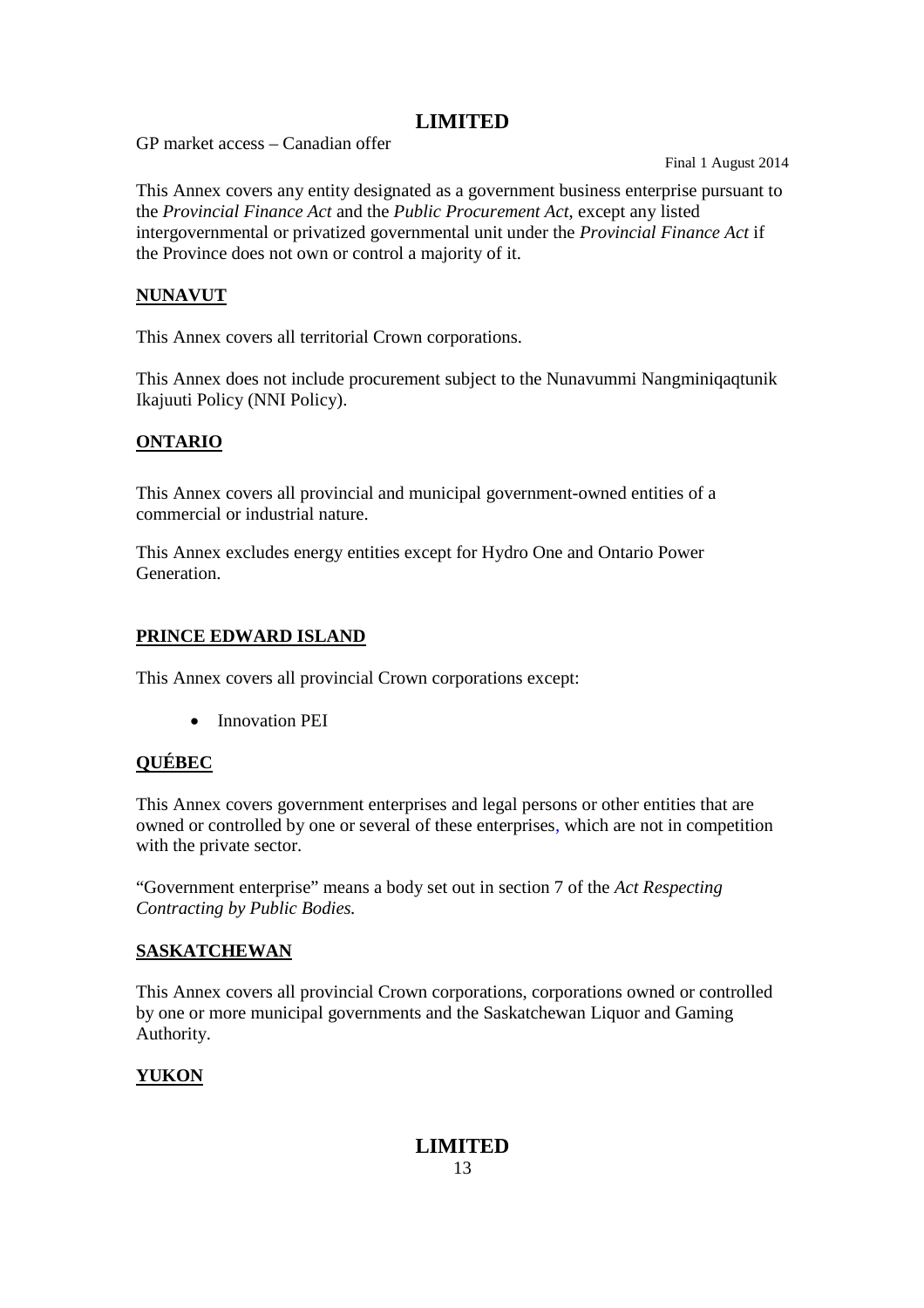GP market access – Canadian offer

Final 1 August 2014

This Annex covers all Government Corporations within the meaning of the *Corporate Governance Act* except:

• Yukon Development Corporation

### *Notes to Annex X-03 Section A*

1. This Annex does not include procurements in respect of the intervention activities of the Canada Deposit Insurance Corporation or its subsidiaries, or procurements by any subsidiary created in respect of such intervention activities.

2. This Annex does not include procurements by the Canada Lands Company Limited or its subsidiaries for the development of real property for commercial sale or resale.

3. Ontario Power Generation reserves the right to accord a preference to tenders that provide benefits to the province, such as favouring local sub-contracting, in the context of procurements relating to the construction or maintenance of nuclear facilities or related services. A selection criterion of benefits to the province in the evaluation of tenders shall not exceed 20% of total points.

4. For greater certainty, nothing in this Agreement affects the procurement for the production, transmission and distribution of renewable energy, other than hydro-electricity, by the province of Ontario as set out in the *Green Energy Act*.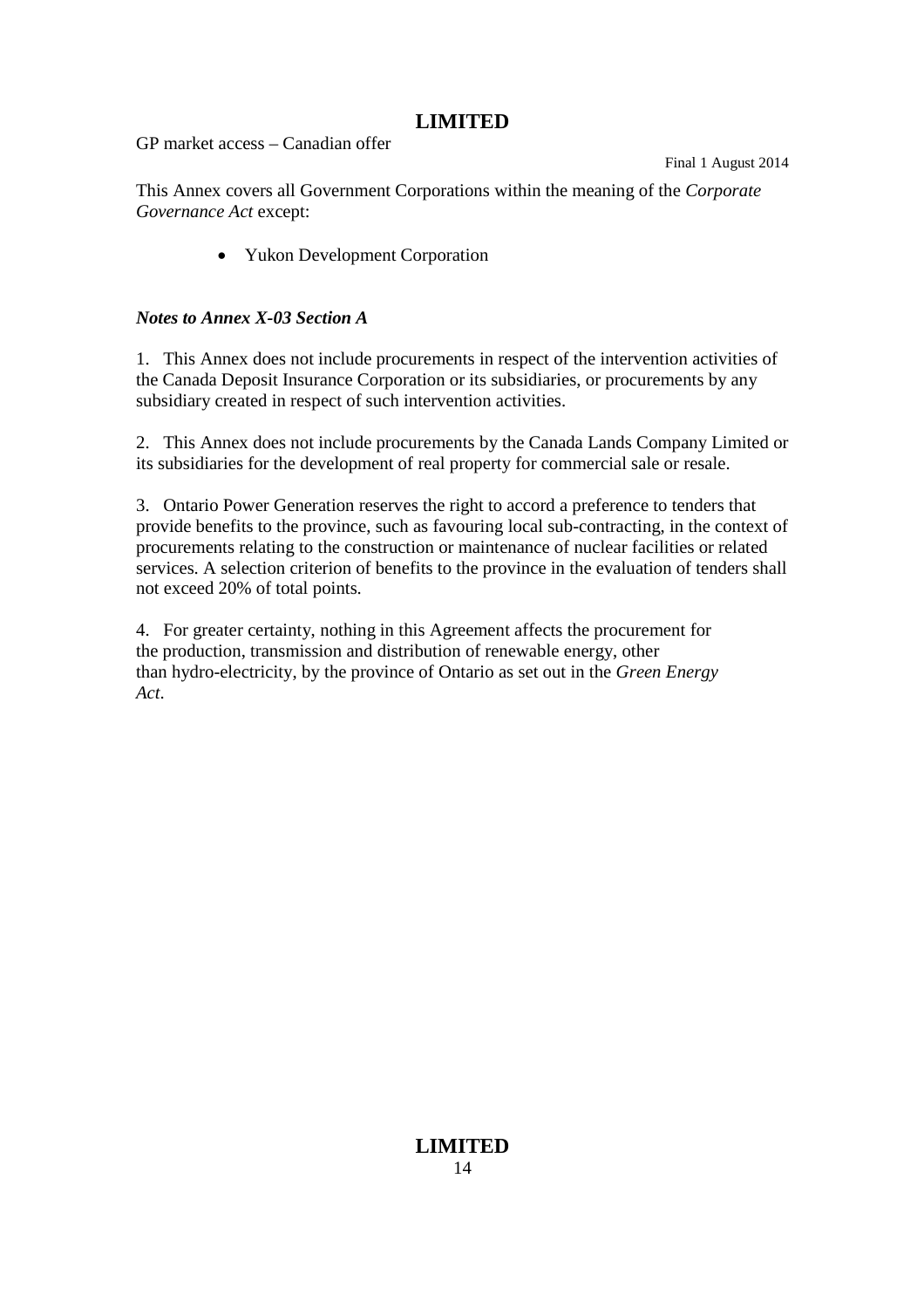GP market access – Canadian offer

Final 1 August 2014

### **Section B**

The following thresholds shall apply to procurement by procuring entities in Annexes X-01, X-02 and X-03, Section A, which have as one of their core activities any of those referred to below or any combination thereof:

(1) Provision of airport or other terminal facilities to air carriers;

(2) Provision or operation of networks providing a service to the public in the field of transport by railway, automated systems, tramway, trolley bus, bus or cable; (3) Provision of maritime or inland port or other terminal facilities to carriers by sea or inland waterway;

(4) Provision or operation of fixed networks intended to provide a service to the public in connection with the production, transport or distribution of drinking water and treatment of wastewater, or the supply of drinking water to such networks; (5) Provision or operation of fixed networks intended to provide a service to the public in connection with the production, transport or distribution of electricity, or the supply of electricity to such networks;

(6) Provision or operation of fixed networks intended to provide a service to the public in connection with the production, transport or distribution of gas or heat, or the supply of gas or heat to such networks.

| <i>Thresholds</i> | SDR 400,000   | <b>Goods</b> covered in Annex X-04                 |
|-------------------|---------------|----------------------------------------------------|
|                   | SDR 400,000   | <b>Services</b> covered in Annex X-05              |
|                   | SDR 5.000,000 | <b>Construction Services</b> covered in Annex X-06 |

### *Notes to Annex X-03 Section B*

1. This Appendix does not include procurements by procuring entities for the activities listed in Section B above when exposed to competitive forces in the market concerned.

2. This Appendix does not include procurements by procuring entities for the activities listed in Section B:

- (i) for the purchase of water, energy, or fuels for the production of energy; or
- (ii) for the pursuit of such activities outside of Canada; or
- (iii) for purposes of re-sale or hire to third parties, provided that the procuring entity enjoys no special or exclusive right to sell or hire the subject of such contracts and other entities are free to sell or hire it under the same conditions as the procuring entity.

3. This Appendix does not include procurements by procuring entities for the purposes of exploitation of a geographical area for the purpose of exploring for or extracting oil, gas, coal or other solid fuels.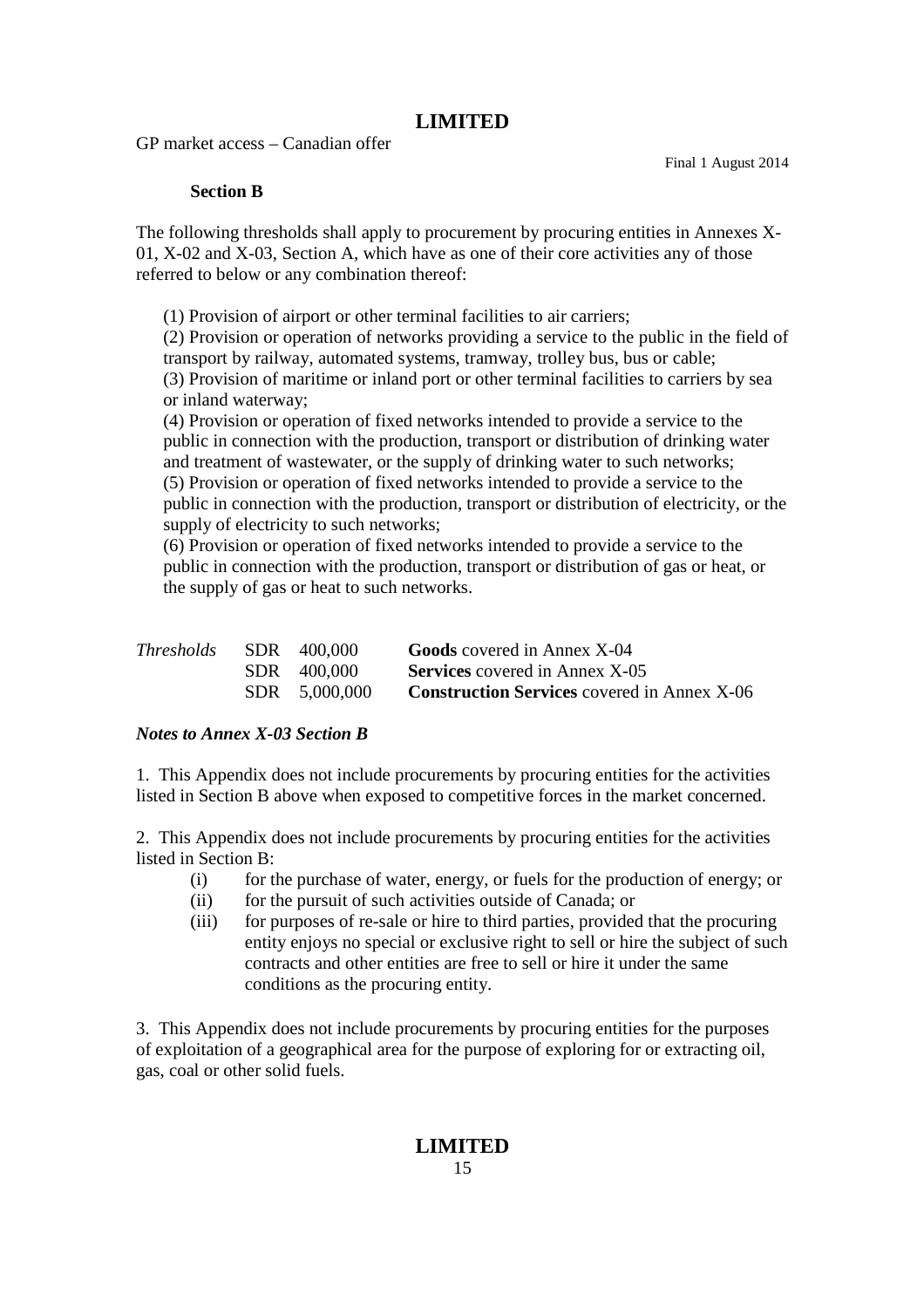GP market access – Canadian offer

Final 1 August 2014

### **Annex X-04**

### **Goods**

1. Unless otherwise specified and subject to paragraph 2, this Agreement covers all goods.

2. Subject to the application of paragraph 1 of Article III, with respect to procurement by the Department of National Defence, the Royal Canadian Mounted Police, the Department of Fisheries and Oceans for the Canadian Coast Guard, the Canadian Air Transport Security Authority, and provincial and municipal police forces, this Agreement covers only the goods described in any of the Federal Supply Classifications (FSC) listed below:

| <b>FSC</b> | 22. | Railway equipment                                                                                                                                                                                                                                                              |
|------------|-----|--------------------------------------------------------------------------------------------------------------------------------------------------------------------------------------------------------------------------------------------------------------------------------|
| <b>FSC</b> | 23. | Motor vehicles, trailers and cycles (except buses in 2310; and, except<br>military trucks and trailers in 2320 and 2330 and tracked combat, assault<br>and tactical vehicles in 2350 and wheeled combat, assault and tactical<br>vehicles in 2350 formerly classified in 2320) |
| <b>FSC</b> | 24. | <b>Tractors</b>                                                                                                                                                                                                                                                                |
| <b>FSC</b> | 25. | Vehicular equipment components                                                                                                                                                                                                                                                 |
| <b>FSC</b> | 26. | Tires and tubes                                                                                                                                                                                                                                                                |
| <b>FSC</b> | 29. | Engine accessories                                                                                                                                                                                                                                                             |
| <b>FSC</b> | 30. | Mechanical power transmission equipment                                                                                                                                                                                                                                        |
| <b>FSC</b> | 32. | Woodworking machinery and equipment                                                                                                                                                                                                                                            |
| <b>FSC</b> | 34. | Metal working machinery                                                                                                                                                                                                                                                        |
| <b>FSC</b> | 35. | Service and trade equipment                                                                                                                                                                                                                                                    |
| <b>FSC</b> | 36. | Special industry machinery                                                                                                                                                                                                                                                     |
| <b>FSC</b> | 37. | Agricultural machinery and equipment                                                                                                                                                                                                                                           |
| <b>FSC</b> | 38. | Construction, mining, excavating and highway maintenance equipment                                                                                                                                                                                                             |
| <b>FSC</b> | 39. | Materials handling equipment                                                                                                                                                                                                                                                   |
| <b>FSC</b> | 40. | Rope, cable, chain and fittings                                                                                                                                                                                                                                                |
| <b>FSC</b> | 41. | Refrigeration and air conditioning equipment                                                                                                                                                                                                                                   |
| <b>FSC</b> | 42. | Fire fighting, rescue and safety equipment (except 4220: Marine<br>lifesaving and diving equipment; and 4230: Decontaminating and<br>impregnating equipment)                                                                                                                   |
| <b>FSC</b> | 43. | Pumps and compressors                                                                                                                                                                                                                                                          |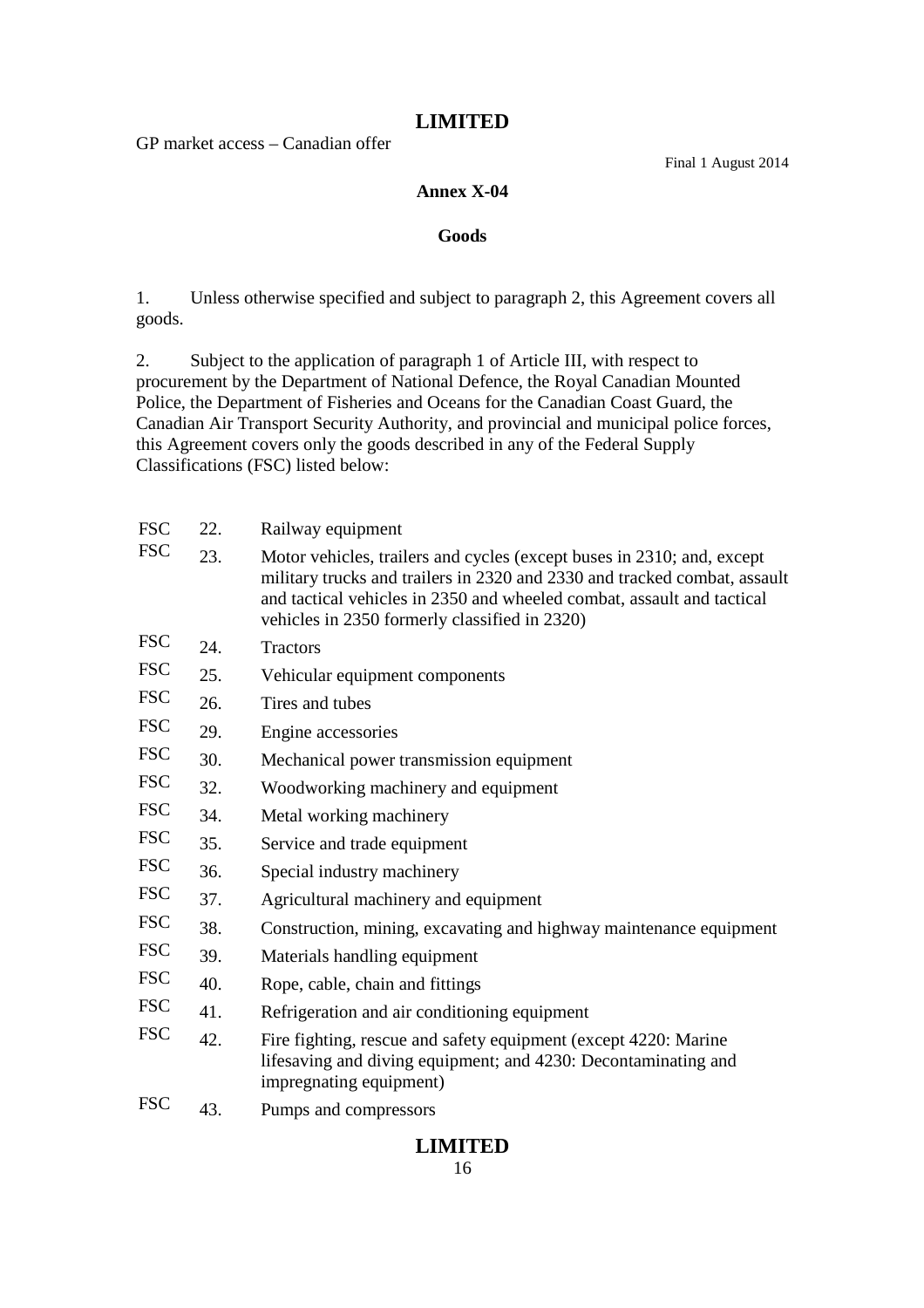|            |     | GP market access - Canadian offer                                                                                                                                                                                                                          |
|------------|-----|------------------------------------------------------------------------------------------------------------------------------------------------------------------------------------------------------------------------------------------------------------|
|            |     | Final 1 August 2014                                                                                                                                                                                                                                        |
| <b>FSC</b> | 44. | Furnace, steam plant, drying equipment and nuclear reactors                                                                                                                                                                                                |
| <b>FSC</b> | 45. | Plumbing, heating and sanitation equipment                                                                                                                                                                                                                 |
| <b>FSC</b> | 46. | Water purification and sewage treatment equipment                                                                                                                                                                                                          |
| <b>FSC</b> | 47. | Pipe, tubing, hose and fittings                                                                                                                                                                                                                            |
| <b>FSC</b> | 48. | Valves                                                                                                                                                                                                                                                     |
| <b>FSC</b> | 49. | Maintenance and repair shop equipment                                                                                                                                                                                                                      |
| <b>FSC</b> | 52. | Measuring tools                                                                                                                                                                                                                                            |
| <b>FSC</b> | 53. | Hardware and abrasives                                                                                                                                                                                                                                     |
| <b>FSC</b> | 54. | Prefabricated structures and scaffolding                                                                                                                                                                                                                   |
| <b>FSC</b> | 55. | Lumber, millwork, plywood and veneer                                                                                                                                                                                                                       |
| <b>FSC</b> | 56. | Construction and building materials                                                                                                                                                                                                                        |
| <b>FSC</b> | 61. | Electric wire and power and distribution equipment                                                                                                                                                                                                         |
| <b>FSC</b> | 62. | Lighting fixtures and lamps                                                                                                                                                                                                                                |
| <b>FSC</b> | 63. | Alarm and signal systems (except 6350: Security detection systems related to<br>security screening)                                                                                                                                                        |
| <b>FSC</b> | 65. | Medical, dental and veterinary equipment and supplies                                                                                                                                                                                                      |
| <b>FSC</b> | 66. | Instruments and laboratory equipment (except 6615: Automatic pilot<br>mechanisms and airborne Gyro components; 6635: Physical properties<br>testing and inspection related to security screening; and 6665: Hazard<br>detecting instruments and apparatus) |
| <b>FSC</b> | 67. | Photographic equipment                                                                                                                                                                                                                                     |
| <b>FSC</b> | 68. | Chemicals and chemical products                                                                                                                                                                                                                            |
| <b>FSC</b> | 69. | Training aids and devices                                                                                                                                                                                                                                  |
| <b>FSC</b> | 70. | General purpose automatic data processing equipment, software, supplies<br>and support equipment (except 7010: Automatic Data Processing)<br>Equipment (ADPE) configurations)                                                                              |
| <b>FSC</b> | 71. | Furniture                                                                                                                                                                                                                                                  |
| <b>FSC</b> | 72. | Household and commercial furnishings and appliances                                                                                                                                                                                                        |
| <b>FSC</b> | 73. | Food preparation and serving equipment                                                                                                                                                                                                                     |
| <b>FSC</b> | 74. | Office machines, text processing system and visible record equipment                                                                                                                                                                                       |
| <b>FSC</b> | 75. | Office supplies and devices                                                                                                                                                                                                                                |
| <b>FSC</b> | 76. | Books, maps and other publications (except 7650: drawings and<br>specifications)                                                                                                                                                                           |
| <b>FSC</b> | 77. | Musical instruments, phonographs and radios                                                                                                                                                                                                                |
| <b>FSC</b> | 78. | Recreational and athletic equipment                                                                                                                                                                                                                        |
|            |     |                                                                                                                                                                                                                                                            |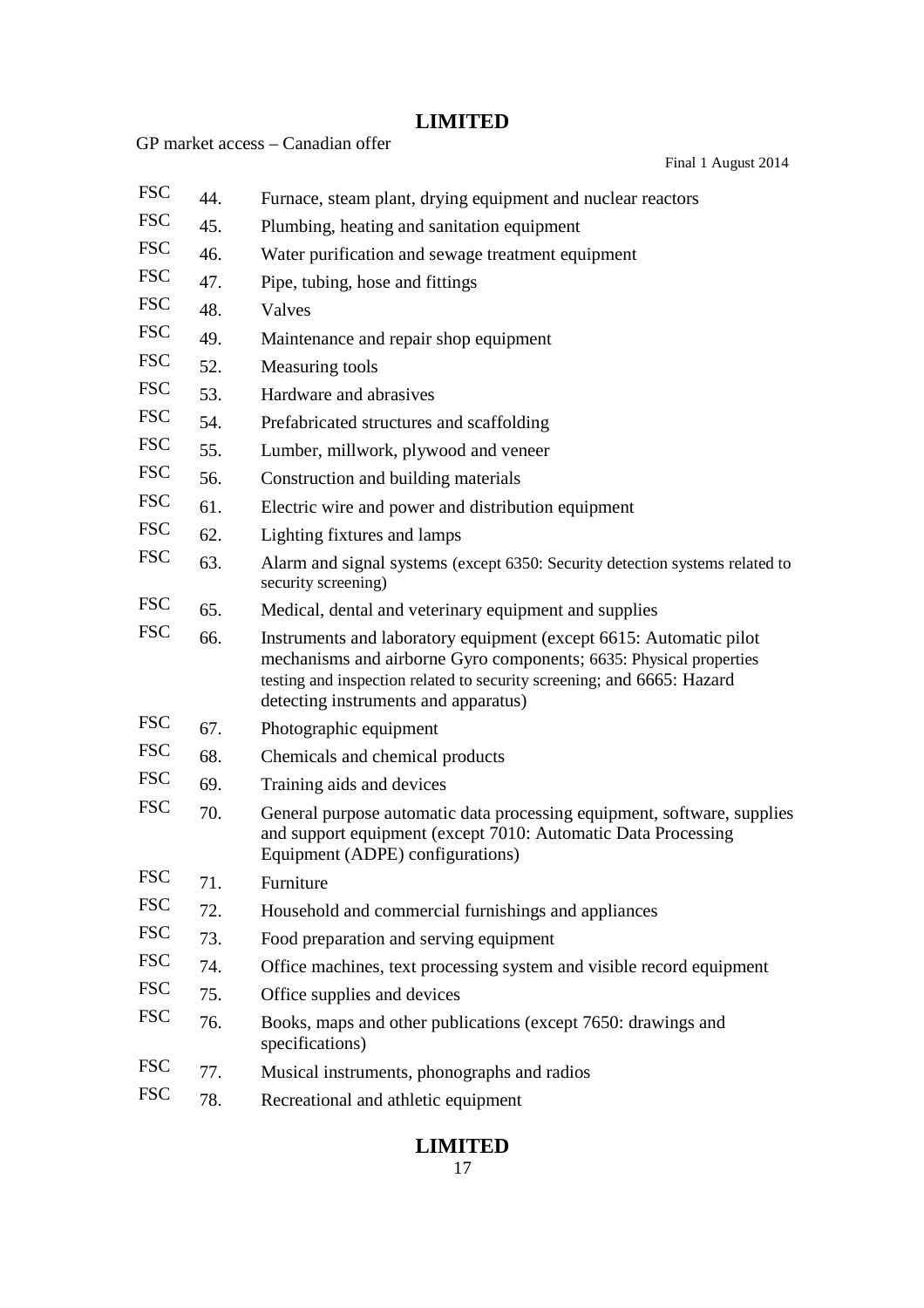Final 1 August 2014

| <b>FSC</b> | 79. | Cleaning equipment and supplies            |
|------------|-----|--------------------------------------------|
| <b>FSC</b> | 80. | Brushes, paints, sealers and adhesives     |
| <b>FSC</b> | 81. | Containers, packaging and packing supplies |
| <b>FSC</b> | 85. | Toiletries                                 |
| <b>FSC</b> | 87. | Agricultural supplies                      |
| <b>FSC</b> | 88. | Live animals                               |
| <b>FSC</b> | 91. | Fuels, lubricants, oils and waxes          |
| <b>FSC</b> | 93. | Nonmetallic fabricated materials           |
| <b>FSC</b> | 94. | Nonmetallic crude materials                |
| <b>FSC</b> | 96. | Ores, minerals and their primary products  |
| <b>FSC</b> | 99. | Miscellaneous                              |

3. Procurement of mass transit vehicles

GP market access – Canadian offer

This section applies to the procurement of mass transit vehicles in the provinces of Ontario and Québec. A mass transit vehicle refers to a street car, bus, trolley bus, subway car, passenger rail car or locomotive for subway or rail system used for public transportation.

Procuring entities in the provinces of Ontario and Québec, when purchasing mass transit vehicles, may, in accordance with the terms of this agreement, require that the successful bidder contracts up to 25% of the contract value in Canada.

Any lowering of such percentage of contract value decided by the Government of Canada or the province of Ontario or the province of Québec, as a result of an international agreement or in domestic law, regulation or policy, will replace the above-mentioned percentage of 25% on a permanent basis under this agreement for that province and for the category of mass transit vehicle to which such new percentage applies. When applying this note, the provinces of Ontario and Québec must treat EU bidders no less favourably than Canadian or other third country bidders.

The term "value" refers to the eligible costs in the procurement of mass transit vehicles for components, sub-components and raw materials produced in Canada, including labour or other related services such as after-sale and maintenance services, as determined in the tender. It also includes all costs related to a final assembly of the mass transit vehicle in Canada. It will be for the bidder to determine which part of the contract value will be fulfilled through the use of Canadian acquired value. However, the province of Québec may require that final assembly takes place in Canada.

Final assembly means:

a) for a bus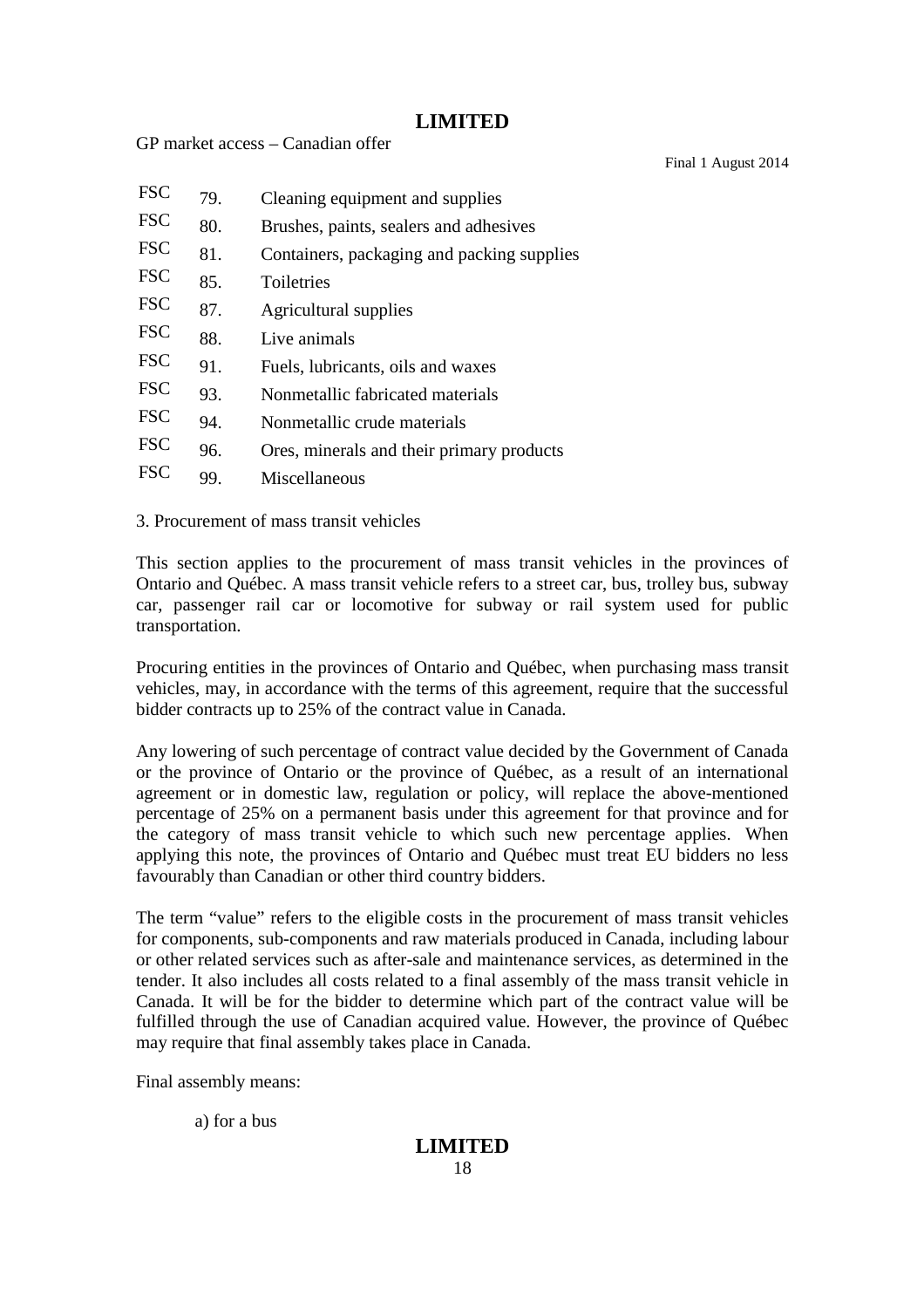GP market access – Canadian offer

Final 1 August 2014

Final assembly of a bus includes installation and connection of the following parts:

- Installation and interconnection of the engine, transmission, axles, including the brake system.
- Installation and interconnection of heating and air conditioning systems.
- Installation of pneumatic, electrical and door systems.
- Installation of passenger seats and handrails.
- Installation of the destination sign.
- Installation of the wheelchair access ramp.
- Final inspection, road tests and preparation for delivery.

### b) for a train

Final assembly of a train includes installation and connection of the following parts: ventilation, heating and air conditioning system, bogie frames, suspension, axles, differential, propulsion engines, propulsion control, auxiliary power, braking control, braking equipment, air brake compressors, communication system, on-board information and remote monitoring system, inspection and verification of all installation and interconnection work and fixed-point testing to verify all functions.

The eligible costs must provide reasonable flexibility for a successful bidder to source the contract value on competitive terms from Canadian suppliers, including price and quality. Contracts may not be split with the purpose of restricting the choice of eligible costs by the bidder.

The procuring entities must indicate the existence of such conditions clearly and objectively in both tender notices and contract documents.

The application of this section will be revisited five years after entry into force of this agreement.

The application of this section will be revisited with a view to reduce its inconsistency with the provisions of the government procurement chapter in the event where the United States would permanently lower its local content restrictions applicable to transit vehicles (rolling stock) below 25% for local and state contracting authorities.

### *Notes to Annex X-04*

1. For the Province of Prince Edward Island, this Annex does not include procurement of construction materials that are used for highway construction and maintenance.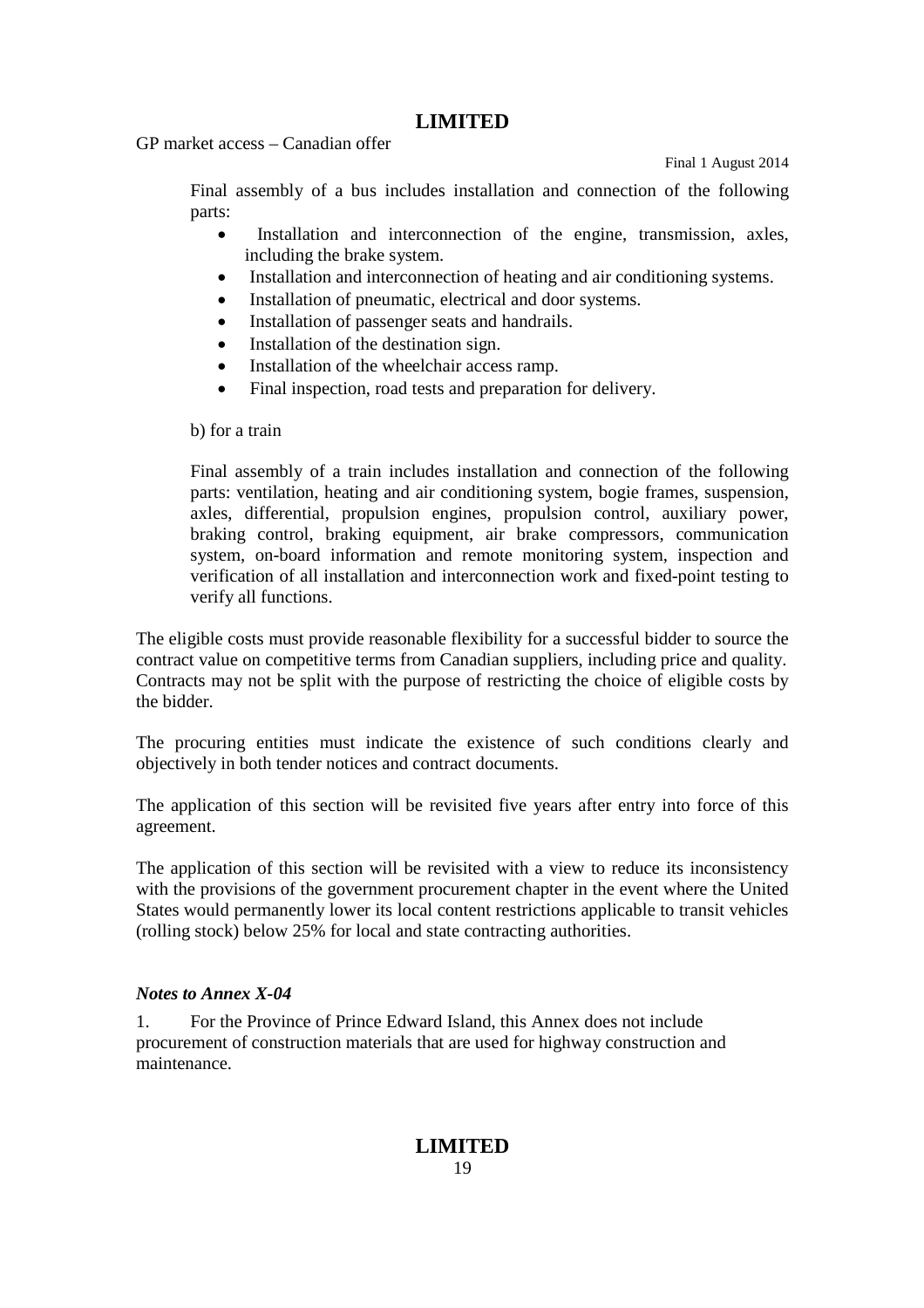GP market access – Canadian offer

Final 1 August 2014

2. For the Province of Québec, the Annex does not include procurement of the following goods by Hydro-Québec (identified in accordance with the Harmonized System Codes (HS)): HS 7308.20; HS 8406; HS 8410; HS 8426; HS 8504; HS 8535; HS 8536; HS 8537; HS 8544; HS 8705.10; HS 8705.20; HS 8705.90; HS 8707; HS 8708; HS 8716.39; HS 8716.40.

3. For the Province of Manitoba, this Annex does not include procurement of the following goods by Manitoba Hydro Electric Board:

- Textiles Fire Retardant Clothing and other Work Apparel
- Prefabricated buildings
- Bridges, bridge sections, towers and lattice masts, or iron or steel
- Steam turbines and other vapour turbines; hydraulic turbines and water wheels; gas turbines other than turbo-jets and turbo-propellers
- Electrical transformers, static converters and inductors
- Electricity distribution or control apparatus
- Parts of electricity distribution or control apparatus
- Co-axial cable and other co-axial electrical conductors
- Other electric conductors, for a voltage exceeding 1000V
- Gates
- Woodpoles and crossarms
- Generators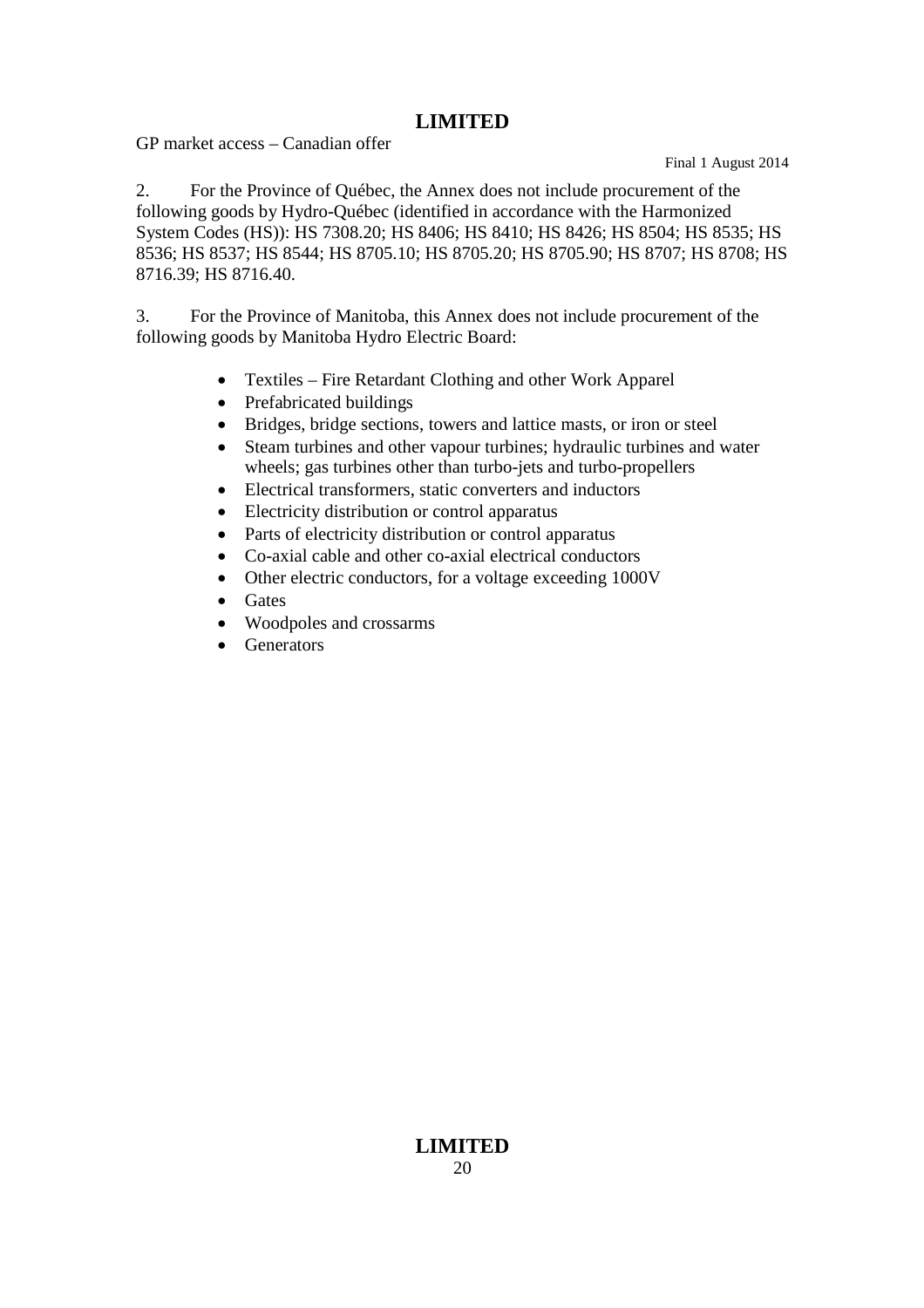GP market access – Canadian offer

Final 1 August 2014

### **Annex X-05**

### **Services**

1. Unless otherwise specified, this annex covers the services specified in paragraph 2 and 3. The subject matter of construction services is addressed in Annex X-06. The services covered in this Annex and Annex X-06 are identified in accordance with the United Nations Provisional Central Products Classification (CPC), which may be found at: *http://unstats.un.org/unsd/cr/registry/regcst.asp?Cl=9&Lg=1* .

2. This Annex covers the following services procured by federal entities covered in Annexes X-01 and X-03 Section A:

- 861 Legal services (advisory services of foreign and international law only)
- 862 Accounting, auditing and book-keeping services

3. This Annex covers the following services procured by entities covered in Annexes X-01, X-02, and X-03 Section A:

| 633  | Repair services of personal and household goods                                                                                                            |
|------|------------------------------------------------------------------------------------------------------------------------------------------------------------|
| 7512 | Commercial courier services (including multi-modal)                                                                                                        |
| 7523 | Electronic data interchange (EDI)                                                                                                                          |
| 7523 | Electronic mail                                                                                                                                            |
| 7523 | Enhanced/value-added facsimile services, including store and forward,<br>store and retrieve Code and protocol conversion                                   |
| 7523 | On-line information and data base retrieval                                                                                                                |
| 7523 | Voice mail                                                                                                                                                 |
| 822  | Real estate services on a fee or contract basis                                                                                                            |
| 841  | Consultancy services related to the installation of computer hardware                                                                                      |
| 842  | Software implementation services, including systems and software<br>consulting services, systems analysis, design, programming and<br>maintenance services |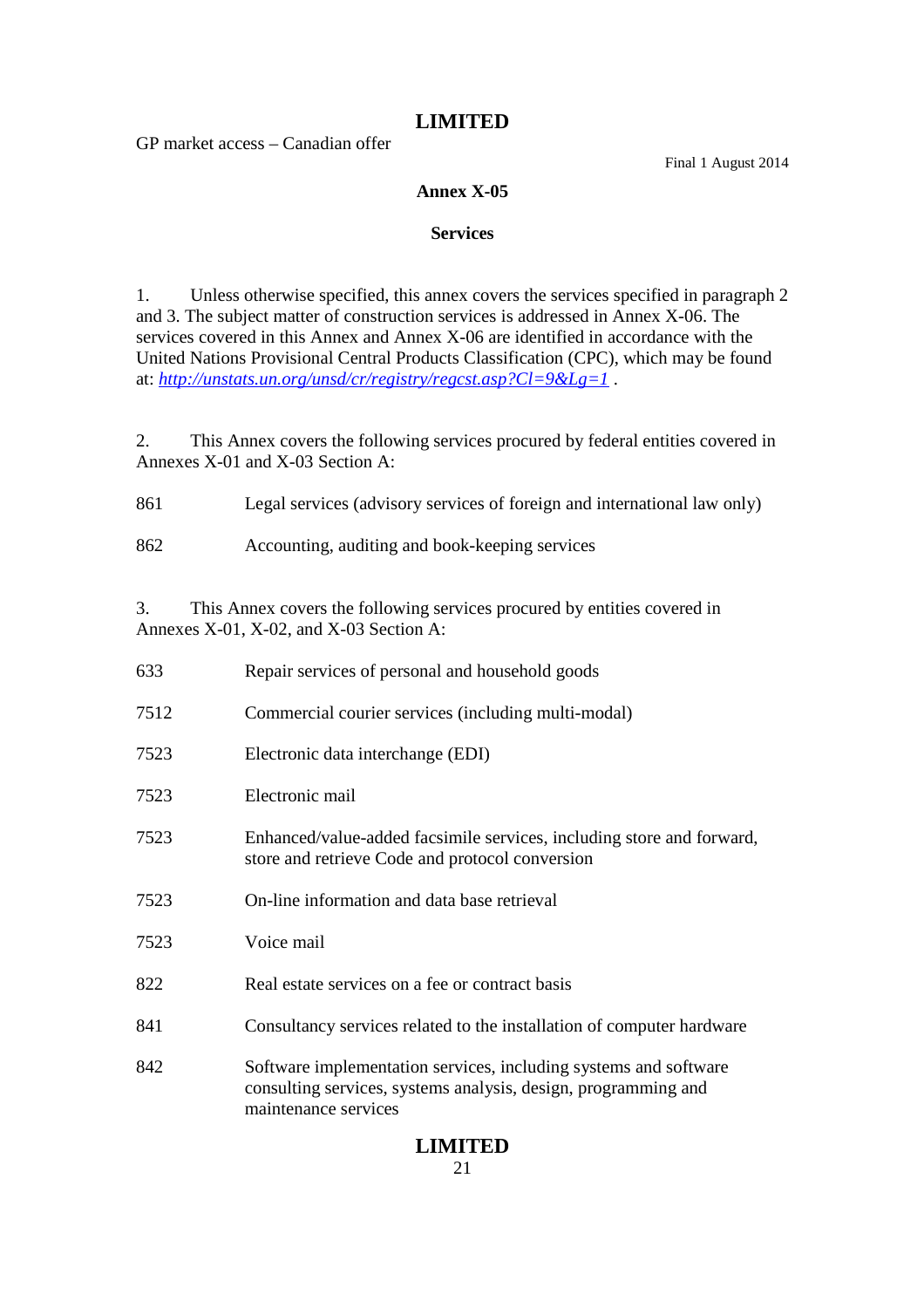|                              | GP market access – Canadian offer<br>Final 1 August 2014                                                                                           |
|------------------------------|----------------------------------------------------------------------------------------------------------------------------------------------------|
| 843                          | Data processing services, including processing, tabulation and facilities<br>management services                                                   |
| 843                          | On-line information and/or data processing (including transaction<br>processing)                                                                   |
| 844                          | Data base services                                                                                                                                 |
| 845                          | Maintenance and repair services of office machinery and equipment<br>including computers                                                           |
| 849                          | Other computer services                                                                                                                            |
| 86501                        | General management consulting services                                                                                                             |
| 86503                        | Marketing management consulting services                                                                                                           |
| 86504                        | Human resources management consulting services                                                                                                     |
| 86505                        | Production management consulting services                                                                                                          |
| 866                          | Services related to management consulting (except 86602 Arbitration and<br>conciliation services)                                                  |
| 8671                         | Architectural services                                                                                                                             |
| 8672                         | Engineering services                                                                                                                               |
| 8673                         | Integrated engineering services (excluding 86731 Integrated engineering<br>services for transportation infrastructure turnkey projects)            |
| 8674                         | Urban planning and landscape architectural services                                                                                                |
| 8676                         | Technical testing and analysis services including quality control and<br>inspection (except with reference to FSC 58 and transportation equipment) |
| 874                          | Building-cleaning services                                                                                                                         |
| 8861<br>to 8864,<br>and 8866 | Repair services incidental to metal products, machinery and equipment                                                                              |
| 94                           | Sewage and refuse disposal, sanitation and similar services                                                                                        |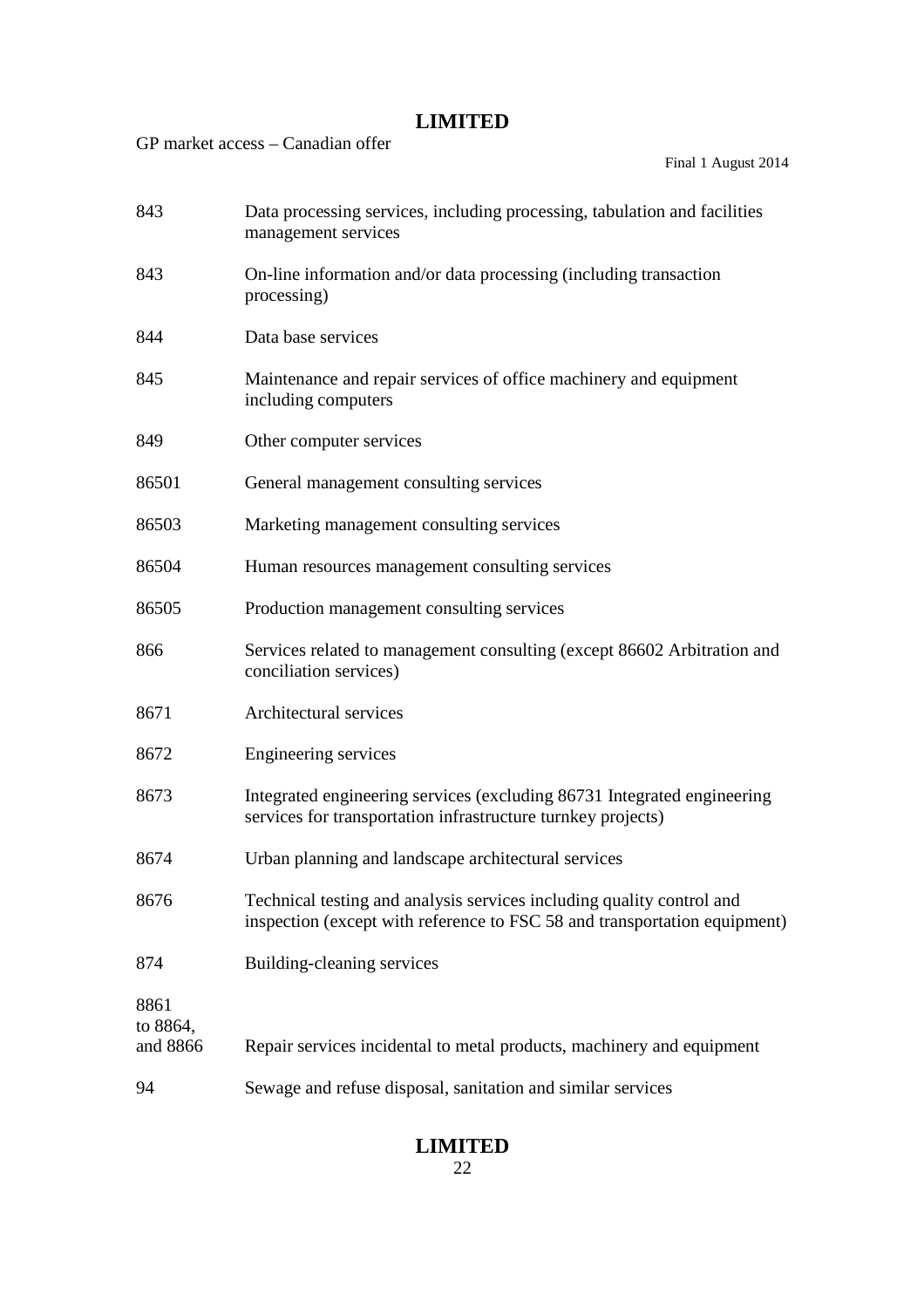GP market access – Canadian offer

Final 1 August 2014

### *Notes to Annex X-05:*

- 1. This Annex does not include the following:
	- (a) all services, with reference to those goods purchased by the Department of National Defence, the Royal Canadian Mounted Police, the Department of Fisheries and Oceans for the Canadian Coast Guard, the Canadian Air Transport Security Authority, and provincial and municipal police forces which are not covered by Annex X-04; and
	- (b) services procured in support of military forces located overseas.

2. This Chapter does not apply to instruments of monetary policy, exchange rates, public debt, reserve management or other policies involving transactions in securities or other financial instruments, in particular transactions by the contracting authorities to raise money or capital. Accordingly, this Chapter does not apply to contracts relating to the issue, purchase, sale or transfer of securities or other financial instruments are not covered. Central bank services are also excluded.

3. For procuring entities covered under Annex X-02, the thresholds will be 355,000 SDR when an entity procures consulting services regarding matters of a confidential nature, the disclosure of which could reasonably be expected to compromise government confidences, cause economic disruption or similarly be contrary to public interest.

4. For the Province of Québec, this Annex does not include procurement from a nonprofit organization with respect to urban planning, and for the ensuing plans and specifications preparation and works management, provided that the non-profit organization respects, for its procurement, the procuring entity's obligations under this Chapter.

5. For the Province of Québec, this Annex does not include procurement of the following services by Hydro-Québec (identified in accordance with the United Nations Provisional Central Products Classification (CPC)):

7523 – Data and message transmission services

84 – Computer and related services

86725 – Engineering design services for industrial processes and production

86729 – Other engineering services.

6. For the Province of Manitoba, this Annex does not include procurement of services by Manitoba Hydro Electric Board.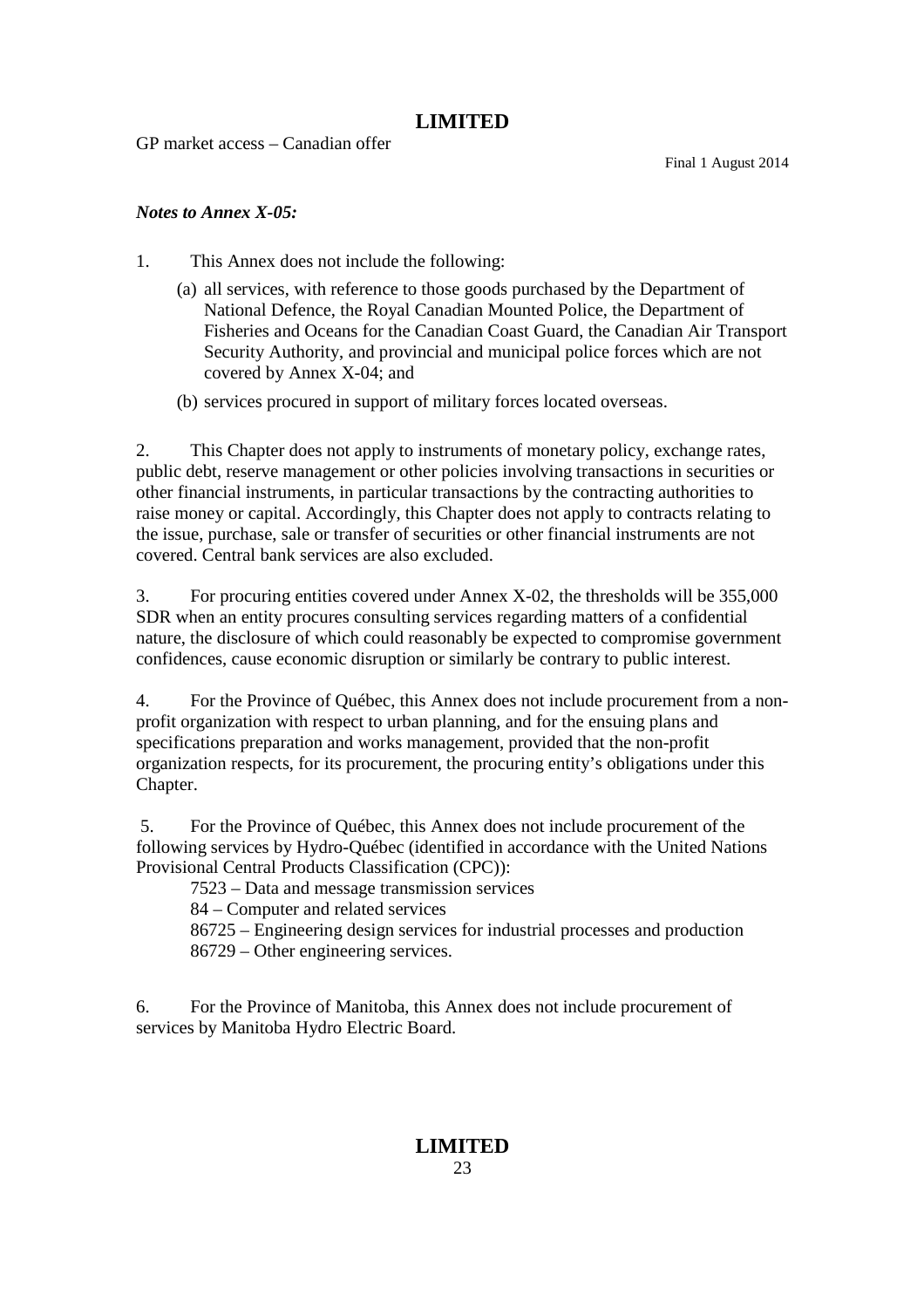GP market access – Canadian offer

Final 1 August 2014

### **Annex X-06**

### **Construction Services**

1. All construction services in CPC Division 51 are covered. Construction Services are identified in accordance with the Provisional Central Product Classification (CPC).

2. Construction services contracts awarded by Annex X-01, Annex X-02 and Section A of Annex X-03 entities, which involve, as complete or partial consideration, any grant to the supplier of the construction service, for a specified period of time, of temporary ownership or a right to control and operate the civil or building work resulting from such contract, and demand payment for the use of such work for the duration of the contract, are subject only to the following provisions: Articles I, II, IV, V, VI (except for sub-paragraphs 3 (e) and (l)), XV (except paragraphs 3 and 4) and XVII of the Chapter.

3. This Appendix does not include construction services contracts as described in paragraph 2 to Annex X-06 that are awarded by procuring entities when carrying out activities listed in Annex X-03 Section B.

### *Notes to Annex X-06*

1. For federal entities in Annex X-01, this Annex includes dredging services, and dredging services that are incidental to construction services contracts, subject to the following requirements:

(1) The vessel or other floating plant equipment used in the supply of the dredging services:

a. is of Canadian or European Union make or manufacture; or

b. has been predominantly modified in Canada or the European Union and has been owned by a person located in Canada or the European Union for at least a year prior to the submission of the tender by the bidder; and

(2) The vessel must be registered in:

a. Canada; or

b. a Member State of the European Union and have been granted a temporary licence under the Coasting Trade Act. The temporary license will be granted to the EU vessel, subject to applicable non-discretionary requirements.\* The requirement that a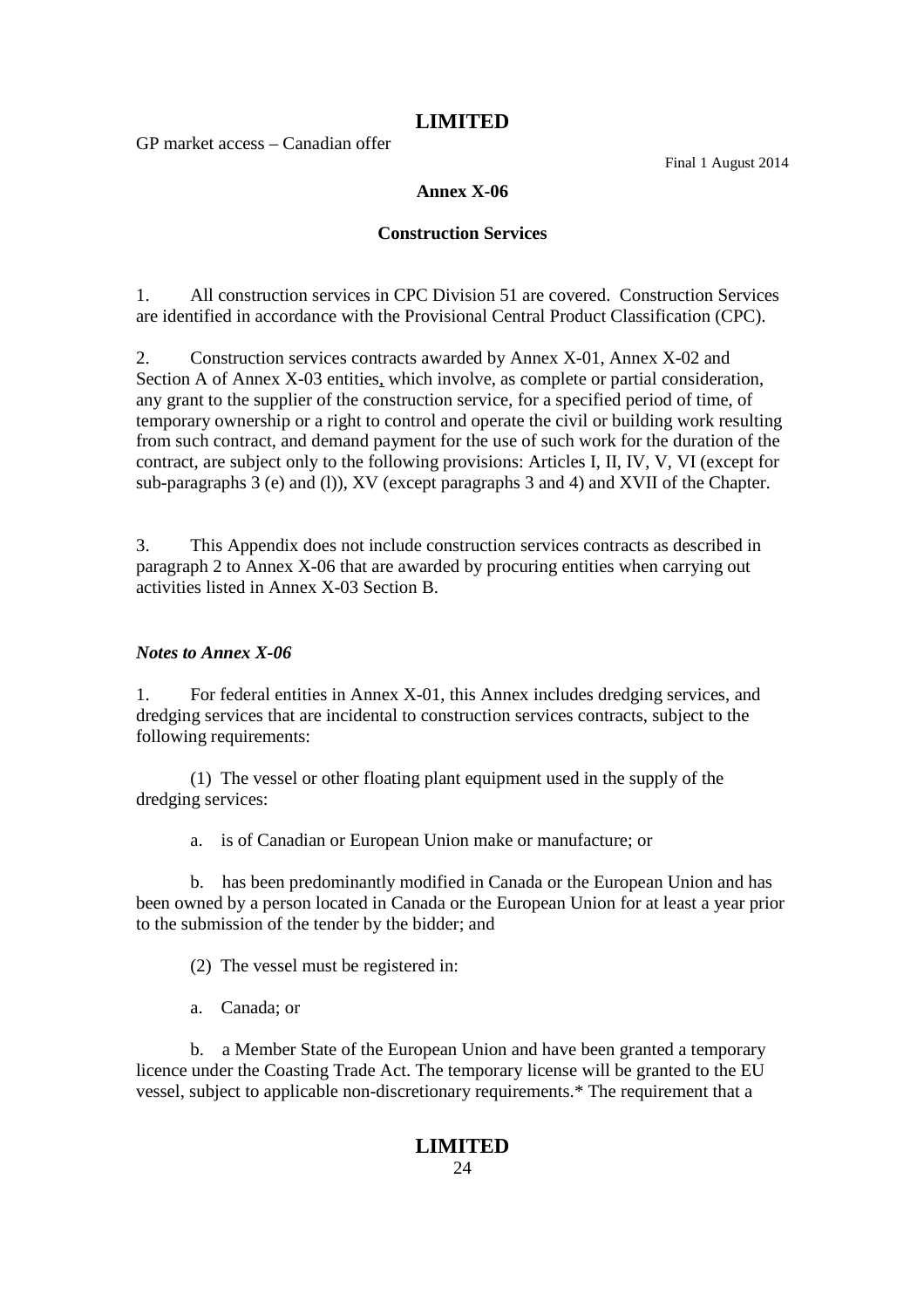GP market access – Canadian offer

Final 1 August 2014

temporary licence will only be issued if there is no Canadian duty or non-duty paid vessel available will not be applied to the application for that temporary licence.

\*For greater certainty, the Coasting Trade Act does not impose nationality requirements on crew.

2. The Province of Québec reserves the right to adopt or maintain any measure favouring local outsourcing in the case of construction services contracts awarded by Hydro-Québec. For greater certainty, such measure would in no case be a condition for the participation or qualification of suppliers.

3. For the Province of Manitoba, this Annex does not include procurement of construction services by Manitoba Hydro Electric Board.

# **Annex X-07**

### **General Notes**

- 1. This Chapter does not include procurement:
- (a) in respect of shipbuilding and repair, including related architectural and engineering services, for federal entities in Annex X-01 and Section A of Annex X-03; and for sub-central entities in British Columbia, Manitoba, Newfoundland and Labrador, New Brunswick, Nova Scotia and Prince Edward Island covered by Annex X-02 and Section A of Annex X-03;
- (b) in respect of agricultural goods made in furtherance of agricultural support programs or human feeding programs;
- (c) of transportation services that form a part of, or are incidental to, a procurement contract;
- (d) of goods purchased for representational or promotional purposes, or of services or construction services purchased for representational or promotional purposes outside the province, in respect of the provinces of, Alberta, British Columbia, Newfoundland and Labrador, Nova Scotia, Prince Edward Island, Québec and Saskatchewan;
- (e) of services contracts, excluding construction services contracts, which grant to a supplier the right to provide and exploit a service to the public as complete or partial consideration for the delivery of a service under a procurement contract;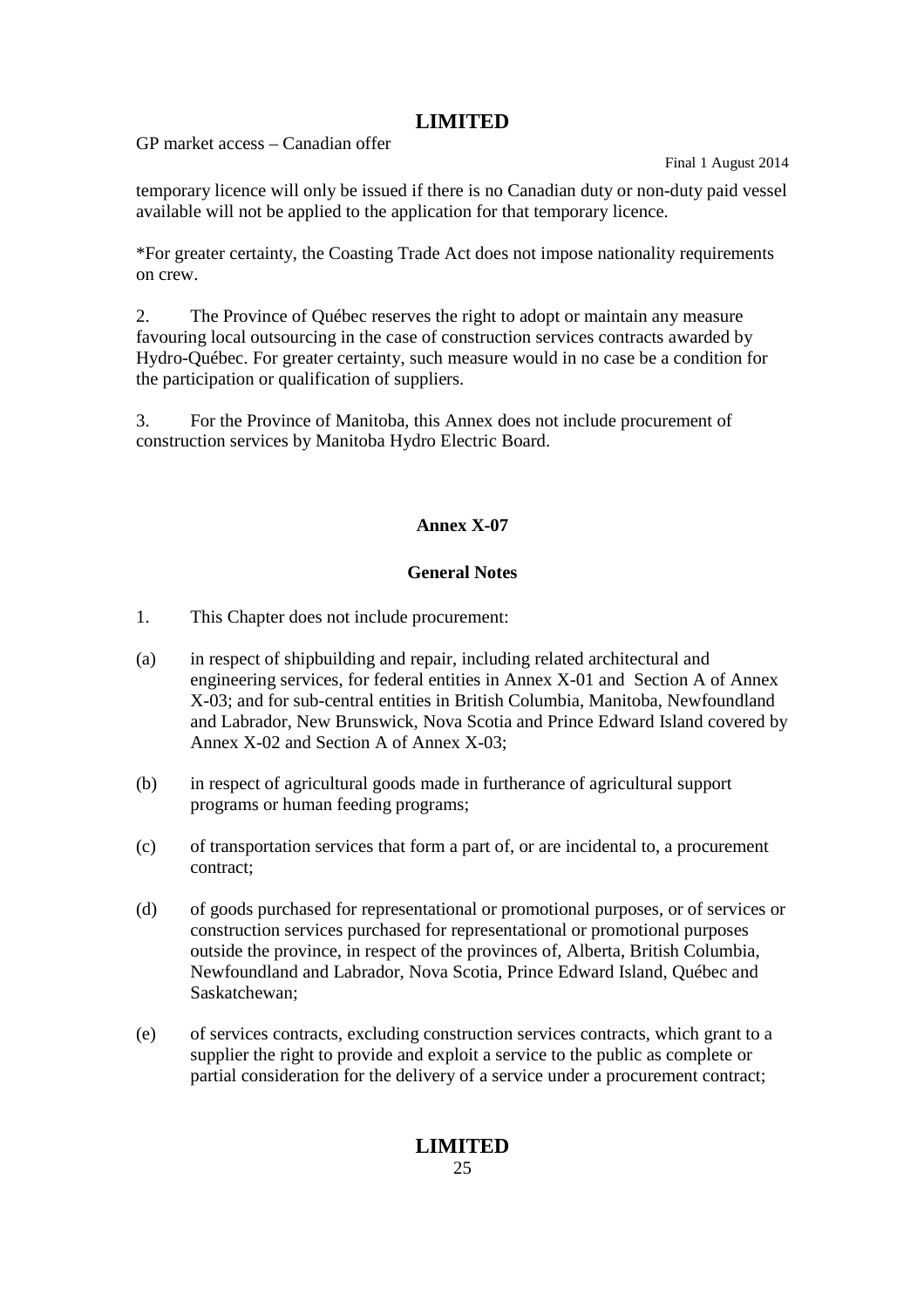GP market access – Canadian offer

Final 1 August 2014

- (f) for the acquisition, development, production or co-production of programme material by broadcasters and contracts for broadcasting time;
- (g) by Québec entities of works of art from local artists or to procurement by any municipality, academic institution or school board of other provinces and territories with respect to cultural industries; for the purpose of this paragraph, works of art includes specific artistic works to be integrated into a public building or a site; and
- (h) by procuring entities covered under Annex X-01, Annex X-02 and Section A of Annex X-03 in connection with activities in the fields of drinking water, energy, transport and the postal sector, unless such contracts are covered by Section B of Annex X-03.
- 2. This Chapter does not apply to:
- (a) any measure adopted or maintained with respect to Aboriginal peoples, nor to set asides for aboriginal businesses: existing aboriginal or treaty rights of any of the Aboriginal peoples of Canada protected by section 35 of the *Constitution Act, 1982* are not affected by this Chapter;
- (b) any procurement in relation to an international crossing between Canada and another country, including the design, construction, operation or maintenance of the crossing as well as any related infrastructure;
- (c) procurements between subsidiaries or affiliates of the same entity, or between an entity and any of its subsidiaries or affiliates, or between an entity and a general, limited or special partnership in which the entity has a majority or controlling interest; and
- (d) any measure adopted or maintained by Québec with respect to cultural industries.
- 3. For greater certainty, this Chapter shall be interpreted in accordance with the following:
- (a) Procurement in terms of Canadian coverage is defined as contractual transactions to acquire goods or services for the direct benefit or use of the government. The procurement process is the process that begins after an entity has decided on its requirement and continues through to and including contract award. It does not include procurements between one government entity or government enterprise and another government entity or government enterprise.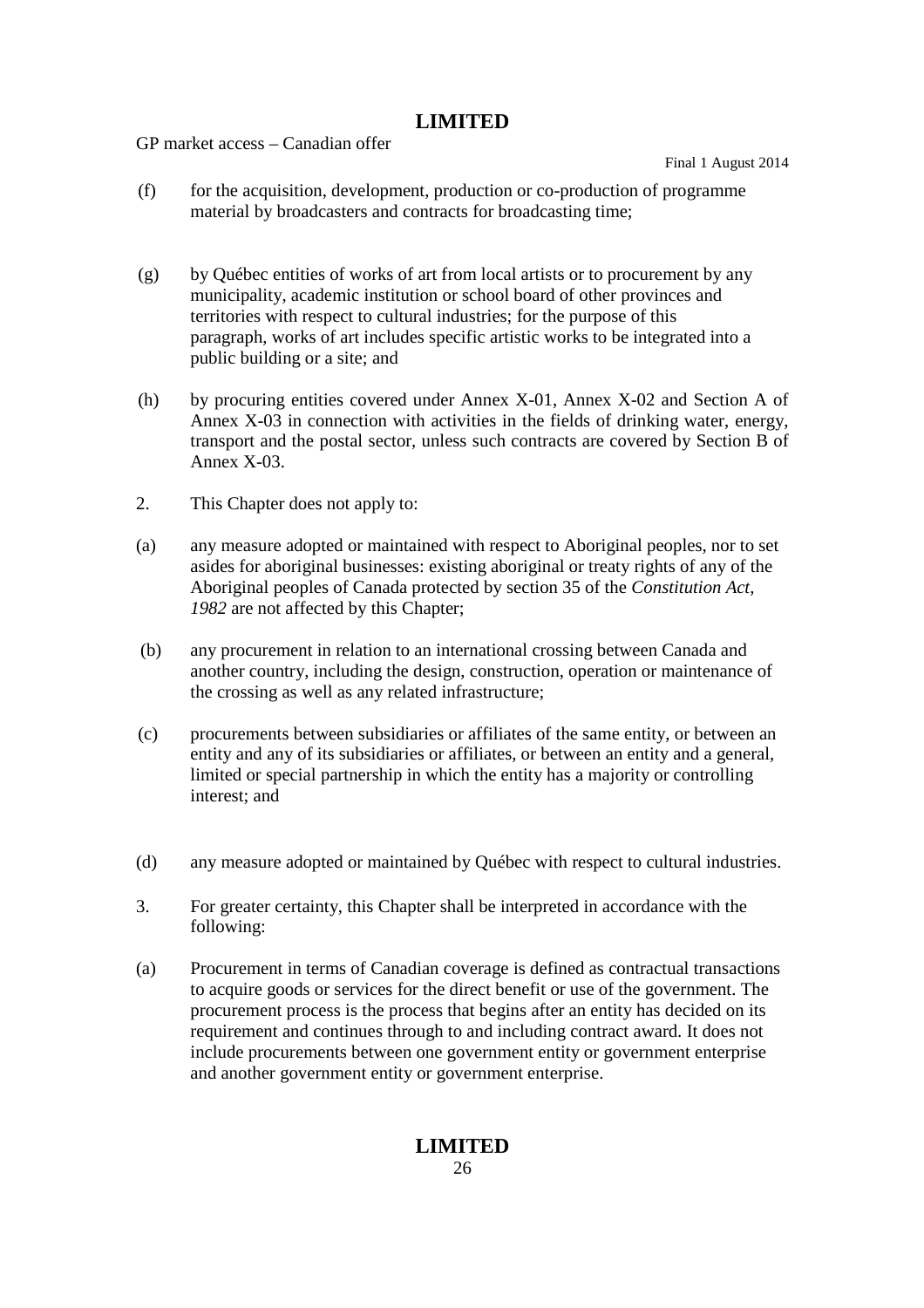GP market access – Canadian offer

Final 1 August 2014

- (b) Where a contract to be awarded by an entity is not covered by this Chapter, Canada's Annexes shall not be construed to cover any good or service component of that contract.
- (c) Any exclusion that is related either specifically or generally to federal or sub-central entities or enterprises covered by Annex X-01, Annex X-02, or Section A of Annex X-03 will also apply to any successor entity or entities, enterprise or enterprises, in such a manner as to maintain the value of the coverage of Canada's Annexes.
- (d) Services covered by this Chapter are subject to Canada's exclusions from and reservations to the Chapters on Cross-Border Trade in Services, Investment and Financial Services.
- (e) This Chapter does not cover procurement by a procuring entity on behalf of another entity where the procurement would not be covered by this Chapter if it were conducted by the other entity itself.
- 4. Regional Economic Development
	- (a) The provinces and territories of Manitoba, Newfoundland and Labrador, New Brunswick, Nova Scotia, Northwest Territories, Nunavut, Prince Edward Island, or Yukon may derogate from this Chapter in order to promote regional economic development, without providing undue support to monopolistic activities.
	- (b) Any procurement qualifying for a derogation pursuant to this Note shall: (i) be of a total value estimated at one million Canadian dollars, or less; and (ii) support small firms or employment opportunities in non-urban areas.
	- (c) If the procurement meets the requirement of paragraph (b)(ii) but its total value exceeds one million Canadian dollars, the value of the part of the contract that would be affected by the derogation would not exceed one million Canadian dollars.
	- (d) Each province or territory listed under paragraph (a) may not derogate pursuant to this Note more than ten times per year.
	- (e) A procurement shall not qualify for a derogation pursuant to this Note if it is funded by the federal government.
	- (f) A procurement qualifying for a derogation pursuant to this Note shall be notified at least 30 days prior to the signing of a procurement contract, accompanied by:
		- (i) the details of the circumstances justifying a derogation pursuant to this Note;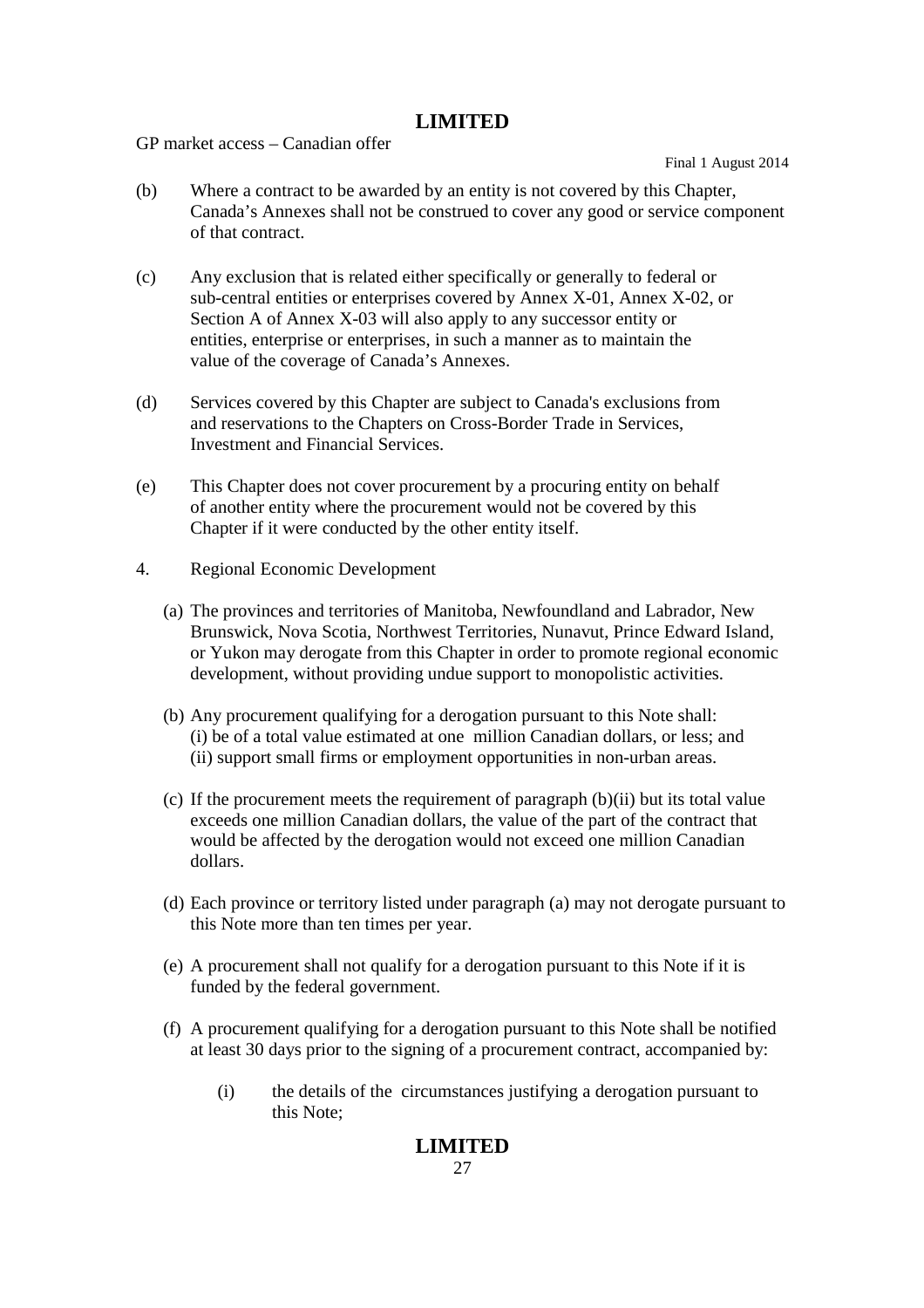GP market access – Canadian offer

Final 1 August 2014

- (ii) the information regarding the name of firm(s) and/or area(s) where the procurement is expected to provide regional economic benefits; and
- (iii) an explanation of the conformity of the procurement with the requirements of this Note.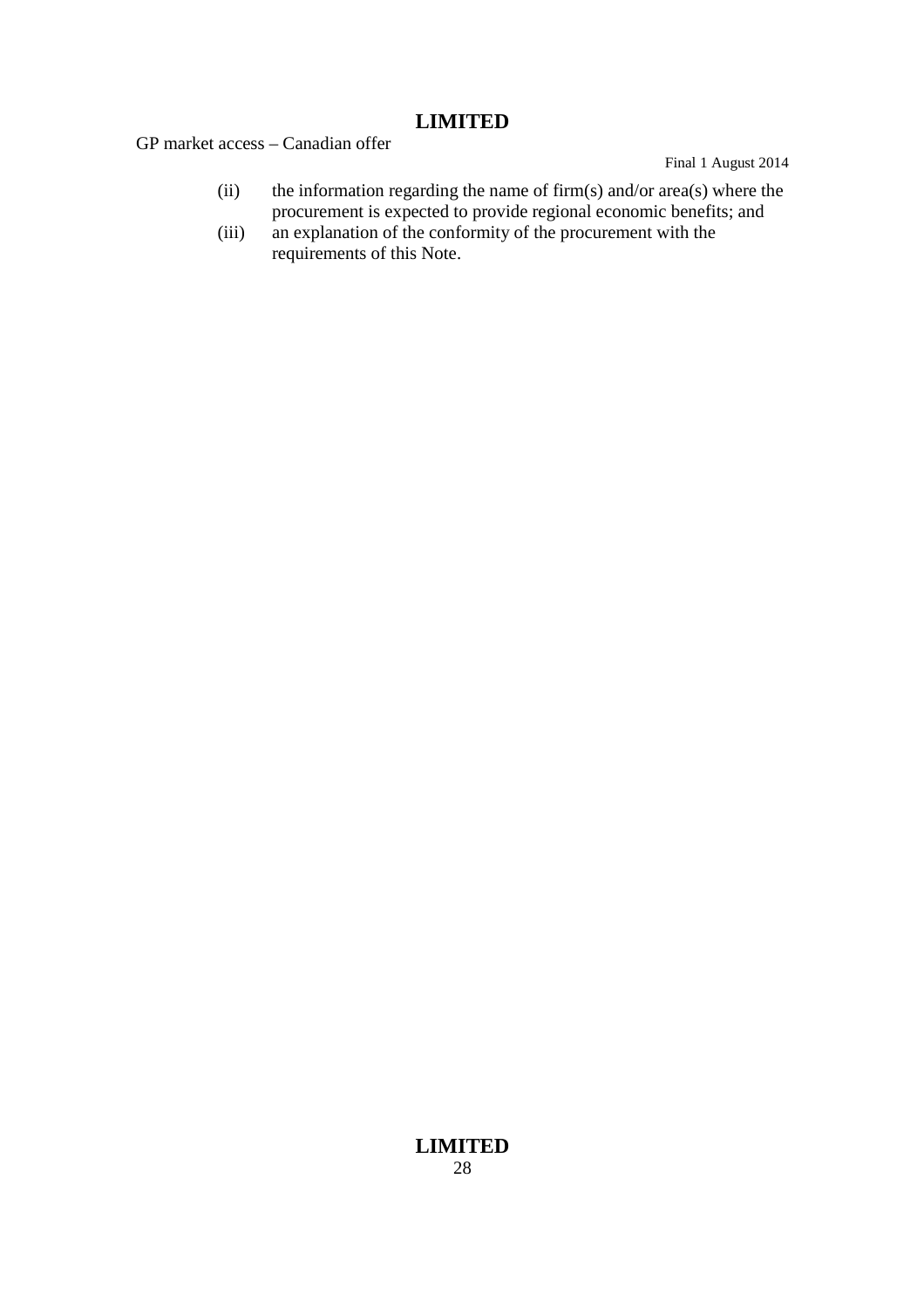GP market access – Canadian offer

Final 1 August 2014

### **ANNEX 8**

### *Publication Media*

**a) Electronic or paper media utilized for the publication of laws, regulations, judicial decisions, administrative rulings of general application, standard contract clauses, and procedures regarding government procurement covered by this Agreement pursuant to Article V**

**(…)**

**b) Electronic or paper media utilized for the publication of notices required by Articles VI, VIII:7 and XV:2 pursuant to Article V**

**(…)**

**c) Website address or addresses where Parties publish procurement statistics pursuant to Article XV:5 and notices concerning awarded contracts pursuant to Article XV:6**

**(…)**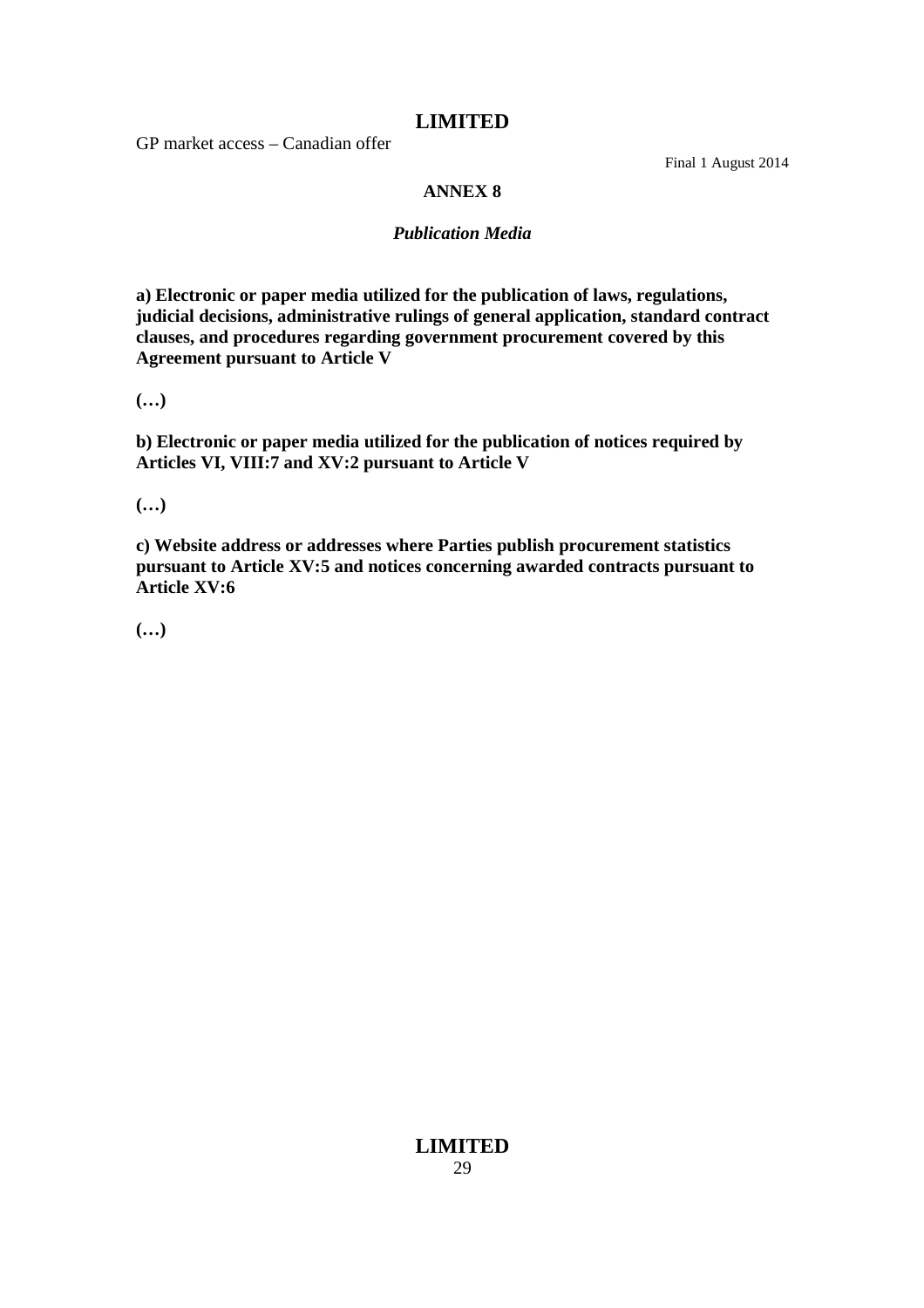GP market access – EU offer

Final 1 August 2014

CETA – Public Procurement

# **EU FINAL OFFER TO CANADA**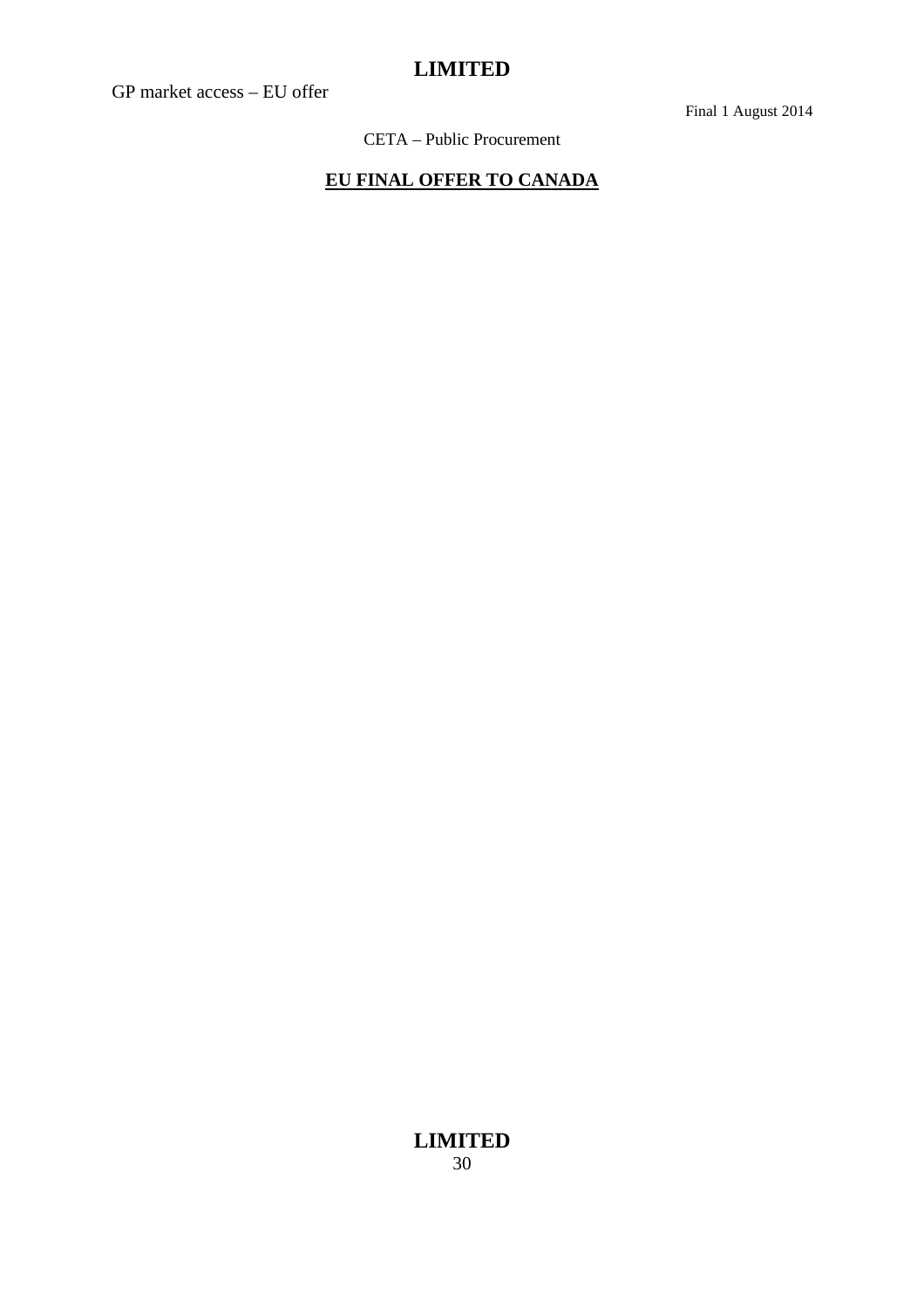GP market access – EU offer

#### **ANNEX 1**

### *Central government entities which procure in accordance with the provisions of the Chapter*

Supplies Specified in Annex 4<br>Thresholds SDR SDR 130,000

Services Specified in Annex 5 Thresholds SDR 130,000

**Works** Specified in Annex 6 Thresholds SDR 5,000,000

#### 1. EUROPEAN UNION ENTITIES

- 1. The Council of the European Union
- 2. The European Commission
- 3. The European External Action Service (EEAS)
- 2. THE CENTRAL GOVERNMENT CONTRACTING AUTHORITIES OF EU MEMBER STATES

### 1. EUROPEAN UNION ENTITIES

- 1. The Council of the European Union
- 2. The European Commission
- 3. European External Action Service (EEAS)

### 2. THE CENTRAL GOVERNMENT CONTRACTING AUTHORITIES OF EU MEMBER STATES

(Note: this list is exhaustive.)

#### **BELGIUM**

**1. Services publics fédéraux: 1. Federale Overheidsdiensten:**

SPF Chancellerie du Premier Ministre; FOD Kanselarij van de Eerste Minister;

# **LIMITED**

31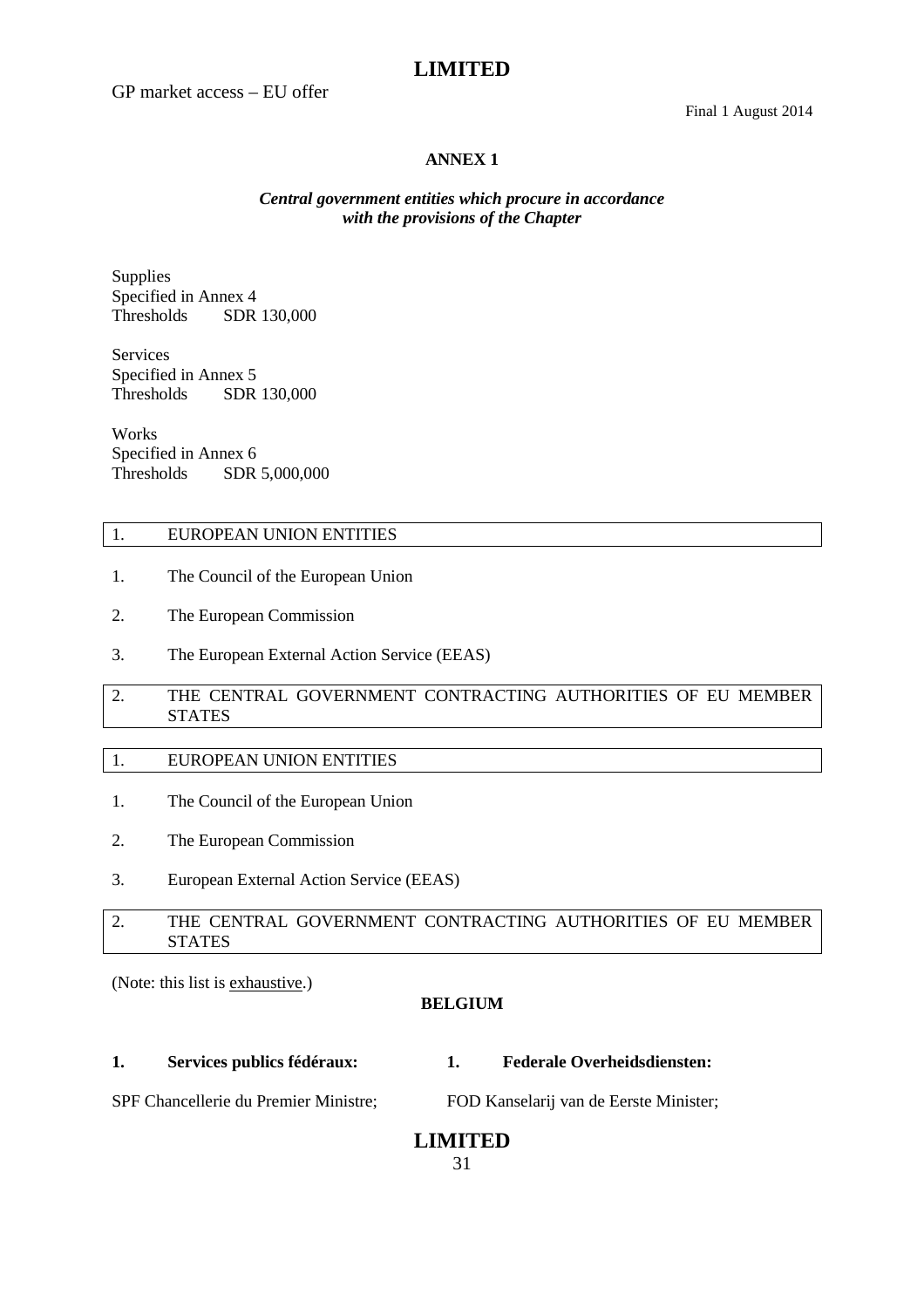GP market access – EU offer

Final 1 August 2014

SPF Budget et Contrôle de la Gestion; FOD Budget en Beheerscontrole;

Communication (Fedict); (Fedict);

extérieur et Coopération au Développement; en Ontwikkelingssamenwerking;

SPF Mobilité et Transports; FOD Mobiliteit en Vervoer;

SPF Sécurité Sociale et Institutions publiques FOD Sociale Zekerheid en Openbare de Sécurité Sociale; Instellingen van sociale Zekerheid;

SPF Santé publique, Sécurité de la Chaîne FOD Volksgezondheid, Veiligheid van de alimentaire et Environnement; Voedselketen en Leefmilieu;

et Energie;

Service public de programmation Programmatorische Overheidsdienst Intégration sociale, Lutte contre la pauvreté Maatschappelijke Integratie, Et Economie sociale; Armoedsbestrijding en sociale Economie;

Développement durable; Duurzame Ontwikkeling;

Politique scientifique; Wetenschapsbeleid;

Pour travailleurs indépendants; <br>  $Zelfstandigen;$ 

SPF Personnel et Organisation; FOD Kanselarij Personeel en Organisatie;

SPF Technologie de l'Information et de la FOD Informatie- en Communicatietechnologie

SPF Affaires étrangères, Commerce FOD Buitenlandse Zaken, Buitenlandse Handel

SPF Intérieur: FOD Binnenlandse Zaken;

SPF Finances; FOD Financiën;

SPF Emploi, Travail et Concertation sociale; FOD Werkgelegenheid, Arbeid en sociaal overleg;

SPF Justice: FOD Justitie:

SPF Economie, PME, Classes moyennes FOD Economie, KMO, Middenstand en Energie;

Ministère de la Défense; Ministerie van Landsverdediging;

Service public fédéral de Programmation Programmatorische federale Overheidsdienst

Service public fédéral de Programmation Programmatorische federale Overheidsdienst

### **2. Régie des Bâtiments: 2. Regie der Gebouwen:**

Office national de Sécurité sociale; Rijksdienst voor sociale Zekerheid;

Institut national d'Assurance sociales Rijksinstituut voor de sociale Verzekeringen der

Institut national d'Assurance Rijksinstituut voor Ziekte- en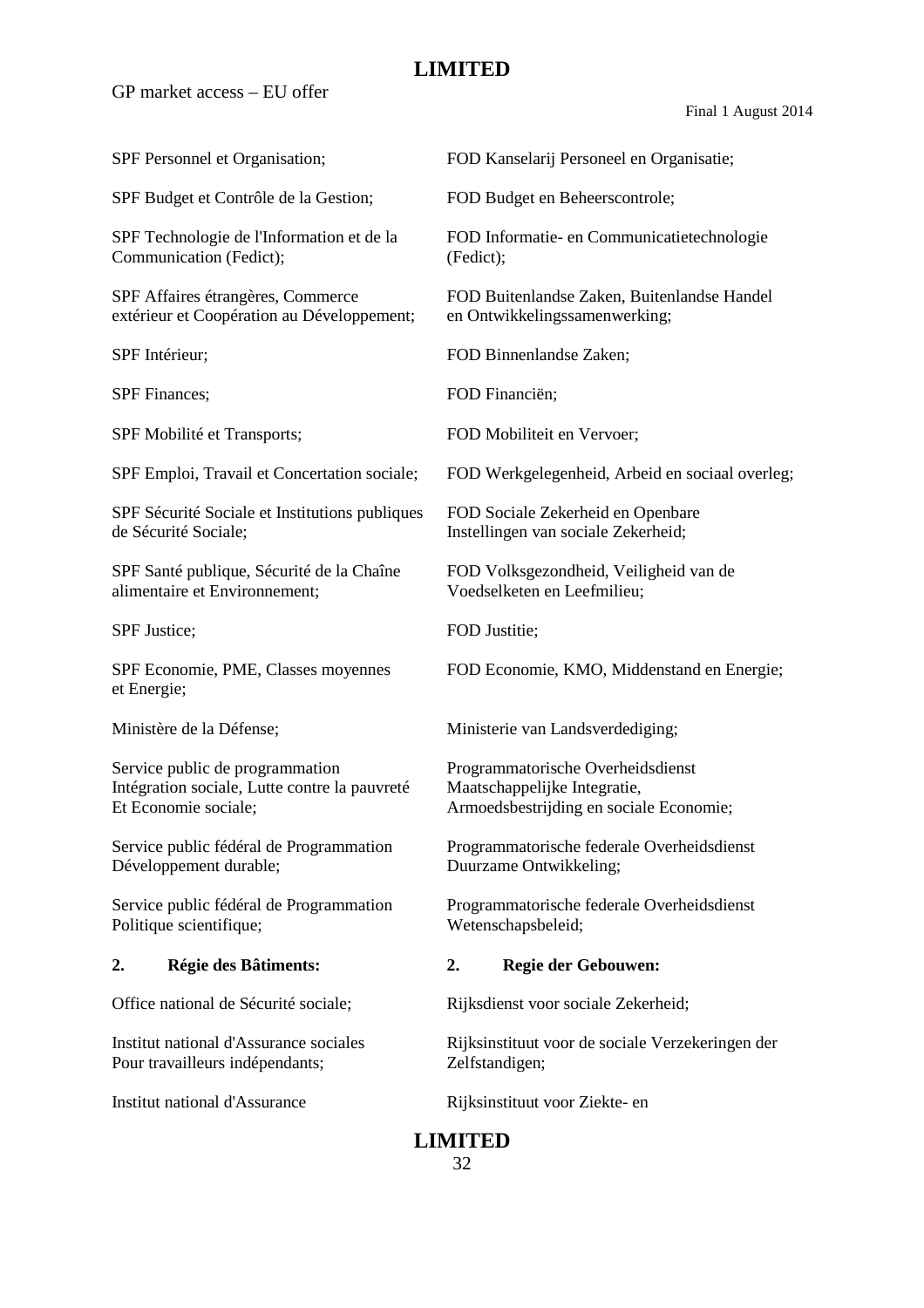GP market access – EU offer

Final 1 August 2014

| Maladie-Invalidité;<br>Office national des Pensions; | Invaliditeitsverzekering;<br>Rijksdienst voor Pensioenen; |
|------------------------------------------------------|-----------------------------------------------------------|
| Caisse auxiliaire d'Assurance<br>Maladie-Invalidité; | Hulpkas voor Ziekte-en<br>Invaliditeitsverzekering;       |
| Fond des Maladies professionnelles;                  | Fonds voor Beroepsziekten;                                |
| Office national de l'Emploi;                         | Rijksdienst voor Arbeidsvoorziening                       |
| La Poste $^\infty$                                   | De Post <sup><math>\infty</math></sup>                    |
|                                                      |                                                           |

### **BULGARIA**

- 1. Администрация на Народното събрание (Administration of the National Assembly)
- 2. Администрация на Президента (Administration of the President)
- 3. Администрация на Министерския съвет (Administration of the Council of Ministers)
- 4. Конституционен съд (Constitutional Court)
- 5. Българска народна банка (Bulgarian National Bank)
- 6. Министерство на външните работи (Ministry of Foreign Affairs)
- 7. Министерство на вътрешните работи (Ministry of the Interior)
- 8. Министерство на извънредните ситуации (Ministry of Еmergency Situations)
- 9. Министерство на държавната администрация и административната реформа (Ministry of State Administration and Administrative Reform)
- 10. Министерство на земеделието и храните (Ministry of Agriculture and Food)
- 11. Министерство на здравеопазването (Ministry of Health)
- 12. Министерство на икономиката и енергетиката (Ministry of Economy and Energy)
- 13. Министерство на културата (Ministry of Culture)
- 14. Министерство на образованието и науката (Ministry of Education and Science)
- 15. Министерство на околната среда и водите (Ministry of Environment and Water)
- 16. Министерство на отбраната (Ministry of Defence)
- 17. Министерство на правосъдието (Ministry of Justice)
- 18. Министерство на регионалното развитие и благоустройството (Ministry of Regional Development and Public Works)
- 19. Министерство на транспорта (Ministry of Transport)
- 20. Министерство на труда и социалната политика (Ministry of Labour and Social Policy)

<sup>∞</sup> Postal activities as per act of 24 December 1993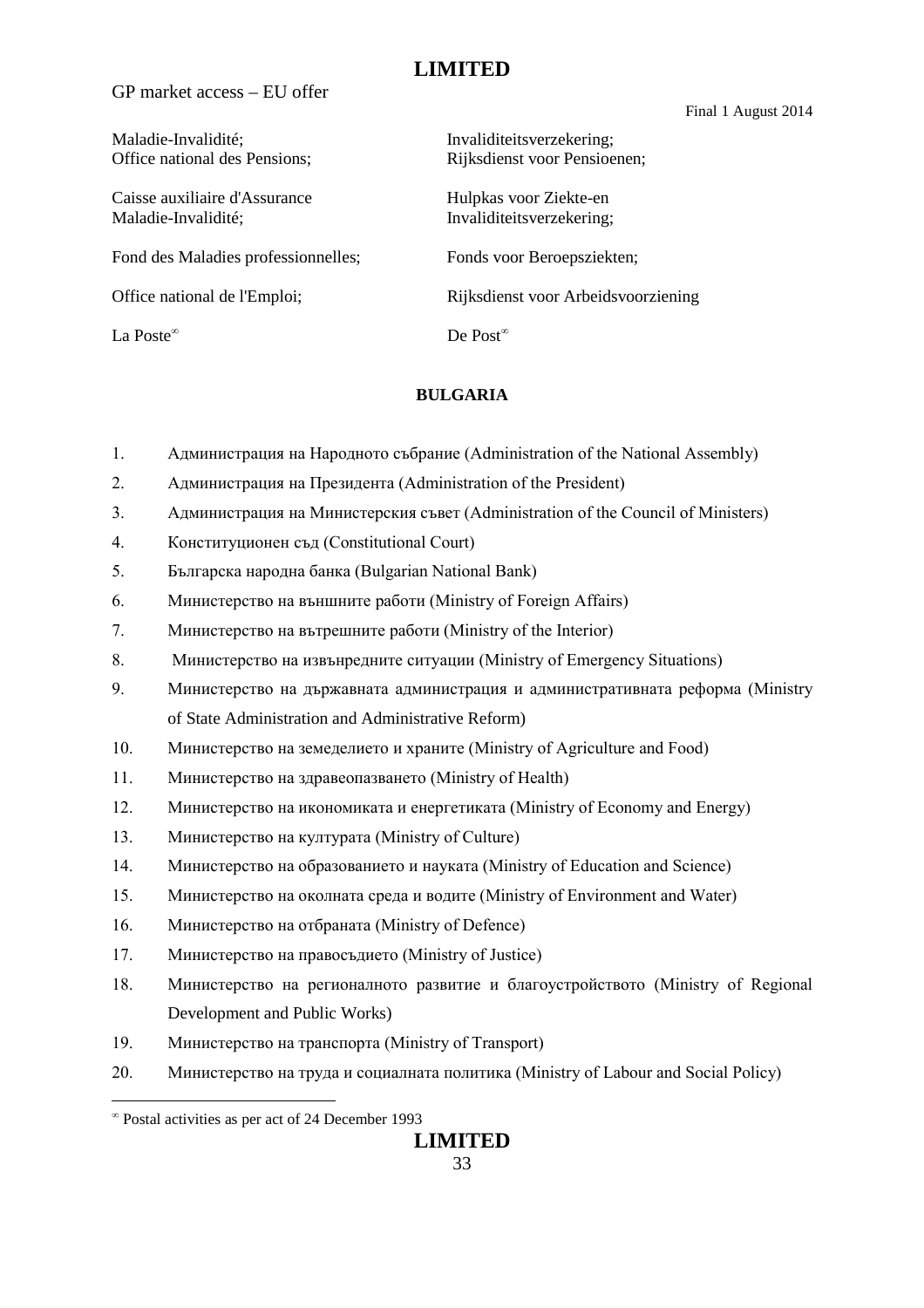GP market access – EU offer

- 21. Министерство на финансите (Ministry of Finance)
- 22. държавни агенции, държавни комисии, изпълнителни агенции и други държавни институции, създадени със закон или с постановление на Министерския съвет, които имат функции във връзка с осъществяването на изпълнителната власт (state agencies, state commissions, executive agencies and other state authorities established by law or by Council of Ministers' decree having a function relating to the exercise of executive power):
- 23. Агенция за ядрено регулиране (Nuclear Regulatory Agency)
- 24. Държавна комисия за енергийно и водно регулиране (Energy and Water State Regulatory Commission)
- 25. Държавна комисия по сигурността на информацията (State Commission on Information Security)
- 26. Комисия за защита на конкуренцията (Commission for Protection of Competition)
- 27. Комисия за защита на личните данни (Commission for Personal Data Protection)
- 28. Комисия за защита от дискриминация (Commission for Protection Against Discrimination)
- 29. Комисия за регулиране на съобщенията (Communications Regulation Commission)
- 30. Комисия за финансов надзор (Financial Supervision Commission)
- 31. Патентно ведомство на Република България (Patent Office of the Republic of Bulgaria)
- 32. Сметна палата на Република България (National Audit Office of the Republic of Bulgaria)
- 33. Агенция за приватизация (Privatization Agency)
- 34. Агенция за следприватизационен контрол (Agency for Post-privatization Control)
- 35. Български институт по метрология (Bulgarian Institute for Metrology)
- 36. Държавна агенция "Архиви (State Agency "Archives")
- 37. Държавна агенция "Държавен резерв и военновременни запаси" (State Agency "State Reserve and War-Time Stocks")
- 38. Държавна агенция за бежанците (State Agency for Refugees)
- 39. Държавна агенция за българите в чужбина (State Agency for Bulgarians Abroad)
- 40. Държавна агенция за закрила на детето (State Agency for Child Protection)
- 41. Държавна агенция за информационни технологии и съобщения (State Agency for Information Technology and Communications)
- 42. Държавна агенция за метрологичен и технически надзор (State Agency for Metrological and Technical Surveillance)
- 43. Държавна агенция за младежта и спорта (State Agency for Youth and Sports)
- 44. Държавна агенция по туризма (State Agency for Tourism)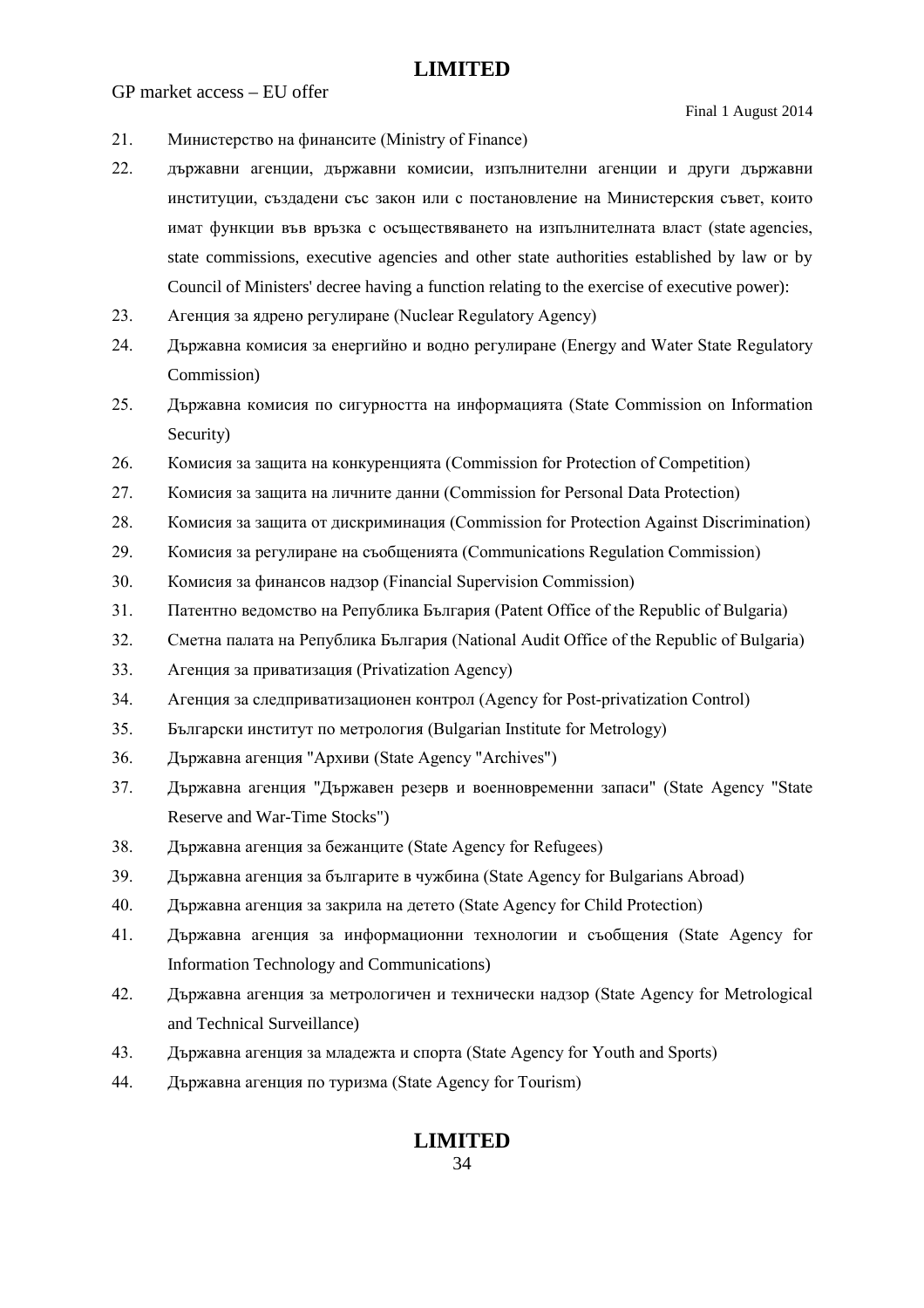GP market access – EU offer

Final 1 August 2014

- 45. Държавна комисия по стоковите борси и тържища (State Commission on Commodity Exchanges and Market-places)
- 46. Институт по публична администрация и европейска интеграция (Institute of Public Administration and European Integration)
- 47. Национален статистически институт (National Statistical Institute)
- 48. Агенция "Митници" (Customs Agency)
- 49. Агенция за държавна и финансова инспекция (Public Financial Inspection Agency)
- 50. Агенция за държавни вземания (State Receivables Collection Agency)
- 51. Агенция за социално подпомагане (Social Assistance Agency)
- 52. Държавна агенция "Национална сигурност" (State Agency "National Security")
- 53. Агенция за хората с увреждания (Agency for Persons with Disabilities)
- 54. Агенция по вписванията (Registry Agency)
- 55. Агенция по енергийна ефективност (Energy Efficiency Agency)
- 56. Агенция по заетостта (Employment Agency)
- 57. Агенция по геодезия, картография и кадастър (Geodesy, Cartography and Cadastre Agency)
- 58. Агенция по обществени поръчки (Public Procurement Agency)
- 59. Българска агенция за инвестиции (Bulgarian Investment Agency)
- 60. Главна дирекция "Гражданска въздухоплавателна администрация" (General Directorate "Civil Aviation Administration")
- 61. Дирекция за национален строителен контрол (Directorate for National Construction Supervision)
- 62. Държавна комисия по хазарта (State Commission on Gambling)
- 63. Изпълнителна агенция "Автомобилна администрация" (Executive Agency "Automobile Administration")
- 64. Изпълнителна агенция "Борба с градушките" (Executive Agency "Hail Suppression")
- 65. Изпълнителна агенция "Българска служба за акредитация" (Executive Agency "Bulgarian Accreditation Service")
- 66. Изпълнителна агенция "Главна инспекция по труда" (Executive Agency "General Labour Inspectorate")
- 67. Изпълнителна агенция "Железопътна администрация" (Executive Agency "Railway Administration")
- 68. Изпълнителна агенция "Морска администрация" (Executive Agency "Maritime Administration")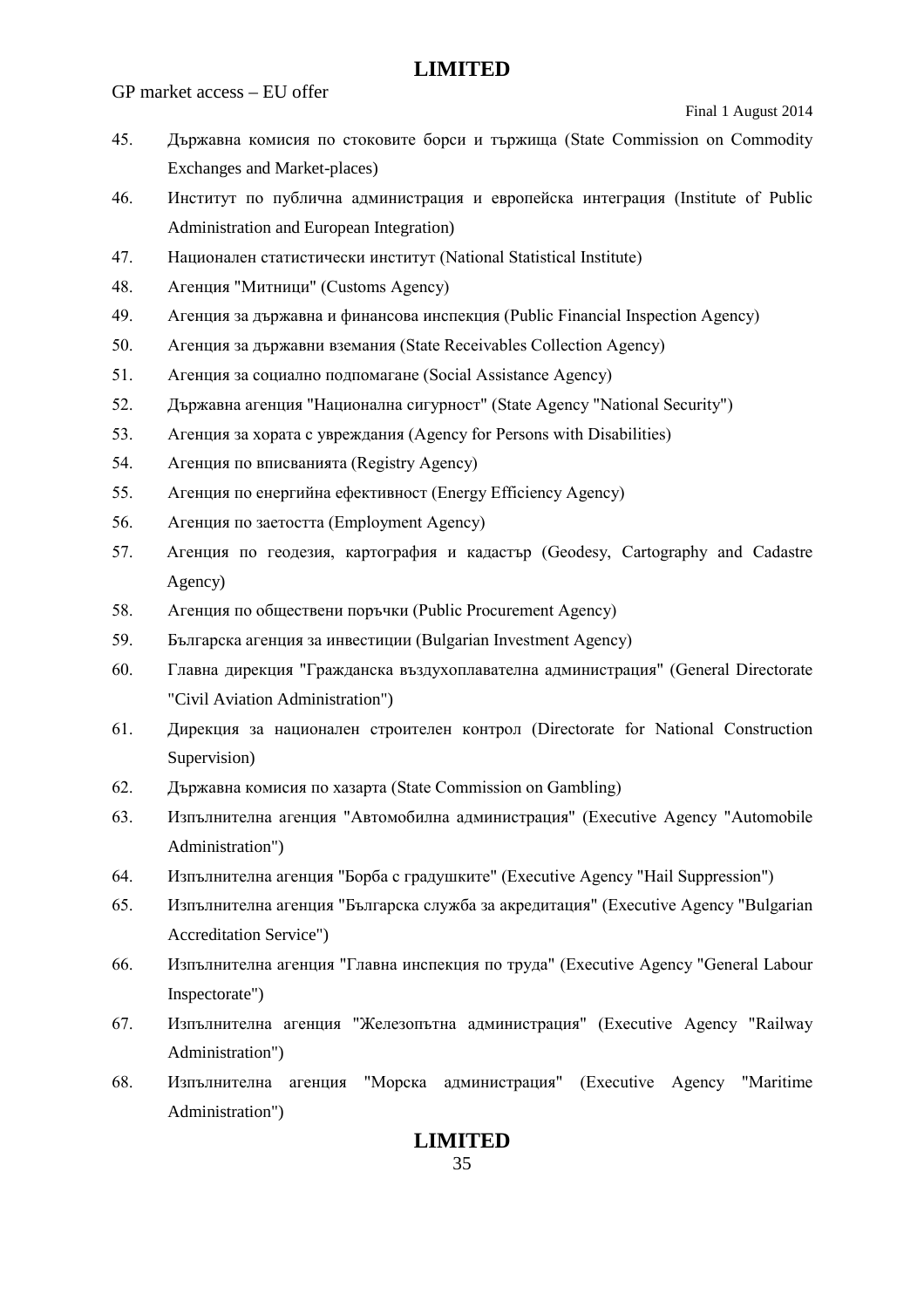GP market access – EU offer

Final 1 August 2014

- 69. Изпълнителна агенция "Национален филмов център" (Executive Agency "National Film Centre")
- 70. Изпълнителна агенция "Пристанищна администрация" (Executive Agency "Port Administration")
- 71. Изпълнителна агенция "Проучване и поддържане на река Дунав" (Executive Agency "Exploration and Maintenance of the Danube River")
- 72. Фонд "Републиканска пътна инфраструктура" (National Infrastructure Fund)
- 73. Изпълнителна агенция за икономически анализи и прогнози (Executive Agency for Economic Analysis and Forecasting)
- 74. Изпълнителна агенция за насърчаване на малките и средни предприятия (Executive Agency for Promotion of Small and Medium Enterprises)
- 75. Изпълнителна агенция по лекарствата (Executive Agency on Medicines)
- 76. Изпълнителна агенция по лозата и виното (Executive Agency on Vine and Wine)
- 77. Изпълнителна агенция по околна среда (Executive Environment Agency)
- 78. Изпълнителна агенция по почвените ресурси (Executive Agency on Soil Resources)
- 79. Изпълнителна агенция по рибарство и аквакултури (Executive Agency on Fisheries and Aquaculture)
- 80. Изпълнителна агенция по селекция и репродукция в животновъдството (Executive Agency for Selection and Reproduction in Animal Husbandry)
- 81. Изпълнителна агенция по сортоизпитване, апробация и семеконтрол (Executive Agency for Plant Variety Testing, Field Inspection and Seed Control)
- 82. Изпълнителна агенция по трансплантация (Transplantation Executive Agency)
- 83. Изпълнителна агенция по хидромелиорации (Executive Agency on Hydromelioration)
- 84. Комисията за защита на потребителите (Commission for Consumer Protection)
- 85. Контролно-техническата инспекция (Control Technical Inspectorate)
- 86. Национална агенция за приходите (National Revenue Agency)
- 87. Национална ветеринарномедицинска служба (National Veterinary Service)
- 88. Национална служба за растителна защита (National Service for Plant Protection)
- 89. Национална служба по зърното и фуражите (National Grain and Feed Service)
- 90. Държавна агенция по горите (State Forestry Agency)
- 91. Висшата атестационна комисия (Higher Attestation Commission)
- 92. Национална агенция за оценяване и акредитация (National Evaluation and Accreditation Agency)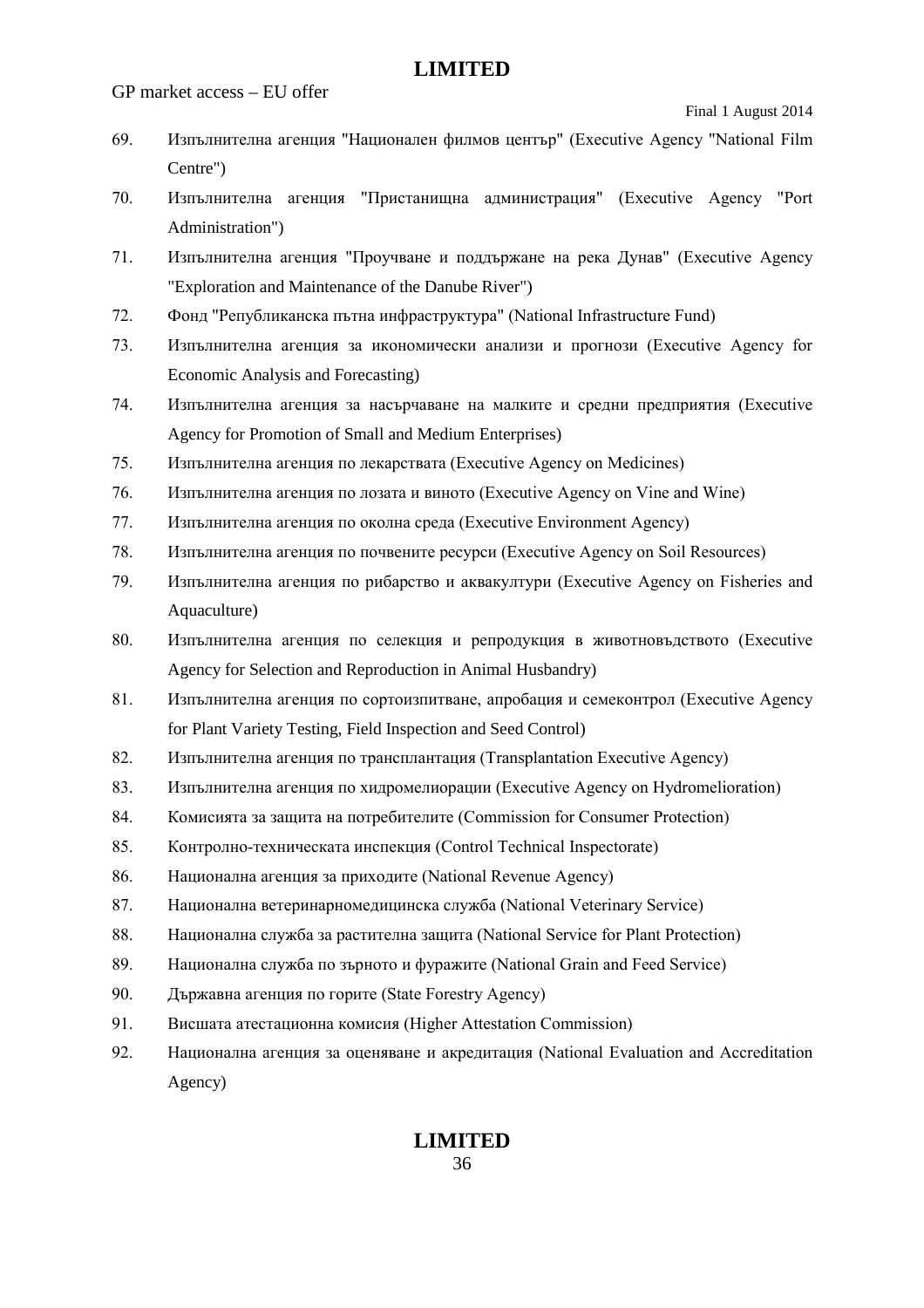GP market access – EU offer

Final 1 August 2014

- 93. Националната агенция за професионално образование и обучение (National Agency for Vocational Education and Training)
- 94. Национална комисия за борба с трафика на хора (Bulgarian National Anti-Trafficking Commission)
- 95. Дирекция "Материално-техническо осигуряване и социално обслужване" на Министерство на вътрешните работи (Directorate "Material-technical Ensuring and Social Service" at the Ministry of the Interior)
- 96. Дирекция "Оперативно издирване" на Министерство на вътрешните работи (Directorate "Operative Investigation" at the Ministry of the Interior)
- 97. Дирекция "Финансово-ресурсно осигуряване" на Министерство на вътрешните работи (Directorate "Financial and Resource Ensuring" at the Ministry of the Interior)
- 98. Изпълнителна агенция "Военни клубове и информация" (Executive Agency "Military Clubs and Information")
- 99. Изпълнителна агенция "Държавна собственост на Министерството на отбраната" (Executive Agency "State Property at the Ministry of Defence")
- 100. Изпълнителна агенция "Изпитвания и контролни измервания на въоръжение, техника и имущества"(Executive Agency "Testing and Control Measurements of Arms, Equipment and Property")
- 101. Изпълнителна агенция "Социални дейности на Министерството на отбраната" (Executive Agency "Social Activities at the Ministry of Defence")
- 102. Национален център за информация и документация (National Center for Information and Documentation)
- 103. Национален център по радиобиология и радиационна защита (National Centre for Radiobiology and Radiation Protection)
- 104. Национална служба "Полиция" (National Office "Police")
- 105. Национална служба "Пожарна безопасност и защита на населението" (National Office "Fire Safety and Protection of the Population")
- 106. Национална служба за съвети в земеделието (National Agricultural Advisory Service)
- 107. Служба "Военна информация" (Military Information Service)
- 108. Служба "Военна полиция" (Military Police)
- 109. Авиоотряд 28 (Airsquad 28)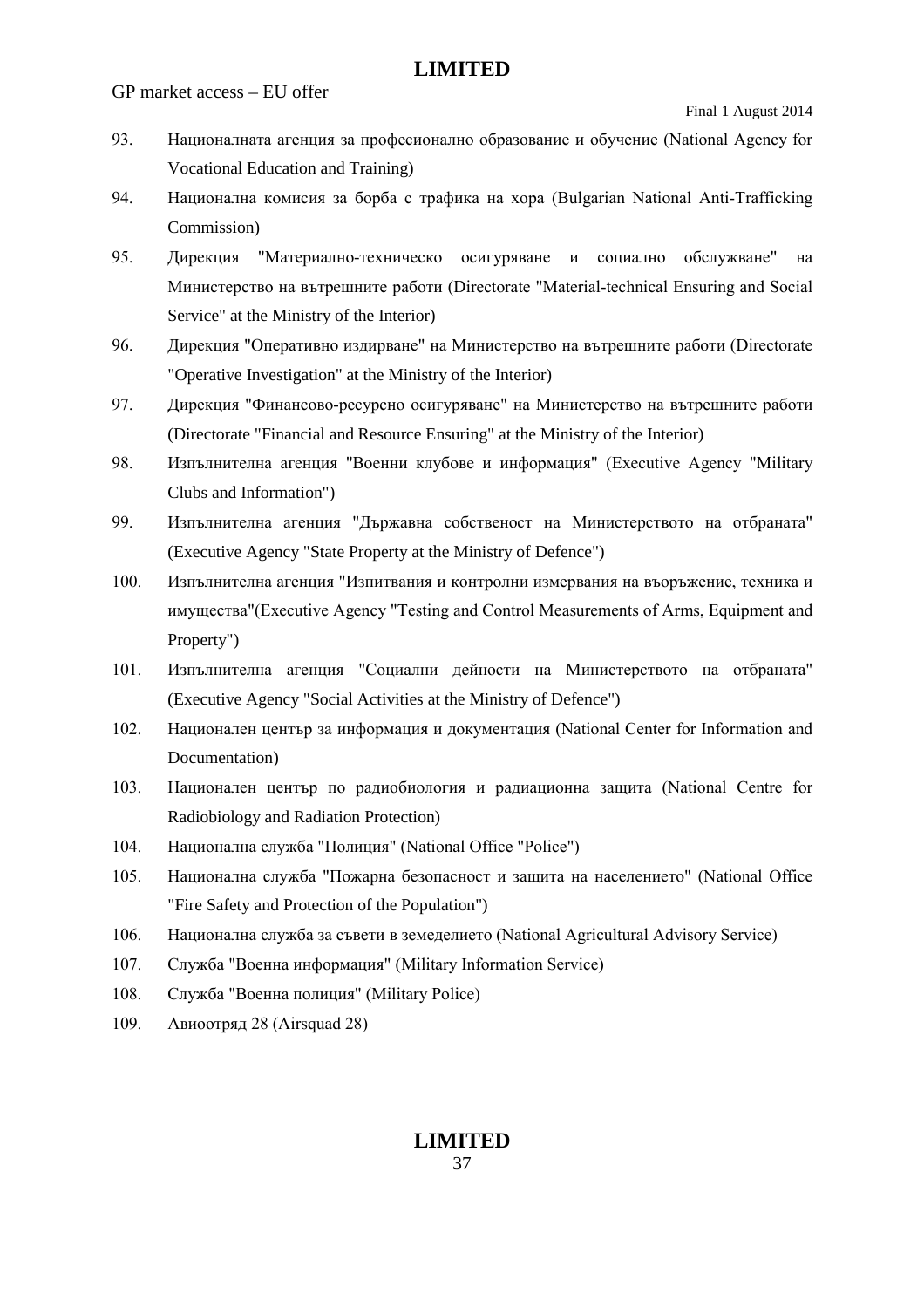Final 1 August 2014

### **CZECH REPUBLIC**

- 1. Ministerstvo dopravy (Ministry of Transport)
- 2. Ministerstvo financí (Ministry of Finance)
- 3. Ministerstvo kultury (Ministry of Culture)
- 4. Ministerstvo obrany (Ministry of Defence)
- 5. Ministerstvo pro místní rozvoj (Ministry for Regional Development)
- 6. Ministerstvo práce a sociálních věcí (Ministry of Labour and Social Affairs)
- 7. Ministerstvo průmyslu a obchodu (Ministry of Industry and Trade)
- 8. Ministerstvo spravedlnosti (Ministry of Justice)
- 9. Ministerstvo školství, mládeže a tělovýchovy (Ministry of Education, Youth and Sports)
- 10. Ministerstvo vnitra (Ministry of the Interior)
- 11. Ministerstvo zahraničních věcí (Ministry of Foreign Affairs)
- 12. Ministerstvo zdravotnictví (Ministry of Health)
- 13. Ministerstvo zemědělství (Ministry of Agriculture)
- 14. Ministerstvo životního prostředí (Ministry of the Environment)
- 15. Poslanecká sněmovna PČR (Chamber of Deputies of the Parliament of the Czech Republic)
- 16. Senát PČR (Senate of the Parliament of the Czech Republic)
- 17. Kancelář prezidenta (Office of the President)
- 18. Český statistický úřad (Czech Statistical Office)
- 19. Český úřad zeměměřičský a katastrální (Czech Office for Surveying, Mapping and Cadastre)
- 20. Úřad průmyslového vlastnictví (Industrial Property Office)
- 21. Úřad pro ochranu osobních údajů (Office for Personal Data Protection)
- 22. Bezpečnostní informační služba (Security Information Service)
- 23. Národní bezpečnostní úřad (National Security Authority)
- 24. Česká akademie věd (Academy of Sciences of the Czech Republic)
- 25. Vězeňská služba (Prison Service)
- 26. Český báňský úřad (Czech Mining Authority)
- 27. Úřad pro ochranu hospodářské soutěže (Office for the Protection of Competition)
- 28. Správa státních hmotných rezerv (Administration of the State Material Reserves)
- 29. Státní úřad pro jadernou bezpečnost (State Office for Nuclear Safety)
- 30. Energetický regulační úřad (Energy Regulatory Office)
- 31. Úřad vlády České republiky (Office of the Government of the Czech Republic)
- 32. Ústavní soud (Constitutional Court)

## **LIMITED**

### 38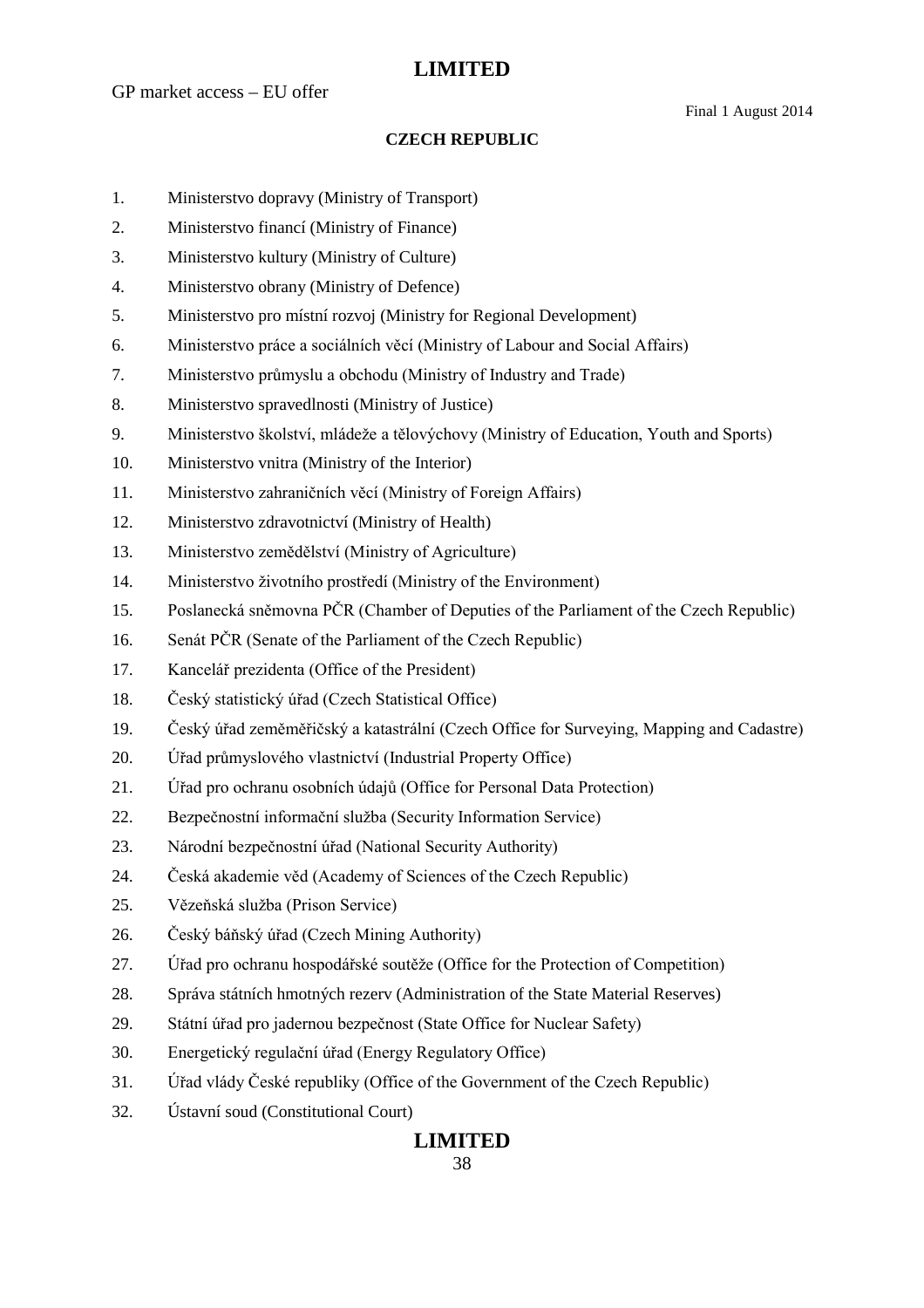GP market access – EU offer

Final 1 August 2014

- 33. Nejvyšší soud (Supreme Court)
- 34. Nejvyšší správní soud (Supreme Administrative Court)
- 35. Nejvyšší státní zastupitelství (Supreme Public Prosecutor's Office)
- 36. Nejvyšší kontrolní úřad (Supreme Audit Office)
- 37. Kancelář Veřejného ochránce práv (Office of the Public Defender of Rights)
- 38. Grantová agentura České republiky (Grant Agency of the Czech Republic)
- 39. Státní úřad inspekce práce (State Labour Inspection Office)
- 40. Český telekomunikační úřad (Czech Telecommunication Office)
- 41. Ředitelství silnic a dálnic ČR (ŘSD) (Road and Motorway Directorate of the Czech Republic)

### **DENMARK**

- 1. Folketinget The Danish Parliament Rigsrevisionen The National Audit Office
- 2. Statsministeriet The Prime Minister's Office
- 3. Udenrigsministeriet Ministry of Foreign Affairs
- 4. Beskæftigelsesministeriet Ministry of Employment 5 styrelser og institutioner — 5 agencies and institutions
- 5. Domstolsstyrelsen The Court Administration
- 6. Finansministeriet Ministry of Finance 5 styrelser og institutioner — 5 agencies and institutions
- 7. Forsvarsministeriet Ministry of Defence 5 styrelser og institutioner — 5 agencies and Institutions
- 8. Ministeriet for Sundhed og Forebyggelse Ministry of the Interior and Health Adskillige styrelser og institutioner, herunder Statens Serum Institut — Several agencies and institutions, including Statens Serum Institut
- 9. Justitsministeriet Ministry of Justice Rigspolitichefen, anklagemyndigheden samt 1 direktorat og et antal styrelser — Commissioner of Police, 1 directorate and a number of agencies
- 10. Kirkeministeriet Ministry of Ecclesiastical Affairs 10 stiftsøvrigheder — 10 diocesan authorities
- 11. Kulturministeriet Ministry of Culture 4 styrelser samt et antal statsinstitutioner — A Department and a number of institutions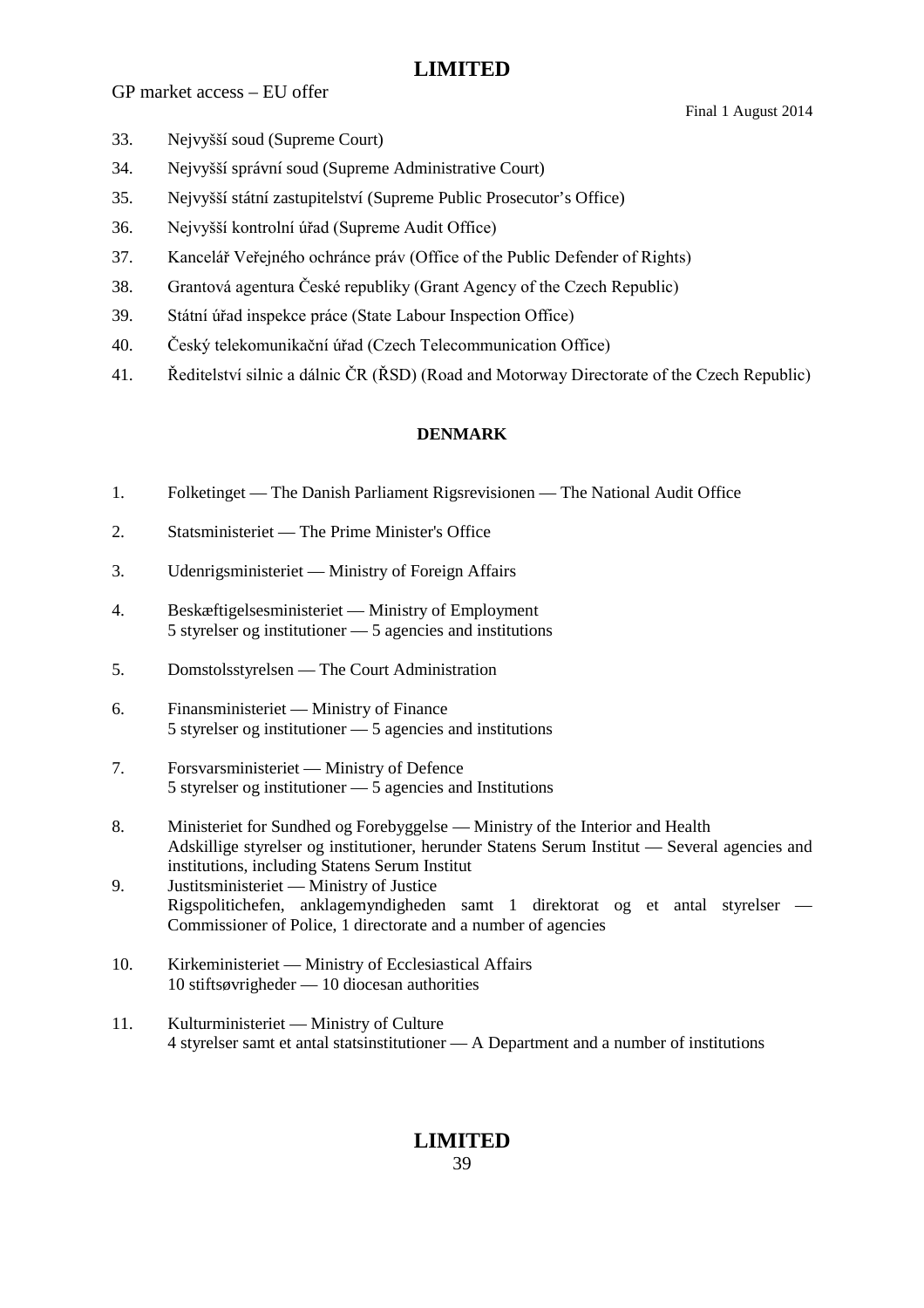GP market access – EU offer

- 12. Miljøministeriet Ministry of the Environment 5 styrelser — 5 agencies
- 13. Ministeriet for Flygtninge, Invandrere og Integration Ministry of Refugee, Immigration and Integration Affairs 1 styrelse — 1 agency
- 14. Ministeriet for Fødevarer, Landbrug og Fiskeri Ministry of Food, Agriculture and Fisheries 4 direktorater og institutioner — 4 directorates and institutions
- 15. Ministeriet for Videnskab, Teknologi og Udvikling Ministry of Science, Technology and Innovation Adskillige styrelser og institutioner, Forskningscenter Risø og Statens uddannelsesbygninger — Several agencies and institutions, including Risoe National Laboratory and Danish National Research and Education Buildings
- 16. Skatteministeriet Ministry of Taxation 1 styrelse og institutioner — 1 agency and several institutions
- 17. Velfærdsministeriet Ministry of Welfare 3 styrelser og institutioner — 3 agencies and several institutions
- 18. Transportministeriet Ministry of Transport 7 styrelser og institutioner, herunder Øresundsbrokonsortiet — 7 agencies and institutions, including Øresundsbrokonsortiet
- 19. Undervisningsministeriet Ministry of Education 3 styrelser, 4 undervisningsinstitutioner og 5 andre institutioner — 3 agencies, 4 educational establishments, 5 other institutions
- 20. Økonomi- og Erhvervsministeriet Ministry of Economic and Business Affairs Adskillige styrelser og institutioner — Several agencies and institutions
- 21. Klima- og Energiministeriet Ministry for Climate and Energy 3 styrelser og institutioner — 3 agencies and institutions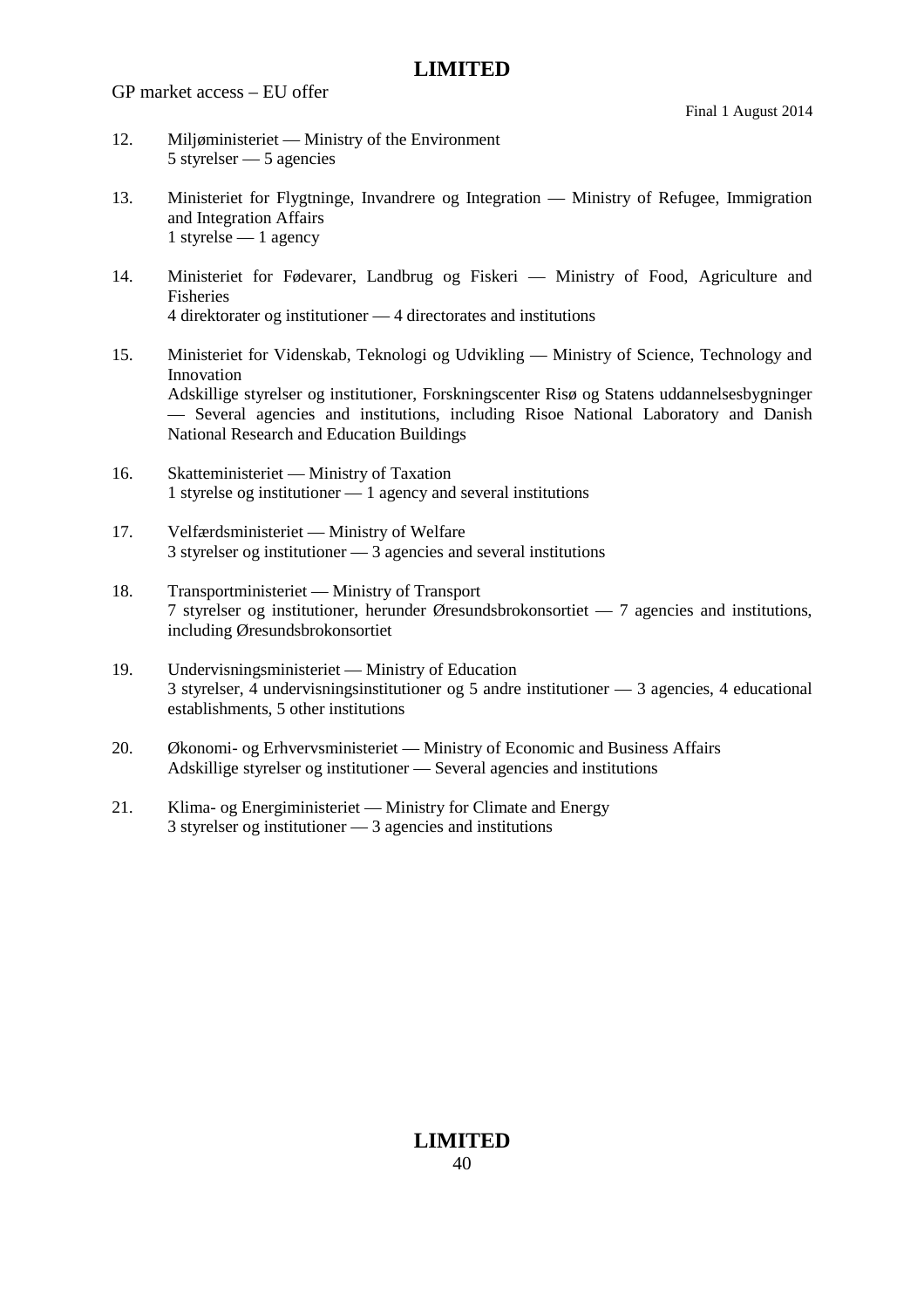### **GERMANY**

| 1.  | Federal Foreign Office                                                            | Auswärtiges Amt                                                          |
|-----|-----------------------------------------------------------------------------------|--------------------------------------------------------------------------|
| 2.  | <b>Federal Chancellery</b>                                                        | Bundeskanzleramt                                                         |
| 3.  | Federal Ministry of Labour and Social Affairs                                     | Bundesministerium für Arbeit und Soziales                                |
| 4.  | Federal Ministry of Education and Research                                        | Bundesministerium für Bildung und<br>Forschung                           |
| 5.  | Federal Ministry for Food, Agriculture and<br><b>Consumer Protection</b>          | Bundesministerium für Ernährung,<br>Landwirtschaft und Verbraucherschutz |
| 6.  | Federal Ministry of Finance                                                       | Bundesministerium der Finanzen                                           |
| 7.  | Federal Ministry of the Interior (civil goods)<br>only)                           | Bundesministerium des Innern                                             |
| 8.  | Federal Ministry of Health                                                        | Bundesministerium für Gesundheit                                         |
| 9.  | Federal Ministry for Family Affairs, Senior<br>Citizens, Women and Youth          | Bundesministerium für Familie, Senioren,<br>Frauen und Jugend            |
| 10. | Federal Ministry of Justice                                                       | Bundesministerium der Justiz                                             |
| 11. | Federal Ministry of Transport, Building and<br><b>Urban Affairs</b>               | Bundesministerium für Verkehr, Bau und<br>Stadtentwicklung               |
| 12. | Federal Ministry of Economic Affairs and<br>Technology                            | Bundesministerium für Wirtschaft und<br>Technologie                      |
| 13. | Federal Ministry for Economic Co-operation<br>and Development                     | Bundesministerium für wirtschaftliche<br>Zusammenarbeit und Entwicklung  |
| 14. | Federal Ministry of Defence                                                       | Bundesministerium der Verteidigung                                       |
| 15. | Federal Ministry of Environment, Nature<br><b>Conservation and Reactor Safety</b> | Bundesministerium für Umwelt, Naturschutz<br>und Reaktorsicherheit       |

### **ESTONIA**

- 1. Vabariigi Presidendi Kantselei (Office of the President of the Republic of Estonia)
- 2. Eesti Vabariigi Riigikogu (Parliament of the Republic of Estonia)
- 3. Eesti Vabariigi Riigikohus (Supreme Court of the Republic of Estonia)
- 4. Riigikontroll (The State Audit Office of the Republic of Estonia)
- 5. Õiguskantsler (Legal Chancellor)
- 6. Riigikantselei (The State Chancellery)
- 7. Rahvusarhiiv (The National Archives of Estonia)
- 8. Haridus- ja Teadusministeerium (Ministry of Education and Research)
- 9. Justiitsministeerium (Ministry of Justice)
- 10. Kaitseministeerium (Ministry of Defence)
- 11. Keskkonnaministeerium (Ministry of Environment)
- 12. Kultuuriministeerium (Ministry of Culture)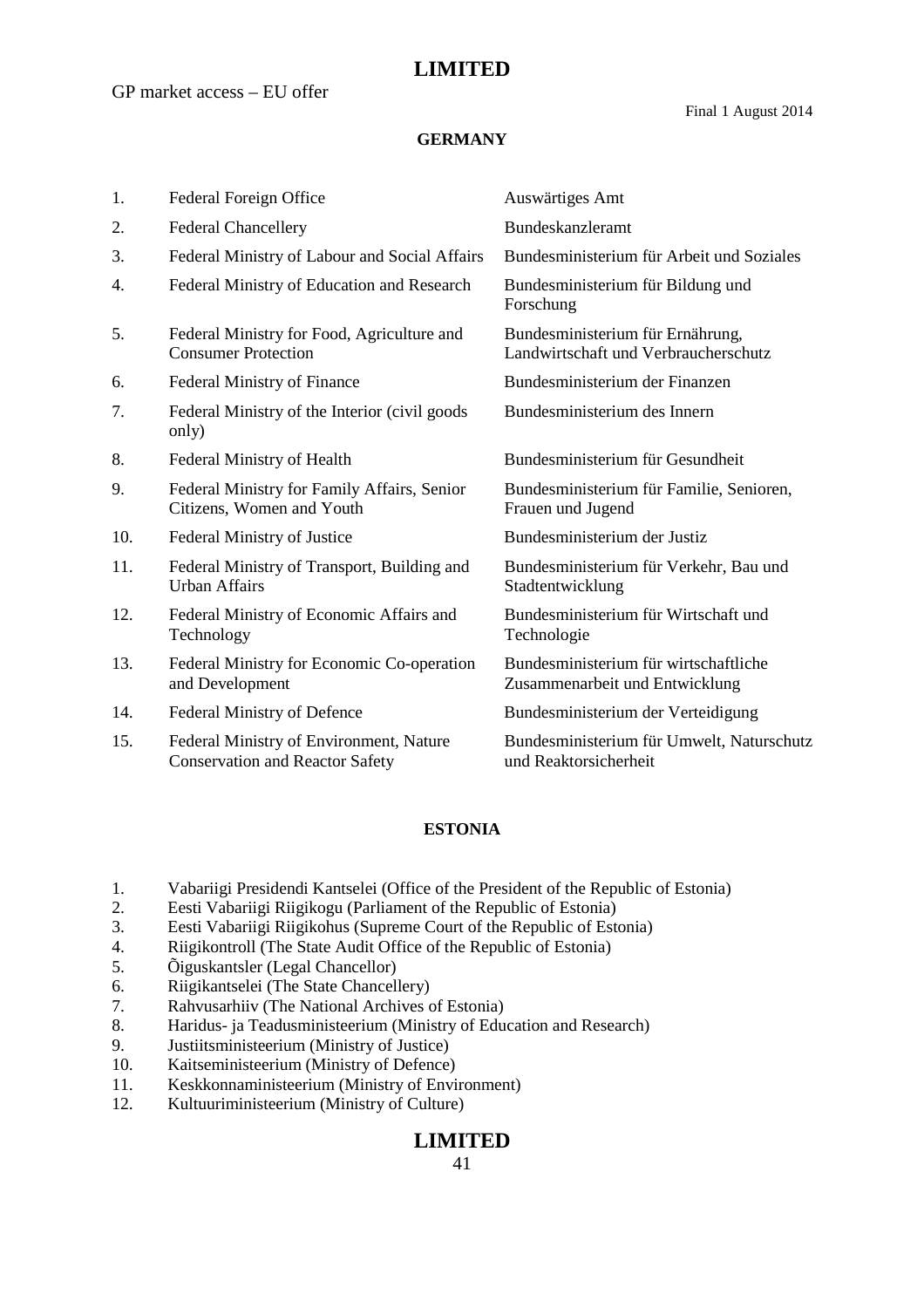GP market access – EU offer

Final 1 August 2014

- 13. Majandus- ja Kommunikatsiooniministeerium (Ministry of Economic Affairs and Communications)
- 14. Põllumajandusministeerium (Ministry of Agriculture)
- 15. Rahandusministeerium (Ministry of Finance)
- 16. Siseministeerium (Ministry of Internal Affairs)
- 17. Sotsiaalministeerium (Ministry of Social Affairs)
- 18. Välisministeerium (Ministry of Foreign Affairs)
- 19. Keeleinspektsioon (The Language Inspectorate)
- 20. Riigiprokuratuur (Prosecutor's Office)
- 21. Teabeamet (The Information Board)
- 22. Maa-amet (Estonian Land Board)
- 23. Keskkonnainspektsioon (Environmental Inspectorate)
- 24. Metsakaitse- ja Metsauuenduskeskus (Centre of Forest Protection and Silviculture)
- 25. Muinsuskaitseamet (The Heritage Board)
- 26. Patendiamet (Patent Office)
- 27. Tehnilise Järelevalve Amet (The Estonian Technical Surveillance Authority)
- 28. Tarbijakaitseamet (The Consumer Protection Board)
- 29. Riigihangete Amet (Public Procurement Office)
- 30. Taimetoodangu Inspektsioon (The Plant Production Inspectorate)
- 31. Põllumajanduse Registrite ja Informatsiooni Amet (Agricultural Registers and Information Board)
- 32. Veterinaar- ja Toiduamet (The Veterinary and Food Board)
- 33. Konkurentsiamet (The Estonian Competition Authority)
- 34. Maksu –ja Tolliamet (Tax and Customs Board)
- 35. Statistikaamet (Statistics Estonia)
- 36. Kaitsepolitseiamet (The Security Police Board)
- 37. Kodakondsus- ja Migratsiooniamet (Citizenship and Migration Board)
- 38. Piirivalveamet (National Board of Border Guard)
- 39. Politseiamet (National Police Board)
- 40. Eesti Kohtuekspertiisi ja Instituut (Forensic Service Centre)
- 41. Keskkriminaalpolitsei (Central Criminal Police)
- 42. Päästeamet (The Rescue Board)
- 43. Andmekaitse Inspektsioon (Estonian Data Protection Inspectorate)
- 44. Ravimiamet (State Agency of Medicines)
- 45. Sotsiaalkindlustusamet (Social Insurance Board)
- 46. Tööturuamet (Labour Market Board)
- 47. Tervishoiuamet (Health Care Board)
- 48. Tervisekaitseinspektsioon (Health Protection Inspectorate)
- 49. Tööinspektsioon (Labour Inspectorate)
- 50. Lennuamet (Estonian Civil Aviation Administration)
- 51. Maanteeamet (Estonian Road Administration)
- 52. Veeteede Amet (Maritime Administration)
- 53. Julgestuspolitsei (Central Law Enforcement Police)
- 54. Kaitseressursside Amet (Defence Resources Agency)
- 55. Kaitseväe Logistikakeskus (Logistics Centre of Defence Forces)

### **GREECE**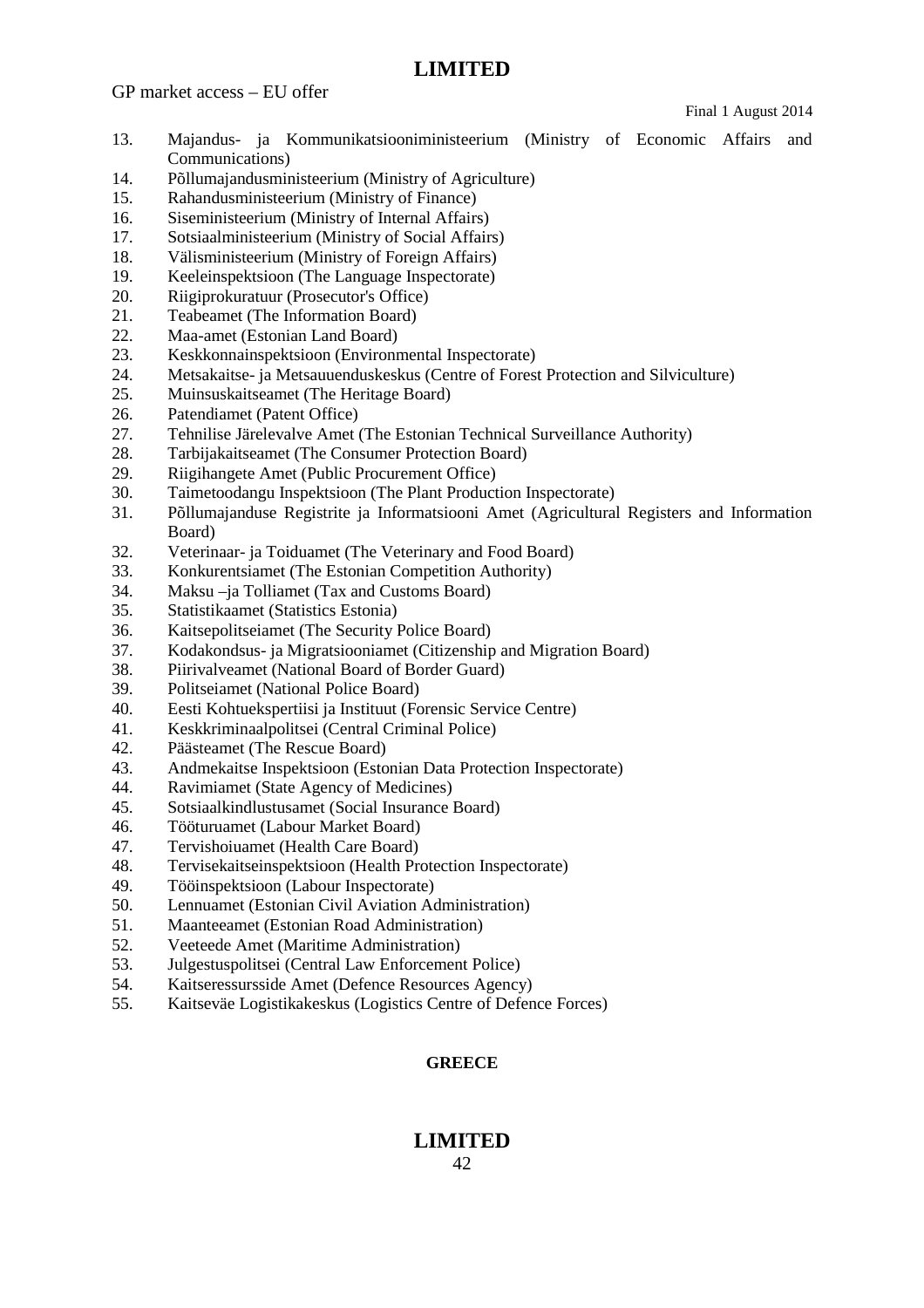GP market access – EU offer

Final 1 August 2014

- 1. Υπουργείο Εσωτερικών (Ministry of Interior)
- 2. Υπουργείο Εξωτερικών (Ministry of Foreign Affairs)
- 3. Υπουργείο Οικονομίας και Οικονομικών (Ministry of Economy and Finance)
- 4. Υπουργείο Ανάπτυξης (Ministry of Development)
- 5. Υπουργείο Δικαιοσύνης (Ministry of Justice)
- 6. Υπουργείο Εθνικής Παιδείας και Θρησκευμάτων (Ministry of Education and Religion)
- 7. Υπουργείο Πολιτισμού (Ministry of Culture)
- 8. Υπουργείο Υγείας και Κοινωνικής Αλληλεγγύης (Ministry of Health and Social Solidarity)
- 9. Υπουργείο Περιβάλλοντος, Χωροταξίας και Δημοσίων Έργων (Ministry of Environment, Physical Planning and Public Works)
- 10. Υπουργείο Απασχόλησης και Κοινωνικής Προστασίας (Ministry of Employment and Social Protection)
- 11. Υπουργείο Μεταφορών και Επικοινωνιών (Ministry of Transport and Communications)
- 12. Υπουργείο Αγροτικής Ανάπτυξης και Τροφίμων (Ministry of Rural Development and Food)
- 13. Υπουργείο Εμπορικής Ναυτιλίας, Αιγαίου και Νησιωτικής Πολιτικής (Ministry of Mercantile Marine, Aegean and Island Policy)
- 14. Υπουργείο Μακεδονίας- Θράκης (Ministry of Macedonia and Thrace)
- 15. Γενική Γραμματεία Επικοινωνίας (General Secretariat of Communication)
- 16. Γενική Γραμματεία Ενημέρωσης (General Secretariat of Information)
- 17. Γενική Γραμματεία Νέας Γενιάς (General Secretariat for Youth)
- 18. Γενική Γραμματεία Ισότητας (General Secretariat of Equality)
- 19. Γενική Γραμματεία Κοινωνικών Ασφαλίσεων (General Secretariat for Social Security)
- 20. Γενική Γραμματεία Απόδημου Ελληνισμού (General Secretariat for Greeks Living Abroad)
- 21. Γενική Γραμματεία Βιομηχανίας (General Secretariat for Industry)
- 22. Γενική Γραμματεία Έρευνας και Τεχνολογίας (General Secretariat for Research and Technology)
- 23. Γενική Γραμματεία Αθλητισμού (General Secretariat for Sports)
- 24. Γενική Γραμματεία Δημοσίων Έργων (General Secretariat for Public Works)
- 25. Γενική Γραμματεία Εθνικής Στατιστικής Υπηρεσίας Ελλάδος (National Statistical Service)
- 26. Εθνικό Συμβούλιο Κοινωνικής Φροντίδας (National Welfare Council)
- 27. Οργανισμός Εργατικής Κατοικίας (Workers' Housing Organisation)
- 28. Εθνικό Τυπογραφείο (National Printing Office)
- 29. Γενικό Χημείο του Κράτους (General State Laboratory)
- 30. Ταμείο Εθνικής Οδοποιίας (Greek Highway Fund)
- 31. Εθνικό Καποδιστριακό Πανεπιστήμιο Αθηνών (University of Athens)
- 32. Αριστοτέλειο Πανεπιστήμιο Θεσσαλονίκης (University of Thessaloniki)
- 33. Δημοκρίτειο Πανεπιστήμιο Θράκης (University of Thrace)
- 34. Πανεπιστήμιο Αιγαίου (University of Aegean)
- 35. Πανεπιστήμιο Ιωαννίνων (University of Ioannina)
- 36. Πανεπιστήμιο Πατρών (University of Patras)
- 37. Πανεπιστήμιο Μακεδονίας (University of Macedonia)
- 38. Πολυτεχνείο Κρήτης (Polytechnic School of Crete)
- 39. Σιβιτανίδειος Δημόσια Σχολή Τεχνών και Επαγγελμάτων (Sivitanidios Technical School)
- 40. Αιγινήτειο Νοσοκομείο (Eginitio Hospital)
- 41. Αρεταίειο Νοσοκομείο (Areteio Hospital)
- 42. Εθνικό Κέντρο Δημόσιας Διοίκησης (National Centre of Public Administration)
- 43. Οργανισμός Διαχείρισης Δημοσίου Υλικού (Α.Ε. Public Material Μanagement Organisation)
- 44. Οργανισμός Γεωργικών Ασφαλίσεων (Farmers' Insurance Organisation)
- 45. Οργανισμός Σχολικών Κτιρίων (School Building Organisation)
- 46. Γενικό Επιτελείο Στρατού (Army General Staff)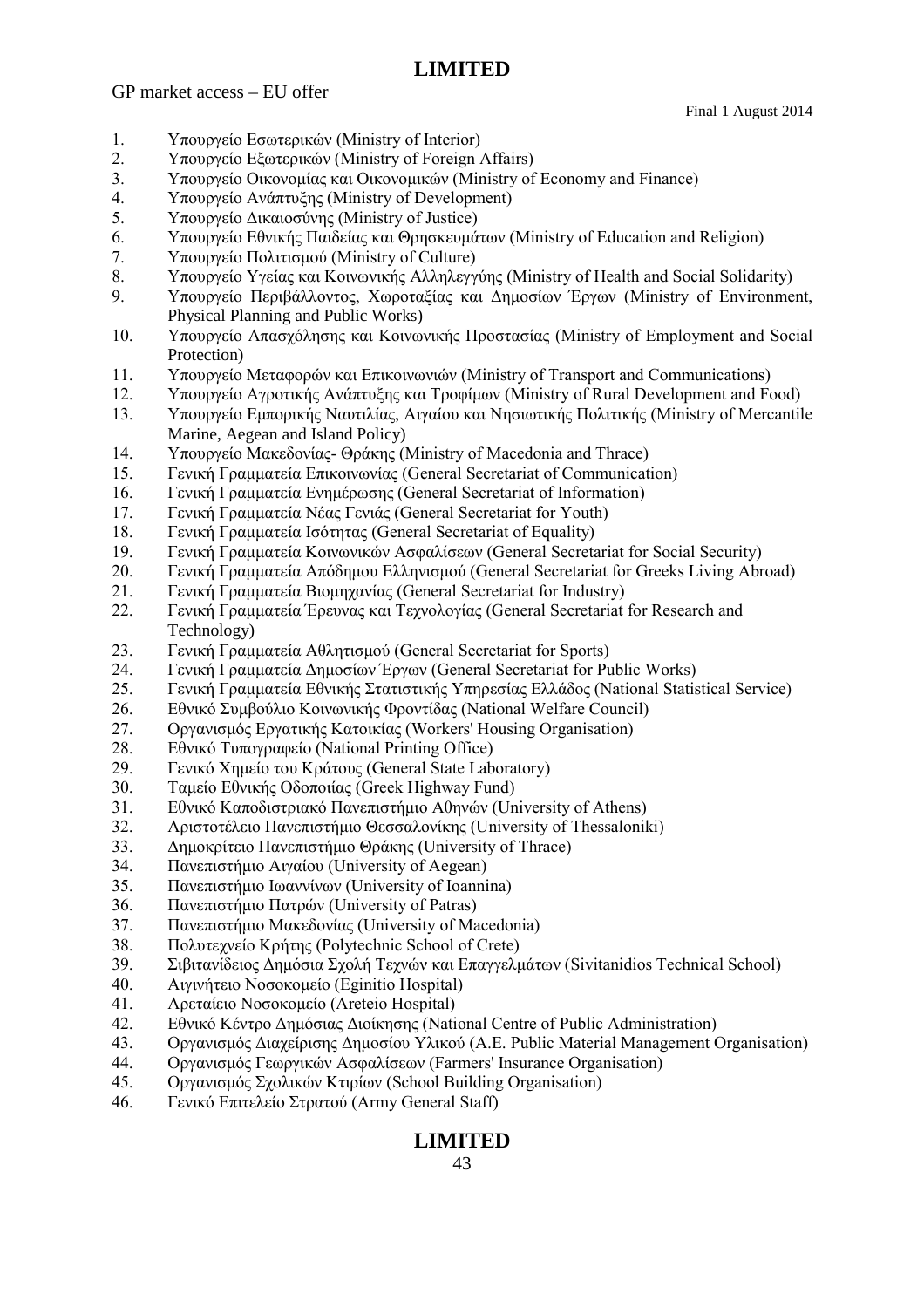GP market access – EU offer

Final 1 August 2014

- 47. Γενικό Επιτελείο Ναυτικού (Navy General Staff)
- 48. Γενικό Επιτελείο Αεροπορίας (Airforce General Staff)
- 49. Ελληνική Επιτροπή Ατομικής Ενέργειας (Greek Atomic Energy Commission)
- 50. Γενική Γραμματεία Εκπαίδευσης Ενηλίκων (General Secretariat for Further Education)
- 51. Υπουργείο Εθνικής Άμυνας (Ministry of National Defence)
- 52. Γενική Γραμματεία Εμπορίου (General Secretariat of Commerce)
- 53. Ελληνικά Ταχυδρομεία Hellenic Post (EL. TA)

### **SPAIN**

Presidencia de Gobierno

Ministerio de Asuntos Exteriores y de Cooperación

Ministerio de Justicia

Ministerio de Defensa

Ministerio de Economía y Hacienda

Ministerio del Interior

Ministerio de Fomento

Ministerio de Educación y Ciencia

Ministerio de Industria, Turismo y Comercio

Ministerio de Trabajo y Asuntos Sociales

Ministerio de Agricultura, Pesca y Alimentación

Ministerio de la Presidencia

Ministerio de Administraciones Públicas

Ministerio de Cultura

Ministerio de Sanidad y Consumo

Ministerio de Medio Ambiente

Ministerio de Vivienda

#### **FRANCE**

#### **1. Ministères**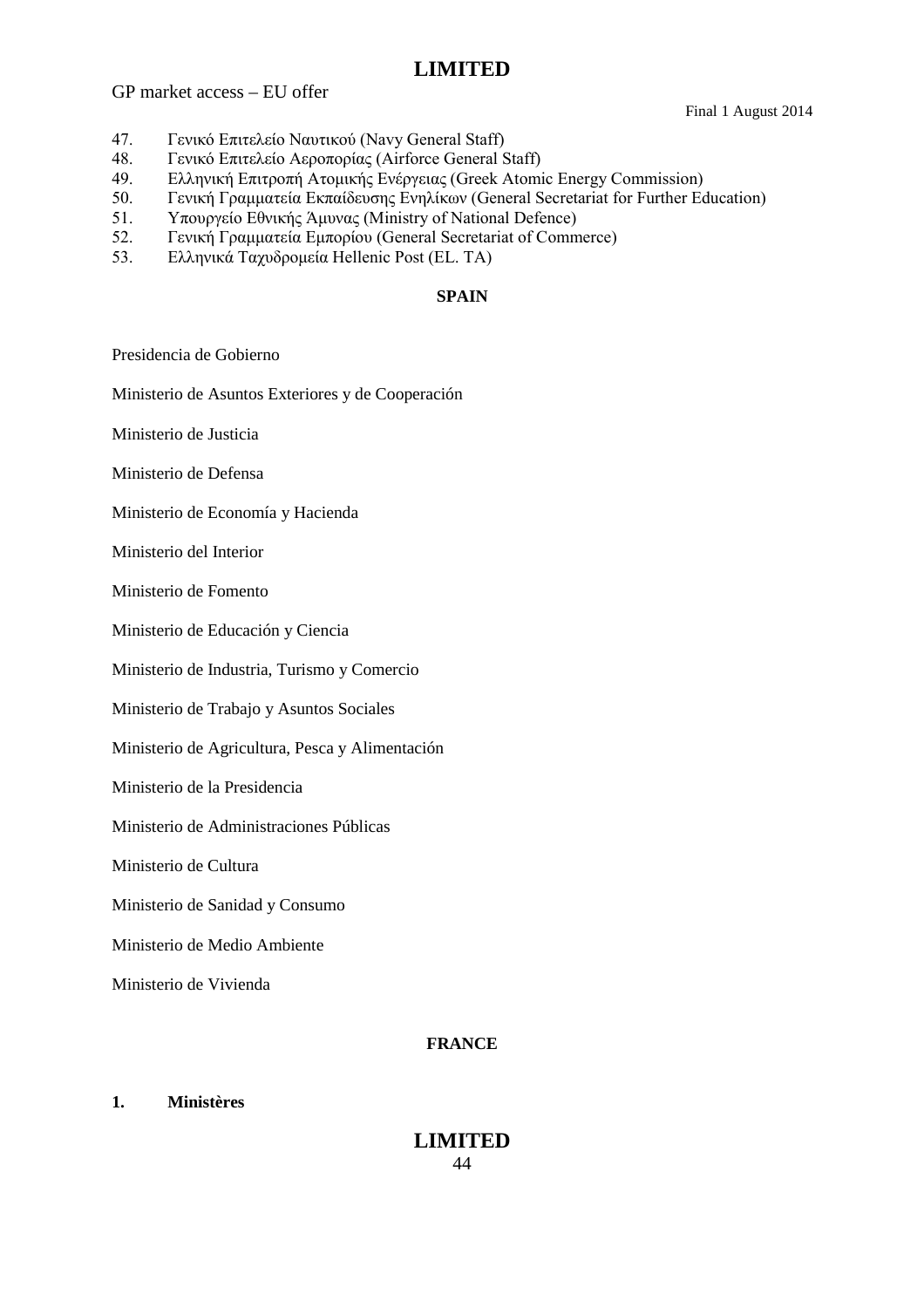GP market access – EU offer

Final 1 August 2014

Services du Premier ministre Ministère chargé de la santé, de la jeunesse et des sports Ministère chargé de l'intérieur, de l'outre-mer et des collectivités territoriales Ministère chargé de la justice Ministère chargé de la défense Ministère chargé des affaires étrangères et européennes Ministère chargé de l'éducation nationale Ministère chargé de l'économie, des finances et de l'emploi Secrétariat d'Etat aux transports Secrétariat d'Etat aux entreprises et au commerce extérieur Ministère chargé du travail, des relations sociales et de la solidarité Ministère chargé de la culture et de la communication Ministère chargé du budget, des comptes publics et de la fonction publique Ministère chargé de l'agriculture et de la pêche Ministère chargé de l'enseignement supérieur et de la recherche Ministère chargé de l'écologie, du développement et de l'aménagement durables Secrétariat d'Etat à la fonction publique Ministère chargé du logement et de la ville Secrétariat d'Etat à la coopération et à la francophonie Secrétariat d'Etat à l'outre-mer Secrétariat d'Etat à la jeunesse et aux sports et de la vie associative Secrétariat d'Etat aux anciens combattants Ministère chargé de l'immigration, de l'intégration, de l'identité nationale et du co-développement Secrétariat d'Etat en charge de la prospective et de l'évaluation des politiques publiques Secrétariat d'Etat aux affaires européennes Secrétariat d'Etat aux affaires étrangères et aux droits de l'homme Secrétariat d'Etat à la consommation et au tourisme Secrétariat d'Etat à la politique de la ville Secrétariat d'Etat à la solidarité Secrétariat d'Etat en charge de l'emploi Secrétariat d'Etat en charge du commerce, de l'artisanat, des PME, du tourisme et des services Secrétariat d'Etat en charge du développement de la région-capitale Secrétariat d'Etat en charge de l'aménagement du territoire

#### **2. Etablissements publics nationaux**

Académie de France à Rome Académie de marine Académie des sciences d'outre-mer Académie des technologies Agence Centrale des Organismes de Sécurité Sociale (A.C.O.S.S.) Agences de l'eau Agence de biomédecine Agence pour l'enseignement du français à l'étranger Agence française de sécurité sanitaire des aliments Agence française de sécurité sanitaire de l'environnement et du travail Agence Nationale de l'Accueil des Etrangers et des migrations Agence nationale pour l'amélioration des conditions de travail (ANACT) Agence nationale pour l'amélioration de l'habitat (ANAH)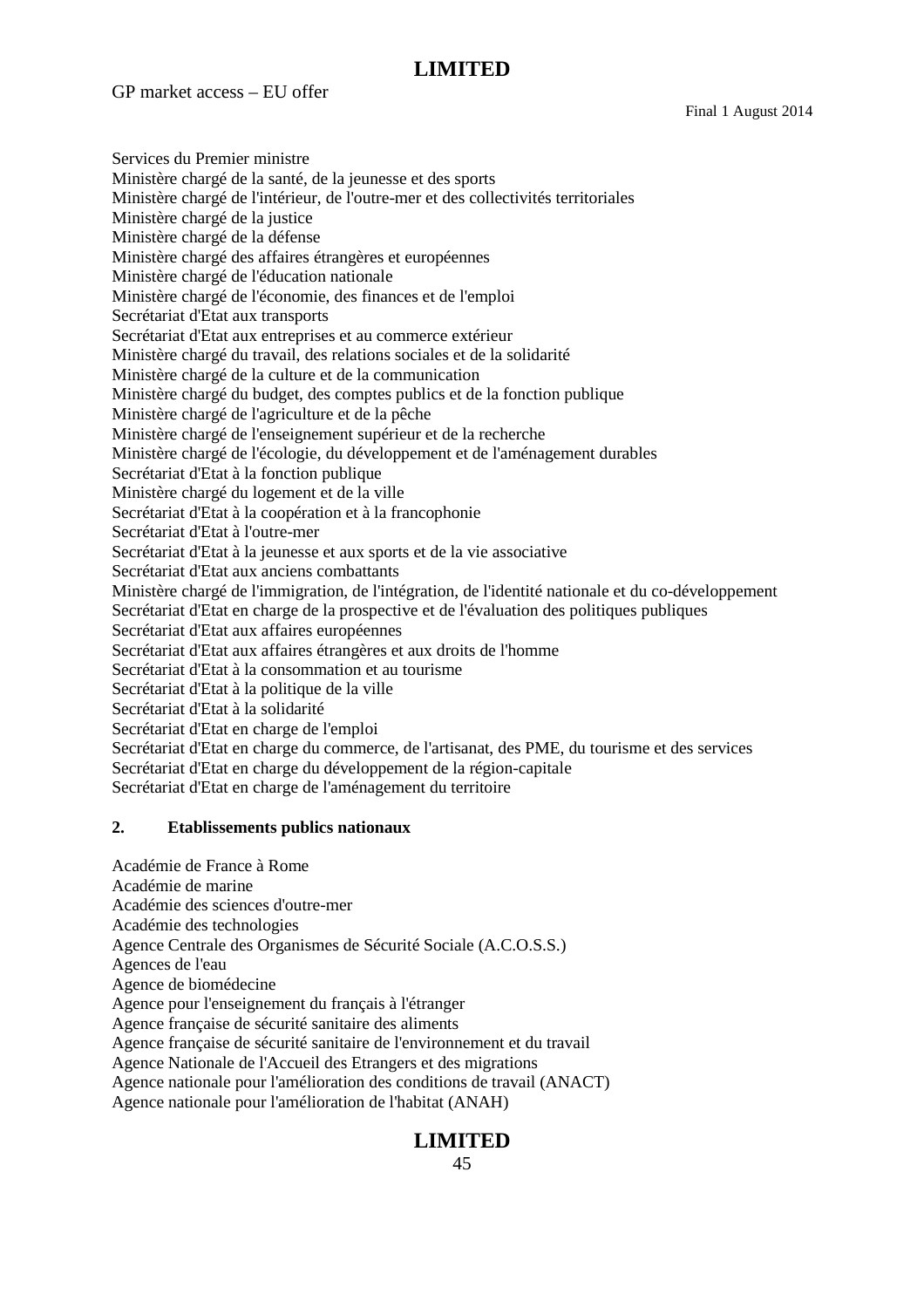GP market access – EU offer

Final 1 August 2014

**LIMITED** Agence Nationale pour la Cohésion Sociale et l'Egalité des Chances Agence pour la garantie du droit des mineurs Agence nationale pour l'indemnisation des français d'outre-mer (ANIFOM) Assemblée permanente des chambres d'agriculture (APCA) Bibliothèque nationale de France Bibliothèque nationale et universitaire de Strasbourg Caisse des Dépôts et Consignations Caisse nationale des autoroutes (CNA) Caisse nationale militaire de sécurité sociale (CNMSS) Caisse de garantie du logement locatif social Casa de Velasquez Centre d'enseignement zootechnique Centre d'études de l'emploi Centre hospitalier national des Quinze-Vingts Centre international d'études supérieures en sciences agronomiques (Montpellier Sup Agro) Centre des liaisons européennes et internationales de sécurité sociale Centre des Monuments Nationaux Centre national d'art et de culture Georges Pompidou Centre national des arts plastiques Centre national de la cinématographie Institut national supérieur de formation et de recherche pour l'éducation des jeunes handicapés et les enseignements adaptés Centre National d'Etudes et d'expérimentation du machinisme agricole, du génie rural, des eaux et des forêts (CEMAGREF) Ecole nationale supérieure de Sécurité Sociale Centre national du livre Centre national de documentation pédagogique Centre national des œuvres universitaires et scolaires (CNOUS) Centre national professionnel de la propriété forestière Centre National de la Recherche Scientifique (C.N.R.S) Centres d'éducation populaire et de sport (CREPS) Centres régionaux des œuvres universitaires (CROUS) Collège de France Conservatoire de l'espace littoral et des rivages lacustres Conservatoire National des Arts et Métiers Conservatoire national supérieur de musique et de danse de Paris Conservatoire national supérieur de musique et de danse de Lyon Conservatoire national supérieur d'art dramatique Ecole centrale de Lille Ecole centrale de Lyon École centrale des arts et manufactures École française d'archéologie d'Athènes École française d'Extrême-Orient École française de Rome École des hautes études en sciences sociales Ecole du Louvre École nationale d'administration École nationale de l'aviation civile (ENAC) École nationale des Chartes École nationale d'équitation

## 46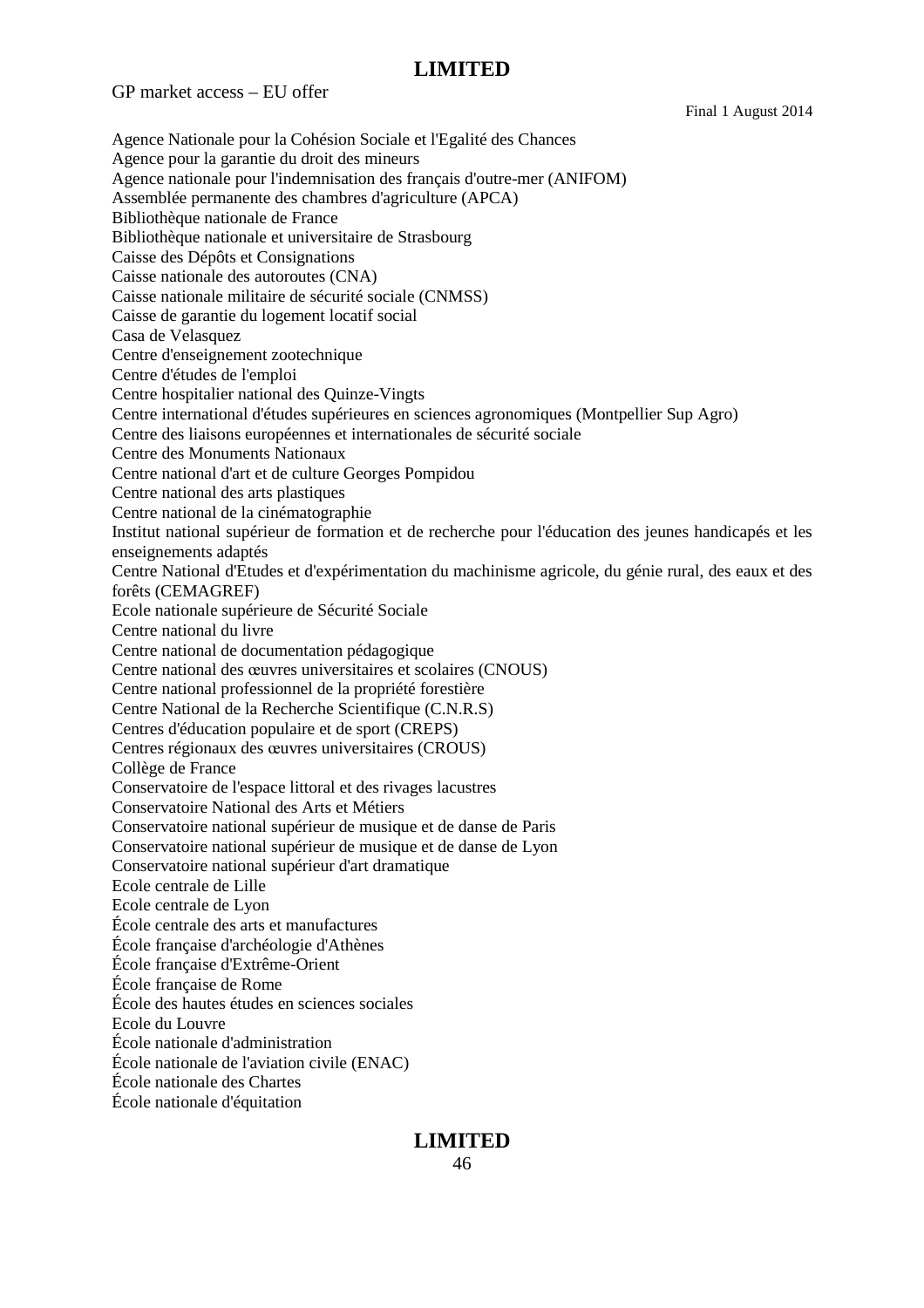GP market access – EU offer

Final 1 August 2014

Ecole Nationale du Génie de l'Eau et de l'environnement de Strasbourg Écoles nationales d'ingénieurs Ecole nationale d'ingénieurs des industries des techniques agricoles et alimentaires de Nantes Écoles nationales d'ingénieurs des travaux agricoles École nationale de la magistrature Écoles nationales de la marine marchande École nationale de la santé publique (ENSP) École nationale de ski et d'alpinisme École nationale supérieure des arts décoratifs École nationale supérieure des arts et industries textiles Roubaix Ecole nationale supérieure des arts et techniques du théâtre Écoles nationales supérieures d'arts et métiers École nationale supérieure des beaux-arts École nationale supérieure de céramique industrielle École nationale supérieure de l'électronique et de ses applications (ENSEA) Ecole Nationale Supérieure des Sciences de l'information et des bibliothécaires Écoles nationales vétérinaires École nationale de voile Écoles normales supérieures École polytechnique École de viticulture — Avize (Marne) Etablissement national d'enseignement agronomique de Dijon Établissement national des invalides de la marine (ENIM) Établissement national de bienfaisance Koenigswarter Fondation Carnegie Fondation Singer-Polignac Haras nationaux Hôpital national de Saint-Maurice Institut français d'archéologie orientale du Caire Institut géographique national Institut National des Appellations d'origine Institut national des hautes études de sécurité Institut de veille sanitaire Institut National d'enseignement supérieur et de recherche agronomique et agroalimentaire de Rennes Institut National d'Etudes Démographiques (I.N.E.D) Institut National d'Horticulture Institut National de la jeunesse et de l'éducation populaire Institut national des jeunes aveugles — Paris Institut national des jeunes sourds — Bordeaux Institut national des jeunes sourds — Chambéry Institut national des jeunes sourds — Metz Institut national des jeunes sourds — Paris Institut national de physique nucléaire et de physique des particules (I.N.P.N.P.P) Institut national de la propriété industrielle Institut National de la Recherche Agronomique (I.N.R.A) Institut National de la Recherche Pédagogique (I.N.R.P) Institut National de la Santé et de la Recherche Médicale (I.N.S.E.R.M) Institut national d'histoire de l'art (I.N.H.A.) Institut National des Sciences de l'Univers Institut National des Sports et de l'Education Physique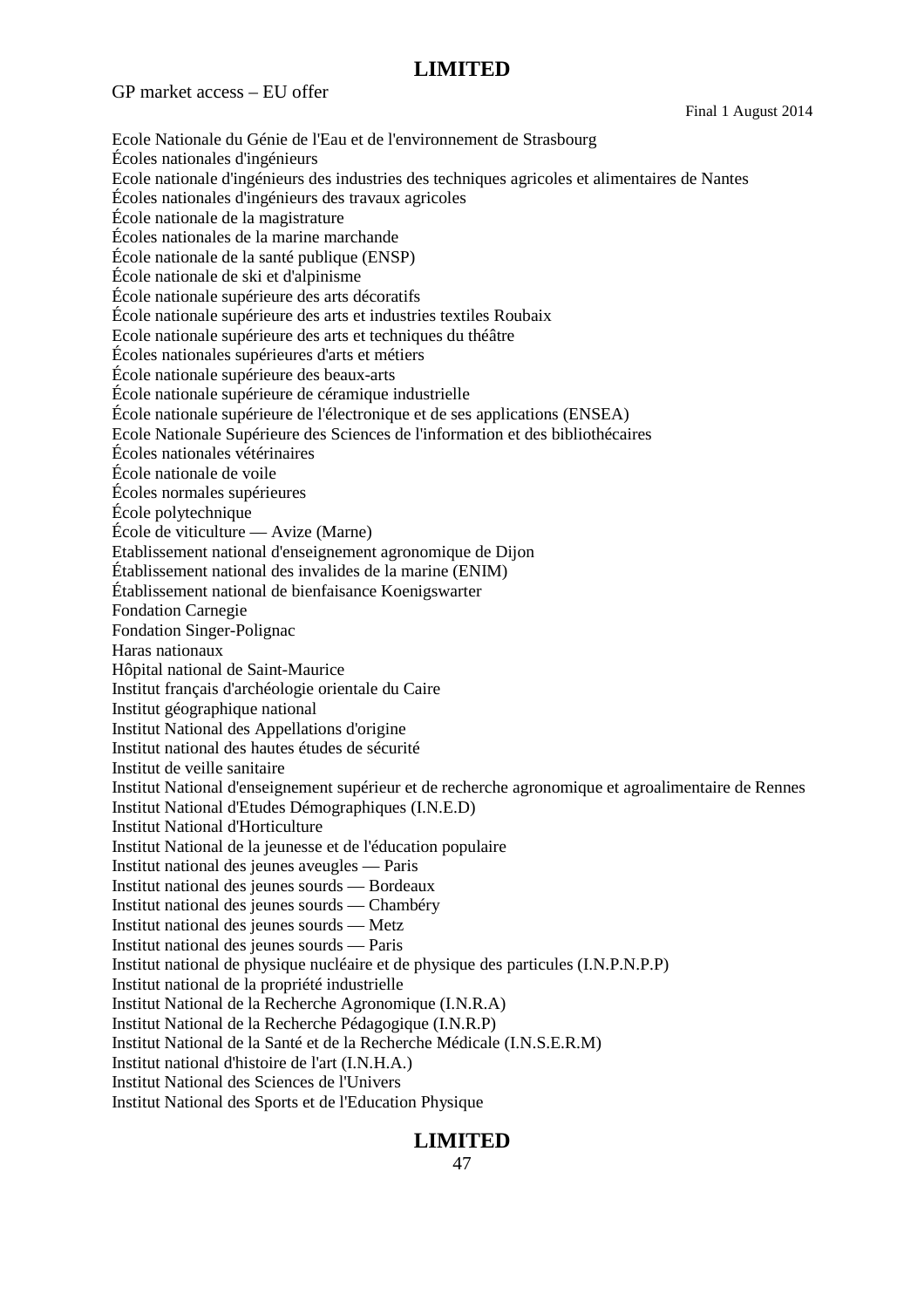GP market access – EU offer

Final 1 August 2014

Instituts nationaux polytechniques Instituts nationaux des sciences appliquées Institut national de recherche en informatique et en automatique (INRIA) Institut national de recherche sur les transports et leur sécurité (INRETS) Institut de Recherche pour le Développement Instituts régionaux d'administration Institut des Sciences et des Industries du vivant et de l'environnement (Agro Paris Tech) Institut supérieur de mécanique de Paris Institut Universitaires de Formation des Maîtres Musée de l'armée Musée Gustave-Moreau Musée du Louvre Musée du Quai Branly Musée national de la marine Musée national J.-J.-Henner Musée national de la Légion d'honneur Musée de la Poste Muséum National d'Histoire Naturelle Musée Auguste-Rodin Observatoire de Paris Office français de protection des réfugiés et apatrides Office National des Anciens Combattants et des Victimes de Guerre (ONAC) Office national de la chasse et de la faune sauvage Office National de l'eau et des milieux aquatiques Office national d'information sur les enseignements et les professions (ONISEP) Office universitaire et culturel français pour l'Algérie Palais de la découverte Parcs nationaux Universités

### **3. Institutions, autorités et juridictions indépendantes**

Présidence de la République Assemblée Nationale Sénat Conseil constitutionnel Conseil économique et social Conseil supérieur de la magistrature Agence française contre le dopage Autorité de contrôle des assurances et des mutuelles Autorité de contrôle des nuisances sonores aéroportuaires Autorité de régulation des communications électroniques et des postes Autorité de sûreté nucléaire Comité national d'évaluation des établissements publics à caractère scientifique, culturel et professionnel Commission d'accès aux documents administratifs Commission consultative du secret de la défense nationale Commission nationale des comptes de campagne et des financements politiques Commission nationale de contrôle des interceptions de sécurité Commission nationale de déontologie de la sécurité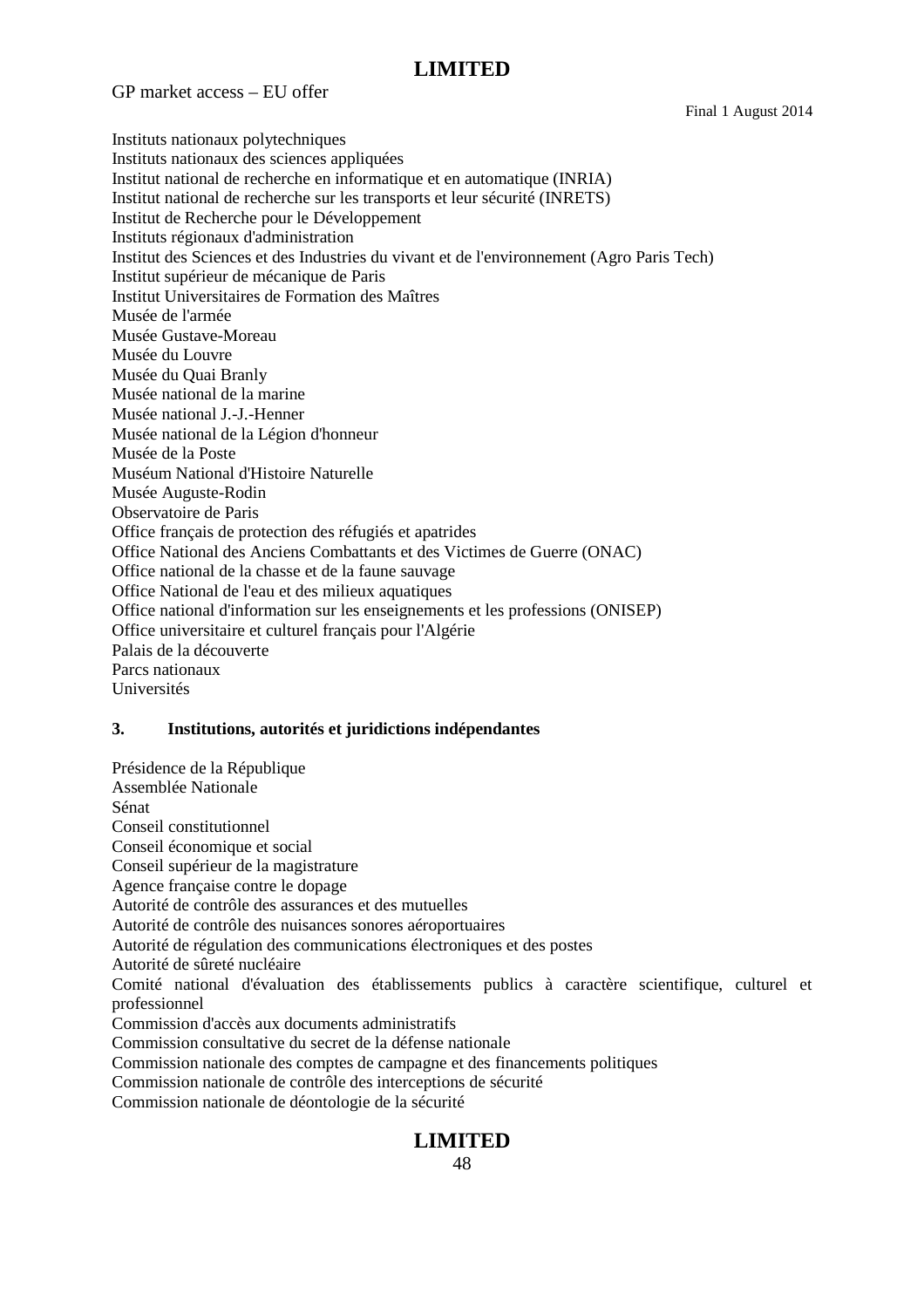GP market access – EU offer

Final 1 August 2014

Commission nationale du débat public Commission nationale de l'informatique et des libertés Commission des participations et des transferts Commission de régulation de l'énergie Commission de la sécurité des consommateurs Commission des sondages Commission de la transparence financière de la vie politique Conseil de la concurrence Conseil supérieur de l'audiovisuel Défenseur des enfants Haute autorité de lutte contre les discriminations et pour l'égalité Haute autorité de santé Médiateur de la République Cour de justice de la République Tribunal des Conflits Conseil d'Etat Cours administratives d'appel Tribunaux administratifs Cour des Comptes Chambres régionales des Comptes Cours et tribunaux de l'ordre judiciaire (Cour de Cassation, Cours d'Appel, Tribunaux d'instance et Tribunaux de grande instance)

#### **4. Autre organisme public national**

Union des groupements d'achats publics (UGAP) Agence Nationale pour l'emploi (A.N.P.E) Autorité indépendante des marchés financiers Caisse Nationale des Allocations Familiales (CNAF) Caisse Nationale d'Assurance Maladie des Travailleurs Salariés (CNAMS) Caisse Nationale d'Assurance-Vieillesse des Travailleurs Salariés (CNAVTS)

### **CROATIA**

Croatian Parliament; President of the Republic of Croatia; Office of the President of the Republic of Croatia; Office of the President of the Republic of Croatia after the expiry of the term of office; Government of the of the Republic of Croatia; Offices of the Government of the Republic of Croatia;

Ministry of Economy Ministry of Regional Development and EU Funds Ministry of Finance Ministry of Defence Ministry of Foreign and European Affairs Ministry of the Interior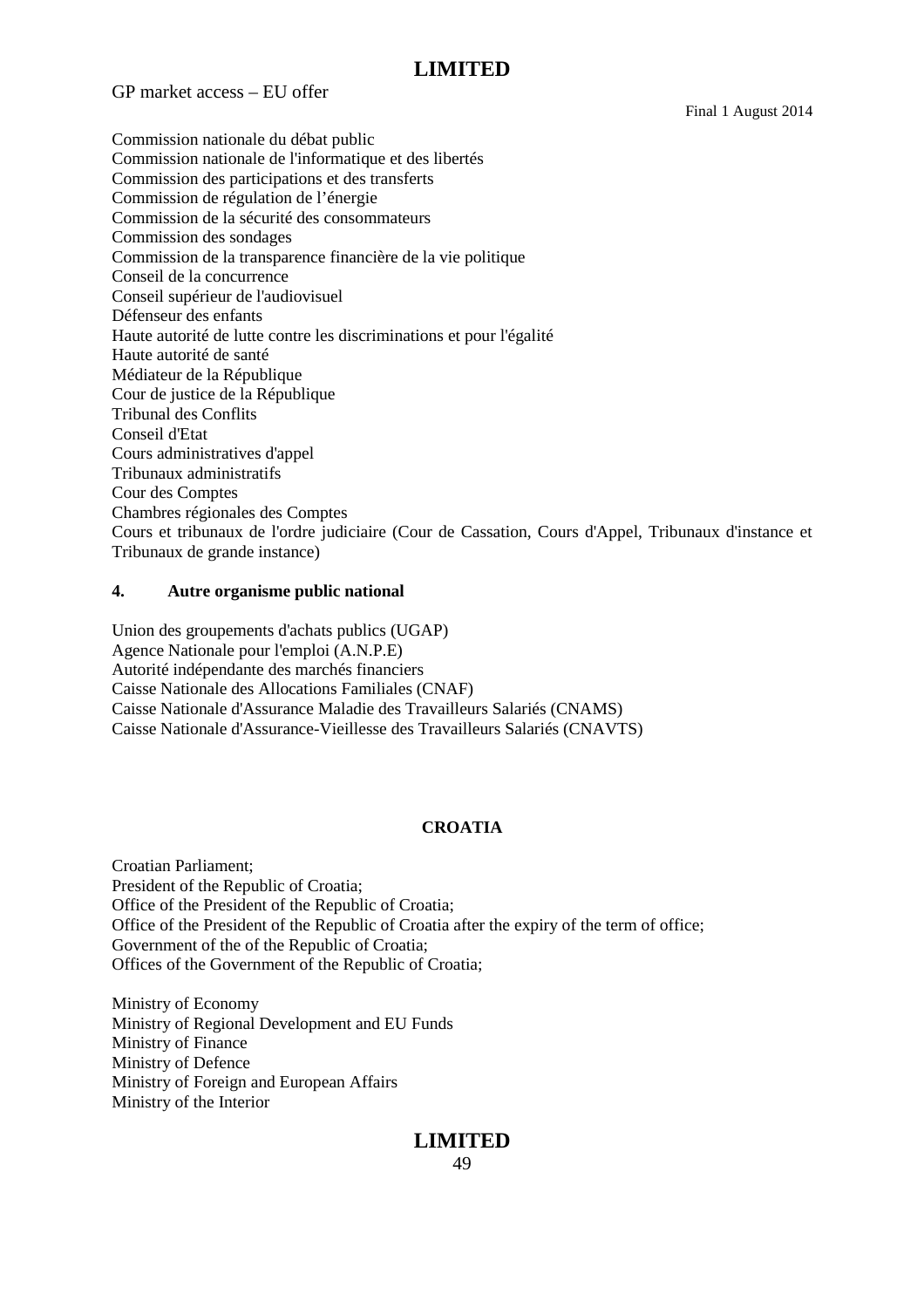GP market access – EU offer

Final 1 August 2014

Ministry of Justice Ministry of Public Administration Ministry of Entrepreneurship and Crafts Ministry of Labour and Pension System Ministry of Maritime Affairs, Transport and Infrastructure Ministry of Agriculture Ministry of Tourism Ministry of Environmental and Nature Protection Ministry of Construction and Physical Planning Ministry of Veterans' Affairs Ministry of Social Policy and Youth Ministry of Health Ministry of Science, Education and Sports Ministry of Culture

State administrative organisations; County state administration offices; Constitutional Court of the Republic of Croatia; Supreme Court of the Republic of Croatia; Courts; State Judiciary Council; State attorney's offices; State Prosecutor's Council; Ombudsman's offices; State Commission for the Supervision of Public Procurement Procedures; Croatian National Bank; State agencies and offices; State Audit Office.

#### **IRELAND**

- 1. President's Establishment
- 2. Houses of the Oireachtas [Parliament]
- 3. Department of the Taoiseach [Prime Minister]
- 4. Central Statistics Office
- 5. Department of Finance
- 6. Office of the Comptroller and Auditor General
- 7. Office of the Revenue Commissioners
- 8. Office of Public Works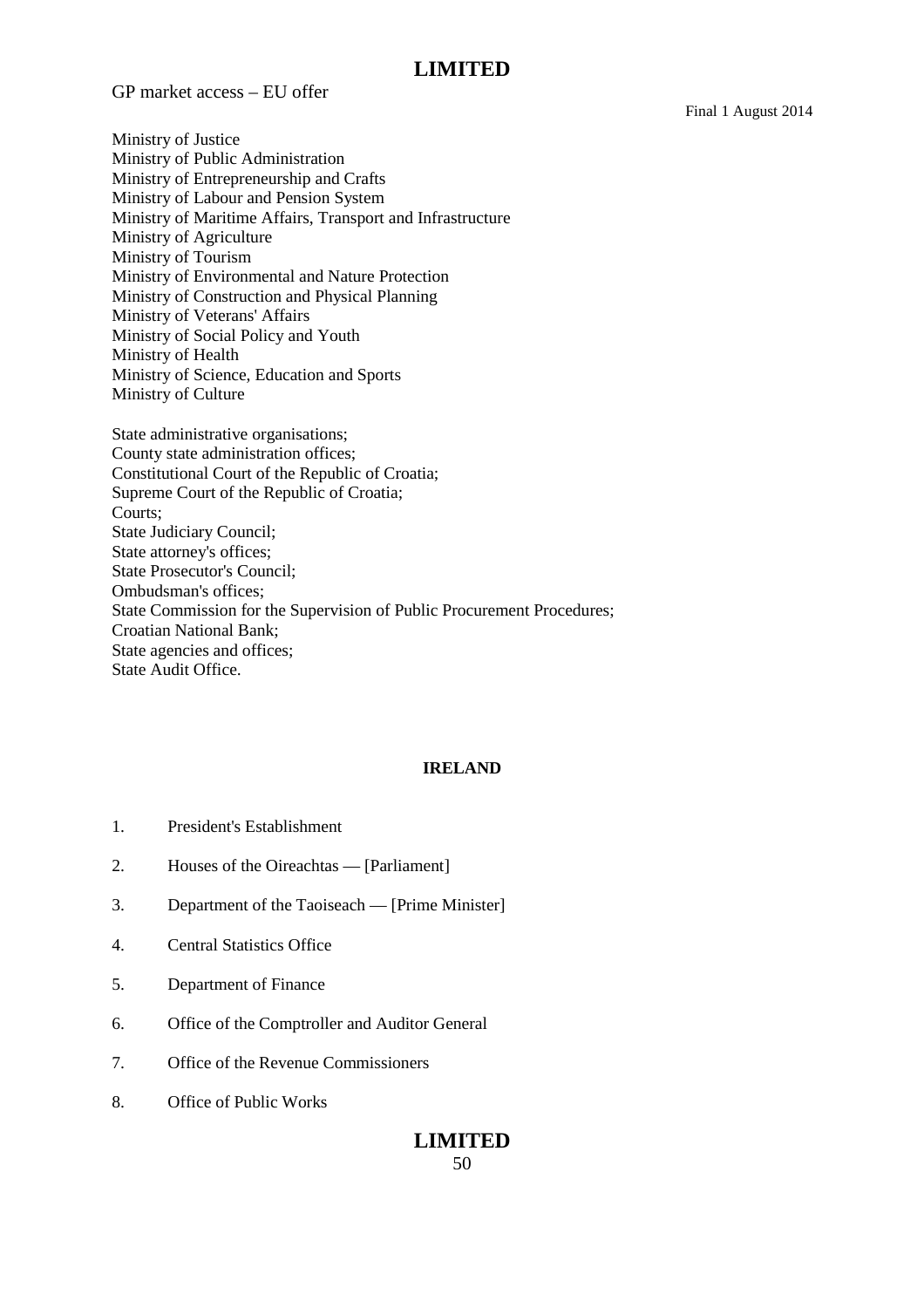- 9. State Laboratory
- 10. Office of the Attorney General
- 11. Office of the Director of Public Prosecutions
- 12. Valuation Office
- 13. Commission for Public Service Appointments
- 14. Office of the Ombudsman
- 15. Chief State Solicitor's Office
- 16. Department of Justice, Equality and Law Reform
- 17. Courts Service
- 18. Prisons Service
- 19. Office of the Commissioners of Charitable Donations and Bequests
- 20. Department of the Environment, Heritage and Local Government
- 21. Department of Education and Science
- 22. Department of Communications, Energy and Natural Resources
- 23. Department of Agriculture, Fisheries and Food
- 24. Department of Transport
- 25. Department of Health and Children
- 26. Department of Enterprise, Trade and Employment
- 27. Department of Arts, Sports and Tourism
- 28. Department of Defence
- 29. Department of Foreign Affairs
- 30. Department of Social and Family Affairs
- 31. Department of Community, Rural and Gaeltacht [Gaelic speaking regions] Affairs
- 32. Arts Council
- 33. National Gallery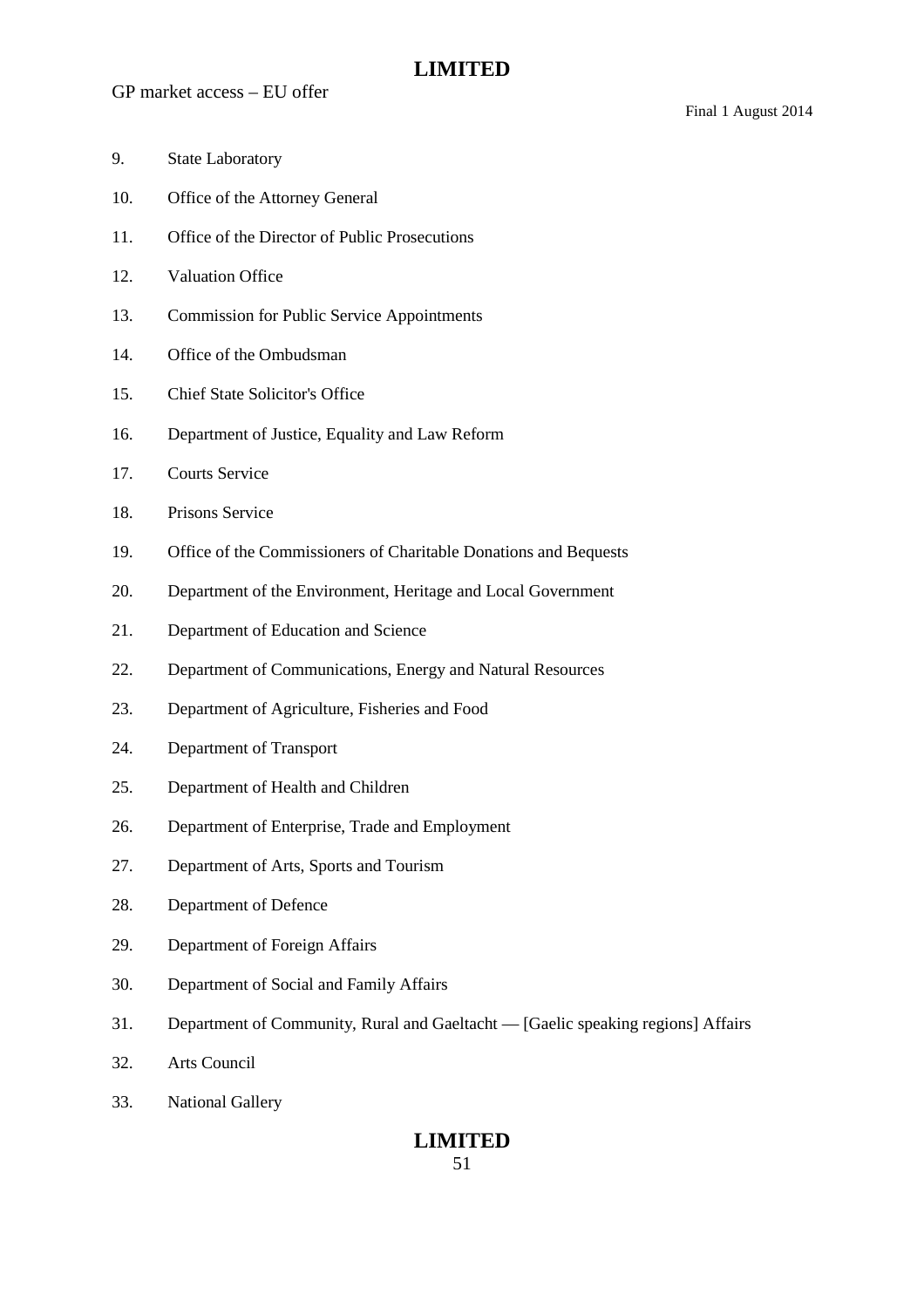### **ITALY**

### **I. Purchasing bodies:**

- 1. Presidenza del Consiglio dei Ministri (Presidency of the Council of Ministers)
- 2. Ministero degli Affari Esteri (Ministry of Foreign Affairs)
- 3. Ministero dell'Interno (Ministry of Interior)
- 4. Ministero della Giustizia e Uffici giudiziari (esclusi i giudici di pace) (Ministry of Justice and the Judicial Offices (other than the *giudici di pace*)
- 5. Ministero della Difesa (Ministry of Defence)
- 6. Ministero dell'Economia e delle Finanze (Ministry of Economy and Finance)
- 7. Ministero dello Sviluppo Economico (Ministry of Economic Development)
- 8. Ministero del Commercio internazionale (Ministry of International Trade)
- 9. Ministero delle Comunicazioni (Ministry of Communications)
- 10. Ministero delle Politiche Agricole e Forestali (Ministry of Agriculture and Forest Policies)
- 11. Ministero dell'Ambiente e Tutela del Territorio e del Mare (Ministry of Environment, Land and Sea)
- 12. Ministero delle Infrastrutture (Ministry of Infrastructure)
- 13. Ministero dei Trasporti (Ministry of Transport)
- 14. Ministero del Lavoro e delle politiche sociali e della Previdenza sociale (Ministry of Labour, Social Policy and Social Security)
- 15. Ministero della Solidarietà sociale (Ministry of Social Solidarity)
- 16. Ministero della Salute (Ministry of Health)
- 17. Ministero dell' Istruzione dell' università e della ricerca (Ministry of Education, University and Research)
- 18. Ministero per i Beni e le Attività culturali comprensivo delle sue articolazioni periferiche (Ministry of Heritage and Culture, including its subordinated entities)

### **II. Other National public bodies:**

CONSIP (Concessionaria Servizi Informatici Pubblici)<sup>1</sup>

### **CYPRUS**

- 1. (a) Προεδρία και Προεδρικό Μέγαρο (Presidency and Presidential Palace)
	- (b) Γραφείο Συντονιστή Εναρμόνισης (Office of the Coordinator for Harmonisation)
- 2. Υπουργικό Συμβούλιο (Council of Ministers)
- 3. Βουλή των Αντιπροσώπων (House of Representatives)
- 4. Δικαστική Υπηρεσία (Judicial Service)
- 5. Νομική Υπηρεσία της Δημοκρατίας (Law Office of the Republic)

 $<sup>1</sup>$  Acts as the central purchasing entity for all the Italian public administration.</sup>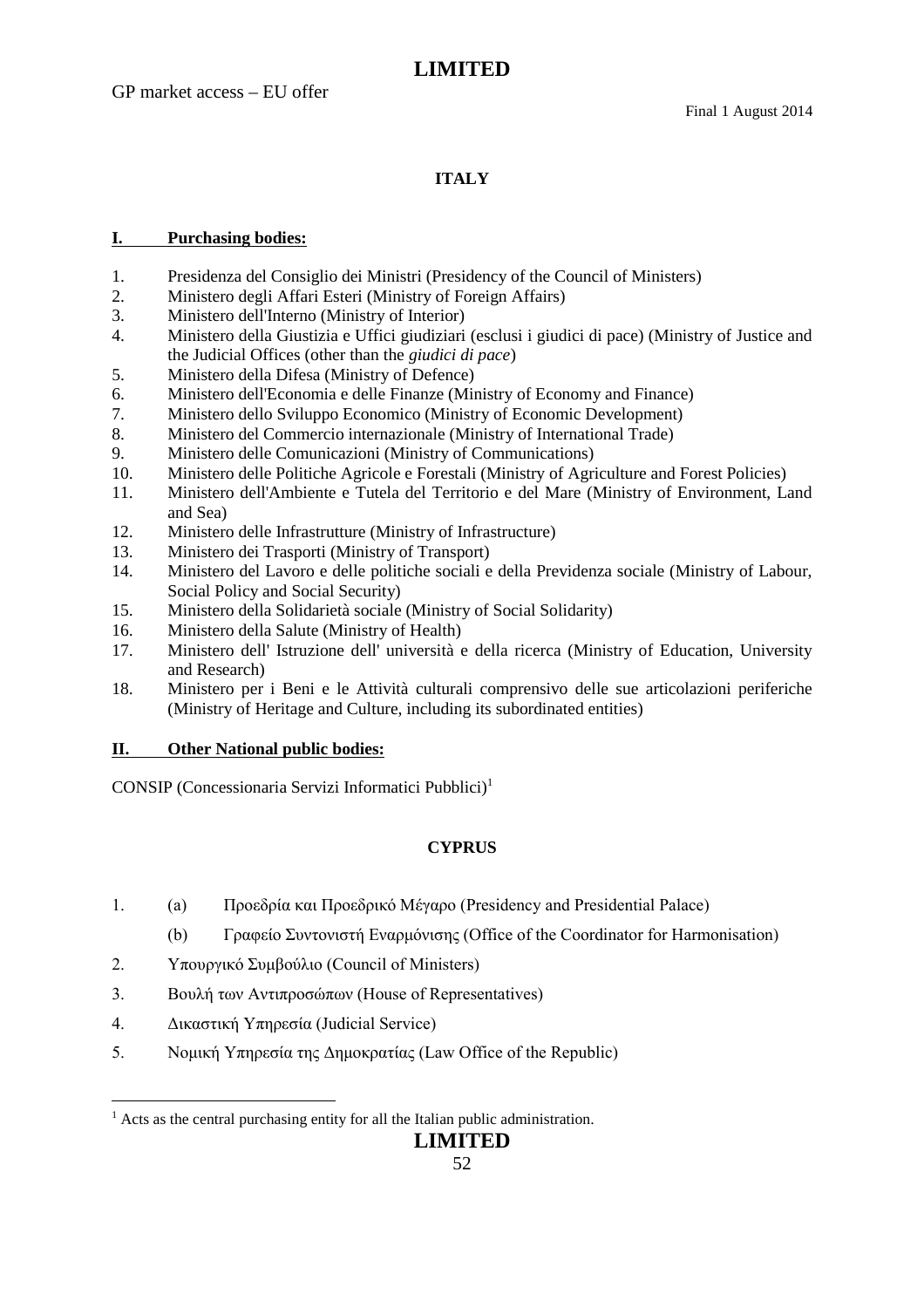GP market access – EU offer

- 6. Ελεγκτική Υπηρεσία της Δημοκρατίας (Audit Office of the Republic)
- 7. Επιτροπή Δημόσιας Υπηρεσίας (Public Service Commission)
- 8. Επιτροπή Εκπαιδευτικής Υπηρεσίας (Educational Service Commission)
- 9. Γραφείο Επιτρόπου Διοικήσεως (Office of the Commissioner for Administration (Ombudsman))
- 10. Επιτροπή Προστασίας Ανταγωνισμού (Commission for the Protection of Competition)
- 11. Υπηρεσία Εσωτερικού Ελέγχου (Internal Audit Service)
- 12. Γραφείο Προγραμματισμού (Planning Bureau)
- 13. Γενικό Λογιστήριο της Δημοκρατίας (Treasury of the Republic)
- 14. Γραφείο Επιτρόπου Προστασίας Δεδομένων Προσωπικού Χαρακτήρα (Office of the Personal Character Data Protection Commissioner)
- 15. Γραφείο Εφόρου Δημοσίων Ενισχύσεων (Office of the Commissioner for the Public Aid)
- 16. Αναθεωρητική Αρχή Προσφορών (Tender Review Body)
- 17. Υπηρεσία Εποπτείας και Ανάπτυξης Συνεργατικών Εταιρειών (Cooperative Societies΄ Supervision and Development Authority)
- 18. Αναθεωρητική Αρχή Προσφύγων (Refugees' Review Body)
- 19. Υπουργείο Άμυνας (Ministry of Defence)
- 20. (a) Υπουργείο Γεωργίας, Φυσικών Πόρων και Περιβάλλοντος (Ministry of Agriculture, Natural Resources and Environment)
	- (b) Τμήμα Γεωργίας (Department of Agriculture)
	- (c) Κτηνιατρικές Υπηρεσίες (Veterinary Services)
	- (d) Τμήμα Δασών (Forest Department)
	- (e) Τμήμα Αναπτύξεως Υδάτων (Water Development Department)
	- (f) Τμήμα Γεωλογικής Επισκόπησης (Geological Survey Department)
	- (g) Μετεωρολογική Υπηρεσία (Meteorological Service)
	- (h) Τμήμα Αναδασμού (Land Consolidation Department)
	- (i) Υπηρεσία Μεταλλείων (Mines Service)
	- (j) Ινστιτούτο Γεωργικών Ερευνών (Agricultural Research Institute)
	- (k) Τμήμα Αλιείας και Θαλάσσιων Ερευνών (Department of Fisheries and Marine Research)
- 21. (a) Υπουργείο Δικαιοσύνης και Δημοσίας Τάξεως (Ministry of Justice and Public Order)
	- (b) Αστυνομία (Police)
	- (c) Πυροσβεστική Υπηρεσία Κύπρου (Cyprus Fire Service)
	- (d) Τμήμα Φυλακών (Prison Department)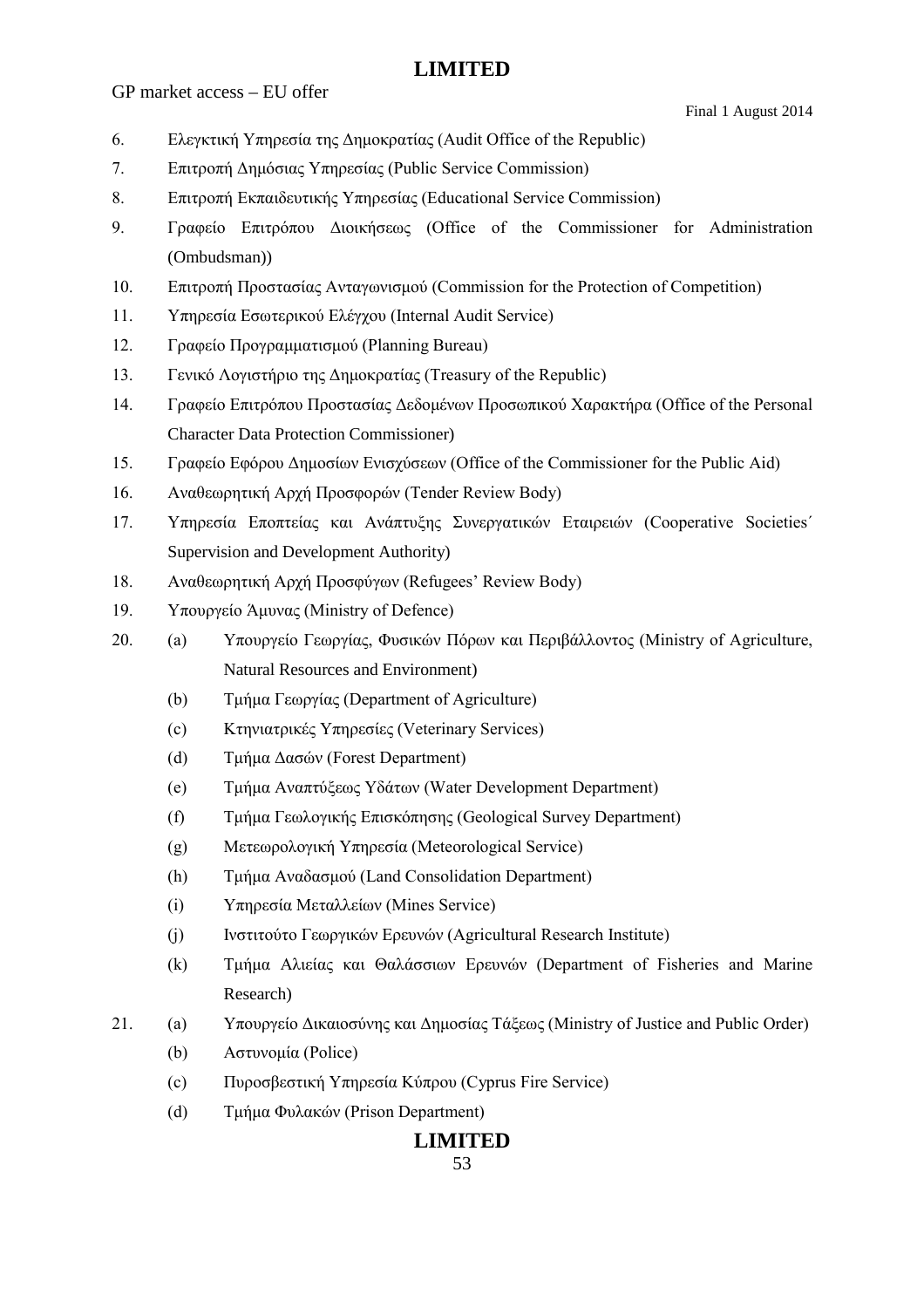GP market access – EU offer

Final 1 August 2014

- 22. (a) Υπουργείο Εμπορίου, Βιομηχανίας και Τουρισμού (Ministry of Commerce, Industry and Tourism)
	- (b) Τμήμα Εφόρου Εταιρειών και Επίσημου Παραλήπτη (Department of Registrar of Companies and Official Receiver)
- 23. (a) Υπουργείο Εργασίας και Κοινωνικών Ασφαλίσεων (Ministry of Labour and Social Insurance)
	- (b) Τμήμα Εργασίας (Department of Labour)
	- (c) Τμήμα Κοινωνικών Ασφαλίσεων (Department of Social Insurance)
	- (d) Τμήμα Υπηρεσιών Κοινωνικής Ευημερίας (Department of Social Welfare Services)
	- (e) Κέντρο Παραγωγικότητας Κύπρου (Productivity Centre Cyprus)
	- (f) Ανώτερο Ξενοδοχειακό Ινστιτούτο Κύπρου (Higher Hotel Institute Cyprus)
	- (g) Ανώτερο Τεχνολογικό Ινστιτούτο (Higher Τechnical Institute)
	- (h) Τμήμα Επιθεώρησης Εργασίας (Department of Labour Inspection)
	- (i) Τμήμα Εργασιακών Σχέσεων (Depertment of Labour Relations)
- 24. (a) Υπουργείο Εσωτερικών (Ministry of the Interior)
	- (b) Επαρχιακές Διοικήσεις (District Administrations)
	- (c) Τμήμα Πολεοδομίας και Οικήσεως (Town Planning and Housing Department)
	- (d) Τμήμα Αρχείου Πληθυσμού και Μεταναστεύσεως (Civil Registry and Migration Department)
	- (e) Τμήμα Κτηματολογίου και Χωρομετρίας (Department of Lands and Surveys)
	- (f) Γραφείο Τύπου και Πληροφοριών (Press and Information Office)
	- (g) Πολιτική Άμυνα (Civil Defence)
	- (h) Υπηρεσία Μέριμνας και Αποκαταστάσεων Εκτοπισθέντων (Service for the care and rehabilitation of displaced persons)
	- (i) Υπηρεσία Ασύλου (Asylum Service)
- 25. Υπουργείο Εξωτερικών (Ministry of Foreign Affairs)
- 26. (a) Υπουργείο Οικονομικών (Ministry of Finance)
	- (b) Τελωνεία (Customs and Excise)
	- (c) Τμήμα Εσωτερικών Προσόδων (Department of Inland Revenue)
	- (d) Στατιστική Υπηρεσία (Statistical Service)
	- (e) Τμήμα Κρατικών Αγορών και Προμηθειών (Department of Government Purchasing and Supply)
	- (f) Τμήμα Δημόσιας Διοίκησης και Προσωπικού (Public Administration and Personnel Department)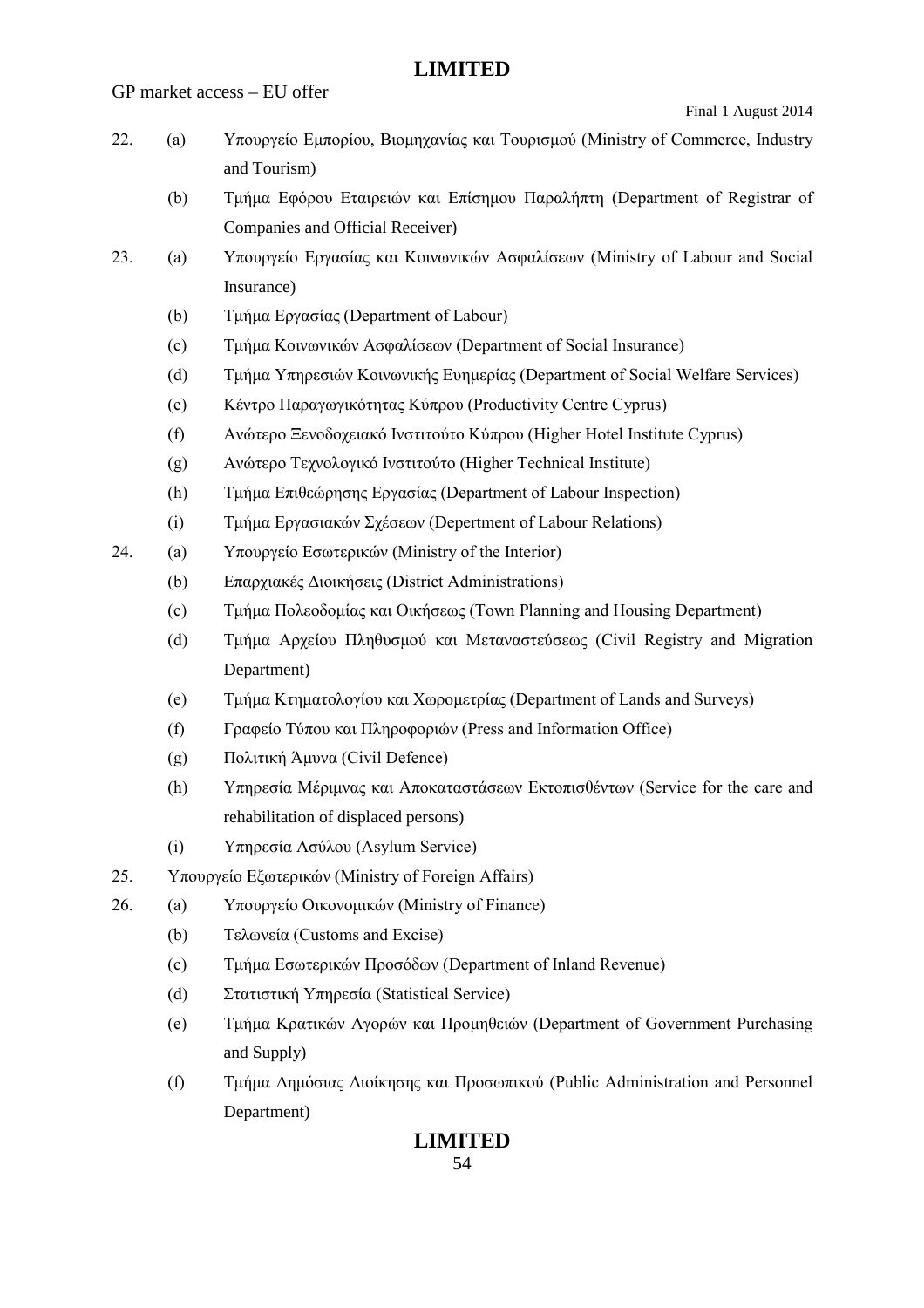GP market access – EU offer

- (g) Κυβερνητικό Τυπογραφείο (Government Printing Office)
- (h) Τμήμα Υπηρεσιών Πληροφορικής (Department of Information Technology Services)
- 27. Υπουργείο Παιδείας και Πολιτισμού (Ministry of Εducation and Culture)
- 28. (a) Υπουργείο Συγκοινωνιών και Έργων (Ministry of Communications and Works)
	- (b) Τμήμα Δημοσίων Έργων (Department of Public Works)
	- (c) Τμήμα Αρχαιοτήτων (Department of Antiquities)
	- (d) Τμήμα Πολιτικής Αεροπορίας (Department of Civil Aviation)
	- (e) Τμήμα Εμπορικής Ναυτιλίας (Department of Merchant Shipping)
	- (f) Τμήμα Ταχυδρομικών Υπηρεσιών (Postal Services Department)
	- (g) Τμήμα Οδικών Μεταφορών (Department of Road Transport)
	- (h) Τμήμα Ηλεκτρομηχανολογικών Υπηρεσιών (Department of Electrical and Mechanical Services)
	- (i) Τμήμα Ηλεκτρονικών Επικοινωνιών (Department of Electronic Telecommunications)
- 29. (a) Υπουργείο Υγείας (Ministry of Health)
	- (b) Φαρμακευτικές Υπηρεσίες (Pharmaceutical Services)
	- (c) Γενικό Χημείο (General Laboratory)
	- (d) Ιατρικές Υπηρεσίες και Υπηρεσίες Δημόσιας Υγείας (Medical and Public Health Services)
	- (e) Οδοντιατρικές Υπηρεσίες (Dental Services)
	- (f) Υπηρεσίες Ψυχικής Υγείας (Mental Health Services)

#### **LATVIA**

## **A) Ministrijas, īpašu ministru sekretariāti un to padotībā esošās iestādes (Ministries, secretariats of ministers for special assignments, and their subordinate institutions):**

- 1. Aizsardzības ministrija un tās padotībā esošās iestādes (Ministry of Defence and subordinate institutions)
- 2. Ārlietu ministrija un tas padotībā esošās iestādes (Ministry of Foreign Affairs and subordinate institutions)
- 3. Ekonomikas ministrija un tās padotībā esošās iestādes (Ministry of Economics and subordinate institutions)
- 4. Finanšu ministrija un tās padotībā esošās iestādes (Ministry of Finance and subordinate institutions)
- 5. Iekšlietu ministrija un tās padotībā esošās iestādes (Ministry of the Interior Affairs and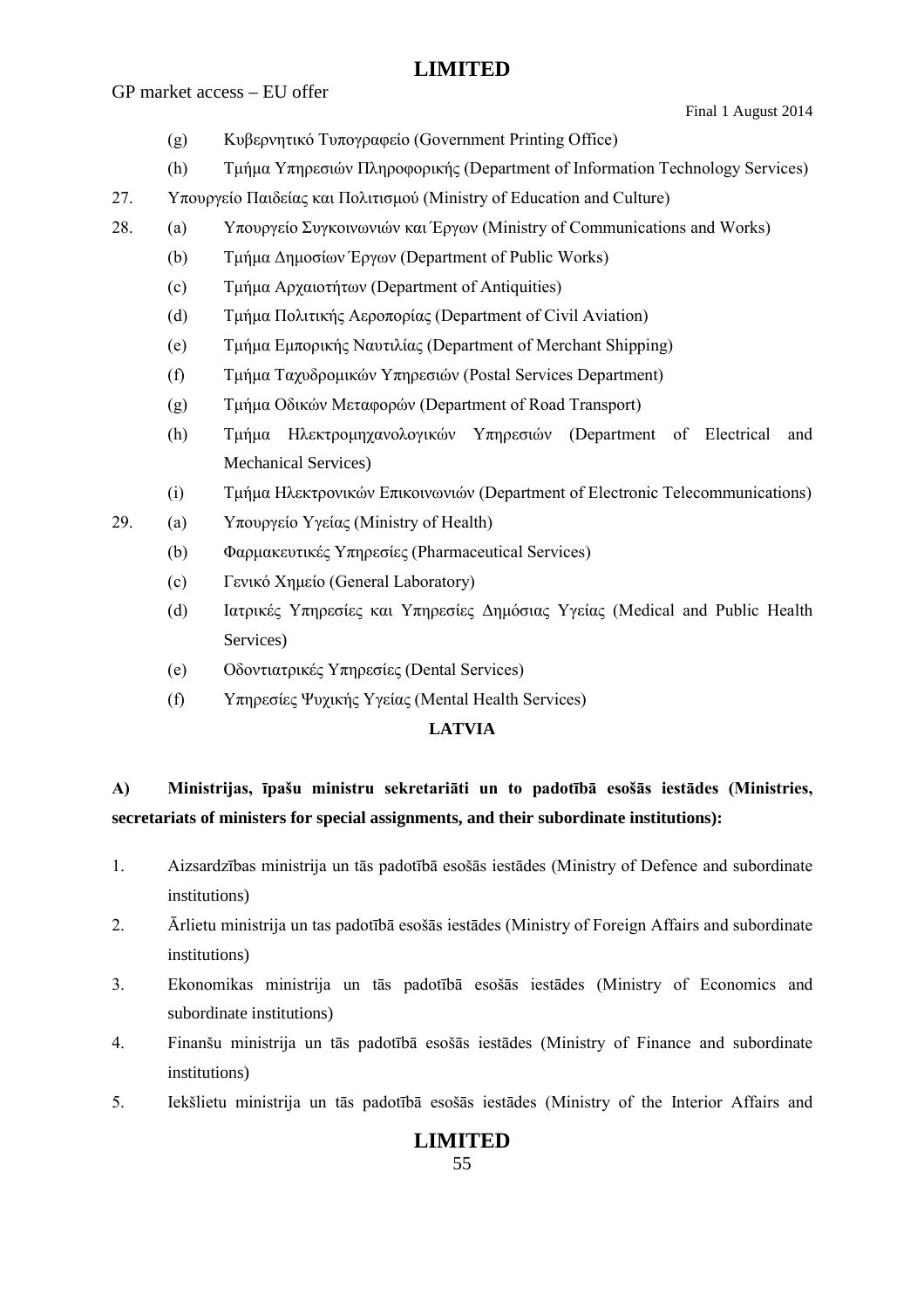GP market access – EU offer

subordinate institutions)

- 6. Izglītības un zinātnes ministrija un tās padotībā esošās iestādes (Ministry of Education and Science and subordinate institutions)
- 7. Kultūras ministrija un tas padotībā esošās iestādes (Ministry of Culture and subordinate institutions)
- 8. Labklājības ministrija un tās padotībā esošās iestādes (Ministry of Welfare and subordinate institutions)
- 9. Satiksmes ministrija un tās padotībā esošās iestādes (Ministry of Transport and subordinate institutions)
- 10. Tieslietu ministrija un tās padotībā esošās iestādes (Ministry of Justice and subordinate institutions)
- 11. Veselības ministrija un tās padotībā esošās iestādes (Ministry of Health and subordinate institutions)
- 12. Vides aizsardzības un reģionālās attīstības ministrija un tās padotībā esošās iestādes (Ministry of Environmental Protection and Regional Development and subordinate institutions)
- 13. Zemkopības ministrija un tās padotībā esošās iestādes (Ministry of Agriculture and subordinate institutions)
- 14. Īpašu uzdevumu ministra sekretariāti un to padotībā esošās iestādes (Ministries for Special Assignments and subordinate institutions)

### **B) Citas valsts iestādes (Other state institutions):**

- 1. Augstākā tiesa (Supreme Court)
- 2. Centrālā vēlēšanu komisija (Central Election Commission)
- 3. Finanšu un kapitāla tirgus komisija (Financial and Capital Market Commission)
- 4. Latvijas Banka (Bank of Latvia)
- 5. Prokuratūra un tās pārraudzībā esošās iestādes (Prosecutor's Office and institutions under its supervision)
- 6. Saeimas un tās padotībā esošās iestādes (The Parliament and subordinate institutions)
- 7. Satversmes tiesa (Constitutional Court)
- 8. Valsts kanceleja un tās pārraudzībā esošās iestādes (State Chancellery and institutions under its supervision)
- 9. Valsts kontrole (State Audit Office)
- 10. Valsts prezidenta kanceleja (Chancellery of the State President)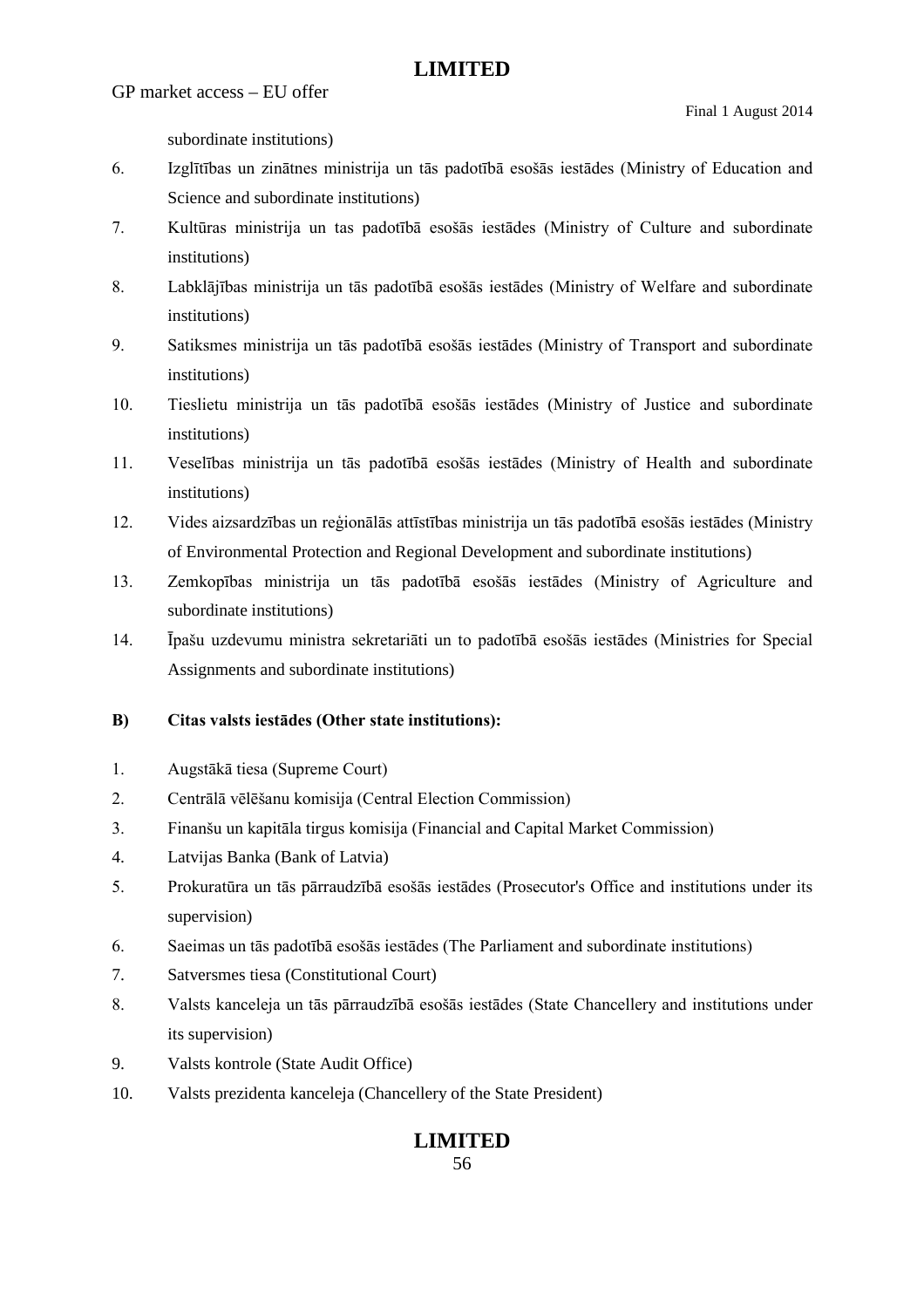GP market access – EU offer

Final 1 August 2014

- 11. Citas valsts iestādes, kuras nav ministriju padotībā (Other state institutions not subordinate to ministries):
	- Tiesībsarga birojs (Office of the Ombudsman)
	- Nacionālā radio un televīzijas padome (National Broadcasting Council) Other state institutions

### **LITHUANIA**

Prezidentūros kanceliarija (Office of the President)

Seimo kanceliarija (Office of the Seimas)

Seimui atskaitingos institucijos: (Institutions Accountable to the Seimas):

Lietuvos mokslo taryba (Science Council);

Seimo kontrolierių įstaiga (The Seimas Ombudsmen's Office);

Valstybės kontrolė (National Audit Office);

Specialiujų tyrimų tarnyba (Special Investigation Service);

Valstybės saugumo departamentas (State Security Department);

Konkurencijos taryba (Competition Council);

Lietuvos gyventojų genocido ir rezistencijos tyrimo centras (Genocide and Resistance Research Centre);

Vertybinių popierių komisija (Lithuanian Securities Commission);

Ryšių reguliavimo tarnyba (Communications Regulatory Authority);

Nacionalinė sveikatos taryba (National Health Board);

Etninės kultūros globos taryba (Council for the Protection of Ethnic Culture);

Lygių galimybių kontrolieriaus tarnyba (Office of Equal Opportunities Ombudsperson);

Valstybinė kultūros paveldo komisija (National Cultural Heritage Commission);

Vaiko teisių apsaugos kontrolieriaus įstaiga (Children's Rights Ombudsman Institution);

Valstybinė kainų ir energetikos kontrolės komisija (State Price Regulation Commission of Energy Resources);

Valstybinė lietuvių kalbos komisija (State Commission of the Lithuanian Language);

Vyriausioji rinkimų komisija (Central Electoral Committee);

Vyriausioji tarnybinės etikos komisija (Chief Commission of Official Ethics);

Žurnalistų etikos inspektoriaus tarnyba (Office of the Inspector of Journalists' Ethics).

Vyriausybės kanceliarija (Office of the Government)

Vyriausybei atskaitingos institucijos (Institutions Accountable to the Government):

Ginklų fondas (Weaponry Fund);

Informacinės visuomenės plėtros komitetas (Information Society Development Committee);

Kūno kultūros ir sporto departamentas (Department of Physical Education and Sports);

Lietuvos archyvų departamentas (Lithuanian Archives Department);

Mokestinių ginčų komisija (Commission on Tax Disputes);

Statistikos departamentas (Department of Statistics);

Tautinių mažumų ir išeivijos departamentas (Department of National Minorities and Lithuanians Living Abroad);

Valstybinė tabako ir alkoholio kontrolės tarnyba (State Tobacco and Alcohol Control Service); Viešųjų pirkimų tarnyba (Public Procurement Office);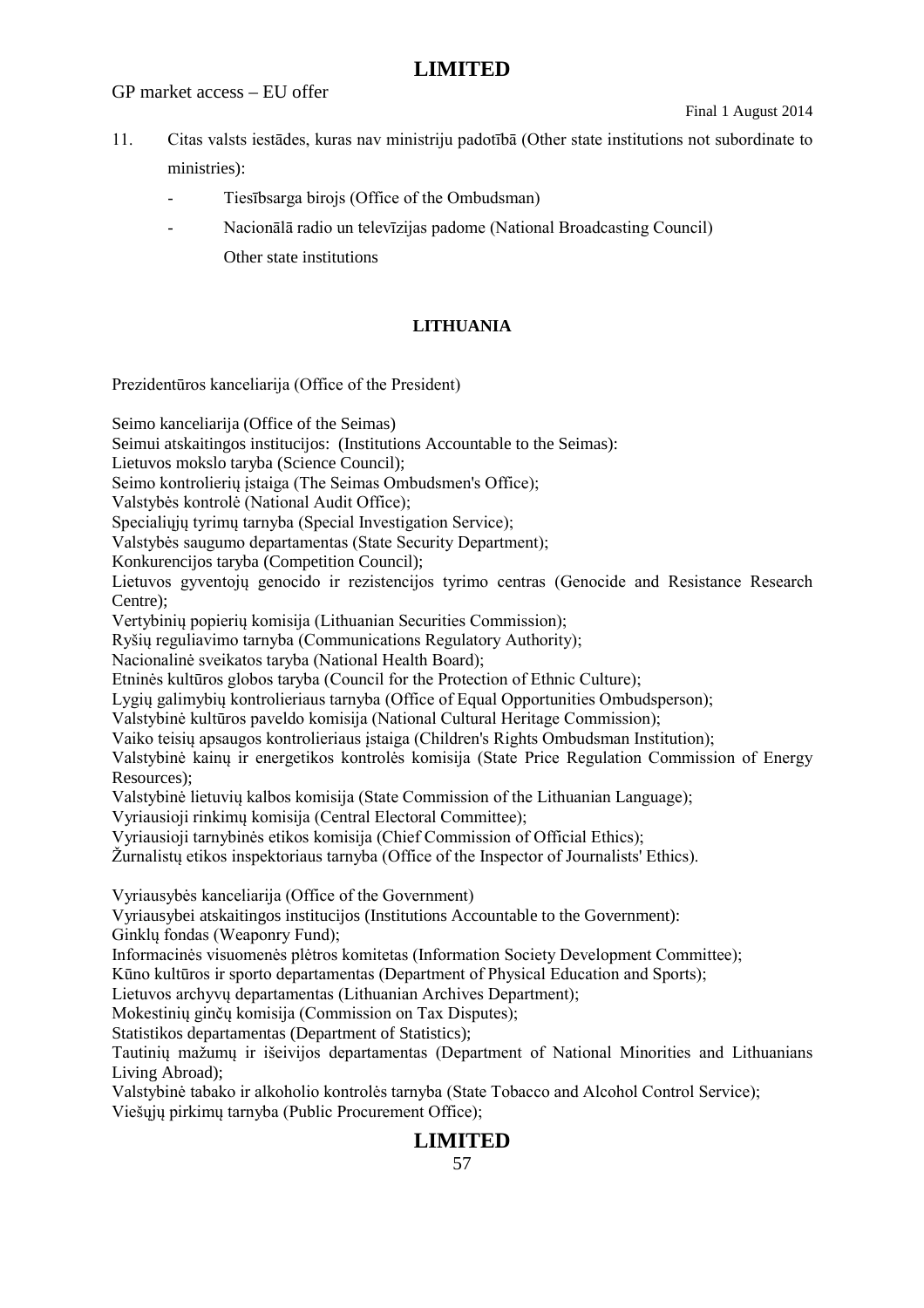GP market access – EU offer

Final 1 August 2014

Valstybinė atominės energetikos saugos inspekcija (State Nuclear Power Safety Inspectorate); Valstybinė duomenų apsaugos inspekcija (State Data Protection Inspectorate); Valstybinė lošimų priežiūros komisija (State Gaming Control Commission); Valstybinė maisto ir veterinarijos tarnyba (State Food and Veterinary Service); Vyriausioji administracinių ginčų komisija (Chief Administrative Disputes Commission); Draudimo priežiūros komisija (Insurance Supervisory Commission); Lietuvos valstybinis mokslo ir studijų fondas (Lithuanian State Science and Studies Foundation); Konstitucinis Teismas (Constitutional Court) Lietuvos bankas (Bank of Lithuania). Aplinkos ministerija (Ministry of Environment) Įstaigos prie Aplinkos ministerijos (Institutions under the Ministry of Environment): Generalinė miškų urėdija (Directorate General of State Forests); Lietuvos geologijos tarnyba (Geological Survey of Lithuania); Lietuvos hidrometeorologijos tarnyba (Lithuanian Hydrometereological Service); Lietuvos standartizacijos departamentas (Lithuanian Standards Board); Nacionalinis akreditacijos biuras (Lithuanian National Accreditation Bureau); Valstybinė metrologijos tarnyba (State Metrology Service); Valstybinė saugomų teritorijų tarnyba (State Service for Protected Areas); Valstybinė teritorijų planavimo ir statybos inspekcija (State Territory Planning and construction Inspectorate). Finansų ministerija (Ministry of Finance) Įstaigos prie Finansų ministerijos (Institutions under the Ministry of Finance): Muitinės departamentas (Lithuania Customs); Valstybės dokumentų technologinės apsaugos tarnyba (Service of Technological Security of State Documents); Valstybinė mokesčių inspekcija (State Tax Inspectorate); Finansų ministerijos mokymo centras (Training Centre of the Ministry of Finance). Krašto apsaugos ministerija (Ministry of National Defence) Įstaigos prie Krašto apsaugos ministerijos (Institutions under the Ministry of National Defence): Antrasis operatyvinių tarnybų departamentas (Second Investigation Department); Centralizuota finansų ir turto tarnyba (Centralised Finance and Property Service); Karo prievolės administravimo tarnyba (Military Enrolment Administration Service); Krašto apsaugos archyvas (National Defence Archives Service); Krizių valdymo centras (Crisis Management Centre); Mobilizacijos departamentas (Mobilisation Department); Ryšių ir informacinių sistemų tarnyba (Communication and Information Systems Service); Infrastruktūros plėtros departamentas (Infrastructure Development Department); Valstybinis pilietinio pasipriešinimo rengimo centras (Civil Resistance Centre); Lietuvos kariuomenė (Lithuanian Armed Forces); Krašto apsaugos sistemos kariniai vienetai ir tarnybos (Military Units and Services of the National Defence System). Kultūros ministerija (Ministry of Culture) Įstaigos prie Kultūros ministerijos (Institutions under the Ministry of Culture): Kultūros paveldo departamentas (Department for the Lithuanian Cultural Heritage);

Valstybinė kalbos inspekcija (State Language Commission).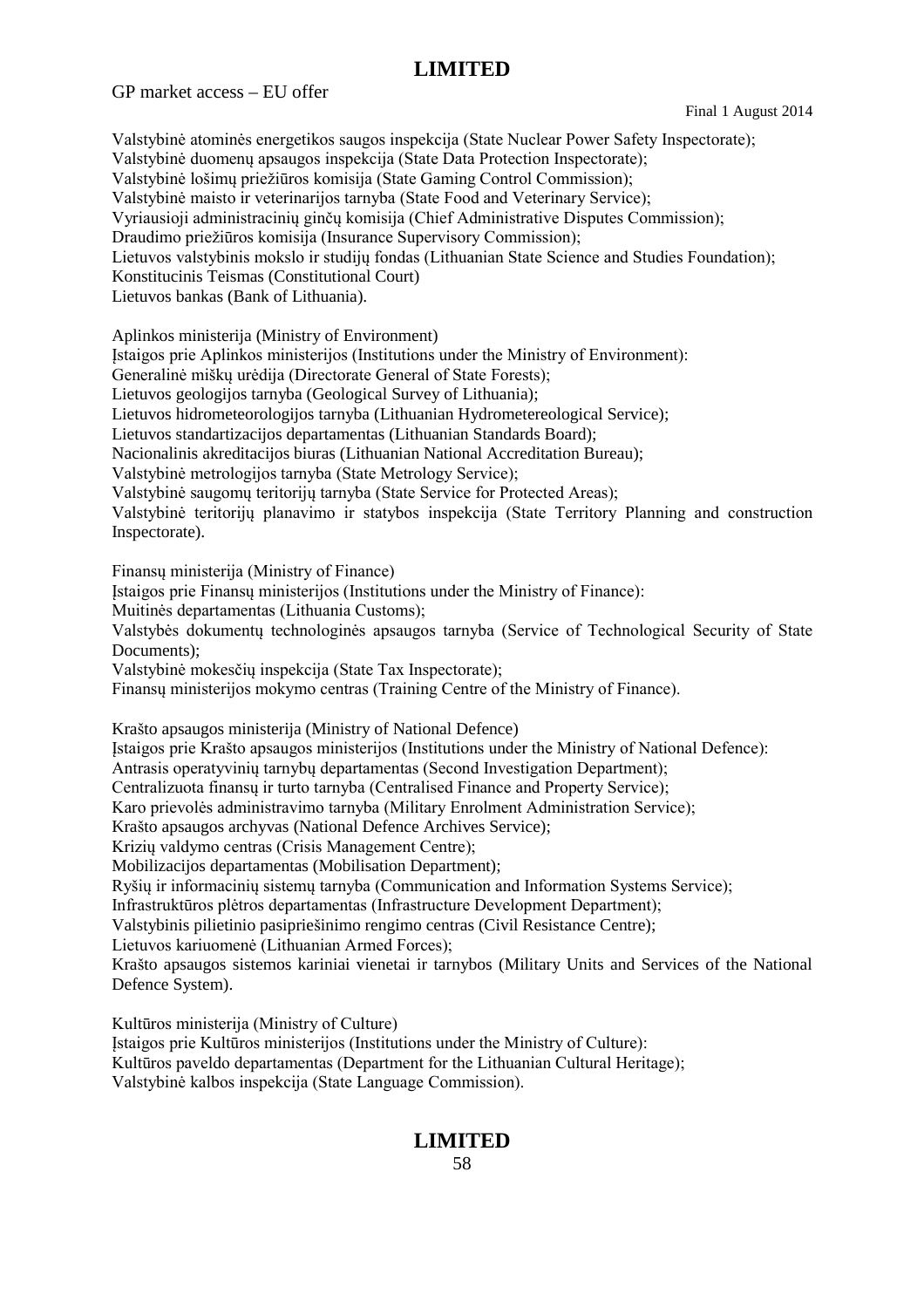GP market access – EU offer

Final 1 August 2014

Socialinės apsaugos ir darbo ministerija (Ministry of Social Security and Labour)

Įstaigos prie Socialinės apsaugos ir darbo ministerijos (Institutions under the Ministry of Social Security and Labour):

Garantinio fondo administracija (Administration of Guarantee Fund);

Valstybės vaiko teisių apsaugos ir įvaikinimo tarnyba (State Child Rights Protection and Adoption Service);

Lietuvos darbo birža (Lithuanian Labour Exchange);

Lietuvos darbo rinkos mokymo tarnyba (Lithuanian Labour Market Training Authority);

Trišalės tarybos sekretoriatas (Tripartite Council Secretoriat);

Socialinių paslaugų priežiūros departamentas (Social Services Monitoring Department);

Darbo inspekcija (Labour Inspectorate);

Valstybinio socialinio draudimo fondo valdyba (State Social Insturance Fund Board);

Neįgalumo ir darbingumo nustatymo tarnyba (Disability and Working Capacity Establishment Service);

Ginčų komisija (Disputes Commission);

Techninės pagalbos neįgaliesiems centras (State Centre of Compensatory Technique for the Disabled);

Neįgaliųjų reikalų departamentas (Department of the Affairs of the Disabled).

Susisiekimo ministerija (Ministry of Transport and Communications)

Įstaigos prie Susisiekimo ministerijos (Institutions under the Ministry of Transport and Communications):

Lietuvos automobilių kelių direkcija (Lithuanian Road Administration);

Valstybinė geležinkelio inspekcija (State Railway Inspectorate);

Valstybinė kelių transporto inspekcija (State Road Transport Inspectorate);

Pasienio kontrolės punktų direkcija (Border Control Points Directorate).

Sveikatos apsaugos ministerija (Ministry of Health)

Įstaigos prie Sveikatos apsaugos ministerijos (Institutions under the Ministry of Health):

Valstybinė akreditavimo sveikatos priežiūros veiklai tarnyba (State Health Care Accreditation Agency);

Valstybinė ligonių kasa (State Patient Fund);

Valstybinė medicininio audito inspekcija (State Medical Audit Inspectorate);

Valstybinė vaistų kontrolės tarnyba (State Medicines Control Agency);

Valstybinė teismo psichiatrijos ir narkologijos tarnyba (Lithuanian Forensic Psychiatry and Narcology Service);

Valstybinė visuomenės sveikatos priežiūros tarnyba (State Public Health Service);

Farmacijos departamentas (Department of Pharmacy);

Sveikatos apsaugos ministerijos Ekstremalių sveikatai situacijų centras (Health Emergency Centre of the Ministry of Health);

Lietuvos bioetikos komitetas (Lithuanian Bioethics Committee);

Radiacinės saugos centras (Radiation Protection Centre).

Švietimo ir mokslo ministerija (Ministry of Education and Science)

Įstaigos prie Švietimo ir mokslo ministerijos (Institutions under the Ministry of Education and Science):

Nacionalinis egzaminų centras (National Examination Centre);

Studijų kokybės vertinimo centras (Centre for Quality Assessment in Higher Education).

Teisingumo ministerija (Ministry of Justice)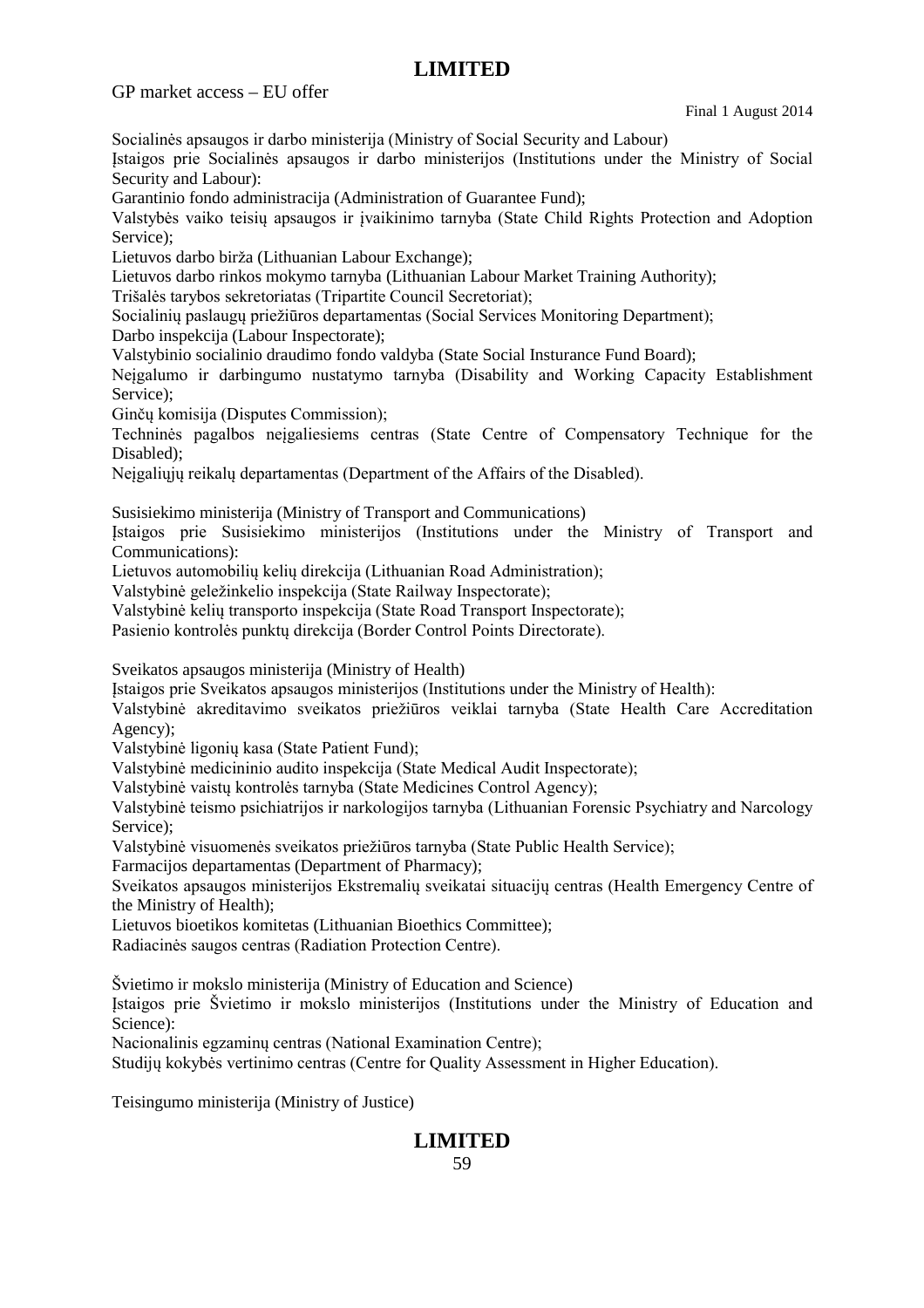GP market access – EU offer

Final 1 August 2014

Įstaigos prie Teisingumo ministerijos (Institutions under the Ministry of Justice): Kalėjimų departamentas (Department of Imprisonment Establishments); Nacionalinė vartotojų teisių apsaugos taryba (National Consumer Rights Protection Board); Europos teisės departamentas (European Law Department).

Ūkio ministerija (Ministry of Economy) Įstaigos prie Ūkio ministerijos (Institutions under the Ministry of Economy): Įmonių bankroto valdymo departamentas (Enterprise Bankruptcy Management Department); Valstybinė energetikos inspekcija (State Energy Inspectorate); Valstybinė ne maisto produktų inspekcija (State Non Food Products Inspectorate); Valstybinis turizmo departamentas (Lithuanian State Department of Tourism).

Užsienio reikalų ministerija (Ministry of Foreign Affairs) Diplomatinės atstovybės ir konsulinės įstaigos užsienyje bei atstovybės prie tarptautinių organizacijų (Diplomatic Missions and Consular as well as Representations to International Organisations).

Vidaus reikalų ministerija (Ministry of the Interior) Įstaigos prie Vidaus reikalų ministerijos (Institutions under the Ministry of the Interior): Asmens dokumentų išrašymo centras (Personalisation of Identity Documents Centre); Finansinių nusikaltimų tyrimo tarnyba (Financial Crime Investigation Service); Gyventojų registro tarnyba (Residents' Register Service); Policijos departamentas (Police Department); Priešgaisrinės apsaugos ir gelbėjimo departamentas (Fire-Prevention and Rescue Department); Turto valdymo ir ūkio departamentas (Property Management and Economics Department); Vadovybės apsaugos departamentas (VIP Protection Department); Valstybės sienos apsaugos tarnyba (State Border Guard Department); Valstybės tarnybos departamentas (Civil Service Department); Informatikos ir ryšių departamentas (IT and Communications Department); Migracijos departamentas (Migration Department); Sveikatos priežiūros tarnyba (Health Care Department); Bendrasis pagalbos centras (Emergency Response Centre).

Žemės ūkio ministerija (Ministry of Agriculture)

Įstaigos prie Žemės ūkio ministerijos (Institutions under the Ministry of Agriculture):

Nacionalinė mokėjimo agentūra (National Paying Agency);

Nacionalinė žemės tarnyba (National Land Service);

Valstybinė augalų apsaugos tarnyba (State Plant Protection Service);

Valstybinė gyvulių veislininkystės priežiūros tarnyba (State Animal Breeding Supervision Service);

Valstybinė sėklų ir grūdų tarnyba (State Seed and Grain Service);

Žuvininkystės departamentas (Fisheries Department).

Teismai (Courts):

Lietuvos Aukščiausiasis Teismas (The Supreme Court of Lithuania);

Lietuvos apeliacinis teismas (The Court of Appeal of Lithuania);

Lietuvos vyriausiasis administracinis teismas (The Supreme Administrative Court of Lithuania);

Apygardų teismai (County courts);

Apygardų administraciniai teismai (County administrative courts);

Apylinkių teismai (District courts);

Nacionalinė teismų administracija (National Courts Administration)

Generalinė prokuratūra (The Prosecutor's Office)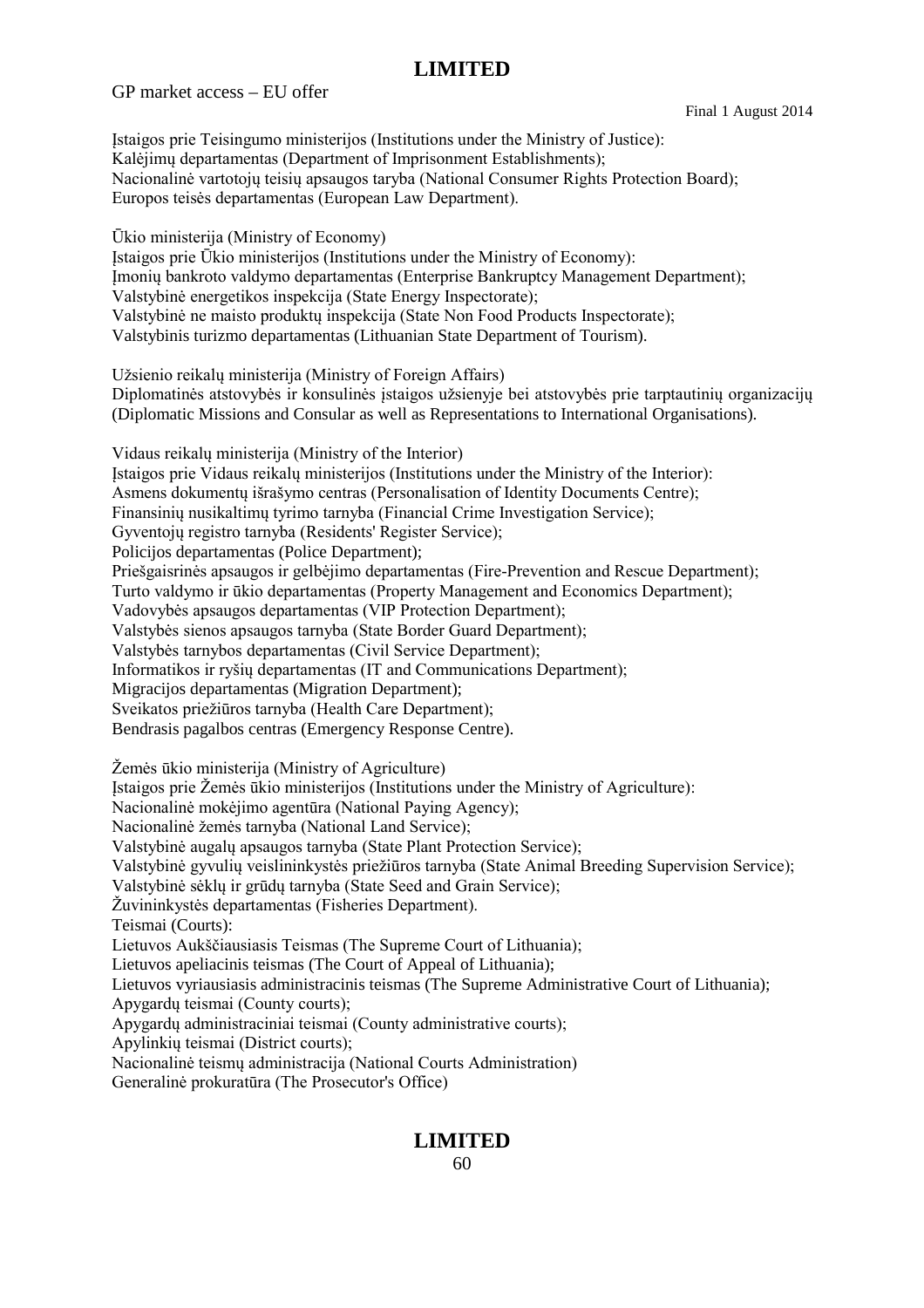GP market access – EU offer

Final 1 August 2014

Kiti centriniai valstybinio administravimo subjektai (institucijos, įstaigos, tarnybos) (Other Central Public Administration Entities (institutions, establishments, agencies):

- Muitinės kriminalinė tarnyba (Customs Criminal Service);
- Muitinės informacinių sistemų centras (Customs Information Systems Centre);
- Muitinės laboratorija (Customs Laboratory);
- Muitinės mokymo centras (Customs Training Centre);

#### **LUXEMBOURG**

- 1. Ministère d'Etat
- 2. Ministère des Affaires Etrangères et de l'Immigration
- Ministère des Affaires Etrangères et de l'Immigration: Direction de la Défense (Armée)
- 3. Ministère de l'Agriculture, de la Viticulture et du Développement Rural Ministère de l'Agriculture, de la Viticulture et du Développement Rural: Administration des Services Techniques de l'Agriculture
- 4. Ministère des Classes moyennes, du Tourisme et du Logement
- 5. Ministère de la Culture, de l'Enseignement Supérieur et de la Recherche
- 6. Ministère de l'Economie et du Commerce extérieur
- 7. Ministère de l'Education nationale et de la Formation professionnelle Ministère de l'Education nationale et de la Formation professionnelle: Lycée d'Enseignement Secondaire et d'Enseignement Secondaire Technique
- 8. Ministère de l'Egalité des chances
- 9. Ministère de l'Environnement Ministère de l'Environnement: Administration de l'Environnement
- 10. Ministère de la Famille et de l'Intégration Ministère de la Famille et de l'Intégration: Maisons de retraite
- 11. Ministère des Finances
- 12. Ministère de la Fonction publique et de la Réforme administrative Ministère de la Fonction publique et de la Réforme administrative: Service Central des Imprimés et des Fournitures de l'Etat – Centre des Technologies de l'informatique de l'Etat
- 13. Ministère de l'Intérieur et de l'Aménagement du territoire Ministère de l'Intérieur et de l'Aménagement du territoire: Police Grand-Ducale Luxembourg– Inspection générale de Police
- 14. Ministère de la Justice Ministère de la Justice: Etablissements Pénitentiaires
- 15. Ministère de la Santé Ministère de la Santé: Centre hospitalier neuropsychiatrique
- 16. Ministère de la Sécurité sociale
- 17. Ministère des Transports
- 18. Ministère du Travail et de l'Emploi
- 19. Ministère des Travaux publics Ministère des Travaux publics: Bâtiments Publics – Ponts et Chaussées

### **HUNGARY**

Nemzeti Erőforrás Minisztérium (Ministry of National Resources)

### **LIMITED**

61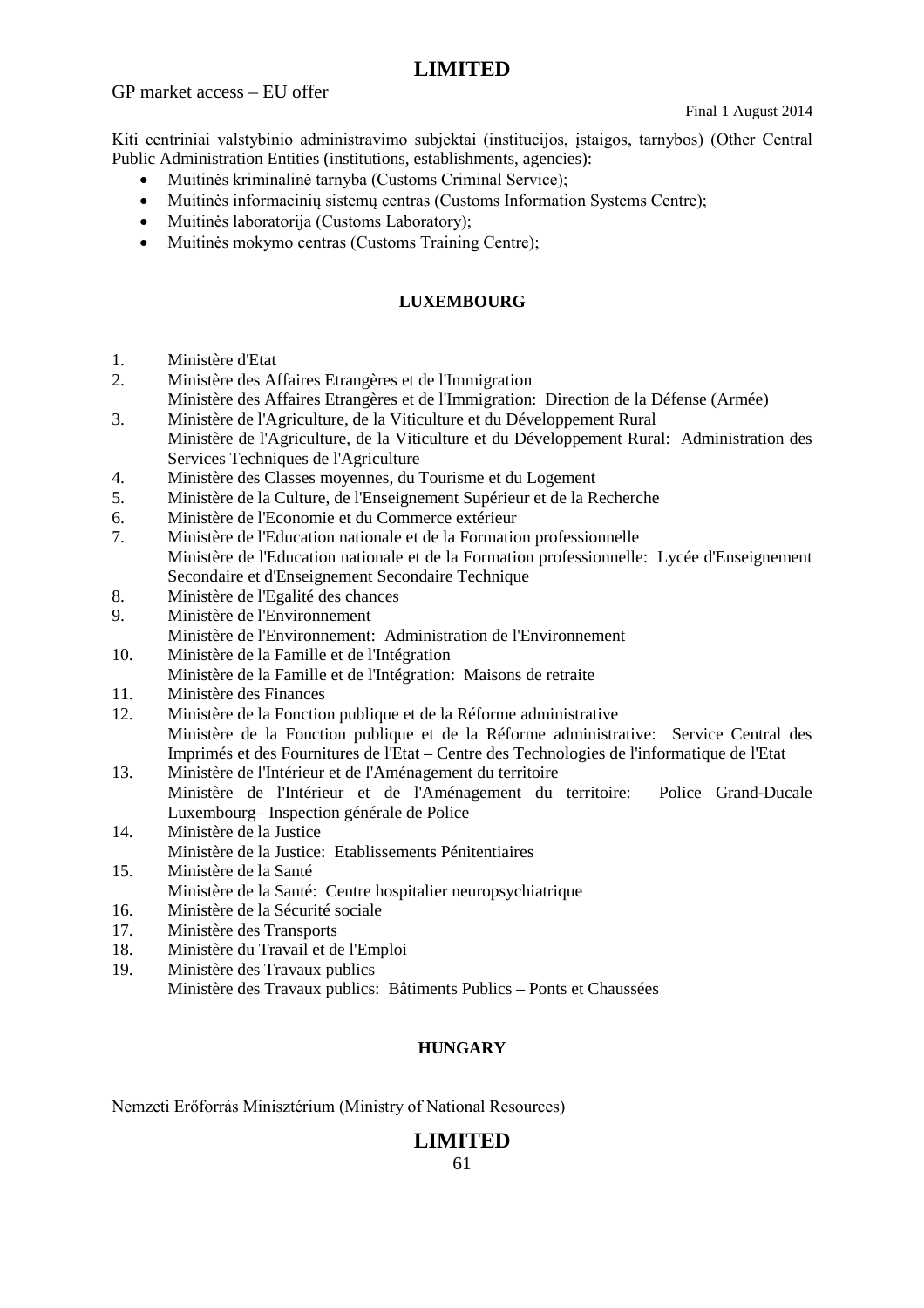GP market access – EU offer

Final 1 August 2014

Vidékfejlesztési Minisztérium (Ministry of Rural Development)

Nemzeti Fejlesztési Minisztérium (Ministry of National Development)

Honvédelmi Minisztérium (Ministry of Defence) Közigazgatási és Igazságügyi Minisztérium (Ministry of Public Administration and Justice)

Nemzetgazdasági Minisztérium (Ministry for National Economy)

Külügyminisztérium (Ministry of Foreign Affairs)

Miniszterelnöki Hivatal (Prime Minister's Office)

Belügyminisztérium, (Ministry of Internal Affairs)

Központi Szolgáltatási Főigazgatóság (Central Services Directorate)

### **MALTA**

- 1. Ufficcju tal-Prim Ministru (Office of the Prime Minister)
- 2. Ministeru għall-Familja u Solidarjeta' Soċjali (Ministry for the Family and Social Solidarity)
- 3. Ministeru ta' l-Edukazzjoni Zghazagh u Impjieg (Ministry for Education Youth and Employment)
- 4. Ministeru tal-Finanzi (Ministry of Finance)
- 5. Ministeru tar-Riżorsi u l-Infrastruttura (Ministry for Resources and Infrastructure)
- 6. Ministeru tat-Turiżmu u Kultura (Ministry for Tourism and Culture)
- 7. Ministeru tal-Ġustizzja u l-Intern (Ministry for Justice and Home Affairs)
- 8. Ministeru għall-Affarijiet Rurali u l-Ambjent (Ministry for Rural Affairs and the Environment)
- 9. Ministeru għal Għawdex (Ministry for Gozo)
- 10. Ministeru tas-Saħħa, l-Anzjani u Kura fil-Kommunita' (Ministry of Health, the Elderly and Community Care)
- 11. Ministeru ta' l-Affarijiet Barranin (Ministry of Foreign Affairs)
- 12. Ministeru għall-Investimenti, Industrija u Teknologija ta' Informazzjoni (Ministry for Investment, Industry and Information Technology)
- 13. Ministeru għall-Kompetittivà u Komunikazzjoni (Ministry for Competitiveness and Communications)
- 14. Ministeru għall-Iżvilupp Urban u Toroq (Ministry for Urban Development and Roads)

## **LIMITED**

62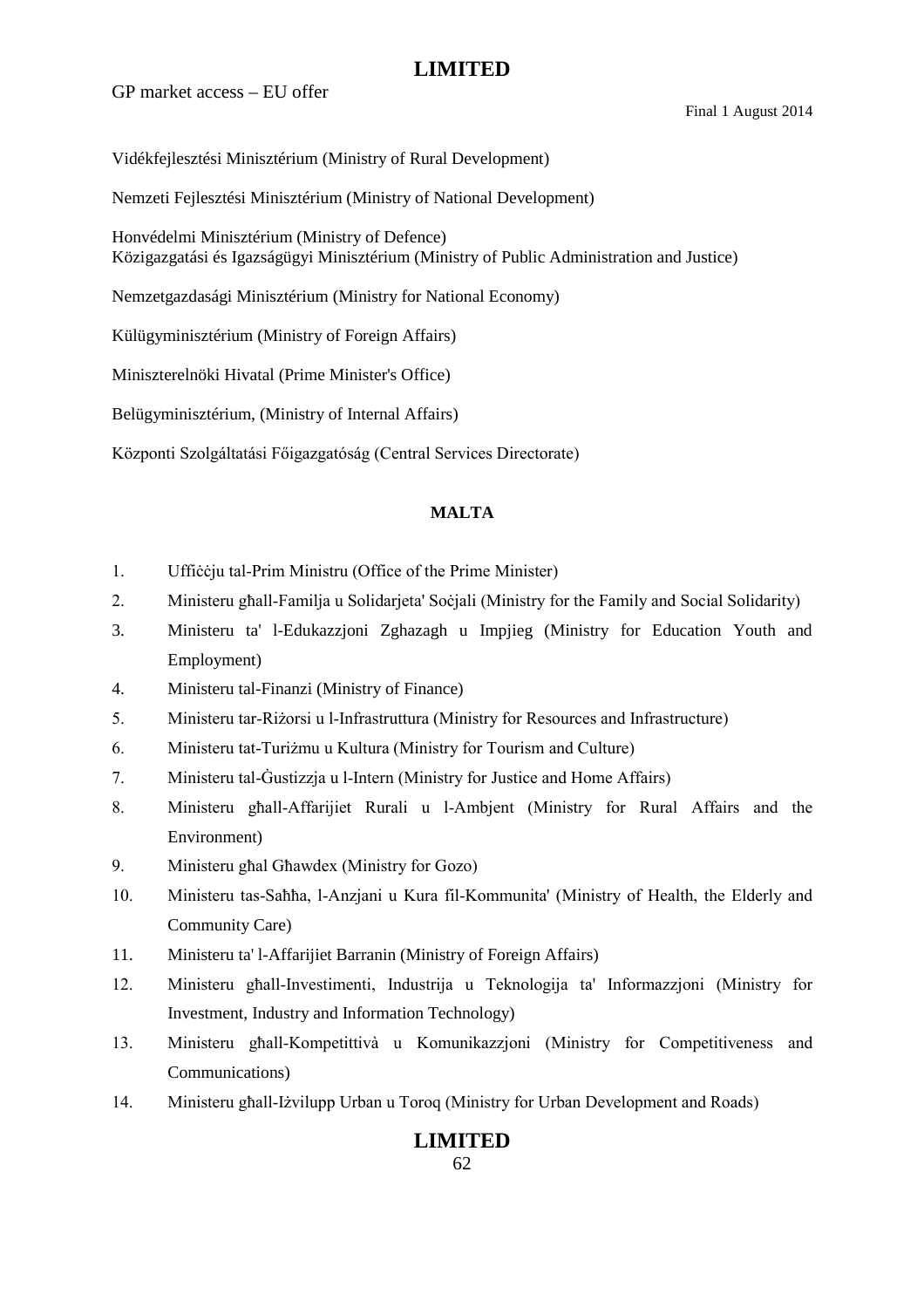GP market access – EU offer

- 15. L-Uffiċċju tal-President (Office of the President)
- 16. Uffiċċju ta 'l-iskrivan tal-Kamra tad-Deputati (Office of the Clerk of the House of Representatives)

#### **THE NETHERLANDS**

#### MINISTERIE VAN ALGEMENE ZAKEN — (MINISTRY OF GENERAL AFFAIRS)

- Bestuursdepartement (Central policy and staff departments)
- Bureau van de Wetenschappelijke Raad voor het Regeringsbeleid (Advisory Council on Government Policy)
- Rijksvoorlichtingsdienst: (The Netherlands Government Information Service)

### MINISTERIE VAN BINNENLANDSE ZAKEN EN KONINKRIJKSRELATIES — (MINISTRY OF THE INTERIOR)

- Bestuursdepartement (Central policy and staff departments)
- Centrale Archiefselectiedienst (CAS) (Central Records Selection Service)
- Algemene Inlichtingen- en Veiligheidsdienst (AIVD) (General Intelligence and Security Service)
- Agentschap Basisadministratie Persoonsgegevens en Reisdocumenten (BPR) (Personnel Records and Travel Documents Agency)
- Agentschap Korps Landelijke Politiediensten (National Police Services Agency)

#### MINISTERIE VAN BUITENLANDSE ZAKEN — (MINISTRY OF FOREIGN AFFAIRS)

- Directoraat-generaal Regiobeleid en Consulaire Zaken (DGRC) (Directorate-general for Regional Policy and Consular Affairs)
- Directoraat-generaal Politieke Zaken (DGPZ) (Directorate-general for Political Affairs)
- Directoraat-generaal Internationale Samenwerking (DGIS) (Directorate-general for International Cooperation)
- Directoraat-generaal Europese Samenwerking (DGES) (Directorate-general for European Cooperation)
- Centrum tot Bevordering van de Import uit Ontwikkelingslanden (CBI) (Centre for the Promotion of Imports from Developing Countries)
- Centrale diensten ressorterend onder S/PlvS (Support services falling under the Secretarygeneral and Deputy Secretary-general)
- Buitenlandse Posten (ieder afzonderlijk) (the various Foreign Missions)

#### MINISTERIE VAN DEFENSIE — (MINISTRY OF DEFENCE)

- Bestuursdepartement (Central policy and staff departments)
- Commando Diensten Centra (CDC) (Support Command)
- Defensie Telematica Organisatie (DTO) (Defence Telematics Organisation)
- Centrale directie van de Defensie Vastgoed Dienst (Defence Real Estate Service, Central Directorate)
- De afzonderlijke regionale directies van de Defensie Vastgoed Dienst (Defence Real Estate Service, Regional Directorates)
- Defensie Materieel Organisatie (DMO) (Defence Material Organisation)
- Landelijk Bevoorradingsbedrijf van de Defensie Materieel Organisatie National Supply Agency of the Defence Material Organisation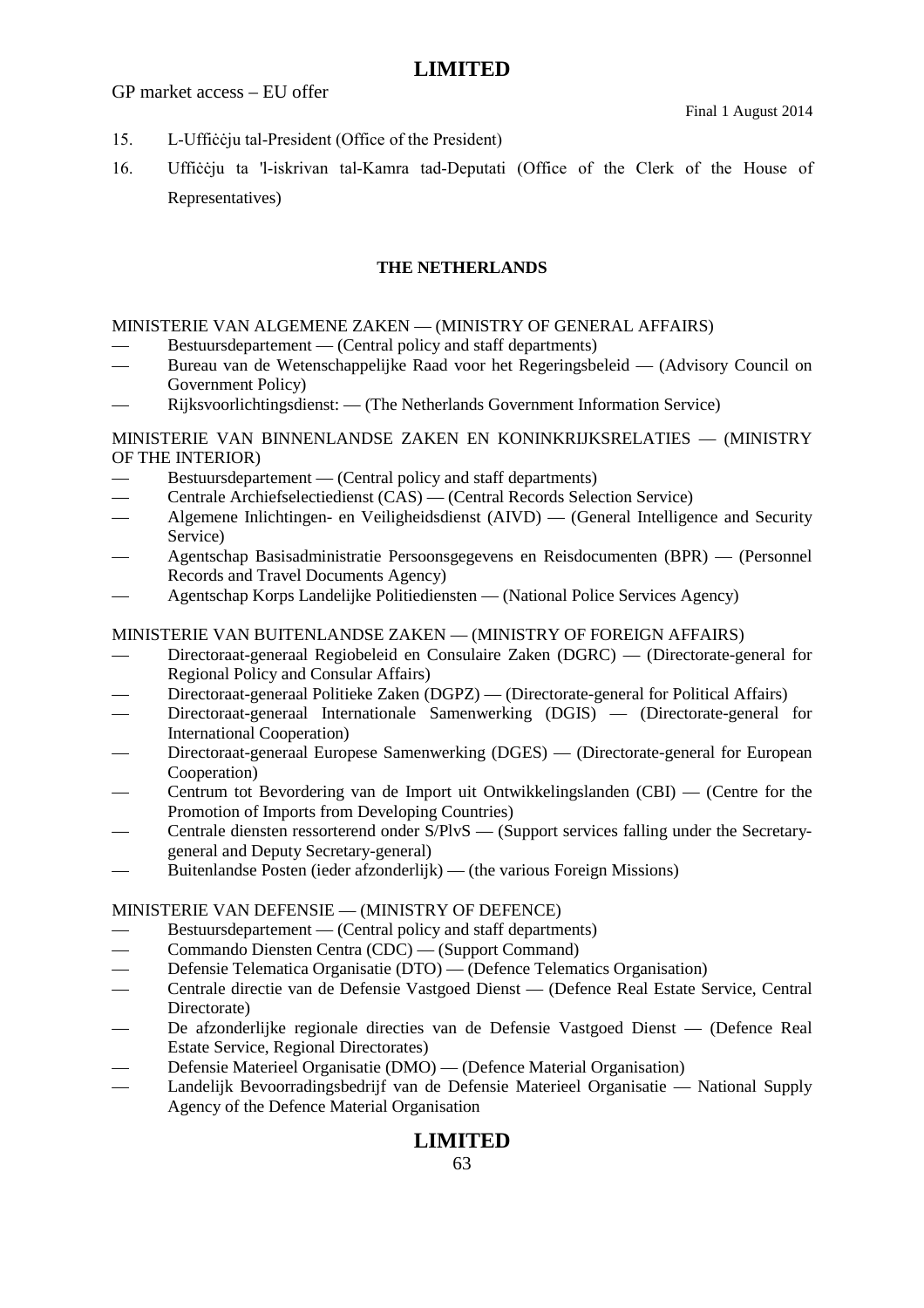GP market access – EU offer

Final 1 August 2014

- Logistiek Centrum van de Defensie Materieel Organisatie Logistic Centre of the Defence Material Organisation
- Marinebedrijf van de Defensie Materieel Organisatie Maintenance Establishment of the Defence Material Organisation
- Defensie Pijpleiding Organisatie (DPO) Defence Pipeline Organisation

MINISTERIE VAN ECONOMISCHE ZAKEN — (MINISTRY OF ECONOMIC AFFAIRS)

- Bestuursdepartement (Central policy and staff departments)
- Centraal Planbureau (CPB) (Netherlands Bureau for Economic Policy Analyses)
- Bureau voor de Industriële Eigendom (BIE) (Industrial Property Office)
- 
- Staatstoezicht op de Mijnen (SodM) (State Supervision of Mines)
- SenterNovem (SenterNovem Agency for sustainable innovation)<br>
Staatstoezicht op de Mijnen (SodM) (State Supervision of Mines)<br>
Nederlandse Mededingingsautoriteit (NMa) (Netherlands Competit — Nederlandse Mededingingsautoriteit (NMa) — (Netherlands Competition Authority)
- Economische Voorlichtingsdienst (EVD) (Netherlands Foreign Trade Agency)
- Agentschap Telecom (Radiocommunications Agency)<br>Kenniscentrum Professioneel & Innovatief
- Kenniscentrum Professioneel & Innovatief Aanbesteden, Netwerk voor Overheidsopdrachtgevers (PIANOo) — (Professional and innovative procurement, network for contracting authorities)
- Regiebureau Inkoop Rijksoverheid (Coordination of Central Government Purchasing)
- Octrooicentrum Nederland (Netherlands Patent Office)
- Consumentenautoriteit (Consumer Authority)

### MINISTERIE VAN FINANCIËN — (MINISTRY OF FINANCE)

- Bestuursdepartement (Central policy and staff departments)
- Belastingdienst Automatiseringscentrum (Tax and Custom Computer and Software Centre)
- Belastingdienst (Tax and Customs Administration)
- de afzonderlijke Directies der Rijksbelastingen (the various Divisions of the Tax and Customs Administration throughout the Netherlands)
- Fiscale Inlichtingen- en Opsporingsdienst (incl. Economische Controle dienst (ECD) (Fiscal Information and Investigation Service (the Economic Investigation Service included)
- Belastingdienst Opleidingen (Tax and Customs Training Centre)
- Dienst der Domeinen (State Property Service)

#### MINISTERIE VAN JUSTITIE — (MINISTRY OF JUSTICE)

- Bestuursdepartement (Central policy and staff departments)
- Dienst Justitiële Inrichtingen (Correctional Institutions Agency)
- Raad voor de Kinderbescherming (Child Care and Protection Agency)
- Centraal Justitie Incasso Bureau (Central Fine Collection Agency)
- Openbaar Ministerie (Public Prosecution Service)
- Immigratie en Naturalisatiedienst (Immigration and Naturalisation Service)
- Nederlands Forensisch Instituut (Netherlands Forensic Institute)
- Dienst Terugkeer & Vertrek (Repatriation and Departure Agency)

#### MINISTERIE VAN LANDBOUW, NATUUR EN VOEDSELKWALITEIT — (MINISTRY OF AGRICULTURE, NATURE AND FOOD QUALITY)

- Bestuursdepartement (Central policy and staff departments)
- Dienst Regelingen (DR) (National Service for the Implementation of Regulations (Agency))
- Agentschap Plantenziektenkundige Dienst (PD) (Plant Protection Service (Agency)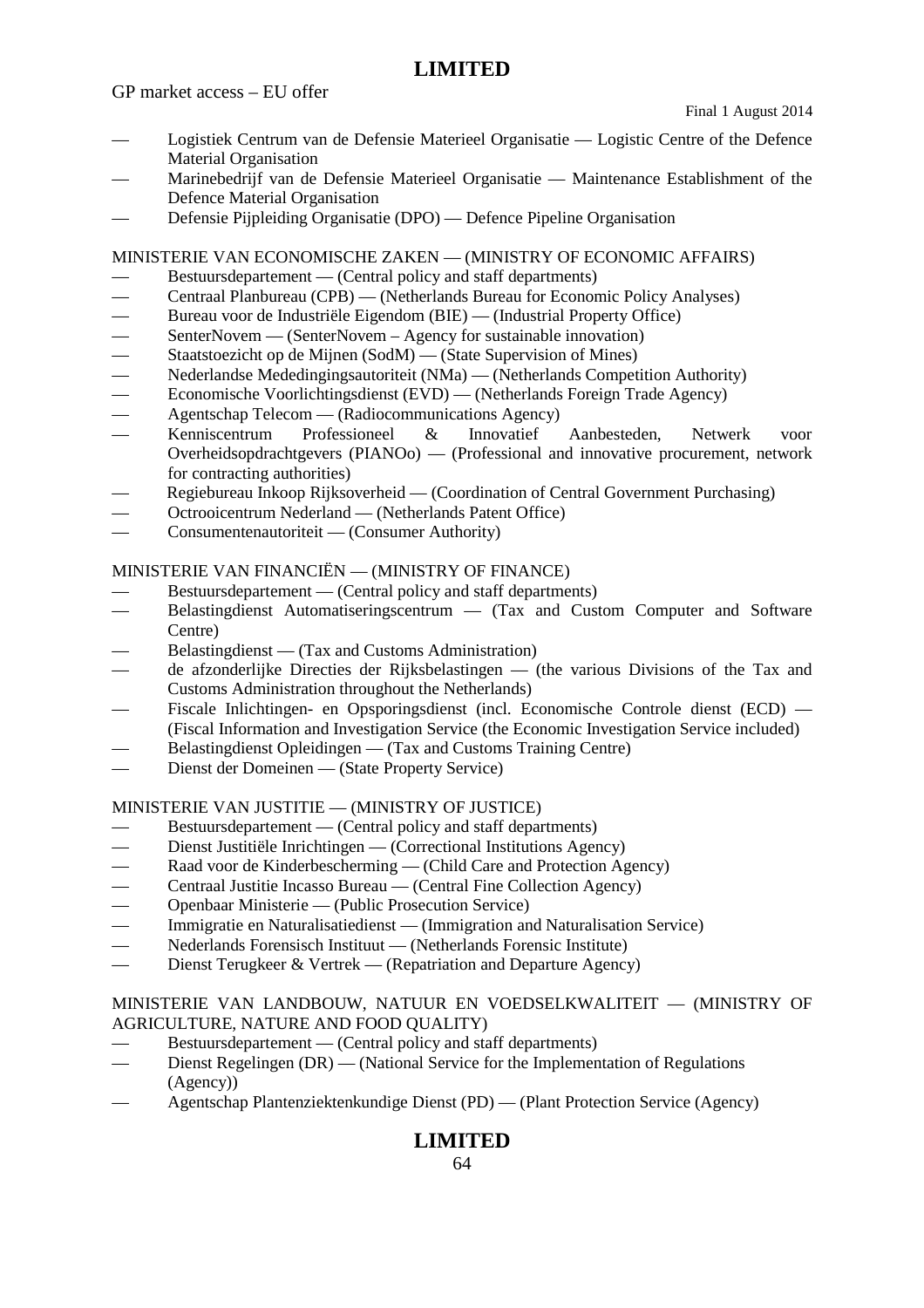GP market access – EU offer

Final 1 August 2014

- Algemene Inspectiedienst (AID) (General Inspection Service)
- Dienst Landelijk Gebied (DLG) (Government Service for Sustainable Rural Development)
- Voedsel en Waren Autoriteit (VWA) (Food and Consumer Product Safety Authority)

MINISTERIE VAN ONDERWIJS, CULTUUR EN WETENSCHAPPEN — (MINISTRY OF EDUCATION, CULTURE AND SCIENCE)

- Bestuursdepartement (Central policy and staff departments)
- Inspectie van het Onderwijs (Inspectorate of Education)
- Erfgoedinspectie (Inspectorate of Heritage)
- Centrale Financiën Instellingen (Central Funding of Institutions Agency)
- Nationaal Archief (National Archives)
- Adviesraad voor Wetenschaps- en Technologiebeleid (Advisory Council for Science and Technology Policy)
- Onderwijsraad (Education Council)
- Raad voor Cultuur (Council for Culture)

### MINISTERIE VAN SOCIALE ZAKEN EN WERKGELEGENHEID — (MINISTRY OF SOCIAL AFFAIRS AND EMPLOYMENT)

- Bestuursdepartement (Central policy and staff departments)
- Inspectie Werk en Inkomen (the Work and Income Inspectorate)
- Agentschap SZW- (SZW Agency)

#### MINISTERIE VAN VERKEER EN WATERSTAAT — (MINISTRY OF TRANSPORT, PUBLIC WORKS AND WATERMANAGEMENT)

- Bestuursdepartement (Central policy and staff departments)
- Directoraat-Generaal Transport en Luchtvaart (Directorate-general for Transport and Civil Aviation)
- Directoraat-generaal Personenvervoer Directorate-general for Passenger Transport)
- Directoraat-generaal Water (Directorate-general of Water Affairs)
- Centrale diensten (Central Services)
- Shared services Organisatie Verkeer en Watersaat (Shared services Organisation Transport and Water management) *(new organisation)*
- Koninklijke Nederlandse Meteorologisch Instituut KNMI (Royal Netherlands Meteorological Institute)
- Rijkswaterstaat, Bestuur (Public Works and Water Management, Board)
- De afzonderlijke regionale Diensten van Rijkswaterstaat (Each individual regional service of the Directorate-general of Public Works and Water Management)
- De afzonderlijke specialistische diensten van Rijkswaterstaat (Each individual specialist service of the Directorate-general of Public Works and Water Management)
- Adviesdienst Geo-Informatie en ICT (Advisory Council for Geo-information and ICT)
- Adviesdienst Verkeer en Vervoer (AVV) (Advisory Council for Traffic and Transport)
- 
- Corporate Dienst (Corporate Service)
- Bouwdienst (Service for Construction)<br>
Corporate Dienst (Corporate Service)<br>
Data ICT Dienst (Service for Data and<br>
Dienst Verkeer en Scheepvaart (Service Data ICT Dienst — (Service for Data and IT)
- Dienst Verkeer en Scheepvaart (Service for Traffic and Ship Transport)
- Dienst Weg- en Waterbouwkunde (DWW) (Service for Road and Hydraulic Engineering)
- Rijksinstituut voor Kust en Zee (RIKZ) (National Institute for Coastal and Marine Management)
- Rijksinstituut voor Integraal Zoetwaterbeheer en Afvalwaterbehandeling (RIZA) (National Institute for Sweet Water Management and Water Treatment)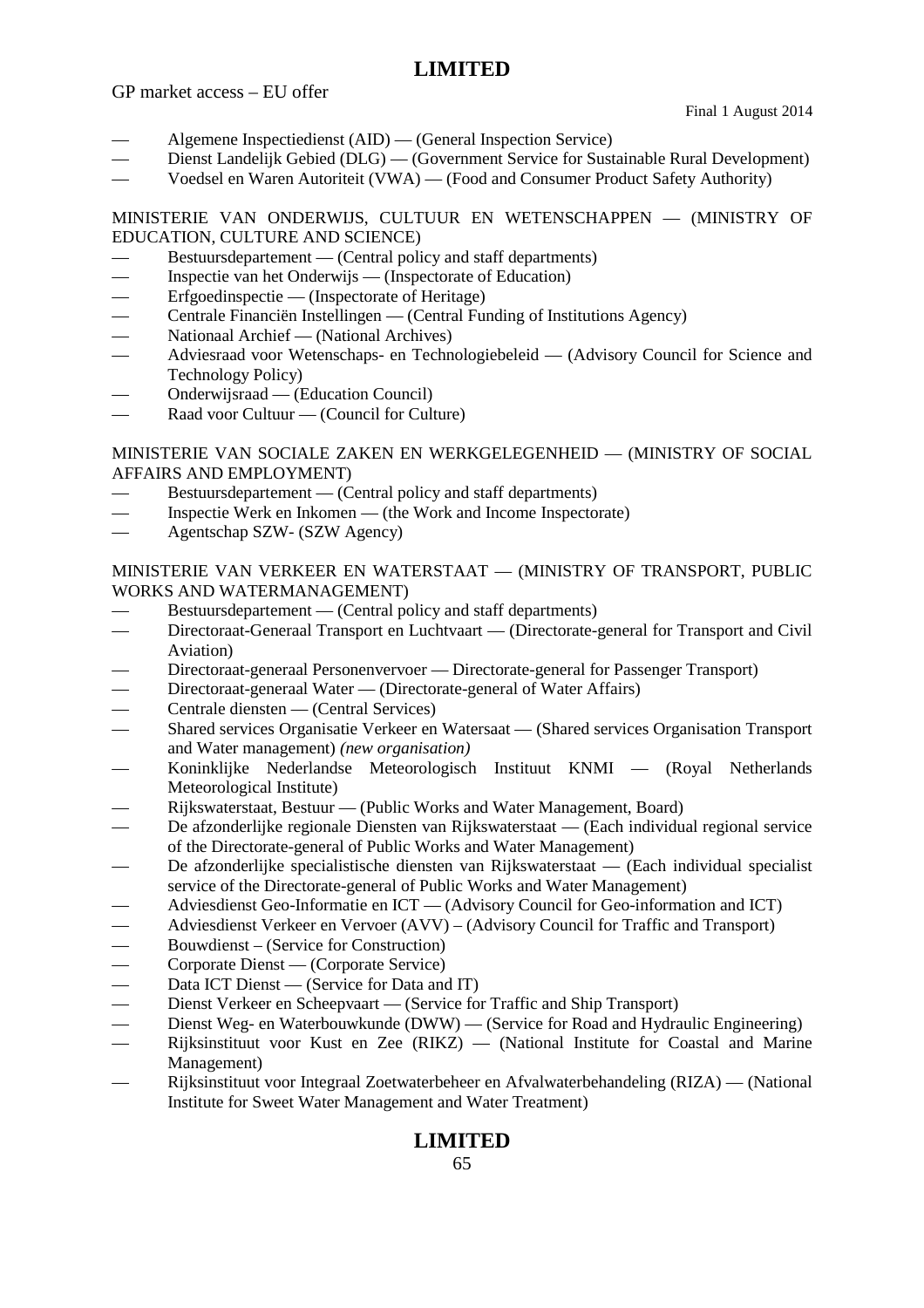GP market access – EU offer

Final 1 August 2014

- Waterdienst (Service for Water)
- Inspectie Verkeer en Waterstaat, Hoofddirectie (Inspectorate Transport and Water Management, Main Directorate)
- Port state Control
- Directie Toezichtontwikkeling Communicatie en Onderzoek (TCO) (Directorate of Development of Supervision of Communication and Research)
- Toezichthouder Beheer Eenheid Lucht Management Unit "Air"
- Toezichthouder Beheer Eenheid Water Management Unit "Water"
- Toezichthouder Beheer Eenheid Land Management Unit "Land"

#### MINISTERIE VAN VOLKSHUISVESTING, RUIMTELIJKE ORDENING EN MILIEUBEHEER — (MINISTRY FOR HOUSING, SPATIAL PLANNING AND THE ENVIRONMENT)

- Bestuursdepartement (Central policy and staff departments)
- Directoraat-generaal Wonen, Wijken en Integratie (Directorate General for Housing, Communities and Integration)
- Directoraat-generaal Ruimte (Directorate General for Spatial Policy)
- Directoraat-general Milieubeheer (Directorate General for Environmental Protection)
- Rijksgebouwendienst (Government Buildings Agency)
- VROM Inspectie (Inspectorate)

### MINISTERIE VAN VOLKSGEZONDHEID, WELZIJN EN SPORT — (MINISTRY OF HEALTH, WELFARE AND SPORTS)

- Bestuursdepartement (Central policy and staff departments)
- Inspectie Gezondheidsbescherming, Waren en Veterinaire Zaken (Inspectorate for Health Protection and Veterinary Public Health)
- Inspectie Gezondheidszorg (Health Care Inspectorate)
- Inspectie Jeugdhulpverlening en Jeugdbescherming (Youth Services and Youth Protection Inspectorate)
- Rijksinstituut voor de Volksgezondheid en Milieu (RIVM) (National Institute of Public Health and Environment)
- Sociaal en Cultureel Planbureau (Social and Cultural Planning Office)
- Agentschap t.b.v. het College ter Beoordeling van Geneesmiddelen (Medicines Evaluation Board Agency)

TWEEDE KAMER DER STATEN-GENERAAL — (SECOND CHAMBER OF THE STATES GENERAL)

EERSTE KAMER DER STATEN-GENERAAL — (FIRST CHAMBER OF THE STATES GENERAL)

RAAD VAN STATE — (COUNCIL OF STATE)

ALGEMENE REKENKAMER — (NETHERLANDS COURT OF AUDIT)

NATIONALE OMBUDSMAN — (NATIONAL OMBUDSMAN)

KANSELARIJ DER NEDERLANDSE ORDEN — (CHANCELLERY OF THE NETHERLANDS ORDER)

KABINET DER KONINGIN — (QUEEN'S CABINET)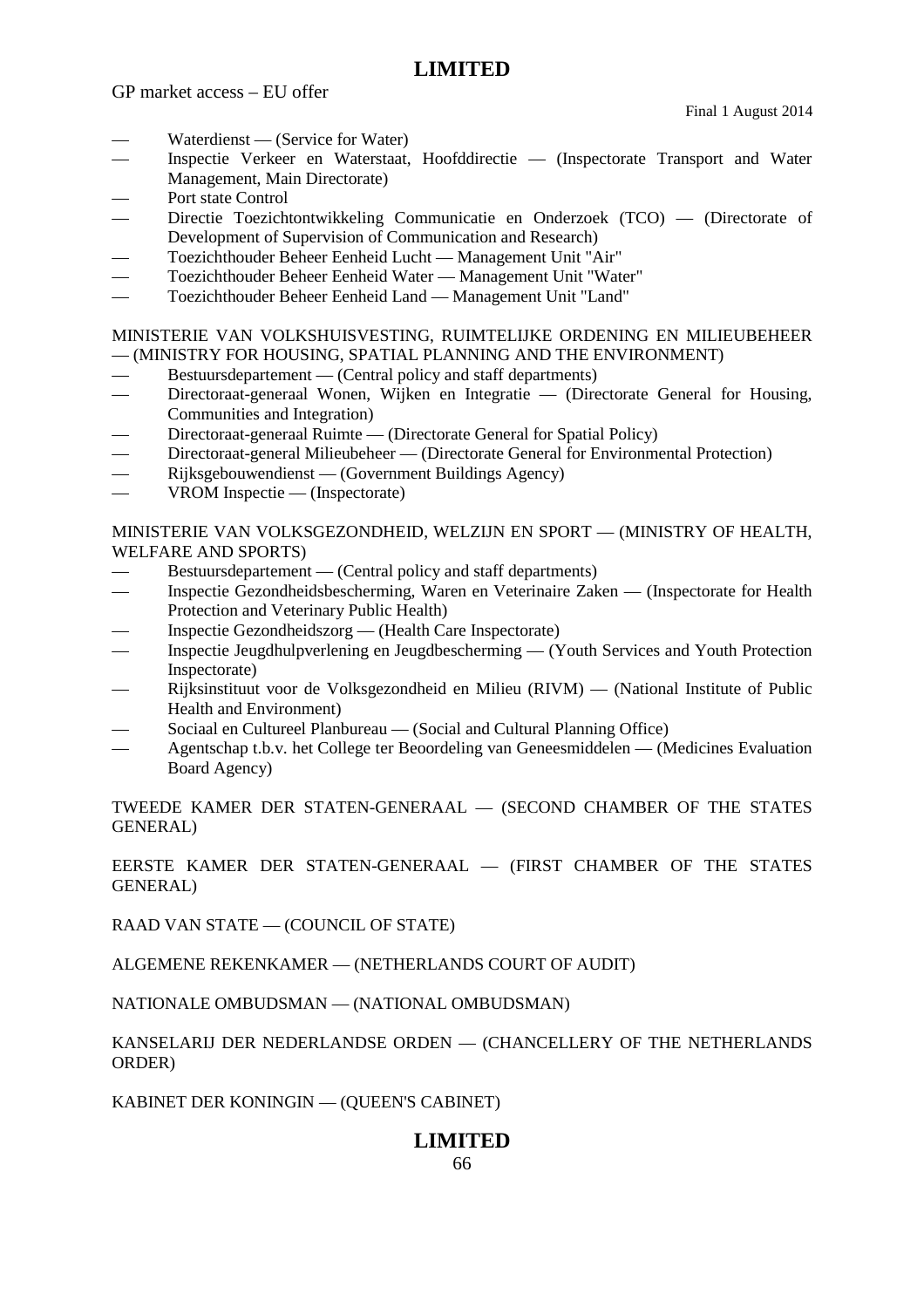GP market access – EU offer

RAAD VOOR DE RECHTSPRAAK EN DE RECHTBANKEN — (JUDICIAL MANAGEMENT AND ADVISORY BOARD AND COURTS OF LAW)

### **AUSTRIA**

#### **A/ Present coverage of entities**

- 1. Bundeskanzleramt (Federal Chancellery)
- 2. Bundesministerium für europäische und internationale Angelegenheiten (Federal Ministry for european and international Affairs)
- 3. Bundesministerium für Finanzen (Federal Ministry of Finance)
- 4. Bundesministerium für Gesundheit (Federal Ministry of Health)
- 5. Bundesministerium für Inneres (Federal Ministry of Interior)
- 6. Bundesministerium für Justiz (Federal Ministry of Justice)
- 7. Bundesministerium für Landesverteidigung und Sport (Federal Ministry of Defence and Sport)
- 8. Bundesministerium für Land- und Forstwirtschaft, Umwelt und Wasserwirtschaft (Federal Ministry for Agriculture and Forestry, the Environment and Water Management)
- 9. Bundesministerium für Arbeit, Soziales und Konsumentenschutz (Federal Ministry for Employment, Social Affairs and Consumer Protection)
- 10. Bundesministerium für Unterricht, Kunst und Kultur (Federal Ministry for Education, Art and Culture)
- 11. Bundesministerium für Verkehr, Innovation und Technologie (Federal Ministry for Transport, Innovation and Technology)
- 12. Bundesministerium für Wirtschaft , Familie und Jugend (Federal Ministry for Economic Affairs, Family and Youth)
- 13. Bundesministerium für Wissenschaft und Forschung (Federal Ministry for Science and Research)
- 14. Bundesamt für Eich- und Vermessungswesen (Federal Office for Calibration and Measurement)
- 15. Österreichische Forschungs- und Prüfzentrum Arsenal Gesellschaft m.b.H (Austrian Research and Test Centre Arsenal Ltd)
- 16. Bundesanstalt für Verkehr (Federal Institute for Traffic)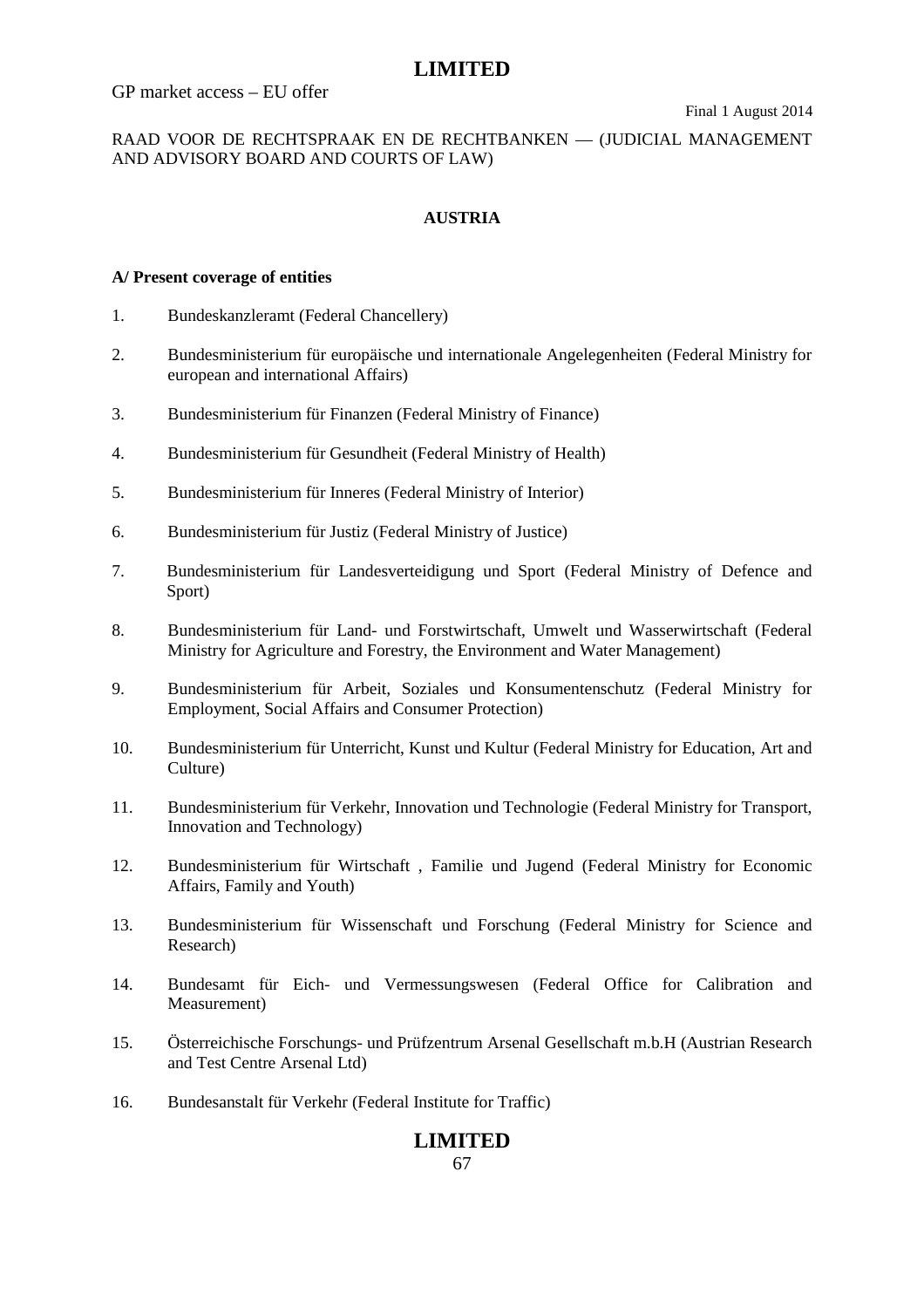GP market access – EU offer

#### 17. Bundesbeschaffung G.m.b.H (Federal Procurement Ltd)

18. Bundesrechenzentrum G.m.b.H (Federal Data Processing Centre Ltd)

#### **B/ All other central public authorities including their regional and local sub-divisions provided that they do not have an industrial or commercial character.**

#### **POLAND**

- 1. Kancelaria Prezydenta RP (Chancellery of the President)
- 2. Kancelaria Sejmu RP (Chancellery of the Sejm)
- 3. Kancelaria Senatu RP (Chancellery of the Senate)
- 4. Kancelaria Prezesa Rady Ministrów (Chancellery of the Prime Minister)
- 5. Sąd Najwyższy (Supreme Court)
- 6. Naczelny Sąd Administracyjny (Supreme Administrative Court)
- 7. Sądy powszechne rejonowe, okręgowe i apelacyjne (Common Court of Law District Court, Regional Court, Appellate Court)
- 8. Trybunat Konstytucyjny (Constitutional Court)
- 9. Najwyższa Izba Kontroli (Supreme Chamber of Control)
- 10. Biuro Rzecznika Praw Obywatelskich (Office of the Human Rights Defender)
- 11. Biuro Rzecznika Praw Dziecka (Office of the Children's Rigths Ombudsman)
- 12. Biuro Ochrony Rządu (Government Protection Bureau)
- 13. Biuro Bezpieczeństwa Narodowego (The National Security Office)
- 14. Centralne Biuro Antykorupcyjne (Central Anticorruption Bureau)
- 15. Ministerstwo Pracy i Polityki Społecznej (Ministry of Labour and Social Policy)
- 16. Ministerstwo Finansów (Ministry of Finance)
- 17. Ministerstwo Gospodarki (Ministry of Economy)
- 18. Ministerstwo Rozwoju Regionalnego (Ministry of Regional Development)
- 19. Ministerstwo Kultury i Dziedzictwa Narodowego (Ministry of Culture and National Heritage)
- 20. Ministerstwo Edukacji Narodowej (Ministry of National Education)
- 21. Ministerstwo Obrony Narodowej (Ministry of National Defence)
- 22. Ministerstwo Rolnictwa i Rozwoju Wsi (Ministry of Agriculture and Rural Development)
- 23. Ministerstwo Skarbu Państwa (Ministry of the State Treasury)
- 24. Ministerstwo Sprawiedliwości (Ministry of Justice)
- 25. Ministerstwo Transportu, Budownictwa i Gospodarki Morskiej (Ministry of Transport, Construction and Maritime Economy)
- 26. Ministerstwo Nauki i Szkolnictwa Wyższego (Ministry of Science and Higher Education)
- 27. Ministerstwo Środowiska (Ministry of Environment)
- 28. Ministerstwo Spraw Wewnętrznych (Ministry of Internal Affairs)
- 29. Ministrestwo Administracji i Cyfryzacji (Ministry of Administration and Digitisation)
- 30. Ministerstwo Spraw Zagranicznych (Ministry of Foreign Affairs)
- 31. Ministerstwo Zdrowia (Ministry of Health)
- 32. Ministerstwo Sportu i Turystyki (Ministry of Sport and Tourism)
- 33. Urząd Patentowy Rzeczypospolitej Polskiej (Patent Office of the Republic of Poland)
- 34. Urząd Regulacji Energetyki (The Energy Regulatory Authority of Poland)
- 35. Urząd do Spraw Kombatantów i Osób Represjonowanych (Office for Military Veterans and Victims of Repression)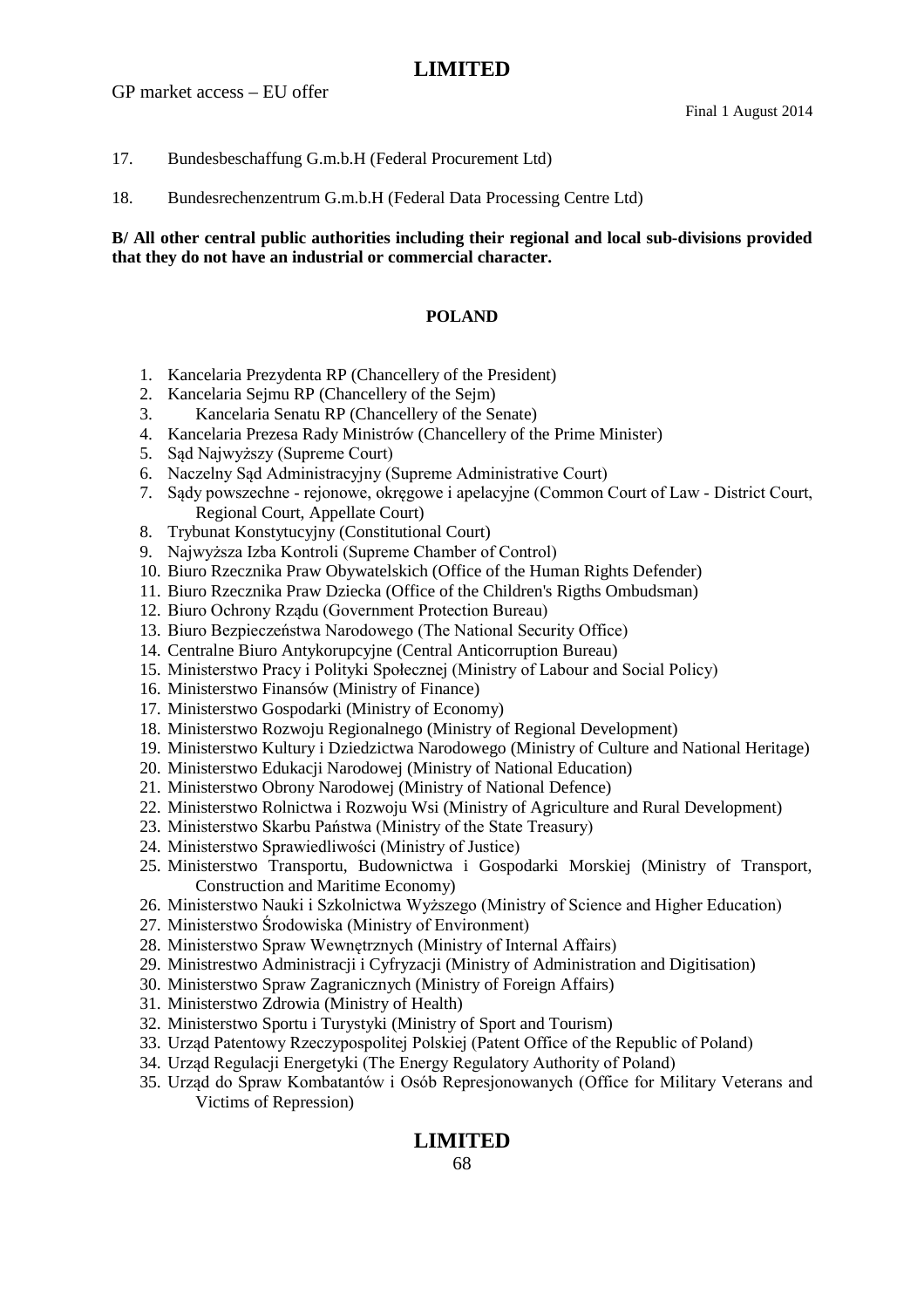GP market access – EU offer

Final 1 August 2014

- 36. Urząd Transportu Kolejowego (Office for Railroad Transport)
- 37. Urząd Dozoru Technicznego (Office of Technical Inspection)
- 38. Urząd Rejestracji Produktów Leczniczych, Wyrobów Medycznych i Produktów Biobójczych (The Office for Registration of Medicinal Products, Medical Devices and Biocidal Products)
- 39. Urząd do Spraw Cudzoziemców (Office for Foreigners)
- 40. Urząd Zamówień Publicznych (Public Procurement Office)
- 41. Urząd Ochrony Konkurencji i Konsumentów (Office for Competition and Consumer Protection)
- 42. Urząd Lotnictwa Cywilnego (Civil Aviation Office)
- 43. Urząd Komunikacji Elektronicznej (Office of Electronic Communication)
- 44. Wyższy Urząd Górniczy (State Mining Authority)
- 45. Główny Urząd Miar (Main Office of Measures)
- 46. Główny Urząd Geodezji i Kartografii (The Main Office of Geodesy and Cartography)
- 47. Główny Urząd Nadzoru Budowlanego (The General Office of Building Control)
- 48. Główny Urząd Statystyczny (Main Statistical Office)
- 49. Krajowa Rada Radiofonii i Telewizji (National Broadcasting Council)
- 50. Generalny Inspektor Ochrony Danych Osobowych (Inspector General for the Protection of Personal Data)
- 51. Państwowa Komisja Wyborcza (State Election Commission)
- 52. Państwowa Inspekcja Pracy (National Labour Inspectorate)
- 53. Rządowe Centrum Legislacji (Government Legislation Centre)
- 54. Narodowy Fundusz Zdrowia (National Health Fund)
- 55. Polska Akademia Nauk (Polish Academy of Science)
- 56. Polskie Centrum Akredytacji (Polish Accreditation Centre)
- 57. Polskie Centrum Badań i Certyfikacji (Polish Centre for Testing and Certification)
- 58. Polska Organizacja Turystyczna (Polish National Tourist Office)
- 59. Polski Komitet Normalizacyjny (Polish Committee for Standardisation)
- 60. Zakład Ubezpieczeń Społecznych (Social Insurance Institution)
- 61. Komisja Nadzoru Finansowego (Polish Financial Supervision Authority)
- 62. Naczelna Dyrekcja Archiwów Państwowych (Head Office of State Archives)
- 63. Kasa Rolniczego Ubezpieczenia Społecznego (Agricultural Social Insurance Fund)
- 64. Generalna Dyrekcja Dróg Krajowych i Autostrad (The General Directorate of National Roads and Motorways)
- 65. Główny Inspektorat Ochrony Roślin i Nasiennictwa (The Main Inspectorate for the Inspection of Plant and Seeds Protection)
- 66. Komenda Główna Państwowej Straży Pożarnej (The National Headquarters of the State Fire-Service)
- 67. Komenda Główna Policji (Polish National Police)
- 68. Komenda Główna Straży Granicxnej (The Chief Boarder Guards Command)
- 69. Główny Inspektorat Jakości Handlowej Artykułów Rolno-Spożywczych (The Main Inspectorate of Commercial Quality of Agri-Food Products)
- 70. Główny Inspektorat Ochrony Środowiska (The Main Inspectorate for Environment Protection)
- 71. Główny Inspektorat Transportu Drogowego (Main Inspectorate of Road Transport)
- 72. Główny Inspektorat Farmaceutyczny (Main Pharmaceutical Inspectorate)
- 73. Główny Inspektorat Sanitarny (Main Sanitary Inspectorate)
- 74. Główny Inspektorat Weterynarii (The Main Veterinary Inspectorate)
- 75. Agencja Bezpieczeństwa Wewnętrznego (Internal Security Agency)
- 76. Agencja Wywiadu (Foreign Intelligence Agency)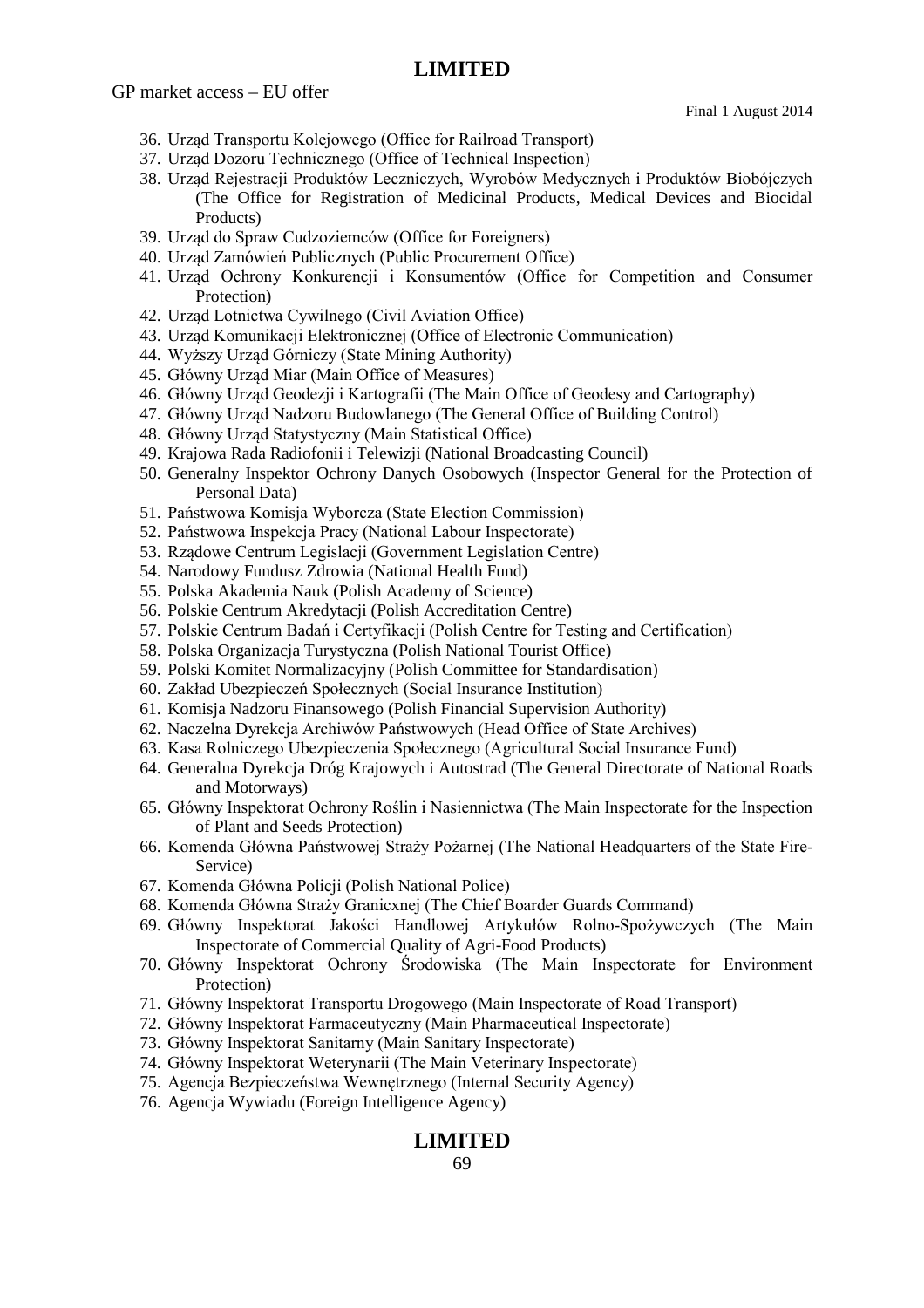GP market access – EU offer

Final 1 August 2014

- 77. Agencja Mienia Wojskowego (Agency for Military Property)
- 78. Wojskowa Agencja Mieszkaniowa (Military Real Estate Agency)
- 79. Agencja Restrukturyzacji i Modernizacji Rolnictwa (Agency for Restructuring and Modernisation of Agriculture)
- 80. Agencja Rynku Rolnego (Agriculture Market Agency)
- 81. Agencja Nieruchomości Rolnych (Agricultural Property Agency)
- 82. Państwowa Agencja Atomistyki (National Atomic Energy Agency)
- 83. Polska Agencja Żeglugi Powietrznej (Polish Air Navigation Services Agency)
- 84. Polska Agencja Rozwiązywania Problemów Alkoholowych (State Agency for Prevention of Alcohol Related Problems)
- 85. Agencja Rezerw Materiałowych (The Material Reserves Agency)
- 86. Narodowy Bank Polski (National Bank of Poland)
- 87. Narodowy Fundusz Ochrony Środowiska i Gospodarki Wodnej (The National Fund for Environmental Protection and Water Management)
- 88. Państwowy Fundusz Rehabilitacji Osób Niepełnosprawnych (National Disabled Persons Rehabilitation Fund)
- 89. Instytut Pamięci Narodowej Komisja Ścigania Zbrodni Przeciwko Narodowi Polskiemu (National Remembrance Institute - Commission for Prosecution of Crimes Against the Polish Nation)
- 90. Rada Ochrony Pamięci Walk i Męczeństwa (The Committee of Protection of Memory of Combat and Martyrdom)
- 91. Służba Celna Rzeczypospolitej Polskiej (Customs Service of the Republic of Poland)
- 92. Państwowe Gospodarstwo Leśne "Lasy Państwowe" (State Forest Enterprise Lasy Państwowe")
- *93.* Polska Agencja Rozwoju Przedsiębiorczości (Polish Agency for Enterprise Development)
- 94. Samodzielne Publiczne Zakłady Opieki Zdrowotnej, jeśli ich organem założycielskim jest minister, centralny organ administracji rządowej lub wojewoda (Public Autonomous Health Care Management Units established by minister, central government unit or voivoda).

#### **PORTUGAL**

- 1. Presidência do Conselho de Ministros (Presidency of the Council of Ministers)
- 2. Ministério das Finanças (Ministry of Finance)
- 3. Ministério da Defesa Nacional (Ministry of Defence)
- 4. Ministério dos Negócios Estrangeiros e das Comunidades Portuguesas (Ministry of Foreign Affairs and Portuguese Communities)
- 5. Ministério da Administração Interna (Ministry of Internal Affairs)
- 6. Ministério da Justiça (Ministry of Justice)
- 7. Ministério da Economia (Ministry of Economy)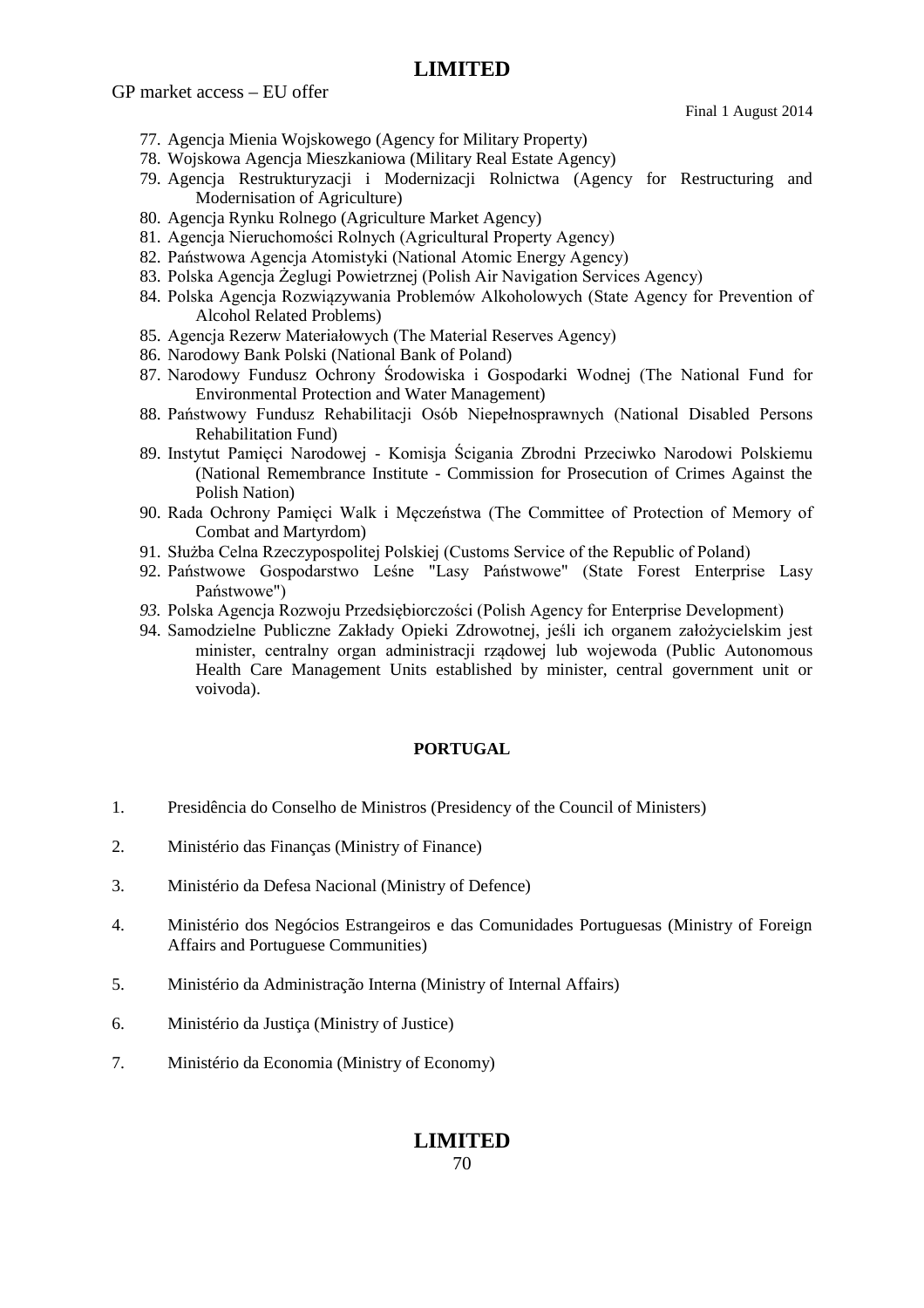GP market access – EU offer

Final 1 August 2014

- 8. Ministério da Agricultura, Desenvolvimento Rural e Pescas (Ministry of Agriculture, Rural Development and Fishing)
- 9. Ministério da Educação (Ministry of Education)
- 10. Ministério da Ciência e do Ensino Superior (Ministry of Science and University Education)
- 11. Ministério da Cultura (Ministry of Culture)
- 12. Ministério da Saúde (Ministry of Health)
- 13. Ministério do Trabalho e da Solidariedade Social (Ministry of Labour and Social Solidarity)
- 14. Ministério das Obras Públicas, Transportes e Habitação (Ministry of Public Works, Transports and Housing)
- 15. Ministério das Cidades, Ordenamento do Território e Ambiente (Ministry of Cities, Land Management and Environment)
- 16. Ministério para a Qualificação e o Emprego (Ministry for Qualification and Employment)
- 17. Presidença da Republica (Presidency of the Republic)
- 18. Tribunal Constitucional (Constitutional Court)
- 19. Tribunal de Contas (Court of Auditors)
- 20. Provedoria de Justiça (Ombudsman)

#### **ROMANIA**

Administraţia Prezidenţială (Presidential Administration) Senatul României (Romanian Senate) Camera Deputatilor (Chamber of Deputies) Inalta Curte de Casație și Justiție (Supreme Court) Curtea Constituţională (Constitutional Court) Consiliul Legislativ (Legislative Council) Curtea de Conturi (Court of Accounts) Consiliul Superior al Magistraturii (Superior Council of Magistracy) Parchetul de pe lângă Inalta Curte de Casatie și Justiție (Prosecutor's Office Attached to the Supreme Court) Secretariatul General al Guvernului (General Secretariat of the Government) Cancelaria primului ministru (Chancellery of the Prime Minister) Ministerul Afacerilor Externe (Ministry of Foreign Affairs) Ministerul Economiei și Finanțelor (Ministry of Economy and Finance) Ministerul Justiției (Ministry of Justice) Ministerul Apărării (Ministry of Defense) Ministerul Internelor şi Reformei Administrative (Ministry of Interior and Administration Reform)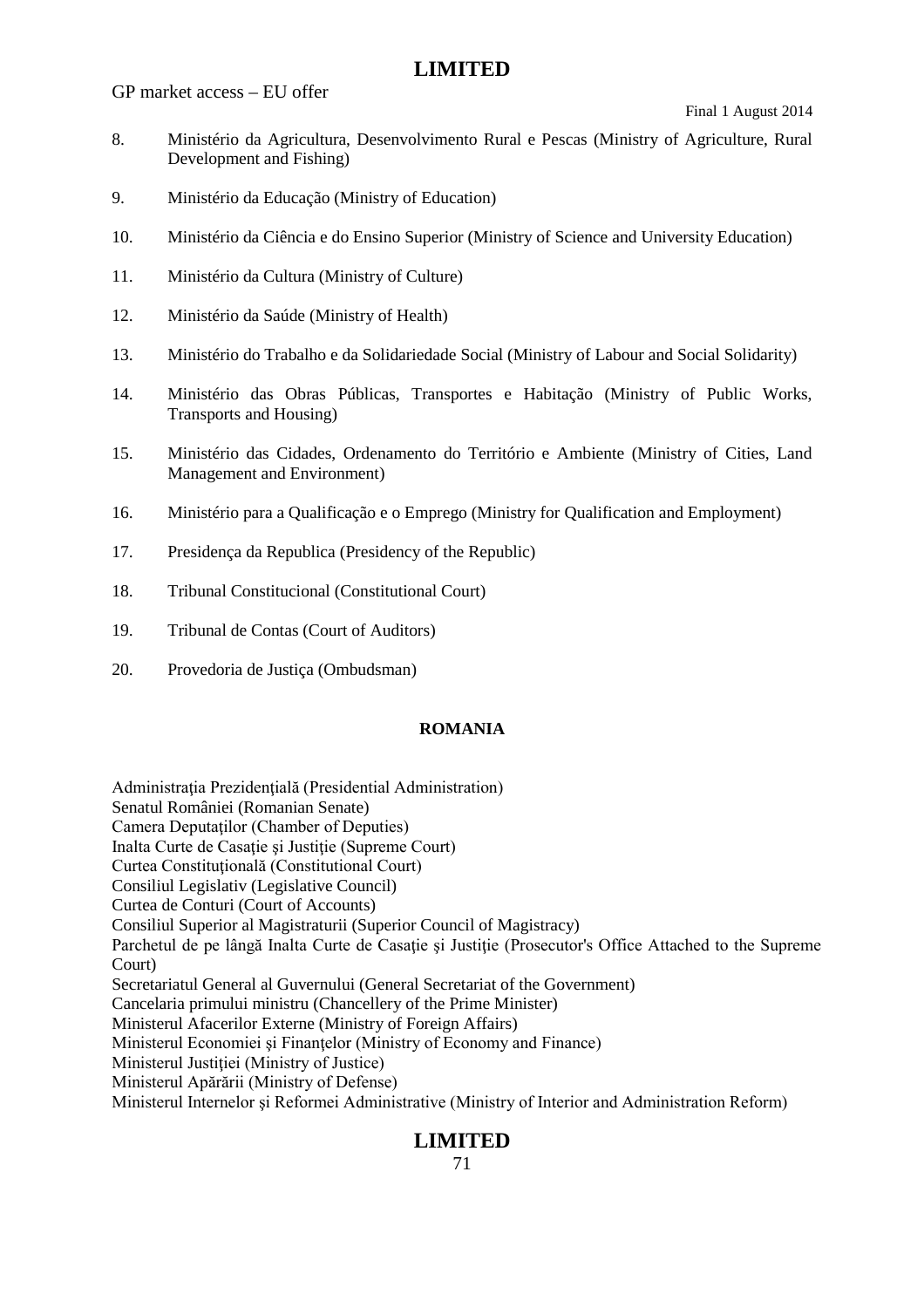GP market access – EU offer

Ministerul Muncii, Familiei și Egalității de Sanse (Ministry of Labor and Equal Opportunities) Ministerul pentru Intreprinderi Mici şi Mijlocii, Comerţ, Turism şi Profesii Liberale (Ministry for Small and Medium Sized Enterprises, Trade, Tourism and Liberal Professions) Ministerul Agriculturii şi Dezvoltării Rurale (Ministry of Agricultural and Rural Development) Ministerul Transporturilor (Ministry of Transport) Ministerul Dezvoltării, Lucrărilor Publice și Locuinței (Ministry of Development, Public Works and Housing) Ministerul Educaţiei Cercetării şi Tineretului (Ministry of Education, Research and Youth) Ministerul Sănătății Publice (Ministry of Public Health) Ministerul Culturii şi Cultelor (Ministry of Culture and Religious Affairs) Ministerul Comunicatiilor si Tehnologiei Informatiei (Ministry of Communications and Information Technology) Ministerul Mediului şi Dezvoltării Durabile (Ministry of Environment and Sustainable Development) Serviciul Român de Informații (Romanian Intelligence Service) Serviciul Român de Informații Externe (Romanian Foreign Intelligence Service) Serviciul de Protecție și Pază (Protection and Guard Service) Serviciul de Telecomunicatii Speciale (Special Telecommunication Service) Consiliul National al Audiovizualului (The National Audiovisual Council) Consiliul Concurentei (CC) (Competition Council) Directia Natională Anticoruptie (National Anti-corruption Department) Inspectoratul General de Poliţie (General Inspectorate of Police) Autoritatea Naţională pentru Reglementarea şi Monitorizarea Achiziţiilor Publice (National Authority for Regulation and Monitoring Public Procurement) Consiliul National de Solutionare a Contestatiilor (National Council for Solving the Contests) Autoritatea Natională de Reglementare pentru Serviciile Comunitare de Utilități Publice (ANRSC) (National Authority for Regulating Community Services Public Utilities) Autoritatea Natională Sanitară Veterinară și pentru Siguranța Alimentelor (Sanitary Veterinary and Food Safety National Authority) Autoritatea Natională pentru Protecția Consumatorilor (National Authority for Consumer Protection) Autoritatea Navală Română (Romanian Naval Authority) Autoritatea Feroviară Română (Romanian Railway Authority) Autoritatea Rutieră Română (Romanian Road Authority) Autoritatea Națională pentru Protecția Drepturilor Copilului-și Adopție (National Authority for the Protection of Child Rights and Adoption) Autoritatea Naţională pentru Persoanele cu Handicap (National Authority for Disabled Persons) Autoritatea Natională pentru Tineret (National Authority for Youth) Autoritatea Naţională pentru Cercetare Stiinţifica (National Authority for Scientific Research) Autoritatea Naţională pentru Comunicaţii (National Authority for Communications) Autoritatea Naţională pentru Serviciile Societăţii Informaţionale (National Authority for Informational Society Services) Autoritatea Electorală Permanente (Permanent Electoral Authority) Agentia pentru Strategii Guvernamentale (Agency for Governmental Strategies) Agenția Națională a Medicamentului (National Medicines Agency) Agenția Națională pentru Sport (National Agency for Sports) Agentia Natională pentru Ocuparea Fortei de Muncă (National Agency for Employment) Agenția Națională de Reglementare în Domeniul Energiei (National Authority for Electrical Energy Regulation) Agenţia Română pentru Conservarea Energiei (Romanian Agency for Power Conservation) Agenţia Naţională pentru Resurse Minerale (National Agency for Mineral Resources) Agentia Română pentru Investiții Străine (Romanian Agency for Foreign Investment)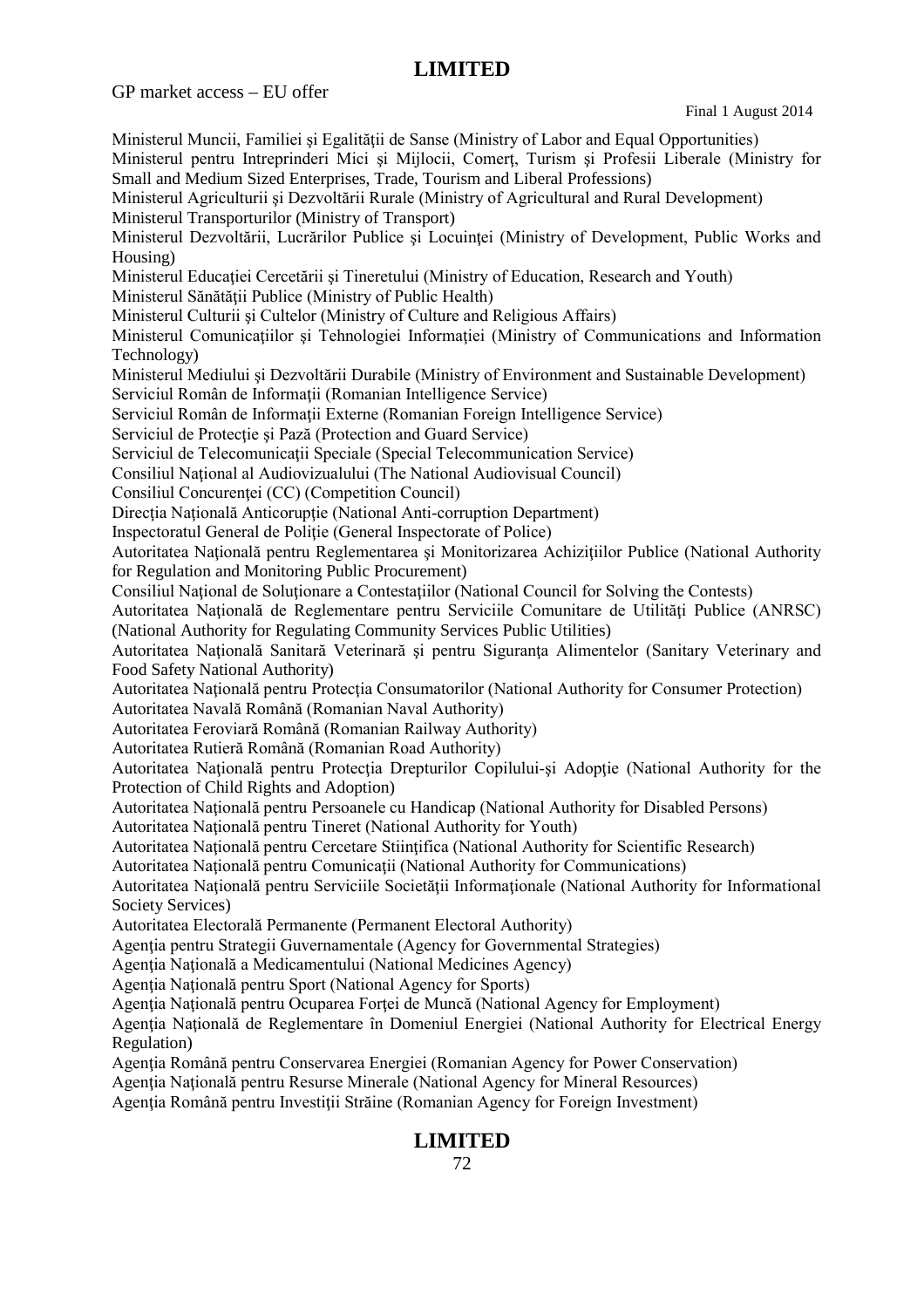GP market access – EU offer

Final 1 August 2014

Agentia Natională a Functionarilor Publici (National Agency of Public Civil Servants)

Agenţia Naţională de Administrare Fiscală (National Agency of Fiscal Administration)

Agenţia de Compensare pentru Achiziţii de Tehnică Specială (Agency For Offsetting Special Technique Procurements)

Agenția Națională Anti-doping (National Anti-Doping Agency)

Agenția Nucleară (Nuclear Agency)

Agentia Natională pentru Protecția Familiei (National Agency for Family Protection)

Agenţia Naţională pentru Egalitatea de Sanse între Bărbaţi şi Femei (National Authority for Equality of Chances between Men and Women)

Agentia Natională pentru Protectia Mediului (National Agency for Environmental Protection) Agentia natională Antidrog (National Anti-drugs Agency)

#### **SLOVENIA**

- 1. Predsednik Republike Slovenije (President of the Republic of Slovenia)
- 2. Državni zbor (The National Assembly)
- 3. Državni svet (The National Council)
- 4. Varuh človekovih pravic (The Ombudsman)
- 5. Ustavno sodišče (The Constitutional Court)
- 6. Računsko sodišče (The Court of Audits)
- 7. Državna revizijska komisja (The National Review Commission)
- 8. Slovenska akademija znanosti in umetnosti (The Slovenian Academy of Science and Art)
- 9. Vladne službe (The Government Services)
- 10. Ministrstvo za finance (Ministry of Finance)
- 11. Ministrstvo za notranje zadeve (Ministry of Internal Affairs)
- 12. Ministrstvo za zunanje zadeve (Ministry of Foreign Affairs)
- 13. Ministrstvo za obrambo (Ministry of Defence)
- 14. Ministrstvo za pravosodje (Ministry of Justice)
- 15. Ministrstvo za gospodarstvo (Ministry of the Economy)
- 16. Ministrstvo za kmetijstvo, gozdarstvo in prehrano (Ministry of Agriculture, Forestry and Food)
- 17. Ministrstvo za promet (Ministry of Transport)
- 18. Ministrstvo za okolje, prostor in energijo (Ministry of Environment, Spatial Planning and Energy)
- 19. Ministrstvo za delo, družino in socialne zadeve (Ministry of Labour, Family and Social Affairs)
- 20. Ministrstvo za zdravje (Ministry of Health)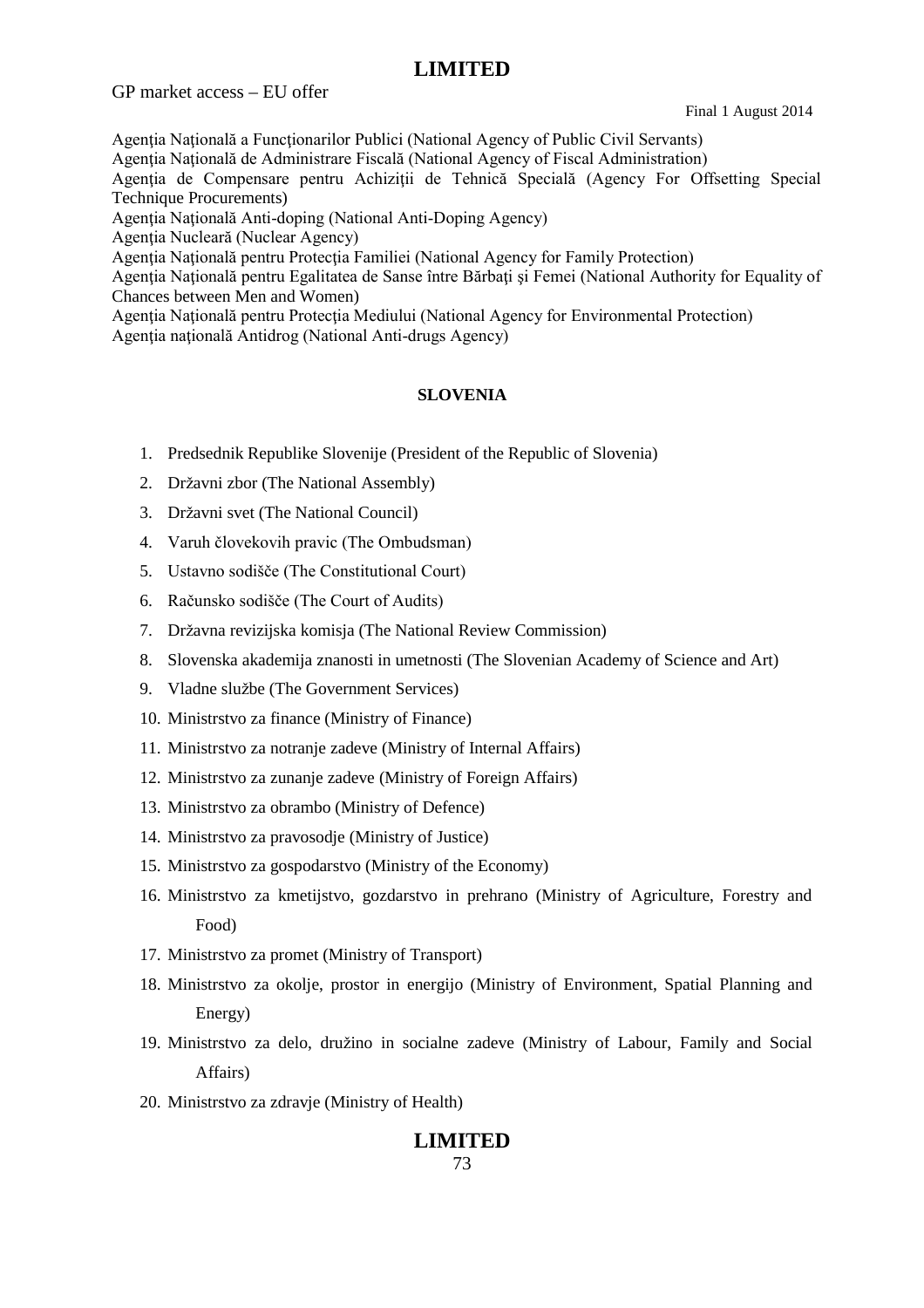- 21. Ministrstvo za visoko šolstvo, znanost in tehnogijo (Ministry of Higher Education, Science and Technology)
- 22. Ministrstvo za kulturo (Ministry of Culture)
- 23. Ministerstvo za javno upravo (Ministry of Public Administration)
	- 24. Vrhovno sodišče Republike Slovenije (The Supreme Court of the Republic of Slovenia)
	- 25. Višja sodišča (Higher Courts)
	- 26. Okrožna sodišča (District Courts)
	- 27. Okrajna sodišča (County Courts)
	- 28. Vrhovno tožilstvo Republike Slovenije (The Supreme Prosecutor of the Republic of Slovenia)
	- 29. Okrožna državna tožilstva (Districts' State Prosecutors)
	- 30. Družbeni pravobranilec Republike Slovenije (Social Attorney of the Republic of Slovenia)
	- 31. Državno pravobranilstvo Republike Slovenije (National Attorney of the Republic of Slovenia)
	- 32. Upravno sodišče Republike Slovenije (Administrative Court of the Republic of Slovenia)
	- 33. Senat za prekrške Republike Slovenije (Senat of Minor Offenses of the Republic of Slovenia)
	- 34. Višje delovno in socialno sodišče v Ljubljani (Higher Labour and Social Court)
	- 35. Delovna in sodišča (Labour Courts)
	- 36. Upravne note (Local Administrative Units)

#### **SLOVAKIA**

Ministries and other central government authorities referred to as in Act No. 575/2001 Coll. on the structure of activities of the Government and central state administration authorities in wording of later amendments:

Ministerstvo hospodárstva Slovenskej republiky (Ministry of Economy of the Slovak Republic) Ministerstvo financií Slovenskej republiky (Ministry of Finance of the Slovak Republic)

Ministerstvo dopravy, výstavby a regionálneho rozvoja Slovenskej republiky (Ministry of Transport, Construction and Regional Development of the Slovak Republic)

Ministerstvo pôdohospodárstva a rozvoja vidieka Slovenskej republiky (Ministry of Agriculture and Rural Development of the Slovak Republic)

Ministerstvo vnútra Slovenskej republiky (Ministry of Interior of the Slovak Republic)

Ministerstvo obrany Slovenskej republiky (Ministry of Defence of the Slovak Republic)

Ministerstvo spravodlivosti Slovenskej republiky (Ministry of Justice of the Slovak Republic)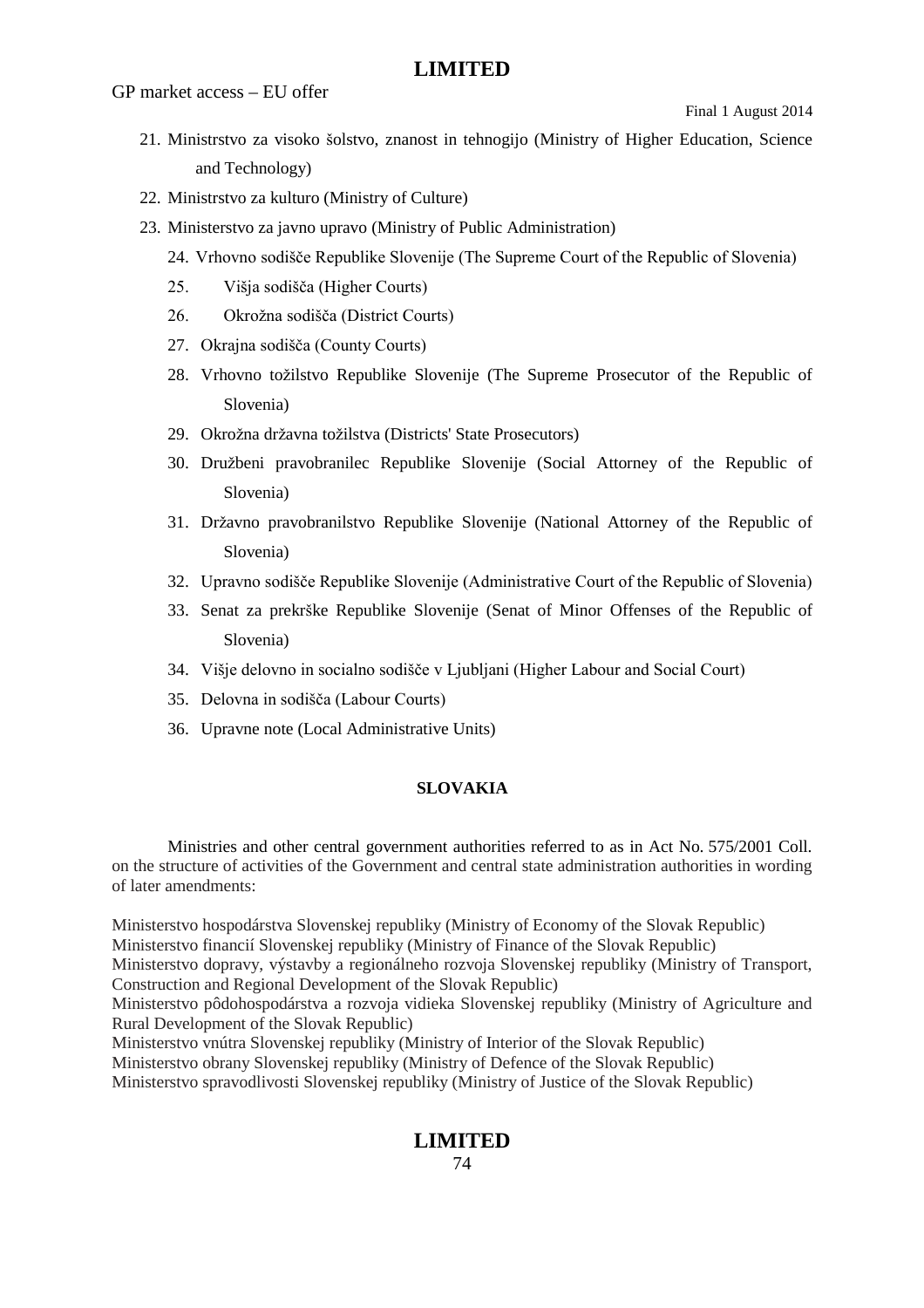Ministerstvo zahraničných vecí Slovenskej republiky (Ministry of Foreign Affairs of the Slovak Republic)

Ministerstvo práce, sociálnych vecí a rodiny Slovenskej republiky (Ministry of Labour, Social Affairs and Family of the Slovak Republic)

Ministerstvo životného prostredia Slovenskej republiky (Ministry of Environment of the Slovak Republic)

Ministerstvo školstva, vedy, výskumu a športu Slovenskej republiky (Ministry of Education, Science, Research and Sport of the Slovak Republic)

Ministerstvo kultúry Slovenskej republiky (Ministry of Culture of the Slovak Republic)

Ministerstvo zdravotníctva Slovenskej republiky (Ministry of Health Service of the Slovak Republic)

Úrad vlády Slovenskej republiky (The Government Office of the Slovak Republic)

Protimonopolný úrad Slovenskej republiky (Antimonopoly Office of the Slovak Republic)

Štatistický úrad Slovenskej republiky (Statistical Office of the Slovak Republic)

Úrad geodézie, kartografie a katastra Slovenskej republiky (The Office of Land Surveyor, Cartography and Cadastre of the Slovak Republic)

Úrad jadrového dozoru Slovenskej republiky (Nuclear Regulatory Authority of the Slovak Republic)\* Úrad pre normalizáciu, metrológiu a skúšobníctvo Slovenskej republiky (Slovak Office of Standards, Metrology and Testing)

Úrad pre verejné obstarávanie (The Office for Public Procurement)

Úrad priemyselného vlastníctva Slovenskej republiky (Industrial Property Office of the Slovak Republic)

Správa štátnych hmotných rezerv Slovenskej republiky (The Administration of State Material Reserves of the Slovak Republic)

Národný bezpečnostný úrad (National Security Authority)

Kancelária Prezidenta Slovenskej republiky (The Office of the President of the Slovak Republic)

Národná rada Slovenskej republiky (National Council of the Slovak Republic)

Ústavný súd Slovenskej republiky (Constitutional Court of the Slovak Republic)

Najvyšší súd Slovenskej republiky (Supreme Court of the Slovak Republic)

Generálna prokuratúra Slovenskej republiky (Public Prosecution of the Slovak Republic)

Najvyšší kontrolný úrad Slovenskej republiky (Supreme Audit Office of the Slovak Republic)

Telekomunikačný úrad Slovenskej republiky (Telecommunications Office of the Slovak Republic) Poštový úrad (Postal Regulatory Office)

Úrad na ochranu osobných údajov (Office for Personal Data Protection)

Kancelária verejného ochrancu práv (Ombudsman's Office)

Úrad pre finančný trh (Office for the Finance Market)

#### **FINLAND**

#### OIKEUSKANSLERINVIRASTO – JUSTITIEKANSLERSÄMBETET (OFFICE OF THE CHANCELLOR OF JUSTICE)

LIIKENNE- JA VIESTINTÄMINISTERIÖ – KOMMUNIKATIONSMINISTERIET (MINISTRY OF TRANSPORT AND COMMUNICATIONS)

Viestintävirasto – Kommunikationsverket (Finnish Communications Regulatory Authority)

Ajoneuvohallintokeskus AKE – Fordonsförvaltningscentralen AKE (Finnish Vehicle Administration) Ilmailuhallinto – Luftfartsförvaltningen (Finnish Civil Aviation Authority)

Ilmatieteen laitos – Meteorologiska institutet (Finnish Meterological Institute)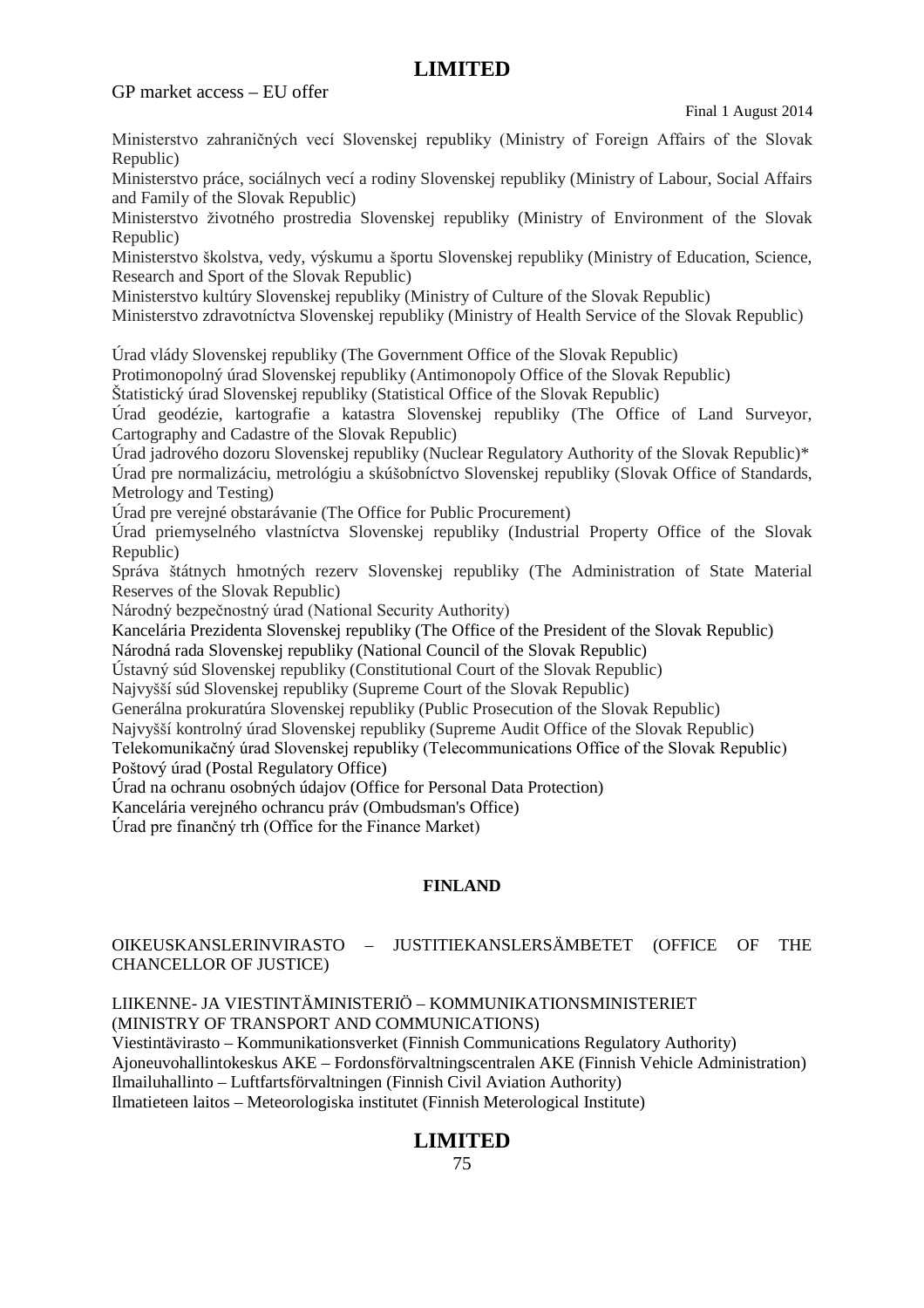GP market access – EU offer

Final 1 August 2014

Merenkulkulaitos – Sjöfartsverket (The Finnish Maritime Administration) Merentutkimuslaitos – Havsforskningsinstitutet (Finnish Institute of Marine Research) Ratahallintokeskus RHK – Banförvaltningscentralen RHK (Rail Administration) Rautatievirasto – Järnvägsverket (Finnish Railway Agency) Tiehallinto – Vägförvaltningen (Road Administration) MAA- JA METSÄTALOUSMINISTERIÖ – JORD- OCH SKOGSBRUKSMINISTERIET (MINISTRY OF AGRICULTURE AND FORESTRY) Elintarviketurvallisuusvirasto – Livsmedelssäkerhetsverket (Finnish Food Safety Authority) Maanmittauslaitos – Lantmäteriverket (National Land Survey of Finland) Maaseutuvirasto – Landsbygdsverket (The Countryside Agency) OIKEUSMINISTERIÖ – JUSTITIEMINISTERIET (MINISTRY OF JUSTICE) Tietosuojavaltuutetun toimisto – Dataombudsmannens byrå (Office of the Data Protection Ombudsman) Tuomioistuimet – domstolar (Courts of Law) Korkein oikeus – Högsta domstolen (Supreme Court) Korkein hallinto-oikeus – Högsta förvaltningsdomstolen (Supreme Administrative Court) Hovioikeudet – hovrätter (Courts of Appeal) Käräjäoikeudet – tingsrätter (District Courts) Hallinto-oikeudet – förvaltningsdomstolar (Administrative Courts) Markkinaoikeus – Marknadsdomstolen (Market Court) Työtuomioistuin – Arbetsdomstolen (Labour Court) Vakuutusoikeus – Försäkringsdomstolen (Insurance Court) Kuluttajariitalautakunta – Konsumenttvistenämnden (Consumer Complaint Board) Vankeinhoitolaitos – Fångvårdsväsendet (Prison Service) HEUNI – Yhdistyneiden Kansakuntien yhteydessä toimiva Euroopan kriminaalipolitiikan instituutti – HEUNI – Europeiska institutet för kriminalpolitik, verksamt i anslutning till Förenta Nationerna (the European Institute for Crime Prevention and Control) Konkurssiasiamiehen toimisto – Konkursombudsmannens byrå (Office of Bankrupcy Ombudsman) Oikeushallinnon palvelukeskus – Justitieförvaltningens servicecentral (Legal Management Service) Oikeushallinnon tietotekniikkakeskus – Justitieförvaltningens datateknikcentral (Legal Administrative Computing Center) Oikeuspoliittinen tutkimuslaitos (Optula) – Rättspolitiska forskningsinstitutet (Legal Policy Institute) Oikeusrekisterikeskus – Rättsregistercentralen (Legal Register Centre) Onnettomuustutkintakeskus – Centralen för undersökning av olyckor (Accident Investigation Board) Rikosseuraamusvirasto – Brottspåföljdsverket (Criminal sanctions Agency) Rikosseuraamusalan koulutuskeskus – Brottspåföljdsområdets utbildningscentral (Training Institute for Prison and Probation Services) Rikoksentorjuntaneuvosto Rådet för brottsförebyggande (National Council for Crime Prevention) Saamelaiskäräjät – Sametinget (The Saami Parliament) Valtakunnansyyttäjänvirasto – Riksåklagarämbetet (the Office of the Prosecutor General) OPETUSMINISTERIÖ – UNDERVISNINGSMINISTERIET (MINISTRY OF EDUCATION) Opetushallitus – Utbildningsstyrelsen (National Board of Education) Valtion elokuvatarkastamo – Statens filmgranskningsbyrå (Finnish Board of Film Classification)

PUOLUSTUSMINISTERIÖ – FÖRSVARSMINISTERIET (MINISTRY OF DEFENCE) Puolustusvoimat – Försvarsmakten (Finnish Defence Forces)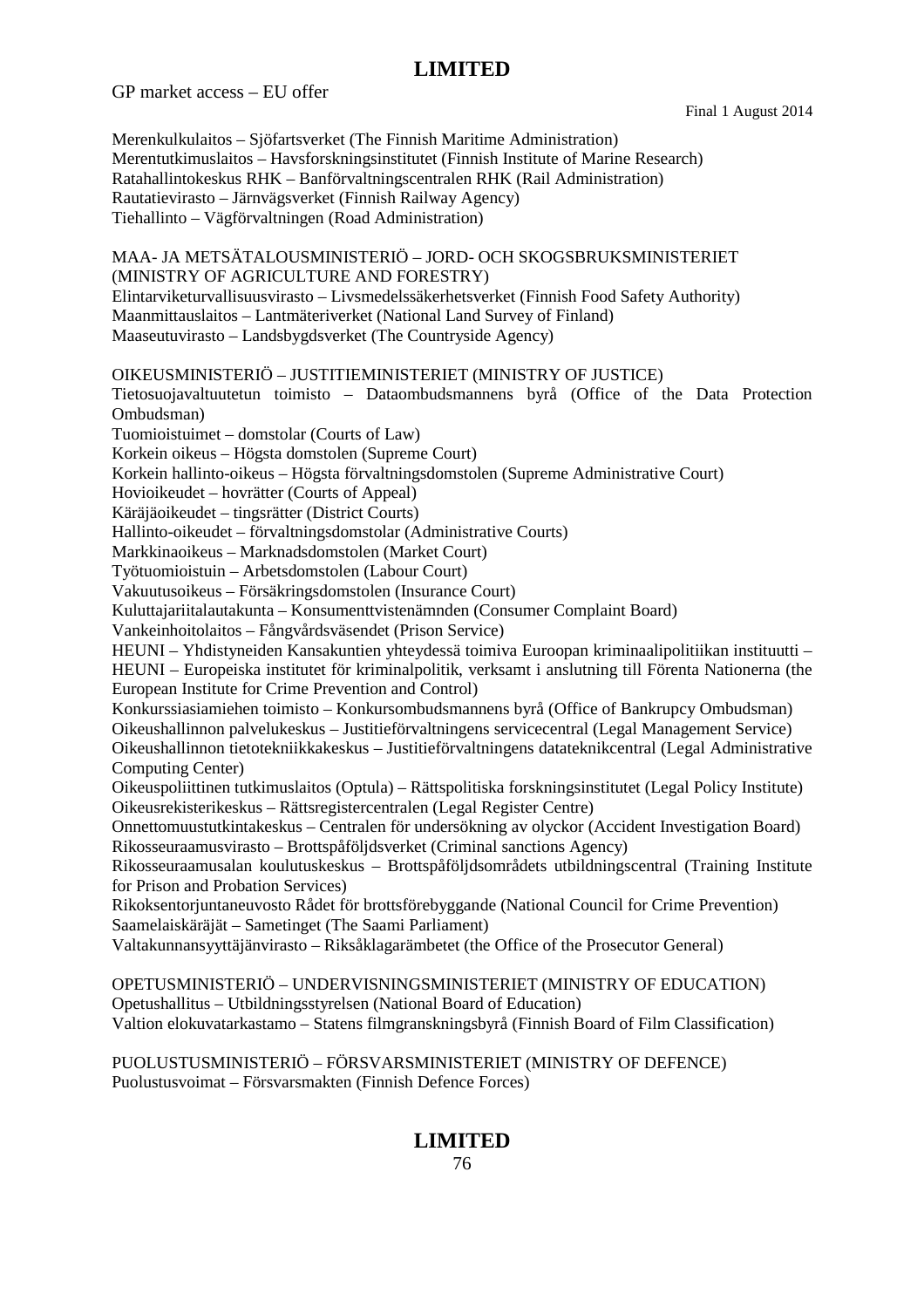GP market access – EU offer

Final 1 August 2014

SISÄASIAINMINISTERIÖ – INRIKESMINISTERIET (MINISTRY OF THE INTERIOR)

Keskusrikospoliisi – Centralkriminalpolisen (Central Criminal Police)

Liikkuva poliisi – Rörliga polisen (National Traffic Police)

Rajavartiolaitos – Gränsbevakningsväsendet (Frontier Guard)

Suojelupoliisi – Skyddspolisen (Police protection)

Poliisiammattikorkeakoulu – Polisyrkeshögskolan (Police College)

Poliisin tekniikkakeskus – Polisens teknikcentral (Police Technical Centre)

Pelastusopisto – Räddningsverket (Emergency Services)

Hätäkeskuslaitos – Nödcentralsverket (Emergency Response Centre)

Maahanmuuttovirasto – Migrationsverket (Immigration Authority)

Sisäasiainhallinnon palvelukeskus – Inrikesförvaltningens servicecentral (Interior Management Service)

Helsingin kihlakunnan poliisilaitos – Polisinrättningen i Helsingfors (Helsinki Police Department) Valtion turvapaikanhakijoiden vastaanottokeskukset – Statliga förläggningar för asylsökande (Reception centres for Asylum Seekers)

SOSIAALI- JA TERVEYSMINISTERIÖ – SOCIAL- OCH HÄLSOVÅRDSMINISTERIET (MINISTRY OF SOCIAL AFFAIRS AND HEALTH)

Työttömyysturvalautakunta – Besvärsnämnden för utkomstskyddsärenden (Unemployment Appeal Board)

Sosiaaliturvan muutoksenhakulautakunta – Besvärsnämnden för socialtrygghet (Appeal Tribunal) Lääkelaitos – Läkemedelsverket (National Agency for Medicines)

Terveydenhuollon oikeusturvakeskus – Rättsskyddscentralen för hälsovården (National Authority for Medicolegal Affairs)

Säteilyturvakeskus – Strålsäkerhetscentralen (Finnish Centre for Radiation and Nuclear Safety) Kansanterveyslaitos – Folkhälsoinstitutet (National Public Health Institute)

Lääkehoidon kehittämiskeskus ROHTO – Utvecklingscentralen för läkemedelsbe-handling (Centre for Pharmacotherapy Development ROHTO)

Sosiaali- ja terveydenhuollon tuotevalvontakeskus – Social- och hälsovårdens produkttill-synscentral (the National Product Control Agency's SSTV)

Sosiaali- ja terveysalan tutkimus- ja kehittämiskeskus Stakes – Forsknings- och utvecklingscentralen för social- och hälsovården Stakes (Health and Social Care Research and Development Center STAKES)

TYÖ- JA ELINKEINOMINISTERIÖ – ARBETS- OCH NÄRINGSMINISTERIET (MINISTRY OF EMPLOYMENT AND THE ECONOMY)

Kuluttajavirasto – Konsumentverket (Finnish Consumer Agency)

Kilpailuvirasto – Konkurrensverket (Finnish Competition Authority)

Patentti- ja rekisterihallitus – Patent- och registerstyrelsen (National Board of Patents and Registration)

Valtakunnansovittelijain toimisto – Riksförlikningsmännens byrå (National Conciliators' Office) Työneuvosto – Arbetsrådet (Labour Council)

Energiamarkkinavirasto − Energimarknadsverket (Energy Market Authority)

Geologian tutkimuskeskus – Geologiska forskningscentralen (Geological Survey of Finland)

Huoltovarmuuskeskus – Försörjningsberedskapscentralen (The National Emergency Supply Agency)

Kuluttajatutkimuskeskus – Konsumentforskningscentralen (National Consumer Research Center)

Matkailun edistämiskeskus (MEK) – Centralen för turistfrämjande (Finnish Tourist Board)

Mittatekniikan keskus (MIKES) – Mätteknikcentralen (Centre for Metrology and Accrediattion) Tekes - teknologian ja innovaatioiden kehittämiskeskus −Tekes - utvecklingscentralen för teknologi och innovationer (Finnish Funding Agency for Technology and Innovation)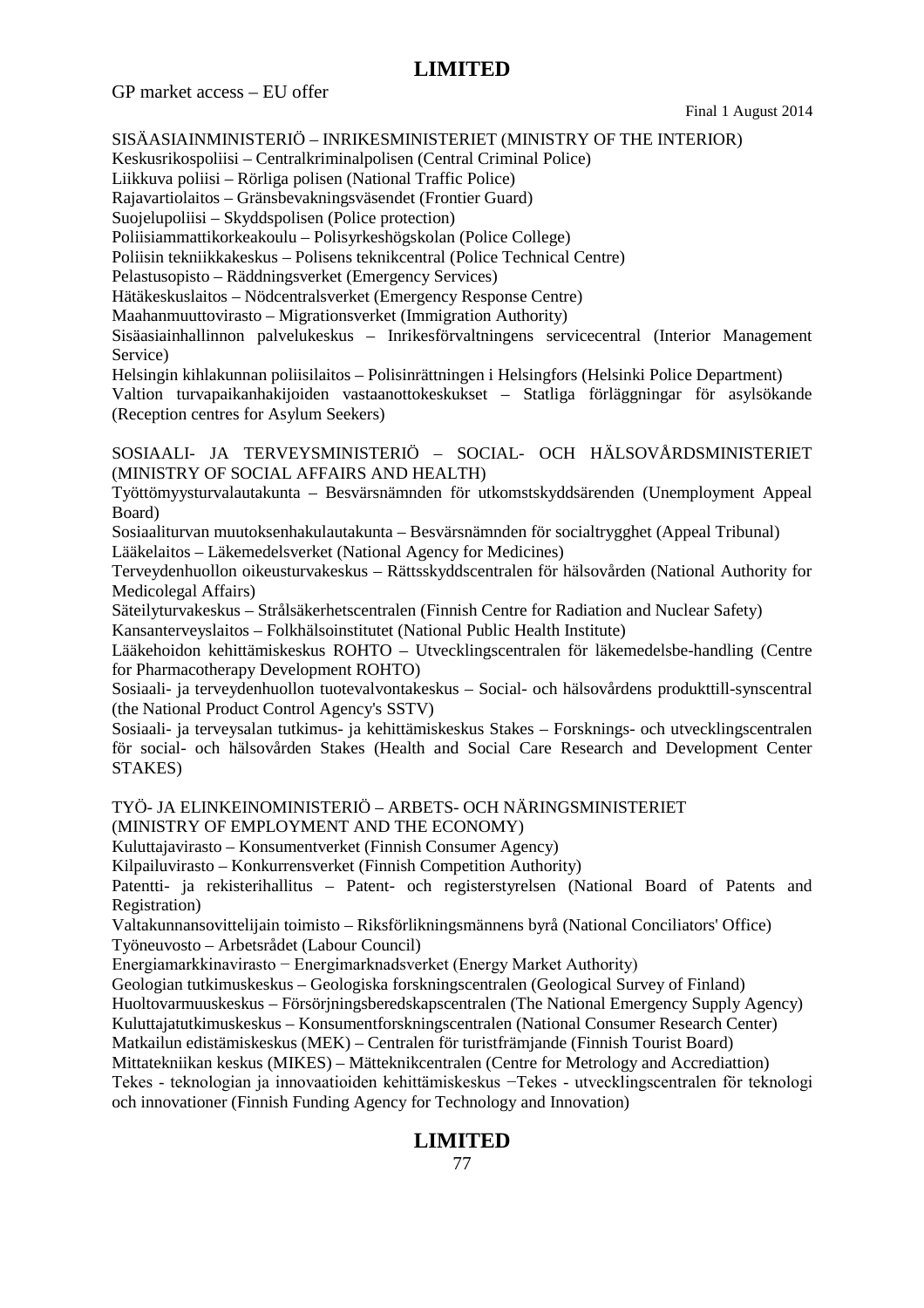GP market access – EU offer

Final 1 August 2014

Turvatekniikan keskus (TUKES) – Säkerhetsteknikcentralen (Safety Technology Authority) Valtion teknillinen tutkimuskeskus (VTT) – Statens tekniska forskningscentral (VTT Technical

Research Centre of Finland)

Syrjintälautakunta – Nationella diskrimineringsnämnden (Discrimination Tribunal)

Vähemmistövaltuutetun toimisto – Minoritetsombudsmannens byrå (Office of the Ombudsman for Minorities)

ULKOASIAINMINISTERIÖ – UTRIKESMINISTERIET (MINISTRY FOR FOREIGN AFFAIRS)

### VALTIONEUVOSTON KANSLIA – STATSRÅDETS KANSLI (PRIME MINISTER'S OFFICE)

VALTIOVARAINMINISTERIÖ – FINANSMINISTERIET (MINISTRY OF FINANCE)

Valtiokonttori – Statskontoret (State Treasury)

Verohallinto – Skatteförvaltningen (Tax Administration)

Tullilaitos – Tullverket (Customs)

Tilastokeskus – Statistikcentralen (Statistics Finland)

Valtiontaloudellinen tutkimuskeskus – Statens ekonomiska forskiningscentral (Government Institute for Economic Research)

Väestörekisterikeskus – Befolkningsregistercentralen (Population Register Centre)

YMPÄRISTÖMINISTERIÖ – MILJÖMINISTERIET (MINISTRY OF ENVIRONMENT) Suomen ympäristökeskus - Finlands miljöcentral (Finnish Environment Institute) Asumisen rahoitus- ja kehityskeskus – Finansierings- och utvecklingscentralen för boendet (The Housing Finance and Development Centre of Finland)

VALTIONTALOUDEN TARKASTUSVIRASTO – STATENS REVISIONSVERK (NATIONAL AUDIT OFFICE)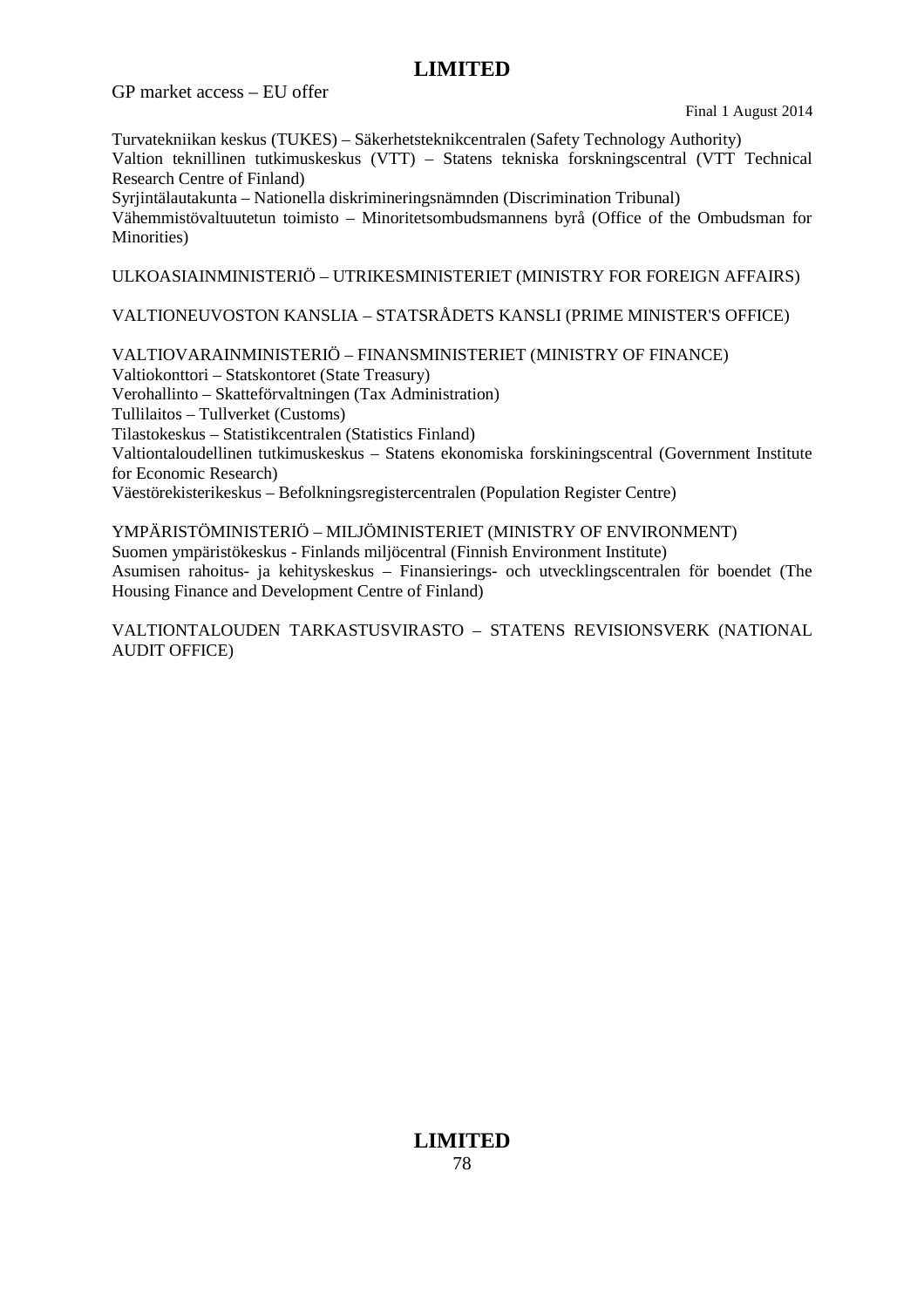GP market access – EU offer

Final 1 August 2014

#### **SWEDEN**

Royal Academy of Fine Arts Akademien för de fria konsterna National Board for Consumer Complaints Allmänna reklamationsnämnden Labour Court **Arbetsdomstolen** Swedish Employment Services Arbetsförmedlingen National Agency for Government Employers Arbetsgivarverk, statens National Institute for Working Life Arbetslivsinstitutet Swedish Work Environment Authority Arbetsmiljöverket Swedish Inheritance Fund Commission Arvsfondsdelegationen Museum of Architecture **Arkitekturmuse** National Archive of Recorded Sound and Moving Images The Office of the Childrens' Ombudsman Barnombudsmannen Swedish Council on Technology Assessment in Health Care Royal Library **Kungliga Biblioteket** National Board of Film Censors Biografbyrå, statens Dictionary of Swedish Biography Biografiskt lexikon, svenskt Swedish Accounting Standards Board Bokföringsnämnden Swedish Companies Registration Office Bolagsverket National Housing Credit Guarantee Board Bostadskreditnämnd, statens (BKN) National Housing Board Boverket National Council for Crime Prevention Brottsförebyggande rådet Criminal Victim Compensation and Support Authority National Board of Student Aid Centrala studiestödsnämnden Data Inspection Board Datainspektionen Ministries (Government Departments) Departementen National Courts Administration Domstolsverket National Electrical Safety Board Elsäkerhetsverket Swedish Energy Markets Inspectorate Energimarknadsinspektionen Export Credits Guarantee Board Exportkreditnämnden Swedish Fiscal Policy Council Finanspolitiska rådet Financial Supervisory Authority Finansinspektionen National Board of Fisheries Fiskeriverket National Institute of Public Health Folkhälsoinstitut, statens

National Mediation Office Medlingsinstitutet Defence Material Administration Försvarets materielverk

Ljud och bildarkiv, statens

Beredning för utvärdering av medicinsk metodik, statens Brottsoffermyndigheten

Swedish Research Council for Environment Forskningsrådet för miljö, areella näringar och samhällsbyggande, Formas National Fortifications Administration Fortifikationsverket

**LIMITED**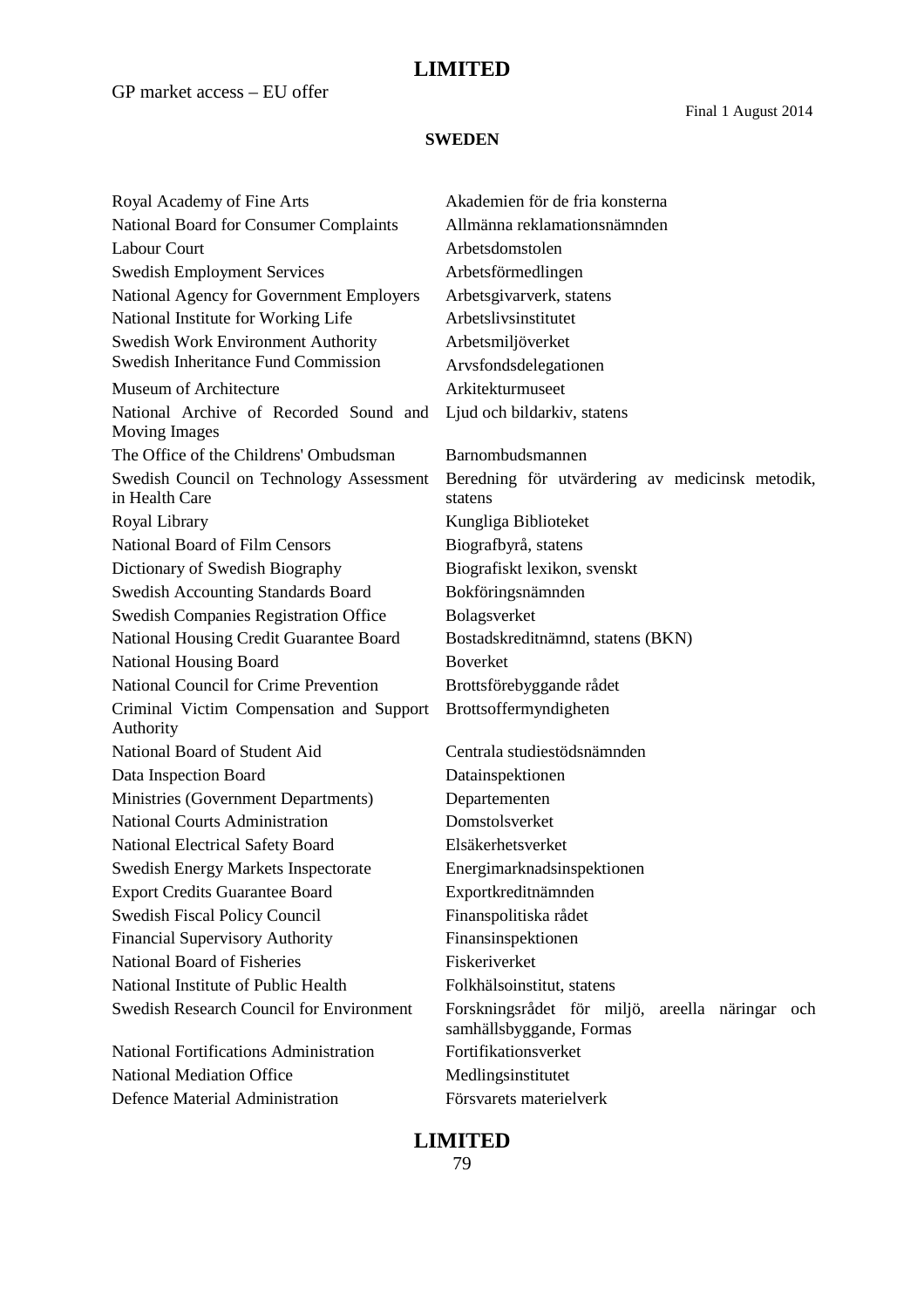GP market access – EU offer

Final 1 August 2014

| National Defence Radio Institute                             | Försvarets radioanstalt                                                |  |  |  |
|--------------------------------------------------------------|------------------------------------------------------------------------|--|--|--|
| Swedish Museums of Military History                          | Försvarshistoriska museer, statens                                     |  |  |  |
| <b>National Defence College</b>                              | Försvarshögskolan                                                      |  |  |  |
| The Swedish Armed Forces                                     | Försvarsmakten                                                         |  |  |  |
| Social Insurance Office                                      | Försäkringskassan                                                      |  |  |  |
| Geological Survey of Sweden                                  | Geologiska undersökning, Sveriges                                      |  |  |  |
| Geotechnical Institute                                       | Geotekniska institut, statens                                          |  |  |  |
| The National Rural Development Agency                        | Glesbygdsverket                                                        |  |  |  |
| Graphic Institute and the Graduate School of                 | Grafiska<br>institutet<br><sub>och</sub><br>institutet<br>för<br>högre |  |  |  |
| Communications                                               | kommunikations- och reklamutbildning                                   |  |  |  |
| The Swedish Broadcasting Commission                          | Granskningsnämnden för Radio och TV                                    |  |  |  |
| <b>Swedish Government Seamen's Service</b>                   | Handelsflottans kultur- och fritidsråd                                 |  |  |  |
| Ombudsman for the Disabled                                   | Handikappombudsmannen                                                  |  |  |  |
| Board of Accident Investigation                              | Haverikommission, statens                                              |  |  |  |
| Courts of Appeal (6)                                         | Hovrätterna (6)                                                        |  |  |  |
| Regional Rent and Tenancies Tribunals (12)                   | Hyres- och arendenämnder (12)                                          |  |  |  |
| <b>Committee on Medical Responsibility</b>                   | Hälso- och sjukvårdens ansvarsnämnd                                    |  |  |  |
| National Agency for Higher Education                         | Högskoleverket                                                         |  |  |  |
| <b>Supreme Court</b>                                         | Högsta domstolen                                                       |  |  |  |
| National Institute for Psycho-Social Factors<br>and Health   | Institut för psykosocial miljömedicin, statens                         |  |  |  |
| National Institute for Regional Studies                      | Institut för tillväxtpolitiska studier                                 |  |  |  |
| Swedish Institute of Space Physics                           | Institutet för rymdfysik                                               |  |  |  |
| International Programme Office for Education<br>and Training | Internationella<br>programkontoret<br>för<br>utbildningsområdet        |  |  |  |
| <b>Swedish Migration Board</b>                               | Migrationsverket                                                       |  |  |  |
| Swedish Board of Agriculture                                 | Jordbruksverk, statens                                                 |  |  |  |
| Office of the Chancellor of Justice                          | Justitiekanslern                                                       |  |  |  |
| Office<br>of<br>Opportunities<br>the<br>Equal<br>Ombudsman   | Jämställdhetsombudsmannen                                              |  |  |  |
| National Judicial Board of Public Lands and<br>Funds         | Kammarkollegiet                                                        |  |  |  |
| Administrative Courts of Appeal (4)                          | Kammarrätterna (4)                                                     |  |  |  |
| National Chemicals Inspectorate                              | Kemikalieinspektionen                                                  |  |  |  |
| National Board of Trade                                      | Kommerskollegium                                                       |  |  |  |
| Swedish Agency for Innovation Systems                        | Verket för innovationssystem (VINNOVA)                                 |  |  |  |
| National Institute of Economic Research                      | Konjunkturinstitutet                                                   |  |  |  |
| <b>Swedish Competition Authority</b>                         | Konkurrensverket                                                       |  |  |  |
| College of Arts, Crafts and Design                           | Konstfack                                                              |  |  |  |
| College of Fine Arts                                         | Konsthögskolan                                                         |  |  |  |
| National Museum of Fine Arts                                 | Nationalmuseum                                                         |  |  |  |
| <b>Arts Grants Committee</b>                                 | Konstnärsnämnden                                                       |  |  |  |
| <b>National Art Council</b>                                  | Konstråd, statens                                                      |  |  |  |
|                                                              |                                                                        |  |  |  |

### **LIMITED**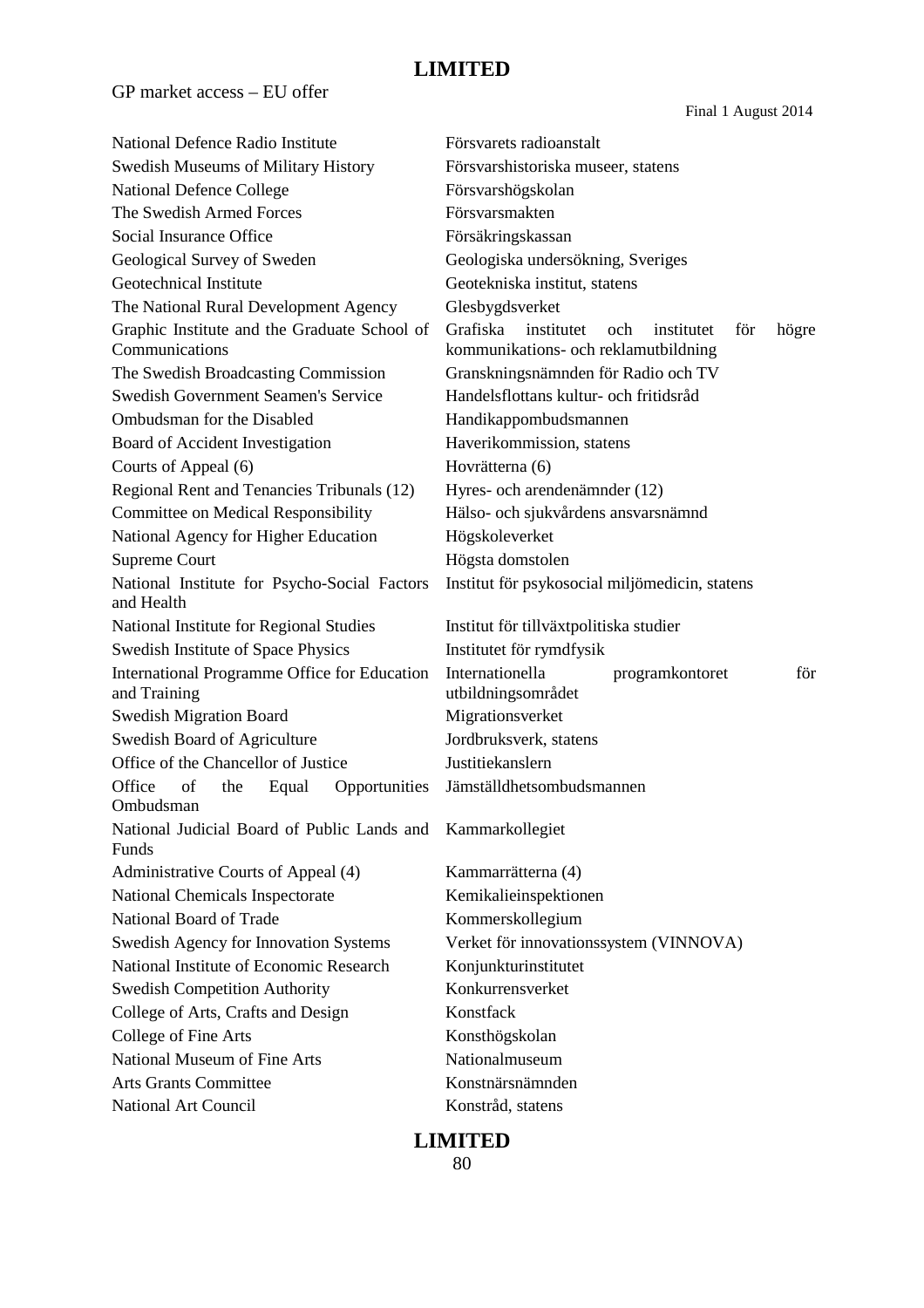GP market access – EU offer

Final 1 August 2014

| <b>National Board for Consumer Policies</b>                                 | Konsumentverket                                                |  |
|-----------------------------------------------------------------------------|----------------------------------------------------------------|--|
| National Laboratory of Forensic Science                                     | Kriminaltekniska laboratorium, statens                         |  |
| Prison and Probation Service                                                | Kriminalvården                                                 |  |
| <b>National Paroles Board</b>                                               | Kriminalvårdsnämnden                                           |  |
| <b>Swedish Enforcement Authority</b>                                        | Kronofogdemyndigheten                                          |  |
| <b>National Council for Cultural Affairs</b>                                | Kulturråd, statens                                             |  |
| <b>Swedish Coast Guard</b>                                                  | Kustbevakningen                                                |  |
| National Land Survey                                                        | Lantmäteriverket                                               |  |
| Royal Armoury                                                               | Livrustkammaren/Skoklosters<br>slott/<br>Hallwylska            |  |
|                                                                             | museet                                                         |  |
| National Food Administration                                                | Livsmedelsverk, statens                                        |  |
| The National Gaming Board                                                   | Lotteriinspektionen                                            |  |
| <b>Medical Products Agency</b>                                              | Läkemedelsverket                                               |  |
| County Administrative Courts (24)                                           | Länsrätterna (24)                                              |  |
| County Administrative Boards (24)                                           | Länsstyrelserna (24)                                           |  |
| National Government Employee and Pensions                                   | Pensionsverk, statens                                          |  |
| Board                                                                       |                                                                |  |
| <b>Market Court</b>                                                         | Marknadsdomstolen                                              |  |
| Swedish Meteorological and Hydrological<br>Institute                        | Meteorologiska och hydrologiska institut, Sveriges             |  |
| Modern Museum                                                               | Moderna museet                                                 |  |
| Swedish National Collections of Music                                       | Musiksamlingar, statens                                        |  |
| Swedish Agency for Disability Policy<br>Coordination                        | Myndigheten för handikappolitisk samordning                    |  |
| Swedish<br>Agency for<br>Networks<br>and<br>Cooperation in Higher Education | Myndigheten för nätverk och samarbete inom högre<br>utbildning |  |
| Commission for state grants to religious<br>communities                     | Nämnden för statligt stöd till trossamfun                      |  |
| Museum of Natural History                                                   | Naturhistoriska riksmuseet                                     |  |
| National Environmental Protection Agency                                    | Naturvårdsverket                                               |  |
| Scandinavian Institute of African Studies                                   | Nordiska Afrikainstitutet                                      |  |
| Nordic School of Public Health                                              | Nordiska högskolan för folkhälsovetenskap                      |  |
| <b>Recorders Committee</b>                                                  | Notarienämnden                                                 |  |
| Swedish National Board for Intra Country<br>Adoptions                       | Myndigheten för internationella adoptionsfrågor                |  |
| Swedish Agency for Economic and Regional<br>Growth                          | Verket för näringslivsutveckling (NUTEK)                       |  |
| Office<br>of<br>Discrimination<br>the<br>Ethnic<br>Ombudsman                | Ombudsmannen mot etnisk diskriminering                         |  |
| <b>Court of Patent Appeals</b>                                              | Patentbesvärsrätten                                            |  |
| Patents and Registration Office                                             | Patent- och registreringsverket                                |  |
| <b>Swedish Population Address Register Board</b>                            | Personadressregisternämnd statens, SPAR-nämnden                |  |
| <b>Swedish Polar Research Secretariat</b>                                   | Polarforskningssekretariatet                                   |  |
| Press Subsidies Council                                                     | Presstödsnämnden                                               |  |
| <b>LIMITED</b>                                                              |                                                                |  |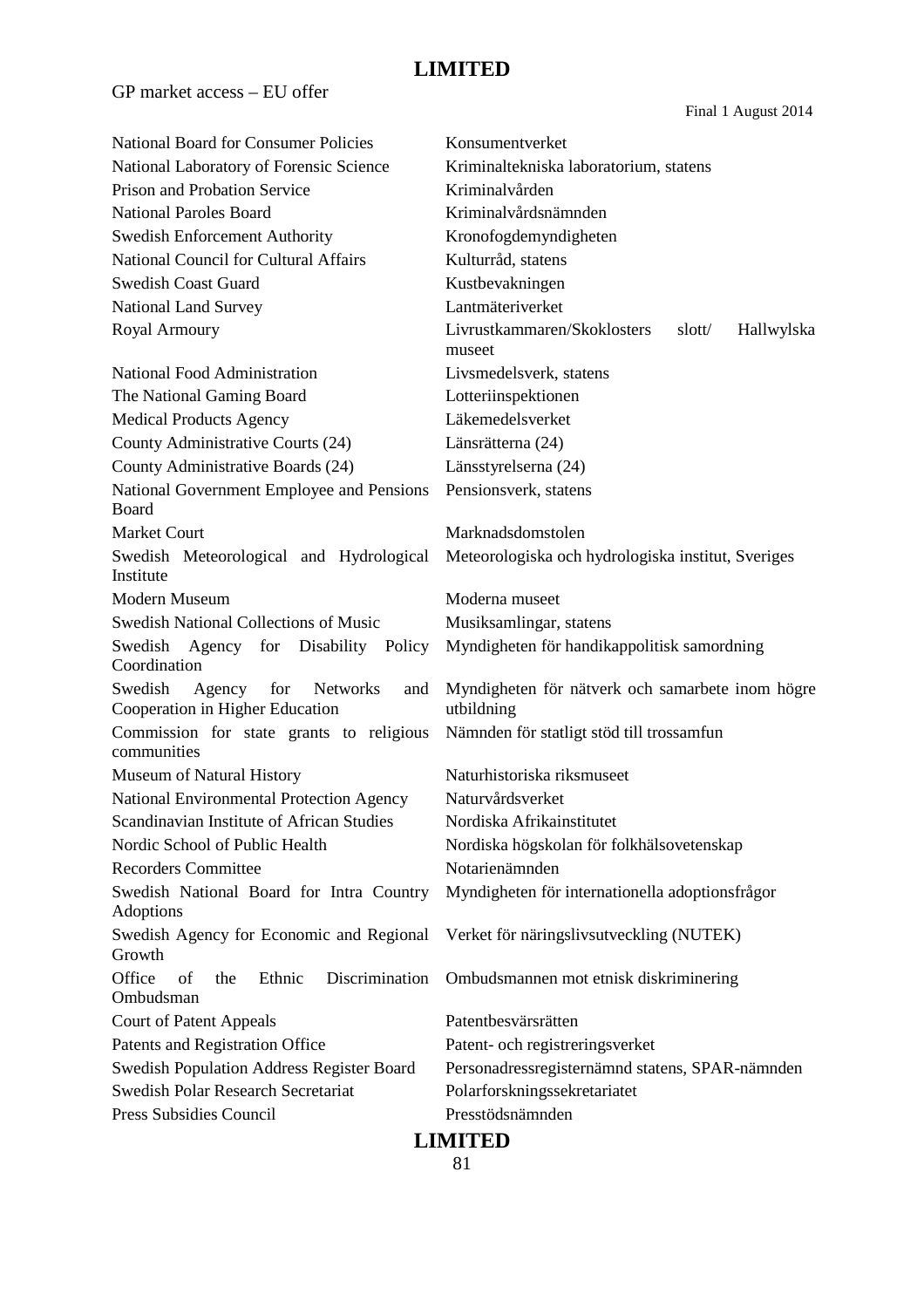GP market access – EU offer

Final 1 August 2014

| The Council of the European Social Fund in Rådet för Europeiska socialfonden i Sverige<br>Sweden |                                                                      |
|--------------------------------------------------------------------------------------------------|----------------------------------------------------------------------|
| The Swedish Radio and TV Authority                                                               | Radio- och TV-verket                                                 |
| <b>Government Offices</b>                                                                        | Regeringskansliet                                                    |
| Supreme Administrative Court                                                                     | Regeringsrätten                                                      |
| <b>Central Board of National Antiquities</b>                                                     | Riksantikvarieämbetet                                                |
| <b>National Archives</b>                                                                         | Riksarkivet                                                          |
| <b>Bank of Sweden</b>                                                                            | Riksbanken                                                           |
| Parliamentary Administrative Office                                                              | Riksdagsförvaltningen                                                |
| The Parliamentary Ombudsmen                                                                      | Riksdagens ombudsmän, JO                                             |
| The Parliamentary Auditors                                                                       | Riksdagens revisorer                                                 |
| <b>National Debt Office</b>                                                                      | Riksgäldskontoret                                                    |
| <b>National Police Board</b>                                                                     | Rikspolisstyrelsen                                                   |
| <b>National Audit Bureau</b>                                                                     | Riksrevisionen                                                       |
| <b>Travelling Exhibitions Service</b>                                                            | Riksutställningar, Stiftelsen                                        |
| <b>National Space Board</b>                                                                      | Rymdstyrelsen                                                        |
| Swedish Council for Working Life and Social<br>Research                                          | Forskningsrådet för arbetsliv och socialvetenskap                    |
| <b>National Rescue Services Board</b>                                                            | Räddningsverk, statens                                               |
| Regional Legal-aid Authority                                                                     | Rättshjälpsmyndigheten                                               |
| National Board of Forensic Medicine                                                              | Rättsmedicinalverket                                                 |
| Sami (Lapp) School Board                                                                         | Sameskolstyrelsen och sameskolor                                     |
| Sami (Lapp) Schools                                                                              |                                                                      |
| <b>National Maritime Administration</b>                                                          | Sjöfartsverket                                                       |
| <b>National Maritime Museums</b>                                                                 | Maritima museer, statens                                             |
| Swedish Commission<br>Security<br>on<br>and<br><b>Integrity Protection</b>                       | Säkerhets- och intregritetsskyddsnämnden                             |
| Swedish Tax Agency                                                                               | Skatteverket                                                         |
| National Board of Forestry                                                                       | Skogsstyrelsen                                                       |
| National Agency for Education                                                                    | Skolverk, statens                                                    |
| Swedish Institute for Infectious Disease<br>Control                                              | Smittskyddsinstitutet                                                |
| National Board of Health and Welfare                                                             | Socialstyrelsen                                                      |
| National Inspectorate of Explosives<br>and<br>Flammables                                         | Sprängämnesinspektionen                                              |
| <b>Statistics Sweden</b>                                                                         | Statistiska centralbyrån                                             |
| <b>Agency for Administrative Development</b>                                                     | Statskontoret                                                        |
| <b>Swedish Radiation Safety Authority</b>                                                        | Strålsäkerhetsmyndigheten                                            |
| International<br>Swedish<br>Development<br><b>Cooperation Authority</b>                          | Styrelsen för internationellt utvecklings- samarbete,<br><b>SIDA</b> |
| National Board of Psychological Defence and<br><b>Conformity Assessment</b>                      | Styrelsen för psykologiskt försvar                                   |
| Swedish Board for Accreditation                                                                  | Styrelsen för ackreditering och teknisk kontroll                     |

### **LIMITED**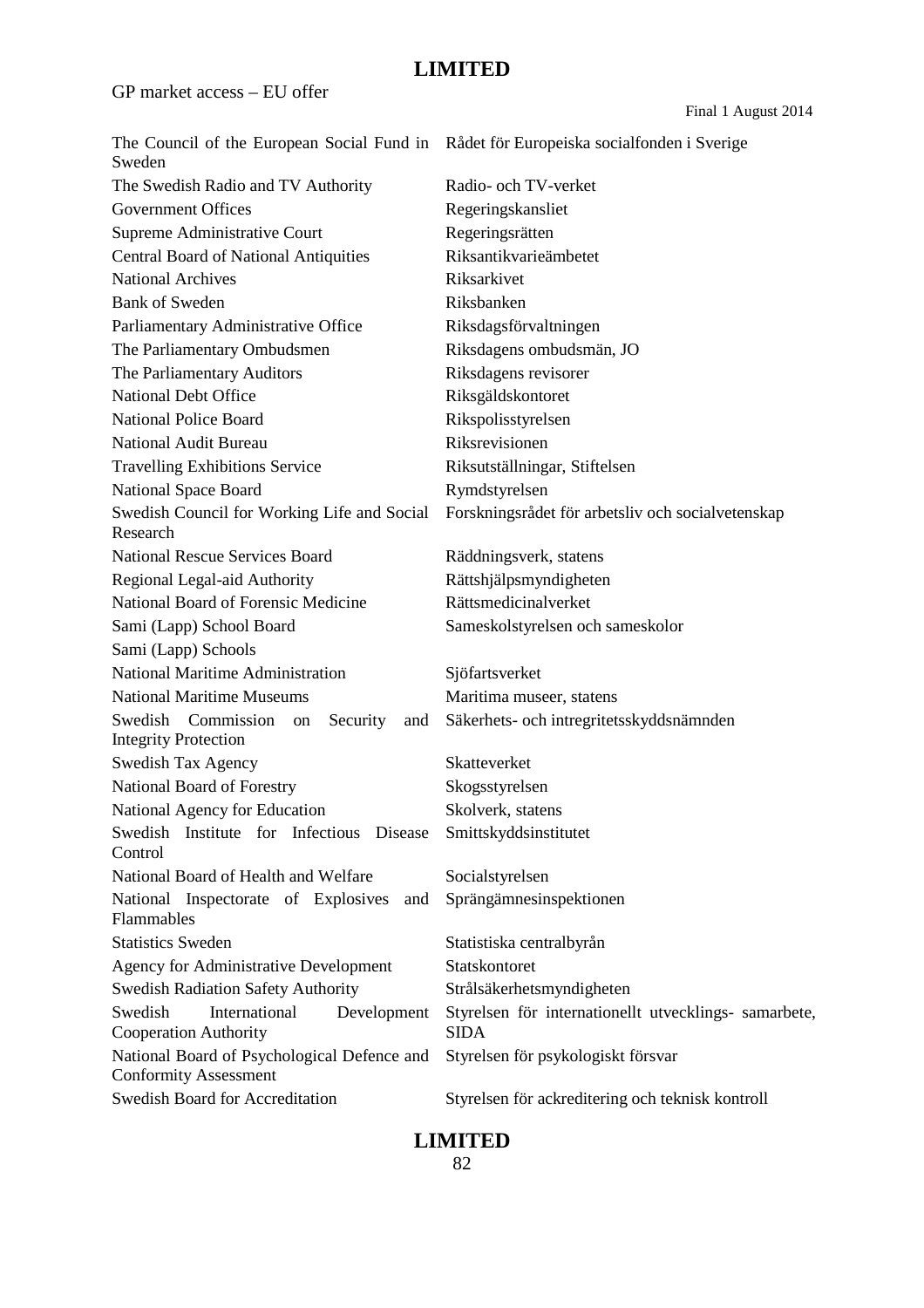GP market access – EU offer

Final 1 August 2014

| Swedish Institute                                      | Svenska Institutet, stiftelsen                |
|--------------------------------------------------------|-----------------------------------------------|
| Library of Talking Books and Braille                   | Talboks- och punktskriftsbiblioteket          |
| Publications                                           |                                               |
| District and City Courts (97)                          | Tingsrätterna (97)                            |
| <b>Judges Nomination Proposal Committee</b>            | Tjänsteförslagsnämnden för domstolsväsendet   |
| <b>Armed Forces' Enrolment Board</b>                   | Totalförsvarets pliktverk                     |
| <b>Swedish Defence Research Agency</b>                 | Totalförsvarets forskningsinstitut            |
| <b>Swedish Board of Customs</b>                        | Tullverket                                    |
| <b>Swedish Tourist Authority</b>                       | Turistdelegationen                            |
| The National Board of Youth Affairs                    | Ungdomsstyrelsen                              |
| Universities and University Colleges                   | Universitet och högskolor                     |
| Aliens Appeals Board                                   | Utlänningsnämnden                             |
| National Seed Testing and Certification                | Utsädeskontroll, statens                      |
| Institute                                              |                                               |
| <b>Swedish National Road Administration</b>            | Vägverket                                     |
| National Water Supply and Sewage Tribunal              | Vatten- och avloppsnämnd, statens             |
| National Agency for Higher Education                   | Verket för högskoleservice (VHS)              |
| Swedish Agency for Economic and Regional               | Verket för näringslivsutveckling (NUTEK)      |
| Development                                            |                                               |
| <b>Swedish Research Council</b>                        | Vetenskapsrådet'                              |
| National Veterinary Institute                          | Veterinärmedicinska anstalt, statens          |
| National<br>Swedish<br>Road<br>and<br><b>Transport</b> | Väg- och transportforskningsinstitut, statens |
| <b>Research Institute</b>                              |                                               |
| National Plant Variety Board                           | Växtsortnämnd, statens                        |
| <b>Swedish Prosecution Authority</b>                   | Åklagarmyndigheten                            |
| Swedish Emergency Management Agency                    | Krisberedskapsmyndigheten                     |
| Board of Appeals of the Manna Mission                  | Överklagandenämnden för nämndemannauppdrag    |
|                                                        |                                               |

#### **UNITED KINGDOM**

Cabinet Office Office of the Parliamentary Counsel Central Office of Information Charity Commission Crown Estate Commissioners (Vote Expenditure Only) Crown Prosecution Service Department for Business, Enterprise and Regulatory Reform Competition Commission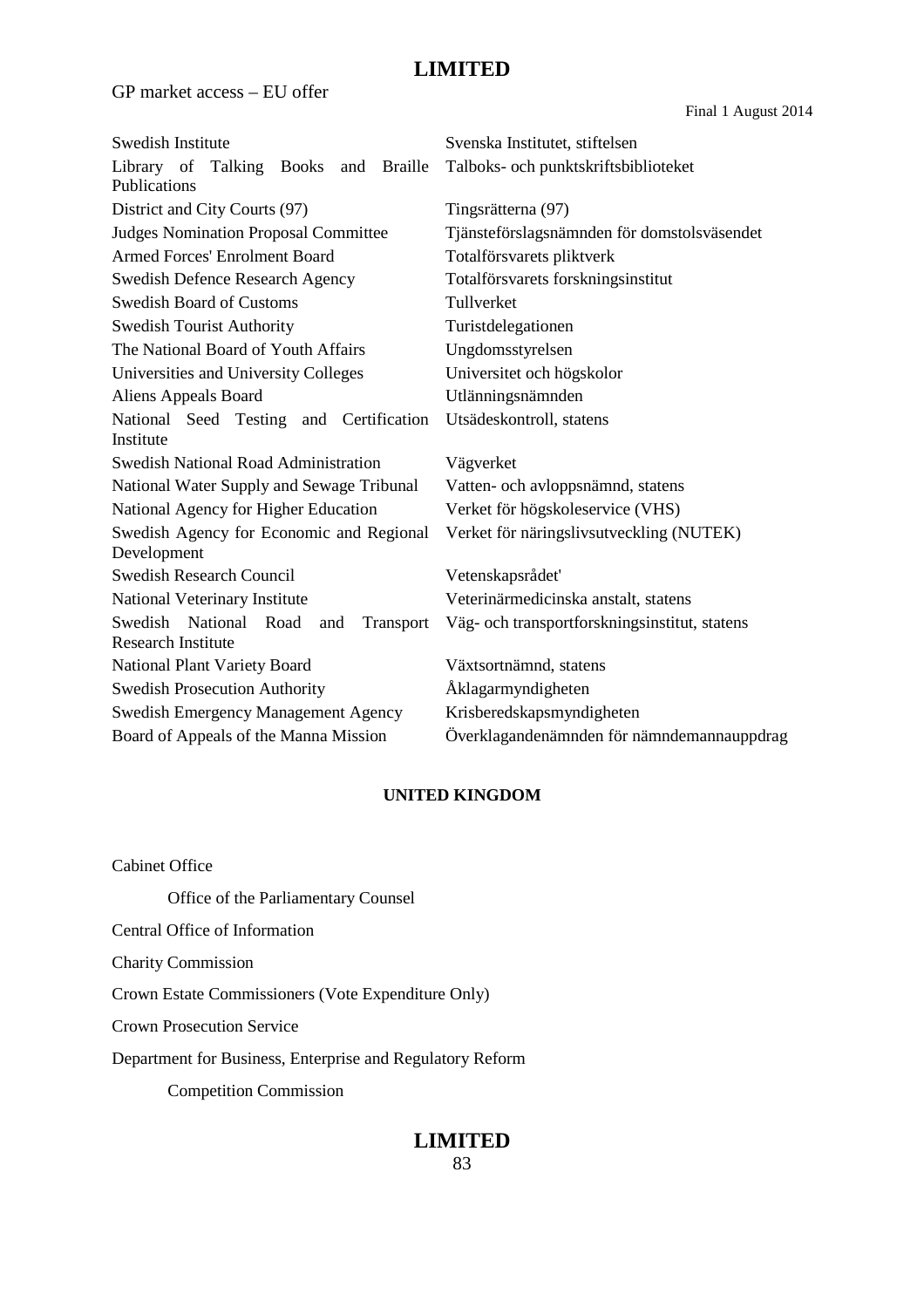GP market access – EU offer Final 1 August 2014 Gas and Electricity Consumers' Council Office of Manpower Economics Department for Children, Schools and Families Department of Communities and Local Government Rent Assessment Panels Department for Culture, Media and Sport British Library British Museum Commission for Architecture and the Built Environment The Gambling Commission Historic Buildings and Monuments Commission for England (English Heritage) Imperial War Museum Museums, Libraries and Archives Council National Gallery National Maritime Museum National Portrait Gallery Natural History Museum Science Museum Tate Gallery Victoria and Albert Museum Wallace Collection Department for Environment, Food and Rural Affairs Agricultural Dwelling House Advisory Committees Agricultural Land Tribunals Agricultural Wages Board and Committees Cattle Breeding Centre Countryside Agency Plant Variety Rights Office Royal Botanic Gardens, Kew Royal Commission on Environmental Pollution Department of Health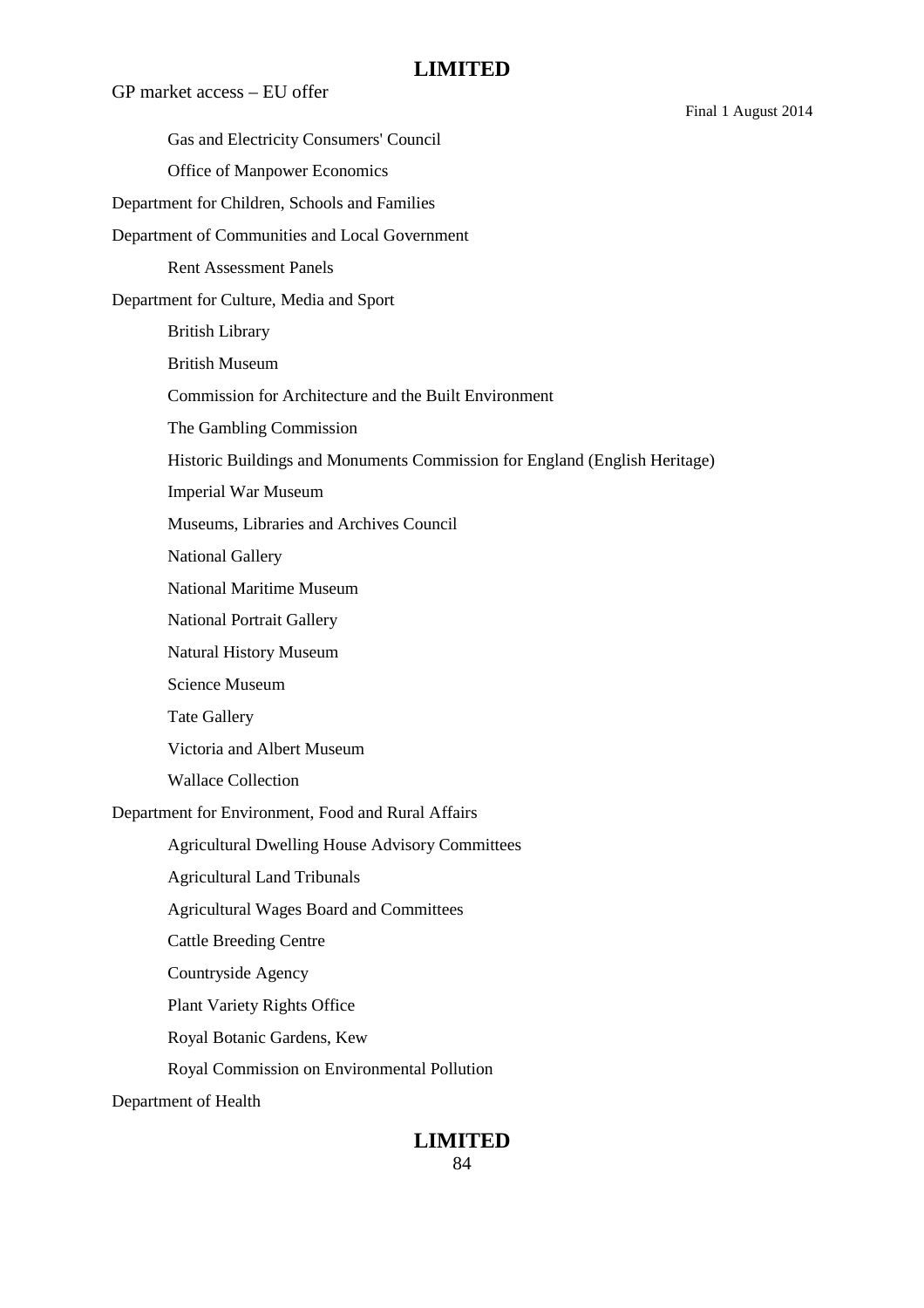GP market access – EU offer Dental Practice Board National Health Service Strategic Health Authorities NHS Trusts Prescription Pricing Authority Department for Innovation, Universities and Skills Higher Education Funding Council for England National Weights and Measures Laboratory Patent Office Department for International Development Department of the Procurator General and Treasury Solicitor Legal Secretariat to the Law Officers Department for Transport Maritime and Coastguard Agency Department for Work and Pensions Disability Living Allowance Advisory Board Independent Tribunal Service Medical Boards and Examining Medical Officers (War Pensions) Occupational Pensions Regulatory Authority Regional Medical Service Social Security Advisory Committee Export Credits Guarantee Department Foreign and Commonwealth Office Wilton Park Conference Centre Government Actuary's Department Government Communications Headquarters Home Office HM Inspectorate of Constabulary House of Commons House of Lords Ministry of Defence Defence Equipment & Support

# **LIMITED**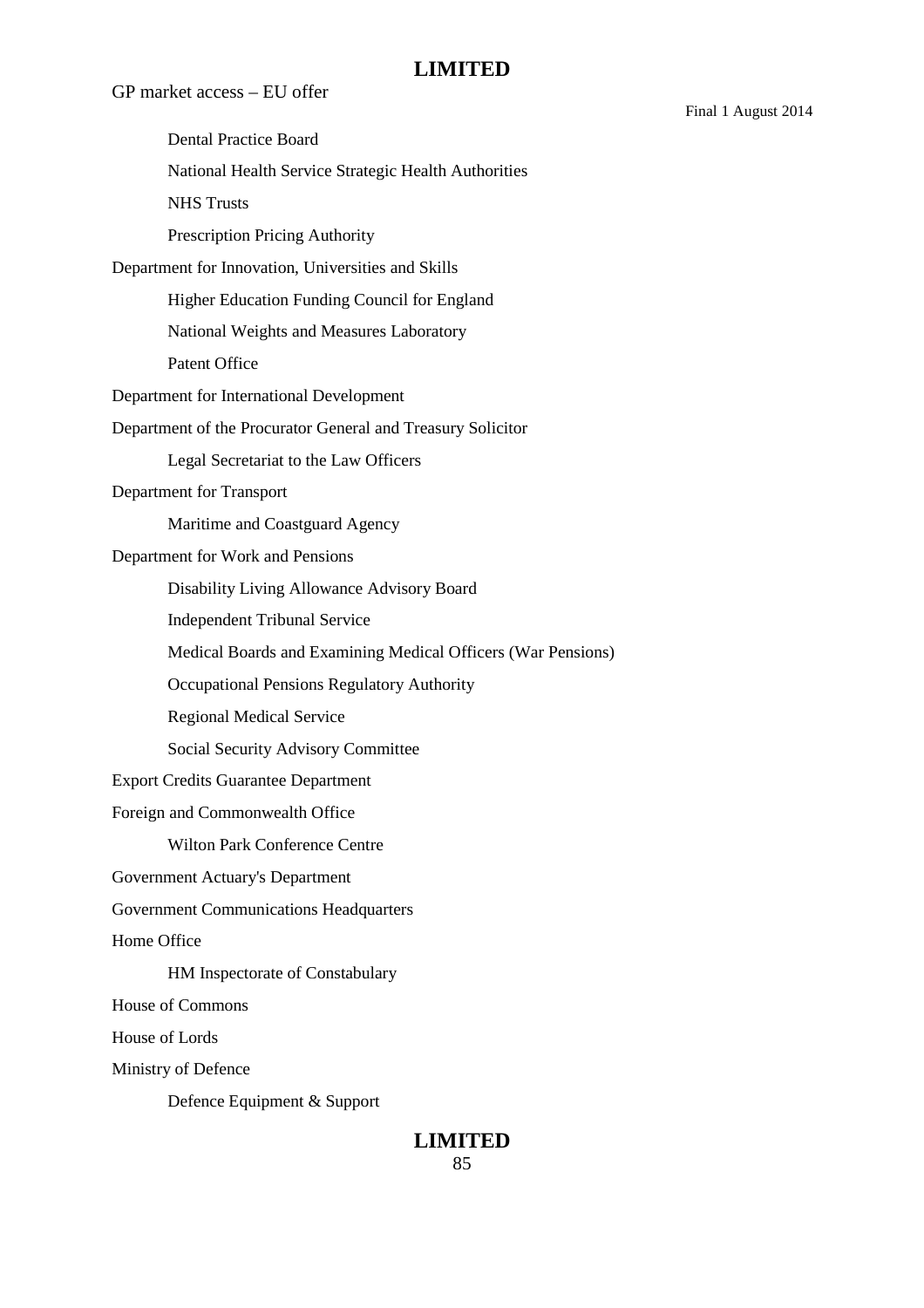GP market access – EU offer

Meteorological Office Ministry of Justice Boundary Commission for England Combined Tax Tribunal Council on Tribunals Court of Appeal - Criminal Employment Appeals Tribunal Employment Tribunals HMCS Regions, Crown, County and Combined Courts (England and Wales) Immigration Appellate Authorities Immigration Adjudicators Immigration Appeals Tribunal Lands Tribunal Law Commission Legal Aid Fund (England and Wales) Office of the Social Security Commissioners Parole Board and Local Review Committees Pensions Appeal Tribunals Public Trust Office Supreme Court Group (England and Wales) Transport Tribunal The National Archives National Audit Office National Savings and Investments National School of Government Northern Ireland Assembly Commission Northern Ireland Court Service Coroners Courts County Courts Court of Appeal and High Court of Justice in Northern Ireland Crown Court

## **LIMITED**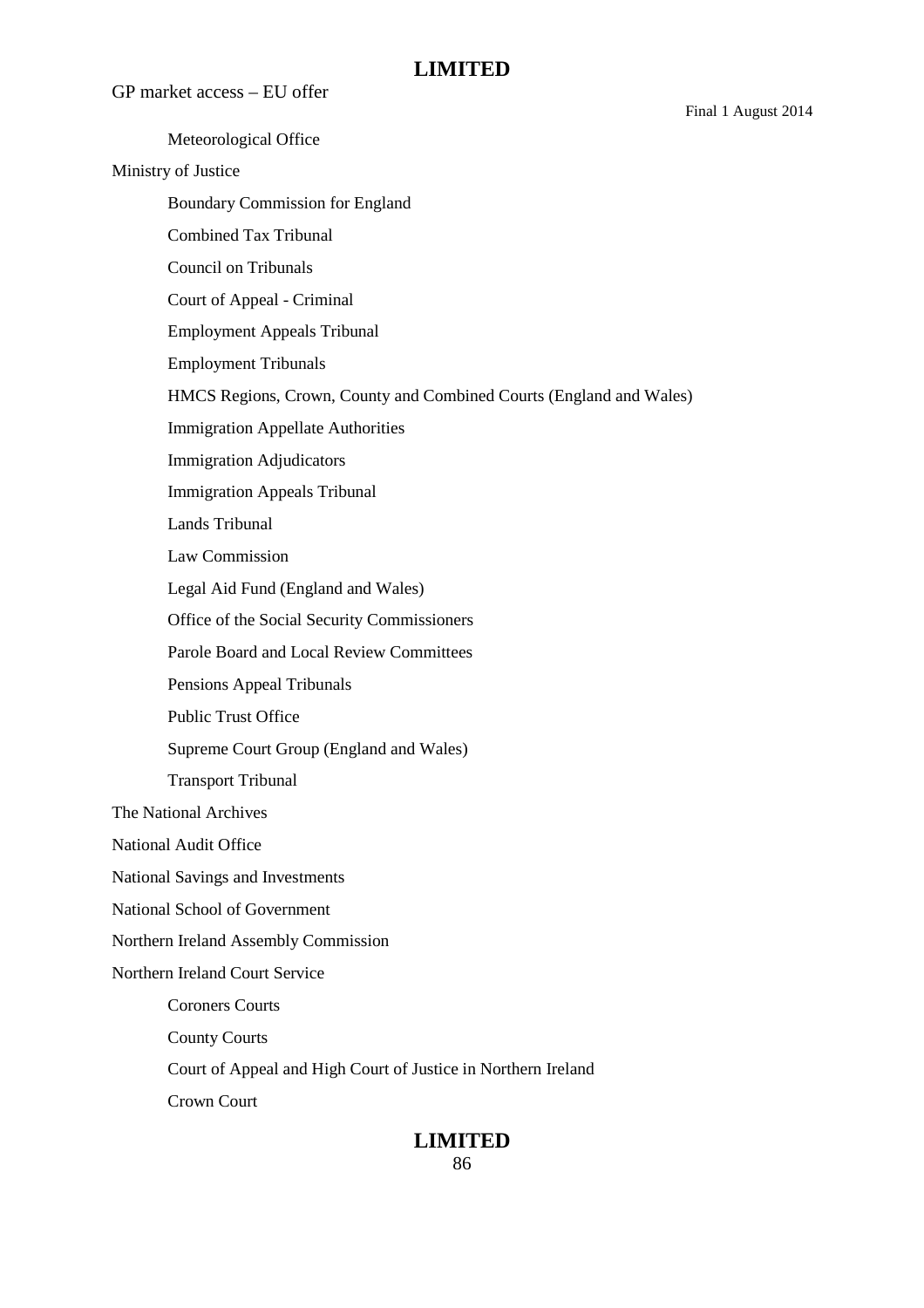GP market access – EU offer Enforcement of Judgements Office Legal Aid Fund Magistrates' Courts Pensions Appeals Tribunals Northern Ireland, Department for Employment and Learning Northern Ireland, Department for Regional Development Northern Ireland, Department for Social Development Northern Ireland, Department of Agriculture and Rural Development Northern Ireland, Department of Culture, Arts and Leisure Northern Ireland, Department of Education Northern Ireland, Department of Enterprise, Trade and Investment Northern Ireland, Department of the Environment Northern Ireland, Department of Finance and Personnel Northern Ireland, Department of Health, Social Services and Public Safety Northern Ireland, Office of the First Minister and Deputy First Minister Northern Ireland Office Crown Solicitor's Office Department of the Director of Public Prosecutions for Northern Ireland Forensic Science Laboratory of Northern Ireland Office of the Chief Electoral Officer for Northern Ireland Police Service of Northern Ireland Probation Board for Northern Ireland State Pathologist Service Office of Fair Trading Office for National Statistics National Health Service Central Register Office of the Parliamentary Commissioner for Administration and Health Service Commissioners Paymaster General's Office Postal Business of the Post Office Privy Council Office Public Record Office

#### **LIMITED** 87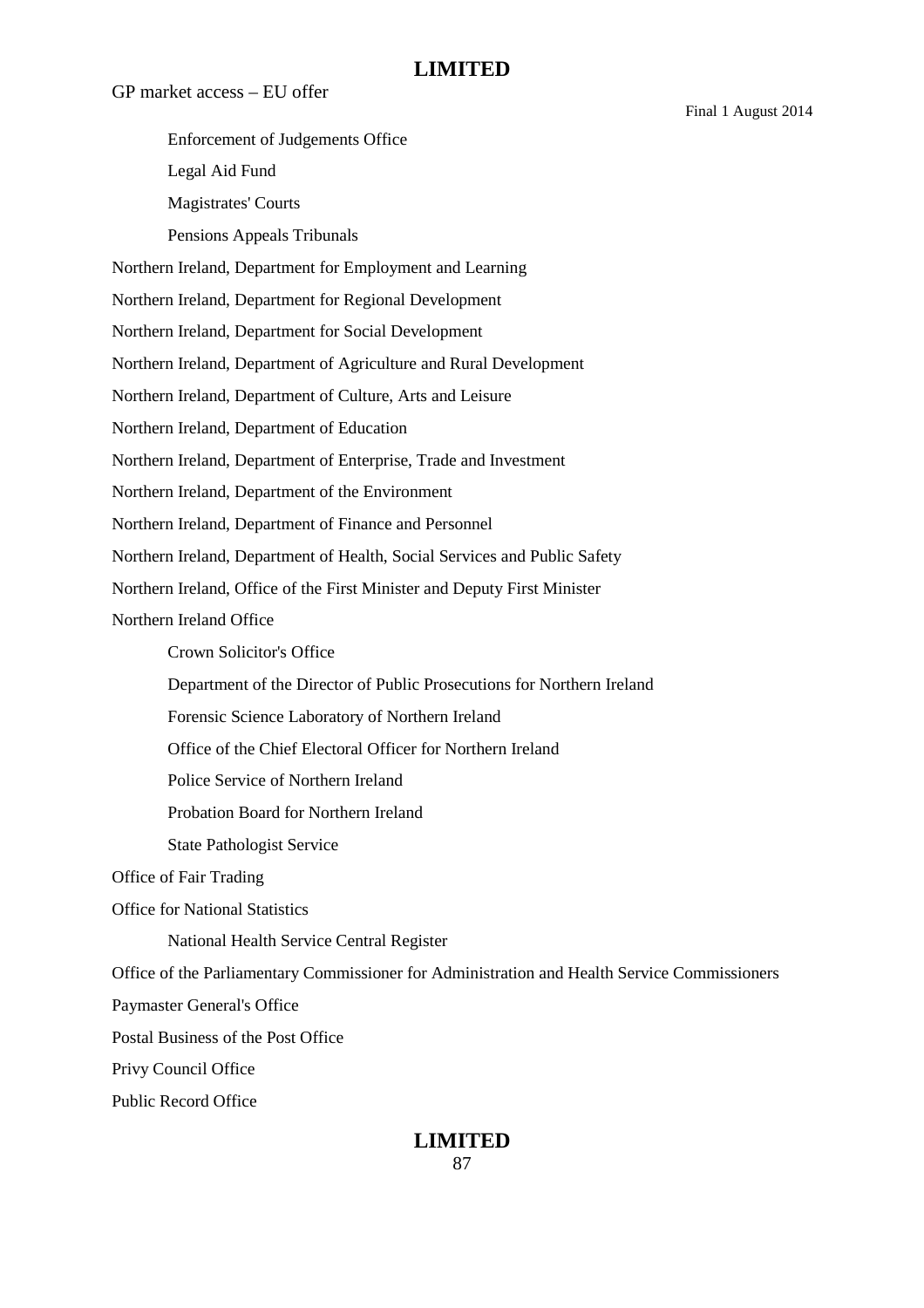GP market access – EU offer

HM Revenue and Customs

The Revenue and Customs Prosecutions Office

Royal Hospital, Chelsea

Royal Mint

Rural Payments Agency

Scotland, Auditor-General

Scotland, Crown Office and Procurator Fiscal Service

Scotland, General Register Office

Scotland, Queen's and Lord Treasurer's Remembrancer

Scotland, Registers of Scotland

The Scotland Office

The Scottish Ministers

Architecture and Design Scotland

Crofters Commission

Deer Commission for Scotland

Lands Tribunal for Scotland

National Galleries of Scotland

National Library of Scotland

National Museums of Scotland

Royal Botanic Garden, Edinburgh

Royal Commission on the Ancient and Historical Monuments of Scotland

Scottish Further and Higher Education Funding Council

Scottish Law Commission

Community Health Partnerships

Special Health Boards

Health Boards

The Office of the Accountant of Court

High Court of Justiciary

Court of Session

HM Inspectorate of Constabulary

Parole Board for Scotland

#### **LIMITED** 88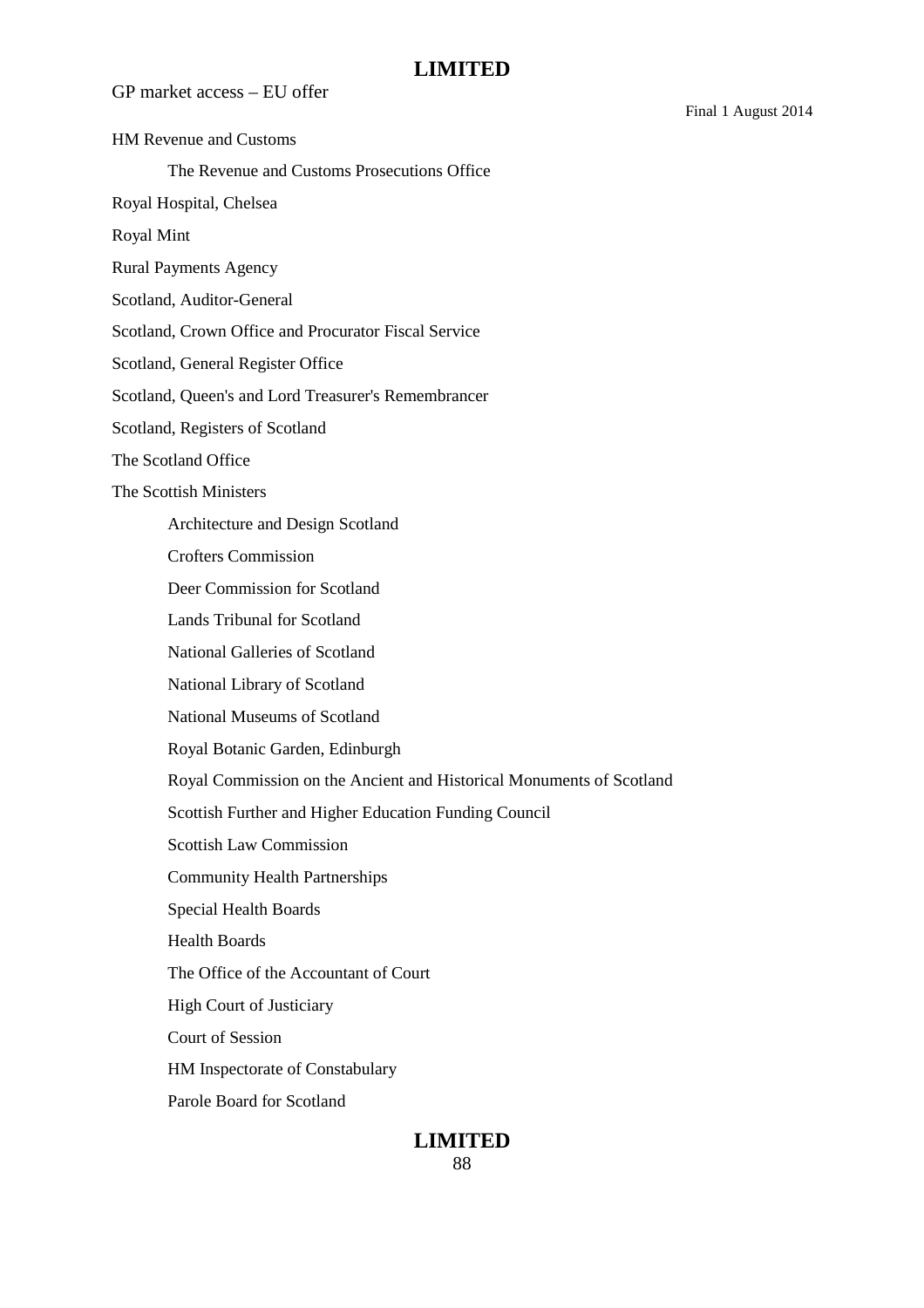Final 1 August 2014

GP market access – EU offer

Pensions Appeal Tribunals Scottish Land Court Sheriff Courts Scottish Police Services Authority Office of the Social Security Commissioners The Private Rented Housing Panel and Private Rented Housing Committees Keeper of the Records of Scotland The Scottish Parliamentary Body Corporate HM Treasury Office of Government Commerce United Kingdom Debt Management Office The Wales Office (Office of the Secretary of State for Wales) The Welsh Ministers Higher Education Funding Council for Wales Local Government Boundary Commission for Wales The Royal Commission on the Ancient and Historical Monuments of Wales Valuation Tribunals (Wales) Welsh National Health Service Trusts and Local Health Boards Welsh Rent Assessment Panels

*(*

#### *Notes to Annex 1*

1. The procurement by procuring entities covered under this annex of good or service components of procurements which are not themselves covered by this Agreement shall not be considered as covered procurement.

2. "Contracting authorities of EU Member States" covers also any subordinated entity of any contracting authority of an EU Member State provided it does not have separate legal personality.

3. As far as procurement by entities in the field of defence and security is concerned, only non-sensitive and non-warlike materials contained in the list attached to Annex 4 are covered.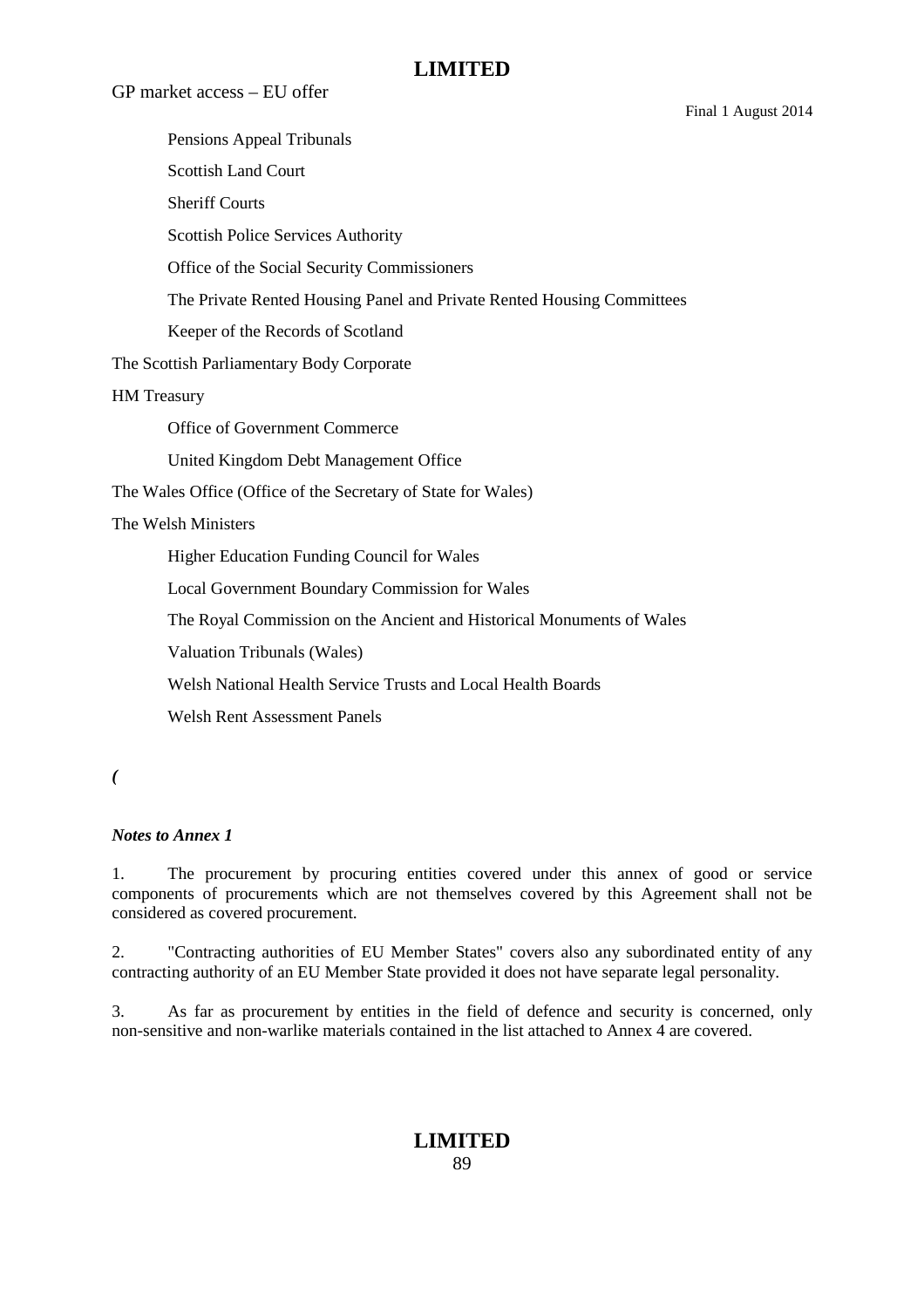#### **ANNEX 2**

#### *Sub central government entities which procure in accordance with the provisions of the Chapter*

#### 1. ALL REGIONAL OR LOCAL CONTRACTING AUTHORITIES

All contracting authorities of the administrative units as defined by Regulation 1059/2003 – NUTS Regulation.<sup>2</sup>

For the purposes of the Agreement, 'Regional contracting authorities' shall be understood as contracting authorities of the administrative units falling under NUTS 1 and 2, as referred to by Regulation 1059/2003 – NUTS Regulation.

For the purposes of the Agreement, 'Local contracting authorities' shall be understood as contracting authorities of the administrative units falling under NUTS 3 and smaller administrative units, as referred to by Regulation 1059/2003 – NUTS Regulation.

**Supplies** Specified in Annex 4 Thresholds SDR 200,000

Services Specified in Annex 5 Thresholds SDR 200,000

**Works** Specified in Annex 6 Thresholds SDR 5,000,0000

#### 2. ALL CONTRACTING AUTHORITIES WHICH ARE BODIES GOVERNED BY PUBLIC LAW AS DEFINED BY EU PROCUREMENT DIRECTIVE

**Supplies** 

Specified in Annex 4

Thresholds for hospitals, schools, universities, and entities providing social services (housing, social insurance, day care), that are bodies governed by public law:

SDR 200,000

for other entities: SDR 355,000

Services

Specified in Annex 5

Thresholds for hospitals, schools, universities, and entities providing social services (housing, social insurance, day care), that are bodies governed by public law:

SDR 200,000

<sup>2</sup> Regulation (EC) No 1059/2003 of the European Parliament and of the Council of 26 May 2003 on the establishment of a common classification of territorial units for statistics (**NUTS**) OJ L154 21.06.2003 as last amended by Regulation (EC) N° 1137/2008.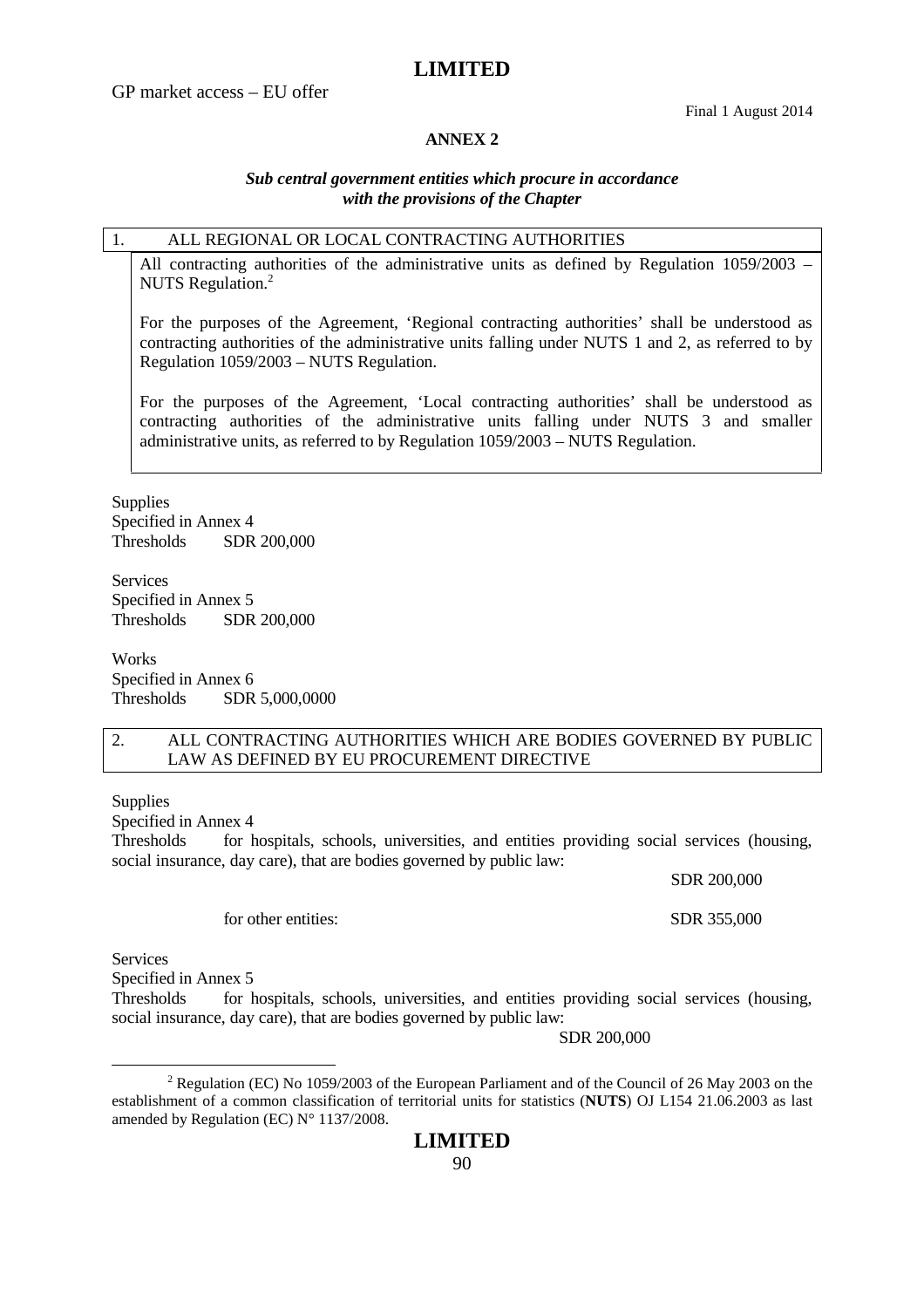GP market access – EU offer

Final 1 August 2014

for other entities: SDR 355,000

Works Specified in Annex 6 Thresholds SDR 5,000,0000

A "body governed by public law" means any body:

- established for the specific purpose of meeting needs in the general interest, not having an industrial or commercial character, and
- having legal personality, and
- financed, for the most part, by the State, or regional or local authorities, or other bodies governed by public law, or subject to management supervision by those bodies, or having an administrative, managerial or supervisory board; more than half of whose members are appointed by the State, regional or local authorities or by other bodies governed by public law.

#### *Notes to Annex 2*

- 1. The procurement by procuring entities covered under this annex of good or service components of procurement which are not themselves covered by this Agreement shall not be considered as covered procurement.
- 2. The EU stands ready to cover easily identifiable categories of bodies governed by public law in annex 2 (active in areas such as: social services, libraries, …) under a lower threshold (200K SDR) if Canada demonstrates that the same threshold applies to the same types of entities in Canada.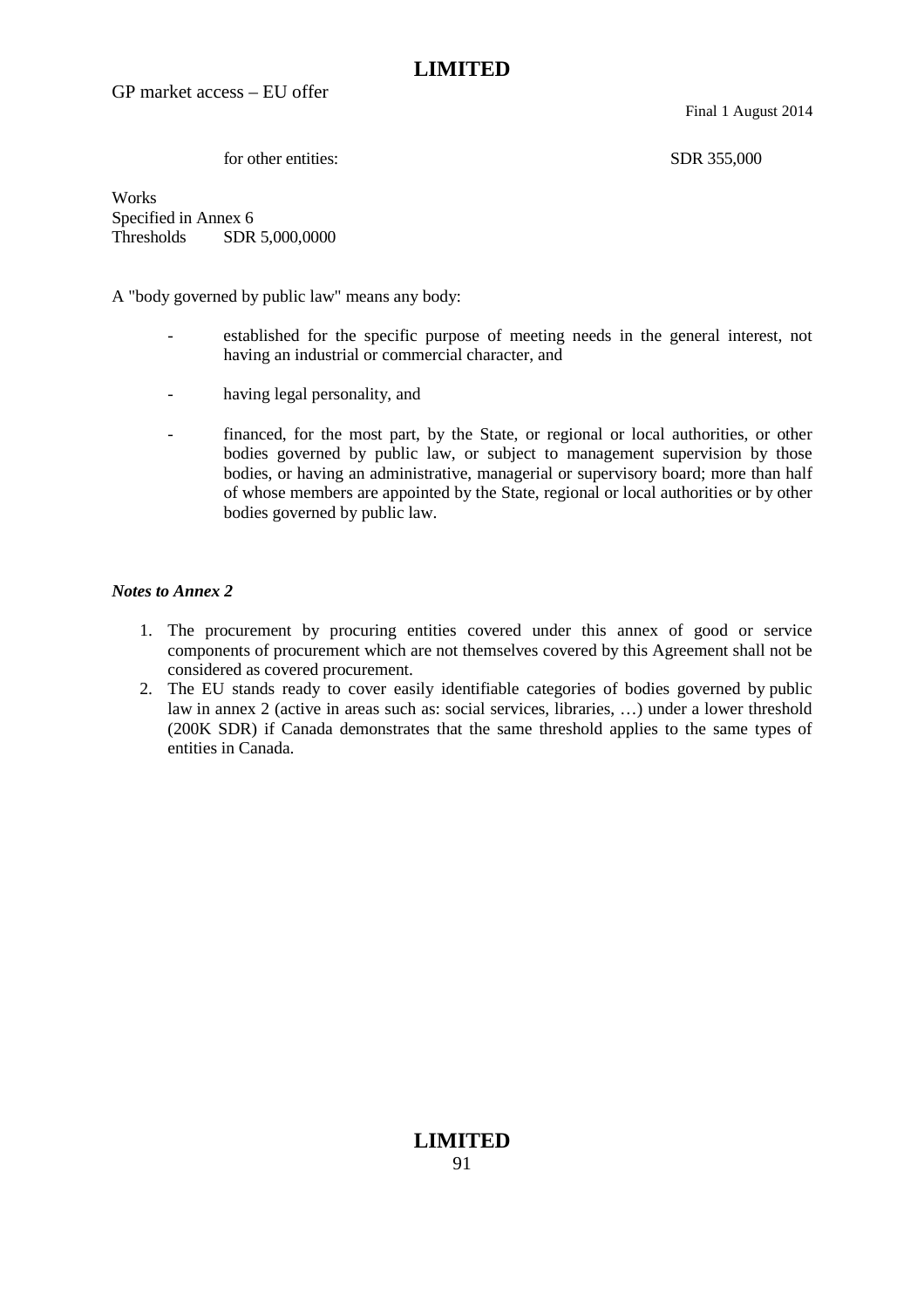GP market access – EU offer

Final 1 August 2014

#### **ANNEX 3**

#### *Utilities which procure in accordance with the provisions of this Chapter*

Supplies Specified in Annex 4 Thresholds SDR 400,000

Services Specified in Annex 5 Thresholds SDR 400,000

Works Specified in Annex 6 Thresholds SDR 5,000,000

All contracting entities whose procurement is covered by the EU utilities directive which are contracting authorities (e.g. those covered under Annex 1 and Annex 2) or public undertakings<sup>3</sup> and which have as one of their activities any of those referred to below or any combination thereof:

- (a) the provision or operation of fixed networks intended to provide a service to the public in connection with the production, transport or distribution of drinking water or the supply of drinking water to such networks; $4$
- (b) the provision or operation of fixed networks intended to provide a service to the public in connection with the production, transport or distribution of electricity, gas, and heat, or the supply of electricity ,gas and heat to such networks;
- $(c)$  the provision or operation of networks<sup>5</sup> providing a service to the public in the field of transport by urban railway, automated systems, tramway, trolley bus, bus or cable<sup>6</sup>;

<sup>&</sup>lt;sup>3</sup> According to the EU utilities directive, a public undertaking is any undertaking over which the contracting authorities may exercise directly or indirectly a dominant influence by virtue of their ownership of it, their financial participation therein, or the rules which govern it.

A dominant influence on the part of the contracting authorities shall be presumed when these authorities, directly or indirectly, in relation to an undertaking:

hold the majority of the undertaking's subscribed capital, or

<sup>-</sup> control the majority of the votes attaching to shares issued by the undertaking, or

can appoint more than half of the undertaking's administrative, management or supervisory body.

<sup>4</sup> For greater certainty, it is noted that if and where such networks include the disposal and treatment of sewage, that part of the operation shall also be covered.

 $<sup>5</sup>$  As regards transport services, a network shall be considered to exist where the service is provided under</sup> operating conditions laid down by a competent authority of an EU Member State, such as conditions on the routes to be served, the capacity to be made available or the frequency of the service.

<sup>&</sup>lt;sup>6</sup> For the procurement of mass transit vehicles, Canadian bidders must be treated no less favourably than EU bidders or other third country bidders. A mass transit vehicle refers to a street car, bus, trolley bus, subway car, light rail car or passenger locomotive for subway or light rail used for public transportation.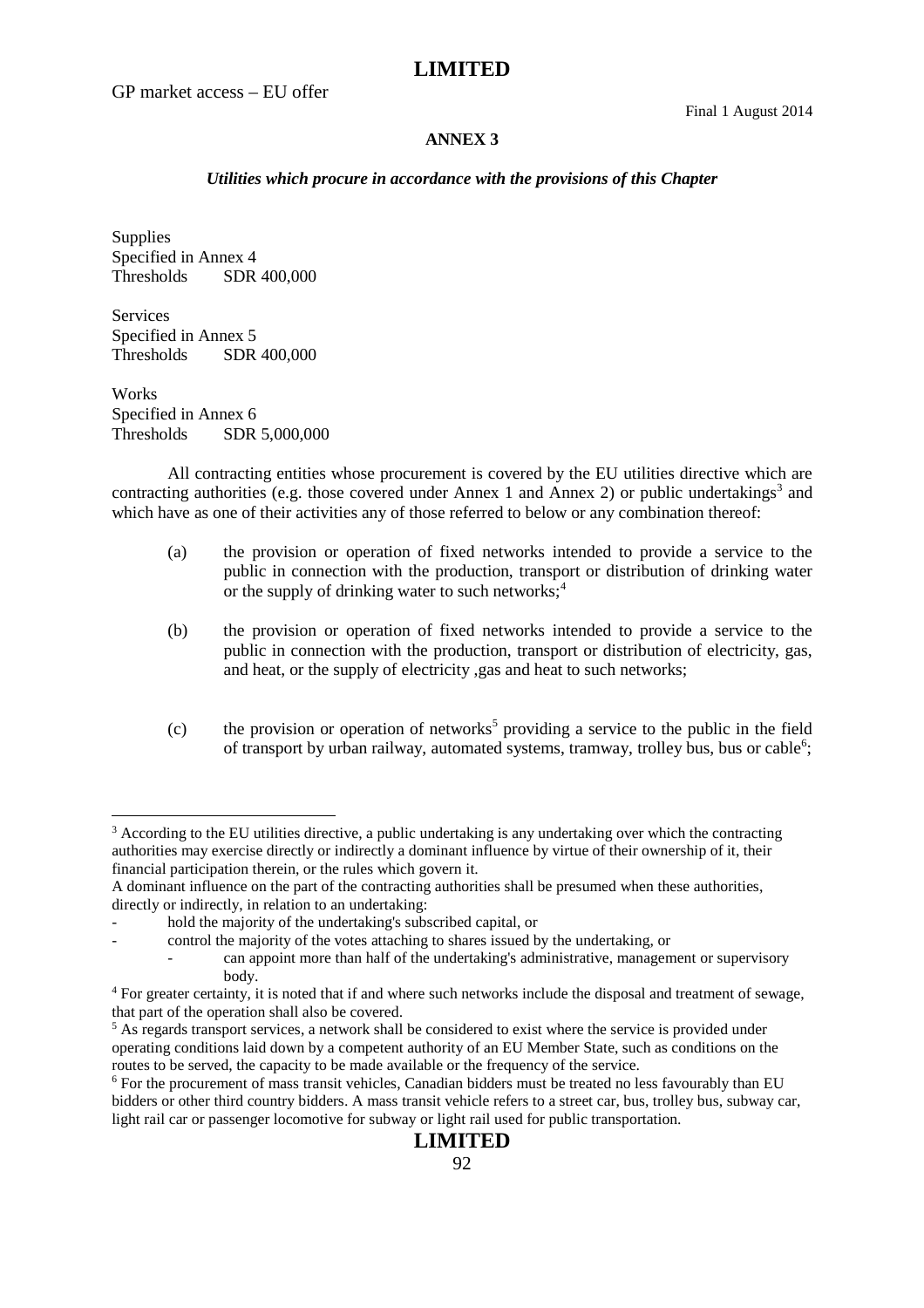GP market access – EU offer

Final 1 August 2014

(d) the provision or operation of networks providing a service to the public in the field of transport by railways.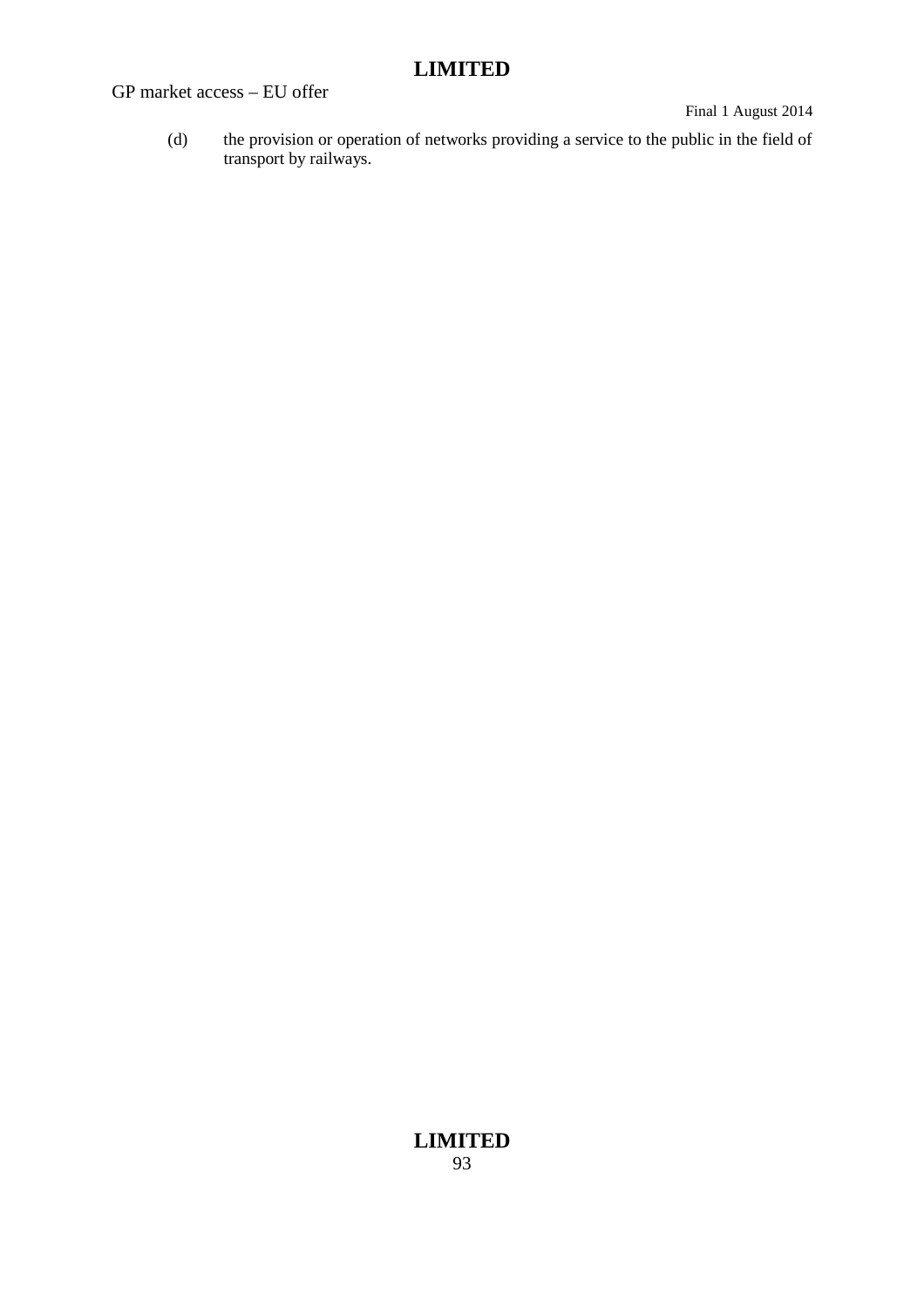### GP market access – EU offer

#### *Notes to Annex 3*

1. Contracts awarded for the pursuit of an activity listed above when exposed to competitive forces in the market concerned are not covered by this Agreement.

2. This Agreement shall not apply to contracts awarded by procuring entities covered under this Annex:

- for the purchase of water and for the supply of energy or of fuels for the production of energy;
- for purposes other than the pursuit of their activities as listed in this Annex or for the pursuit of such activities in a non-EEA country;
- for purposes of re-sale or hire to third parties, provided that the procuring entity enjoys no special or exclusive right to sell or hire the subject of such contracts and other entities are free to sell or hire it under the same conditions as the procuring entity.

3. The supply of drinking water or electricity to networks which provide a service to the public by a procuring entity other than a contracting authority shall not be considered as an activity within the meaning of paragraphs (a) or (b) of this Annex where:

- the production of drinking water or electricity by the entity concerned takes place because its consumption is necessary for carrying out an activity other than that referred to in paragraphs (a) to (d) of this Annex; and
- supply to the public network depends only on the entity's own consumption and has not exceeded 30 per cent of the entity's total production of drinking water or energy, having regard to the average for the preceding three years, including the current year.

4. The supply of gas or heat to networks which provide aservice to the public by a contracting entity other than acontracting authority shall not be considered a relevant activity within the meaning of paragraph (b) where:

- the production of gas or heat by the entity concerned is the unavoidable consequence of carrying out an activity other than those referred to in paragraphs (a) to (d ) of this Annex; and
- supply to the public network is aimed only at the economic exploitation of such production and amounts to not more than 20 % of the entity's turnover having regard to the average for the preceding three years, including the current year.
- 5. I. Provided that the conditions in paragraph II are met, this Agreement shall not apply to contracts awarded:
	- (i) by a procuring entity to an affiliated undertaking<sup>7</sup>, or

<sup>7</sup> "affiliated undertaking" means any undertaking the annual accounts of which are consolidated with those of the procuring entity in accordance with the requirements of Council Directive 83/349/EEC on consolidated accounts, or in case of entities not subject to that Directive, any undertaking over which the procuring entity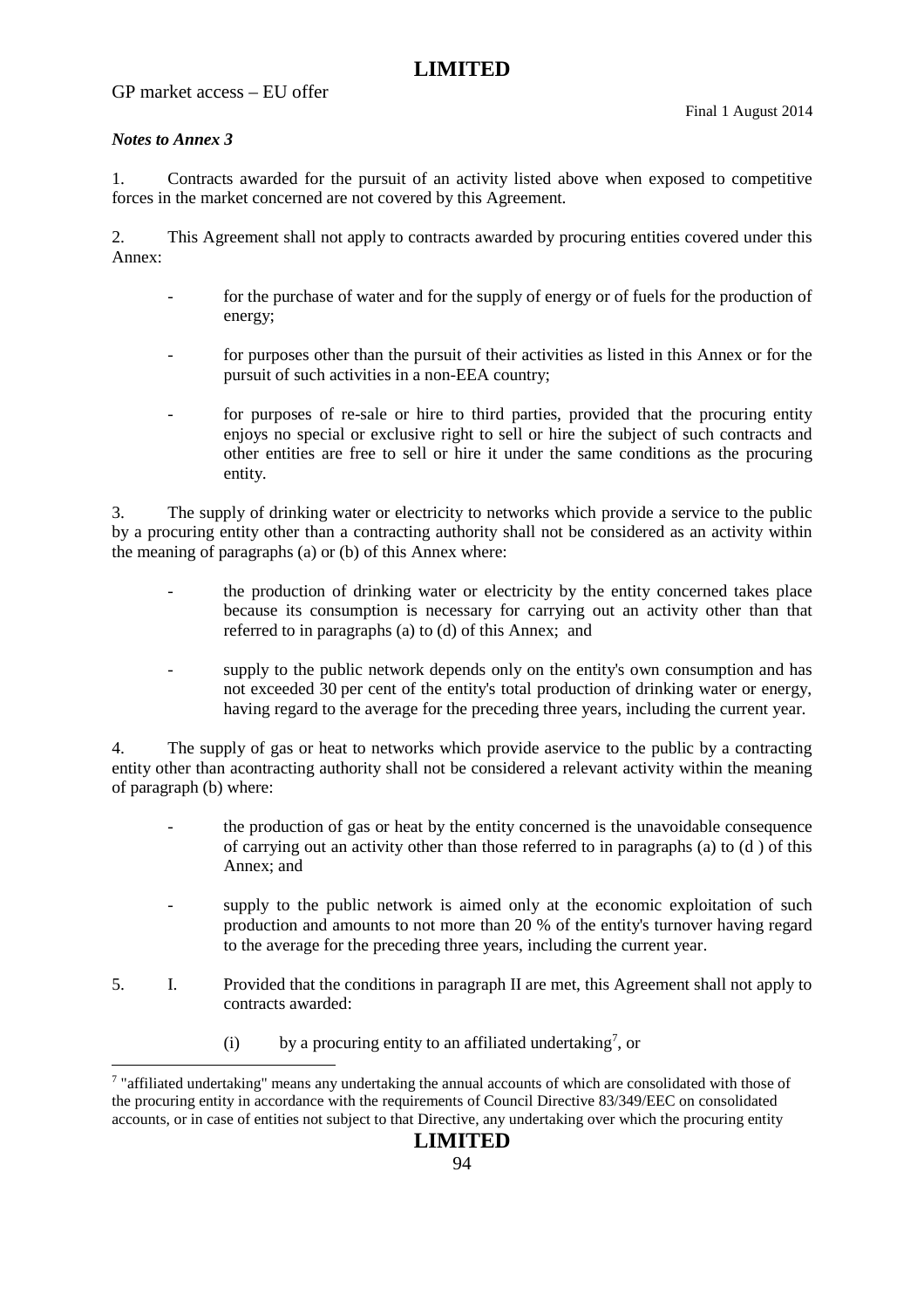- (ii) by a joint venture, formed exclusively by a number of procuring entities for the purpose of carrying out activities within the meaning of paragraphs (a) to (d) of this Annex, to an undertaking which is affiliated with one of these procuring entities.
- II. Paragraph I shall apply to services or supplies contracts provided that at least 80 per cent of the average turnover of the affiliated undertaking with respect to services or supplies for the preceding three years derives respectively from the provision of such services or supplies to undertakings with which it is affiliated.<sup>8</sup>
- 6. This Agreement shall not apply to contracts awarded:
	- (i) by a joint venture, formed exclusively by a number of procuring entities for the purposes of carrying out activities within the meaning of paragraphs (a) to (d) of this Annex, to one of these procuring entities, or
	- (ii) by a procuring entity to such a joint venture of which it forms part, provided that the joint venture has been set up to carry out the activity concerned over a period of at least three years and the instrument setting up the joint venture stipulates that the procuring entities, which form it, will be part thereof for at least the same period.
- 7. This Agreement shall not apply to procurements by procuring entities covered by this annex for the purpose of activities relating to the exploitation of a geographical area for the purpose of exploring for, or extracting of, oil, gas, coal or other solid fuels.

may exercise, directly or indirectly, a dominant influence, or which may exercise a dominant influence over the procuring entity, or which, in common with the procuring entity, is subject to the dominant influence of another undertaking by virtue of ownership, financial participation, or the rules which govern it.

<sup>8</sup> When, because of the date on which an affiliated undertaking was created or commenced activities, the turnover is not available for the preceding three years, it will be sufficient for that undertaking to show that the turnover referred to in this paragraph is credible, in particular by means of business projections.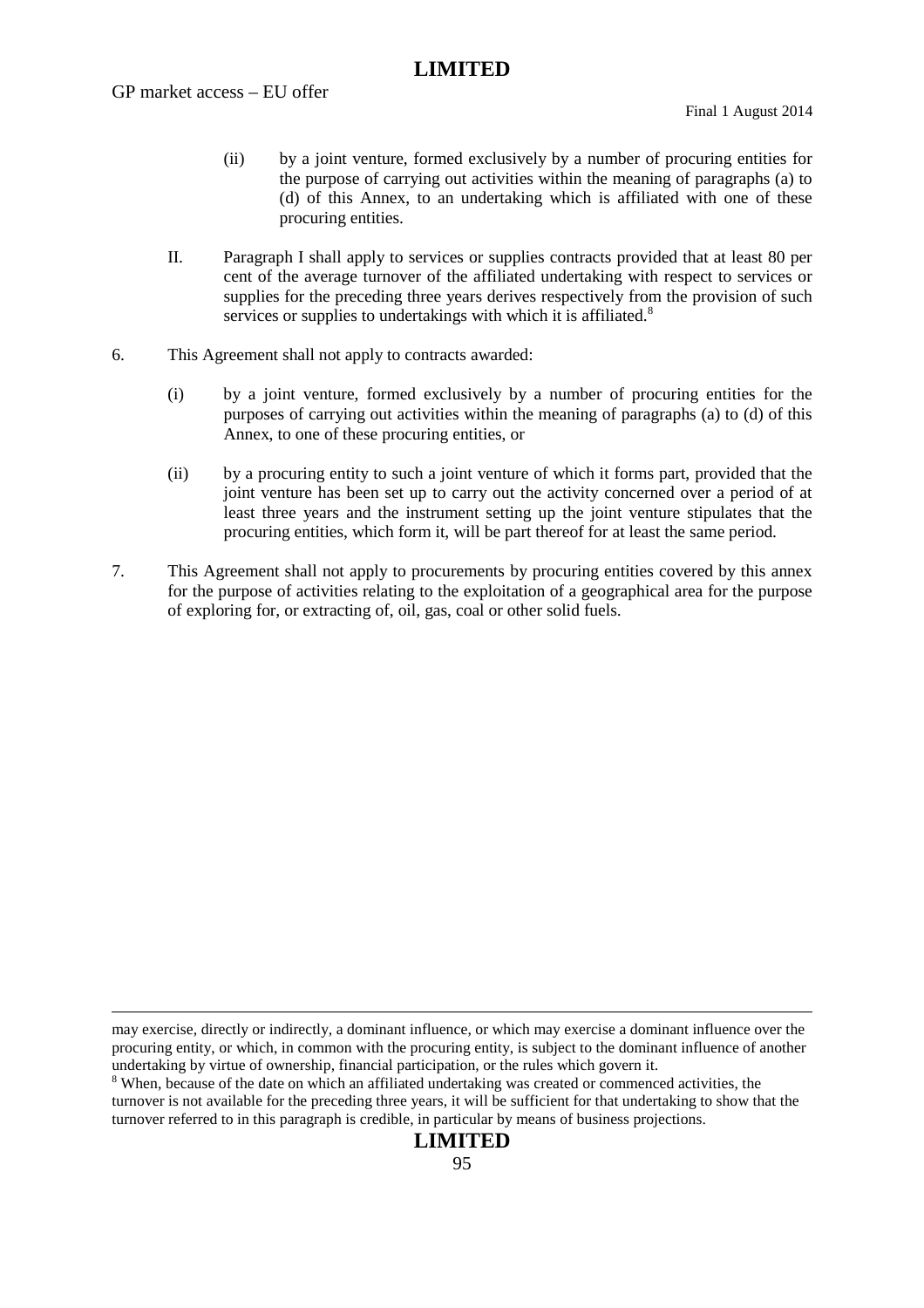GP market access – EU offer

#### **ANNEX 4**

#### *Goods*

1. This Agreement will apply to the procurement of all goods procured by the entities listed in Annex 1 through 3, unless otherwise specified in this Agreement.

2. This Agreement covers only the supplies and equipment that are described in the Chapters of the Combined Nomenclature (CN) specified below and that are purchased by Ministries of Defence in Belgium, Bulgaria, Czech Republic, Denmark, Germany, Estonia, Greece, Spain, France, Ireland, Italy, Cyprus, Latvia, Lithuania, Luxembourg, Hungary, Malta, the Netherlands, Austria, Poland, Portugal, Romania, Slovenia, Slovakia, Finland, Sweden and the United Kingdom that are covered by the Agreement:

| Chapter 25: | Salt, sulphur, earths and stone, plastering materials, lime and cement                                                                                                                                                                |
|-------------|---------------------------------------------------------------------------------------------------------------------------------------------------------------------------------------------------------------------------------------|
| Chapter 26: | Metallic ores, slag and ash                                                                                                                                                                                                           |
| Chapter 27: | Mineral fuels, mineral oils and products of their distillation, bituminous<br>substances, mineral waxes                                                                                                                               |
|             | except:<br>$ex 27.10$ : special engine fuels                                                                                                                                                                                          |
| Chapter 28: | Inorganic chemicals, organic and inorganic compounds of precious metals, of<br>rare-earth metals, of radio-active elements and isotopes                                                                                               |
|             | except:<br>ex 28.09: explosives<br>ex 28.13: explosives<br>ex 28.14: tear gas<br>ex 28.28: explosives<br>ex 28.32: explosives<br>ex 28.39: explosives<br>ex 28.50: toxic products<br>ex 28.51: toxic products<br>ex 28.54: explosives |
| Chapter 29: | Organic chemicals                                                                                                                                                                                                                     |
|             | except:<br>ex 29.03: explosives<br>ex 29.04: explosives<br>ex 29.07: explosives<br>ex 29.08: explosives<br>$ex 29.11$ : explosives<br>$ex 29.12$ : explosives                                                                         |

ex 29.13: toxic products ex 29.14: toxic products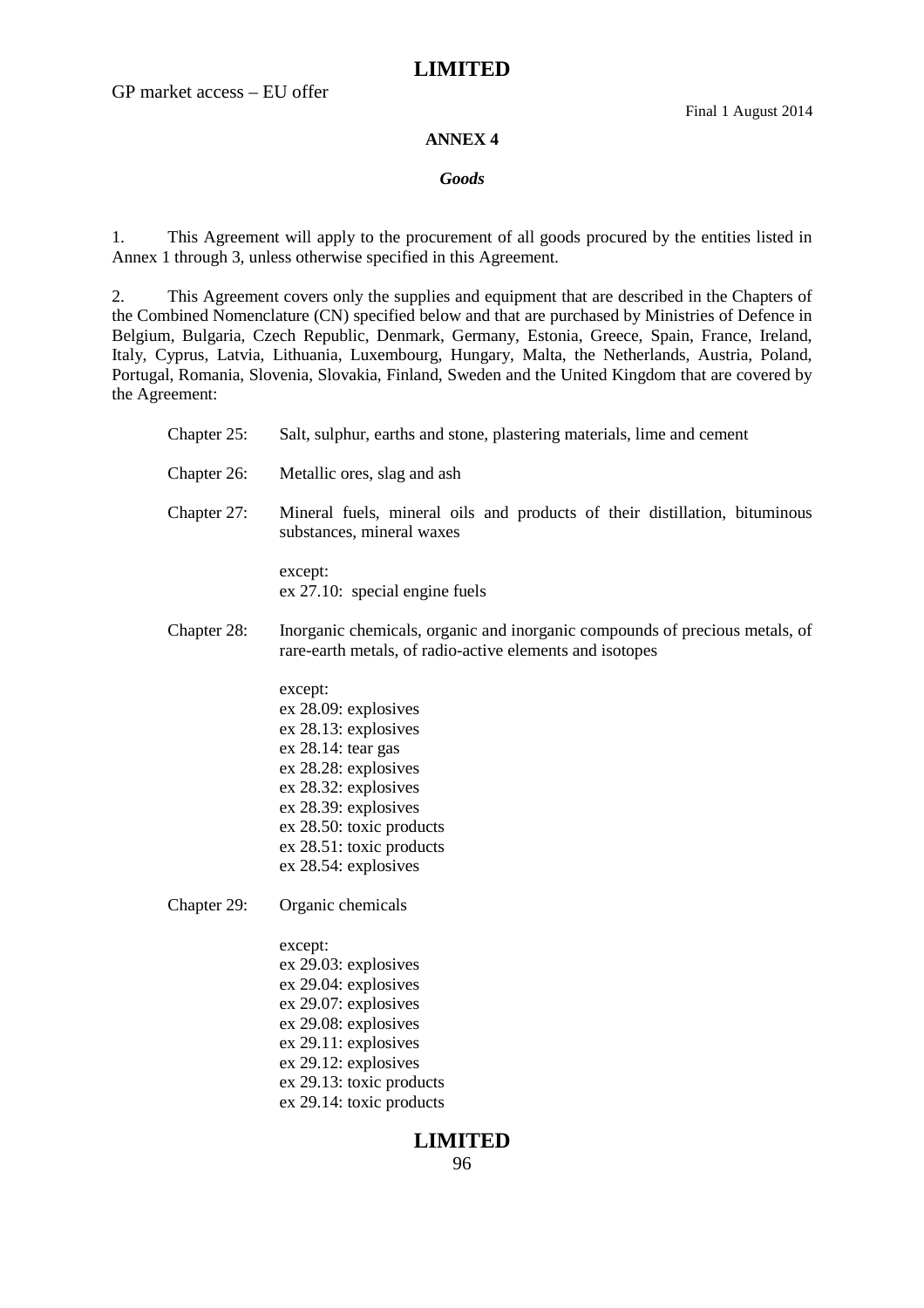Final 1 August 2014

- ex 29.15: toxic products ex 29.21: toxic products ex 29.22: toxic products ex 29.23: toxic products ex 29.26: explosives ex 29.27: toxic products ex 29.29: explosives
- Chapter 30: Pharmaceutical products
- Chapter 31: Fertilizers
- Chapter 32: Tanning and dyeing extracts, tannings and their derivatives, dyes, colours, paints and varnishes, putty, fillers and stoppings, inks
- Chapter 33: Essential oils and resinoids, perfumery, cosmetic or toilet preparations
- Chapter 34: Soap, organic surface-active agents, washing preparations, lubricating preparations, artificial waxes, prepared waxes, polishing and scouring preparations, candles and similar articles, modelling pastes and 'dental waxes'
- Chapter 35: Albuminoidal substances, glues, enzymes
- Chapter 37: Photographic and cinematographic goods
- Chapter 38: Miscellaneous chemical products

except: ex 38.19: toxic products

Chapter 39: Artificial resins and plastic materials, cellulose esters and ethers, articles thereof

> except: ex 39.03: explosives

Chapter 40: Rubber, synthetic rubber, factice, and articles thereof

except: ex 40.11: bullet-proof tyres

- Chapter 41: Raw hides and skins (other than fur skins) and leather
- Chapter 42: Articles of leather, saddlery and harness, travel goods, handbags and similar containers, articles of animal gut (other than silk-worm gut)
- Chapter 43: Furskins and artificial fur, manufactures thereof
- Chapter 44: Wood and articles of wood, wood charcoal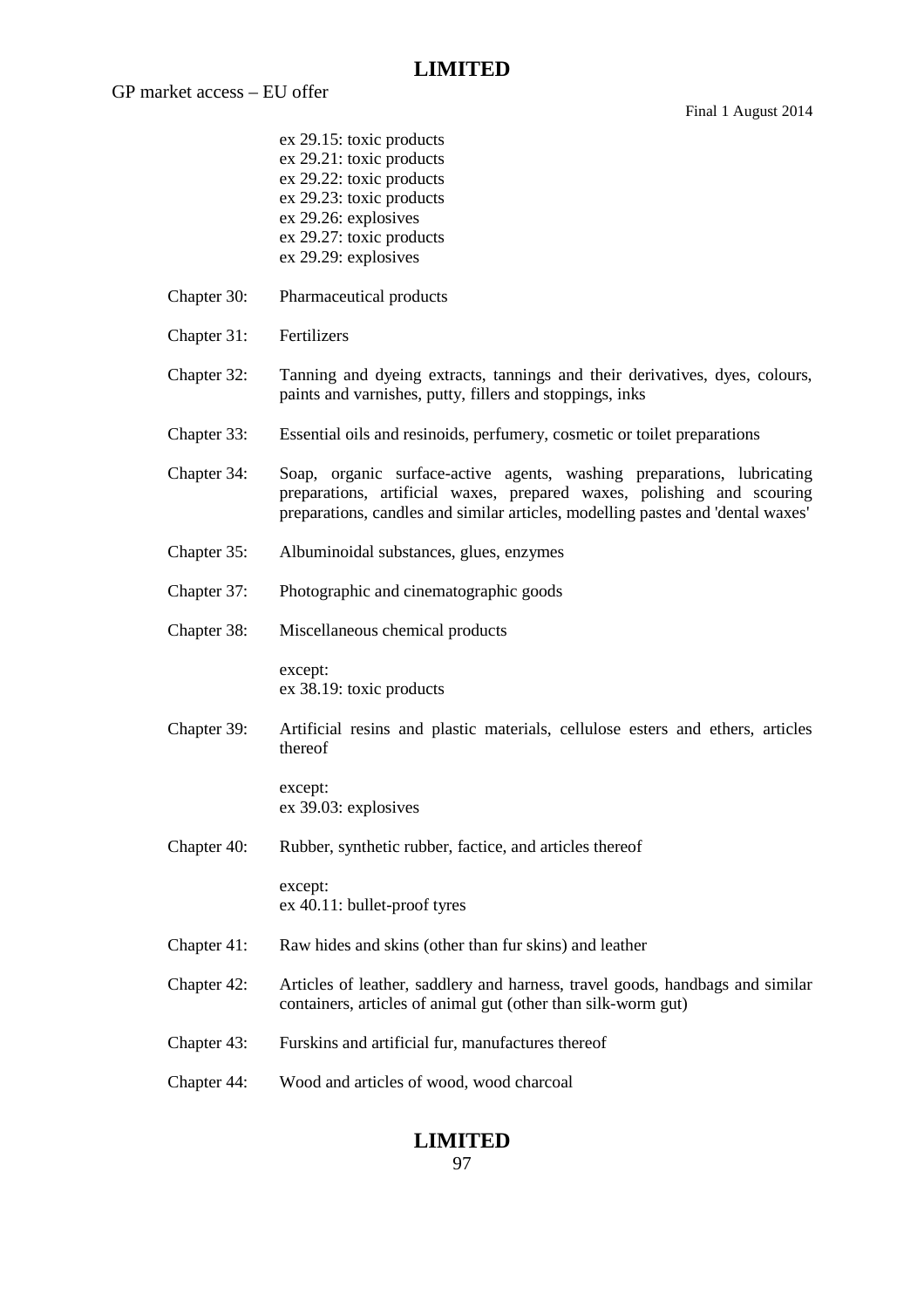| rket access – EU offer | Final 1 August 2014                                                                                                              |
|------------------------|----------------------------------------------------------------------------------------------------------------------------------|
| Chapter 45:            | Cork and articles of cork                                                                                                        |
| Chapter 46:            | Manufactures of straw of esparto and of other plaiting materials, basket ware<br>and wickerwork                                  |
| Chapter 47:            | Paper-making material                                                                                                            |
| Chapter 48:            | Paper and paperboard, articles of paper pulp, of paper or of paperboard                                                          |
| Chapter 49:            | Printed books, newspapers, pictures and other products of the printing<br>industry, manuscripts, typescripts and plans           |
| Chapter 65:            | Headgear and parts thereof                                                                                                       |
| Chapter 66:            | Umbrellas, sunshades, walking-sticks, whips, riding-crops and parts thereof                                                      |
| Chapter 67:            | Prepared feathers and down and articles made of feathers or of down,<br>artificial flowers, articles of human hair               |
| Chapter 68:            | Articles of stone, of plaster, of cement, of asbestos, of mica and of similar<br>materials                                       |
| Chapter 69:            | Ceramic products                                                                                                                 |
| Chapter 70:            | Glass and glassware                                                                                                              |
| Chapter 71:            | Pearls, precious and semi-precious stones, precious metals, rolled precious<br>metals, and articles thereof; imitation jewellery |
| Chapter 73:            | Iron and steel and articles thereof                                                                                              |
| Chapter 74:            | Copper and articles thereof                                                                                                      |
| Chapter 75:            | Nickel and articles thereof                                                                                                      |
| Chapter 76:            | Aluminium and articles thereof                                                                                                   |
| Chapter 77:            | Magnesium and beryllium and articles thereof                                                                                     |
| Chapter 78:            | Lead and articles thereof                                                                                                        |
| Chapter 79:            | Zinc and articles thereof                                                                                                        |
| Chapter 80:            | Tin and articles thereof                                                                                                         |
| Chapter 81:            | Other base metals employed in metallurgy and articles thereof                                                                    |
| Chapter 82:            | Tools, implements, cutlery, spoons and forks, of base metal, parts thereof                                                       |
|                        | except:                                                                                                                          |

# **LIMITED**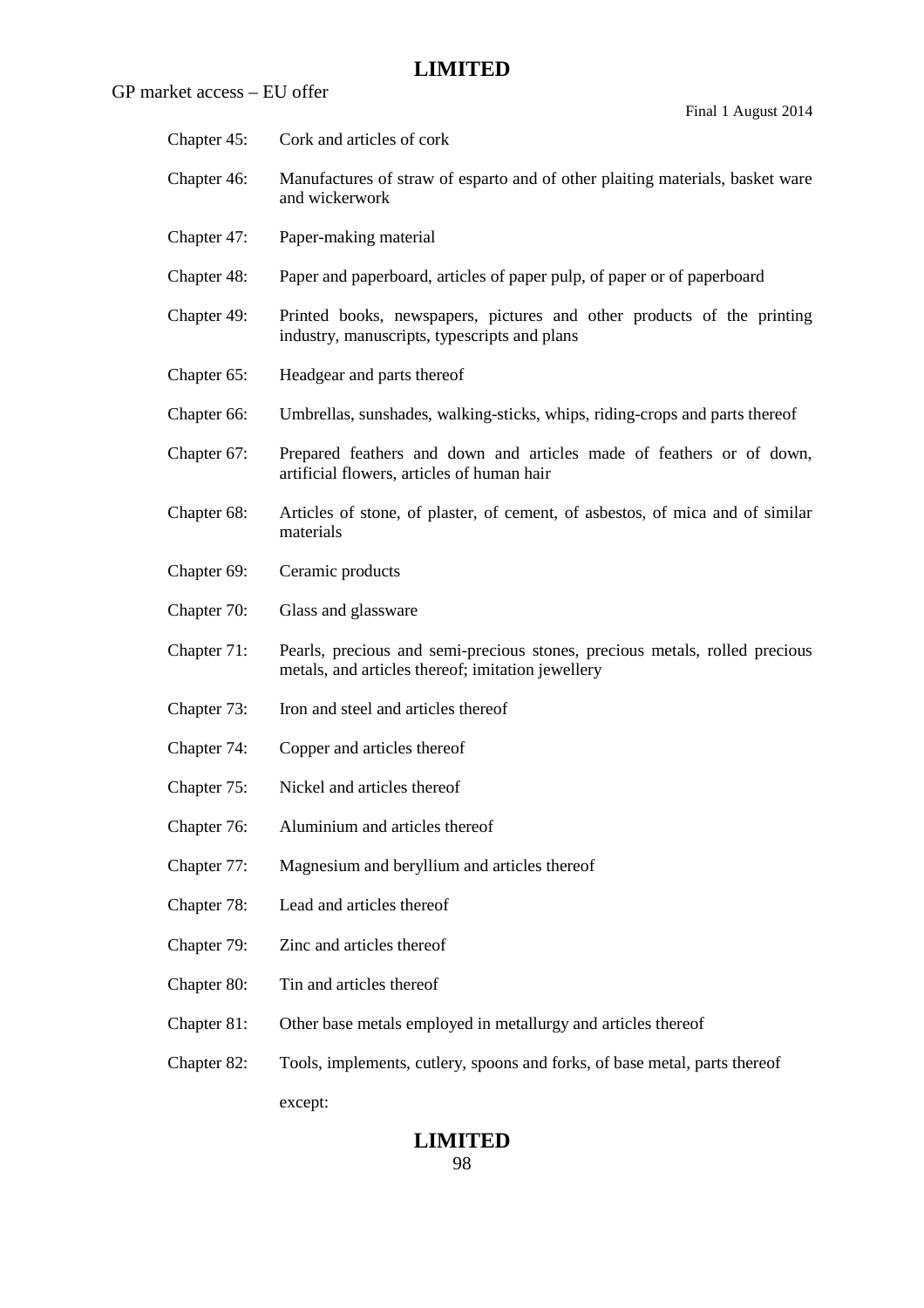GP market access – EU offer

Final 1 August 2014

|             | ex 82.05: tools<br>ex 82.07: tools, parts                                                                                                                                                                            |
|-------------|----------------------------------------------------------------------------------------------------------------------------------------------------------------------------------------------------------------------|
| Chapter 83: | Miscellaneous articles of base metal                                                                                                                                                                                 |
| Chapter 84: | Boilers, machinery and mechanical appliances, parts thereof                                                                                                                                                          |
|             | except:<br>$ex 84.06:$ engines<br>ex 84.08: other engines<br>ex 84.45: machinery<br>ex 84.53: automatic data-processing machines<br>ex 84.55: parts of machines under heading No 84.53<br>ex 84.59: nuclear reactors |
| Chapter 85: | Electrical machinery and equipment, parts thereof                                                                                                                                                                    |
|             | except:<br>ex 85.13: telecommunication equipment<br>ex 85.15: transmission apparatus                                                                                                                                 |
| Chapter 86: | Railway and tramway locomotives, rolling-stock and parts thereof; railway<br>and tramway tracks fixtures and fittings, traffic signalling equipment of all<br>kinds (not electrically powered)                       |
|             | except:<br>ex 86.02: armoured locomotives, electric<br>ex 86.03: other armoured locomotives<br>ex 86.05: armoured wagons<br>ex 86.06: repair wagons<br>ex 86.07: wagons                                              |
| Chapter 87: | Vehicles, other than railway or tramway rolling-stock, and parts thereof                                                                                                                                             |
|             | except:<br>ex 87.08: tanks and other armoured vehicles<br>ex 87.01: tractors<br>ex 87.02: military vehicles<br>ex 87.03: breakdown lorries<br>ex 87.09: motorcycles<br>ex 87.14: trailers                            |
| Chapter 89: | Ships, boats and floating structures                                                                                                                                                                                 |
|             | except:<br>ex 89.01 A: warships                                                                                                                                                                                      |
| Chapter 90: | Optical, photographic, cinematographic, measuring, checking, precision,<br>medical and surgical instruments and apparatus, parts thereof                                                                             |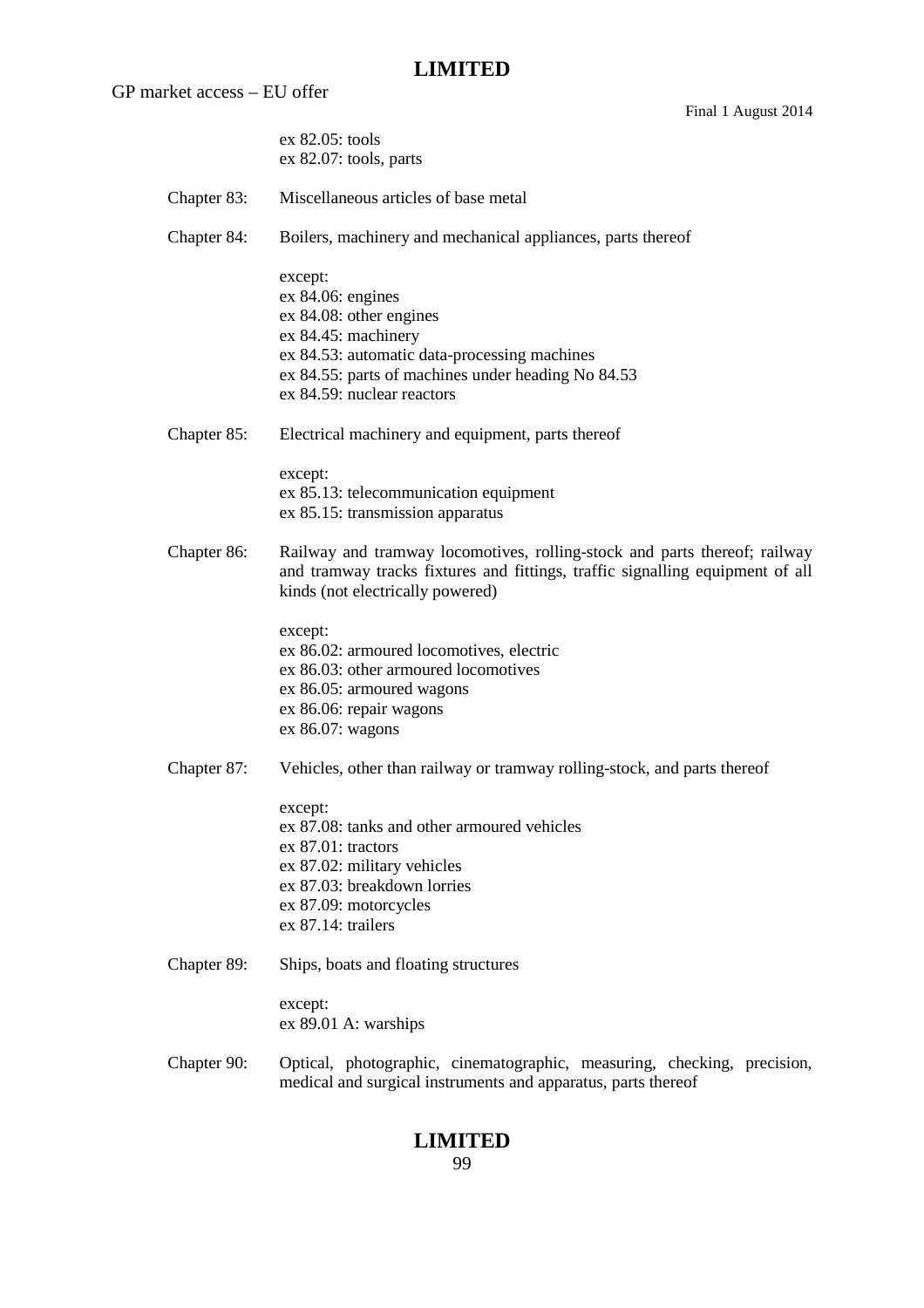GP market access – EU offer

|                            | except:<br>ex 90.05: binoculars                                                                                                                     |
|----------------------------|-----------------------------------------------------------------------------------------------------------------------------------------------------|
|                            | ex 90.13: miscellaneous instruments, lasers                                                                                                         |
|                            | $ex 90.14$ : telemeters                                                                                                                             |
|                            | ex 90.28: electrical and electronic measuring instruments                                                                                           |
|                            | ex 90.11: microscopes                                                                                                                               |
|                            | ex 90.17: medical instruments                                                                                                                       |
|                            | ex 90.18: mechano-therapy appliances                                                                                                                |
|                            | ex 90.19: orthopaedic appliances                                                                                                                    |
|                            | ex 90.20: X-ray apparatus                                                                                                                           |
| Chapter 91:                | Manufacture of watches and clocks                                                                                                                   |
| Chapter 92:                | Musical instruments, sound recorders or reproducers, television image and<br>sound recorders or reproducers, parts and accessories of such articles |
| Chapter 94:                | Furniture and parts thereof, bedding, mattresses, mattress supports, cushions<br>and similar stuffed furnishings                                    |
|                            | except:<br>ex 94.01 A: aircraft seats                                                                                                               |
| Chapter 95:                | Articles and manufactures of carving or moulding material                                                                                           |
| Chapter 96:<br>Chapter 98: | Brooms, brushes, powder-puffs and sieves<br>Miscellaneous manufactured articles                                                                     |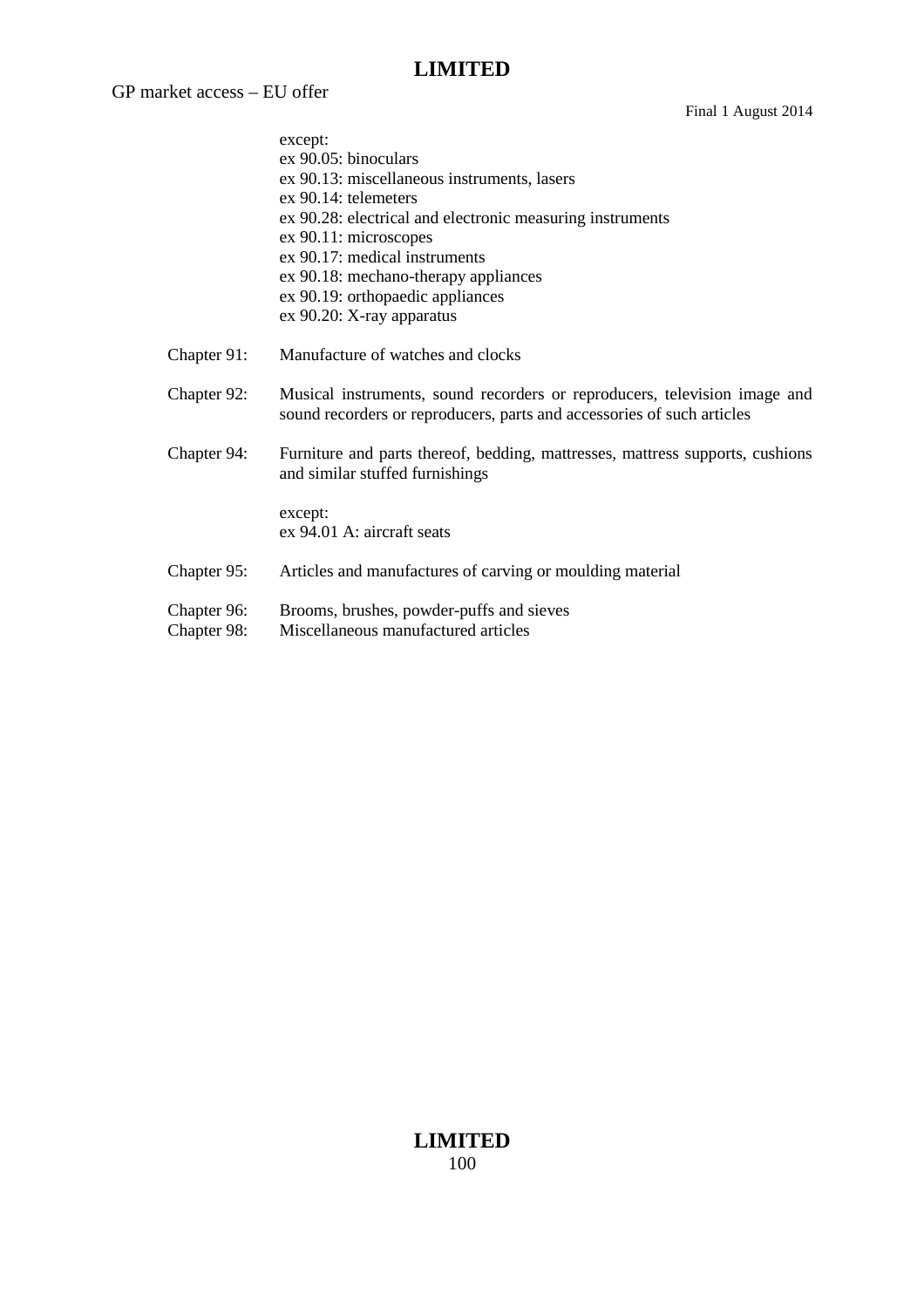#### **ANNEX 5**

#### *Services*

Of the Universal List of Services, as contained in document MTN.GNS/W/120, the following services are included:

| <b>Service</b>                                                        | <b>CPC</b> Reference |
|-----------------------------------------------------------------------|----------------------|
| Repair services of personal and household goods                       | 633                  |
| Commercial courier services (including multi-modal)                   | 7512                 |
| Electronic data interchange (EDI)                                     | 7523                 |
|                                                                       |                      |
| Electronic mail                                                       |                      |
| Enhanced/value-added facsimile services, including store and          |                      |
| forward, store and retrieve Code and protocol conversion              |                      |
|                                                                       |                      |
| On-line information and data base retrieval                           |                      |
|                                                                       |                      |
| Voice mail                                                            |                      |
| Real estate services on a fee or contract basis                       | 822                  |
| Consultancy services related to the installation of computer hardware | 841                  |
| Software implementation services, including systems and software      | 842                  |
| consulting services, systems analysis, design, programming and        |                      |
| maintenance services                                                  |                      |
| Data processing services, including processing, tabulation and        | 843                  |
| facilities management services                                        |                      |
|                                                                       |                      |
| On-line information and/or data processing (including transaction     |                      |
| processing)                                                           |                      |
| Data base services                                                    | 844                  |
| Maintenance and repair services of office machinery and equipment     | 845                  |
| including computers                                                   |                      |
| Other computer services                                               | 849                  |
|                                                                       |                      |
| General management consulting services                                | 86501                |
| Marketing management consulting services                              | 86503                |
| Human resources management consulting services                        | 86504                |
| Production management consulting services                             | 86505                |
| Services related to management consulting                             | 866*                 |
| Architectural services                                                | 8671                 |
| Engineering services                                                  | 8672                 |
| Integrated engineering services (excluding 86731 Integrated           | 8673                 |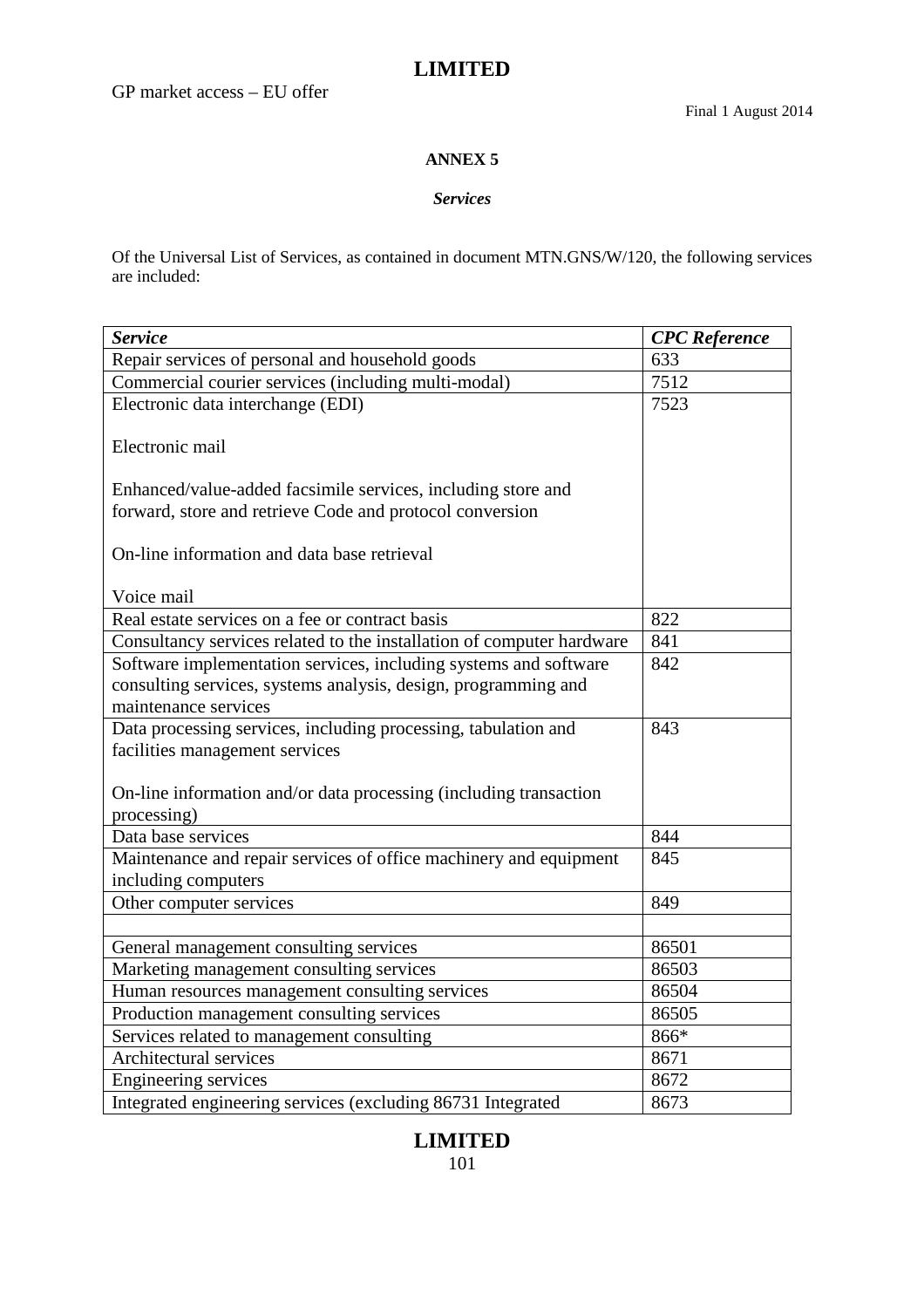GP market access – EU offer

| engineering services for transportation infrastructure turnkey        |          |
|-----------------------------------------------------------------------|----------|
| projects)                                                             |          |
| Urban planning and landscape architectural services                   | 8674     |
| Technical testing and analysis services including quality control and | 8676     |
| inspection (except with reference to FSC 58 and transportation        |          |
| equipment)                                                            |          |
| Building-cleaning services                                            | 874      |
| Repair services incidental to metal products, machinery and           | 8861     |
| equipment                                                             | to 8864, |
|                                                                       | and 8866 |
| Sewage and refuse disposal, sanitation and similar services           | 94       |

#### *Notes to Annex 5*

- 1. \* Except arbitration and conciliation services.
- 2. For procuring entities covered under Annex 2, the thresholds will be 355,000 SDR when an entity procures consulting services regarding matters of a confidential nature, the disclosure of which could reasonably be expected to compromise government confidences, cause economic disruption or similarly be contrary to public interest.
- 3. This Chapter does not apply to services which entities have to procure from another entity pursuant to an exclusive right established by a published law, regulation or administrative provision.
- 4. The EU stands ready, should the ongoing revision of EU legislation on public procurement result in a widening of the scope of services and services concessions covered by that legislation, to take up negotiations with Canada in view of extending the mutual coverage of services and services concessions of this Chapter.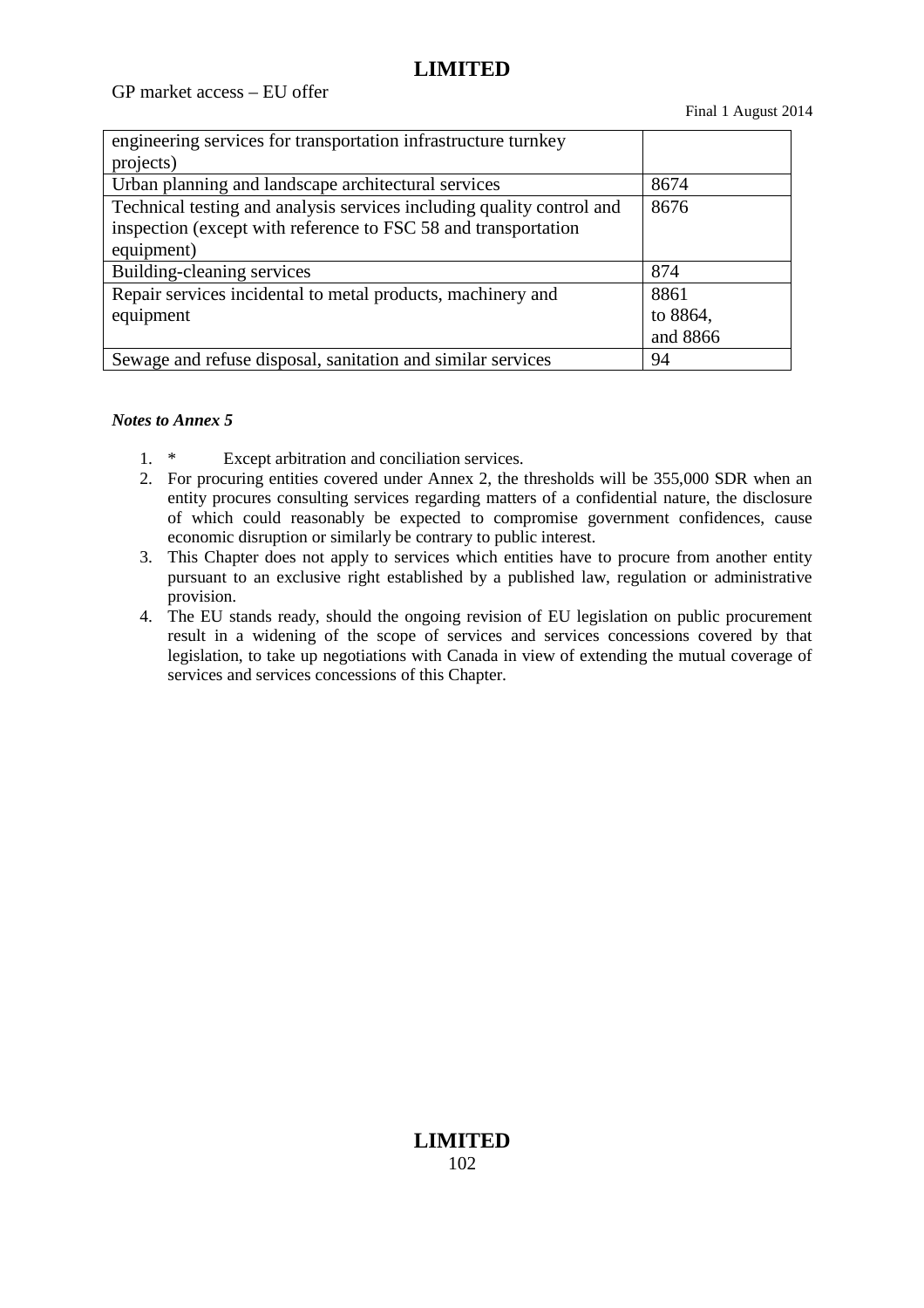GP market access – EU offer

Final 1 August 2014

#### **ANNEX 6**

#### *Construction services and works concessions*

#### **A/ Construction services**

#### *Definition*:

A construction services contract is a contract which has as its objective the realization by whatever means of civil or building works, in the sense of Division 51 of the Central Product Classification.

*List of Division 51, CPC*:

All services listed in Division 51.

#### **B/ Works concessions**

Works concessions contracts, when awarded by Annex 1 and 2 entities, are subject only to Articles I, II, IV, V, VI (except sub-paragraphs 3 (e) and (l)), XV (except paragraphs 3 and 4) and XVII of the Chapter.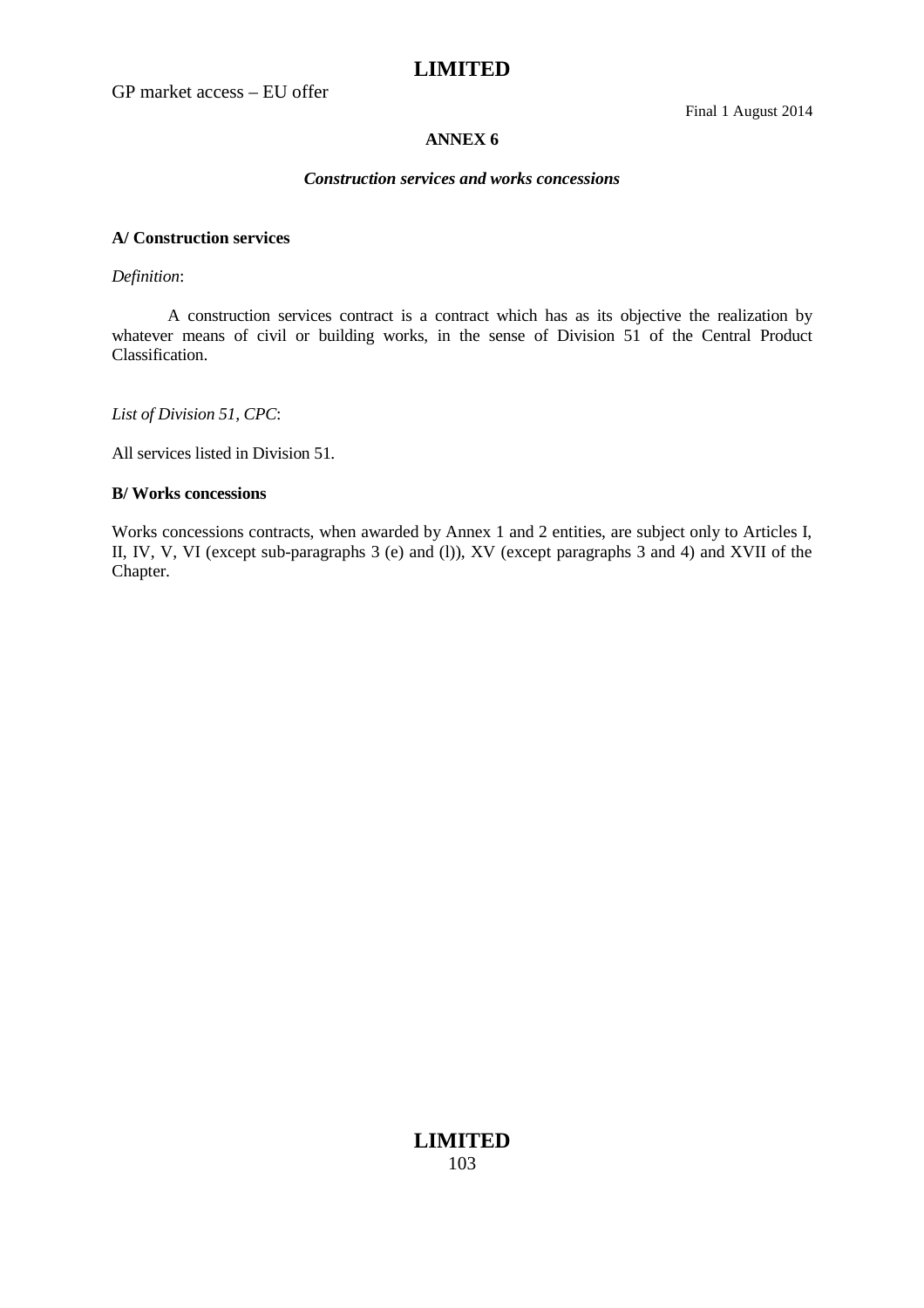#### **ANNEX 7**

#### *General Notes*

- 1. The Chapter shall not apply to:
	- a. i. procurement of agricultural products made in furtherance of agricultural support programmes and human feeding programmes (e.g. food aid including urgent relief aid), and

ii. procurement for the acquisition, development, production or coproduction of programme material by broadcasters and contracts for broadcasting time.

b. contracts awarded by procuring entities covered under Annexes 1 and 2 in connection with activities in the fields of drinking water, energy, transport and the postal sector, unless covered under Annex 3.

- c. procurement related to shipbuilding and maintainance by
	- i. procuring entities covered under annex 3,
	- ii. bodies governed by public law covered under annex 2, and
	- iii. local contracting authorities covered in annex 2, section 1(identified therein as administrative units NUTS 3 and smaller);
- d. any procurement by procuring entities covered under annexes 2 or 3 that is financed in part or as a whole by the European Cohesion Fund;
- e. goods and services that are procured by a covered entity internally or that are supplied by one covered entity to another.
- 2. In respect of the Åland Islands, the special conditions of Protocol No 2 on the Åland Islands to the Treaty of accession of Finland to the European Union shall apply.
- 3. The EU will provide to Canadian suppliers access to pre-contractual remedies under Article XVII of this Chapter for the first ten years after the entry into force of this agreement. Thereafter the access of Canadian suppliers to pre-contractual remedies will be made dependent on the outcome of the negotiations provided for under Article XVII.8